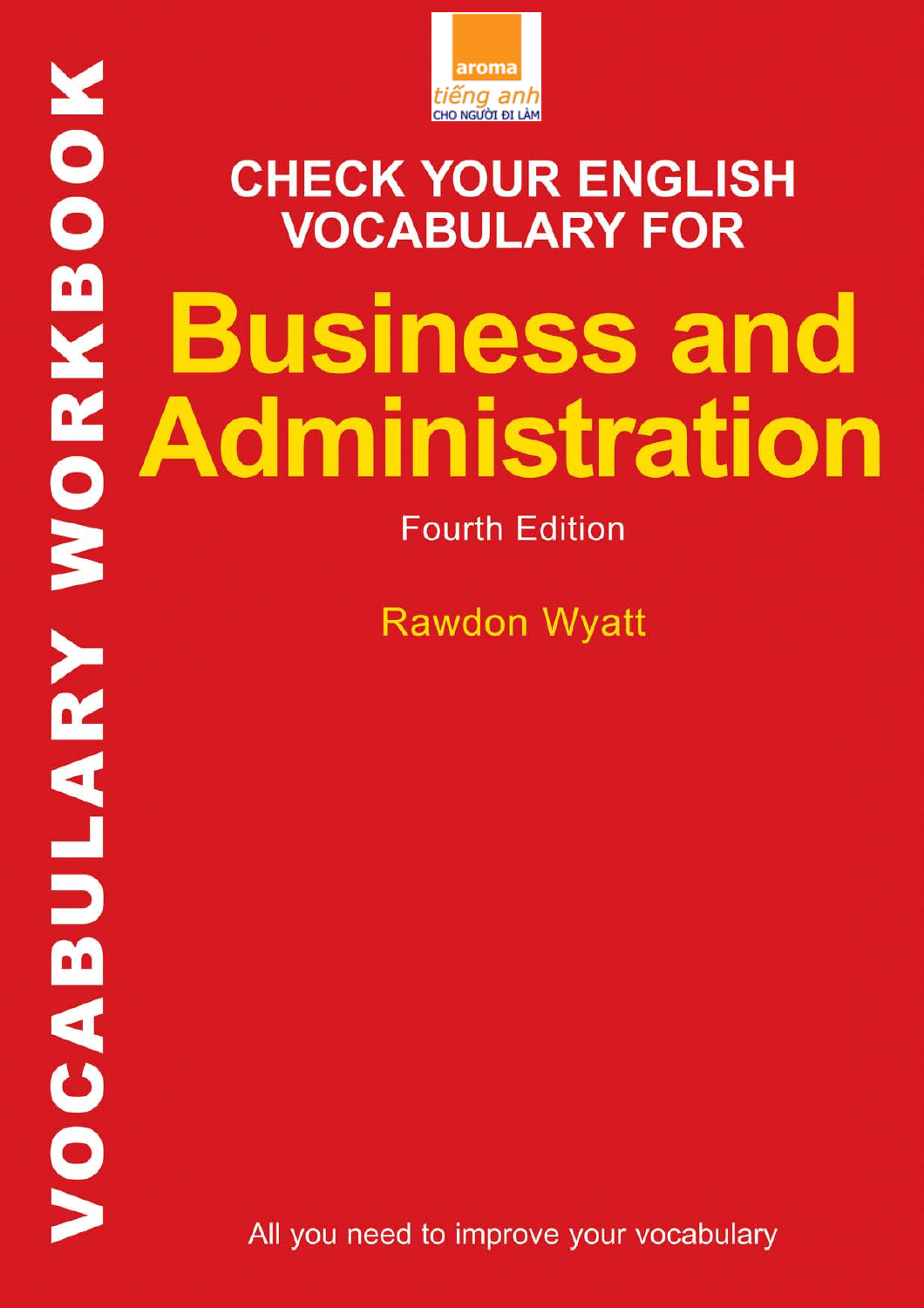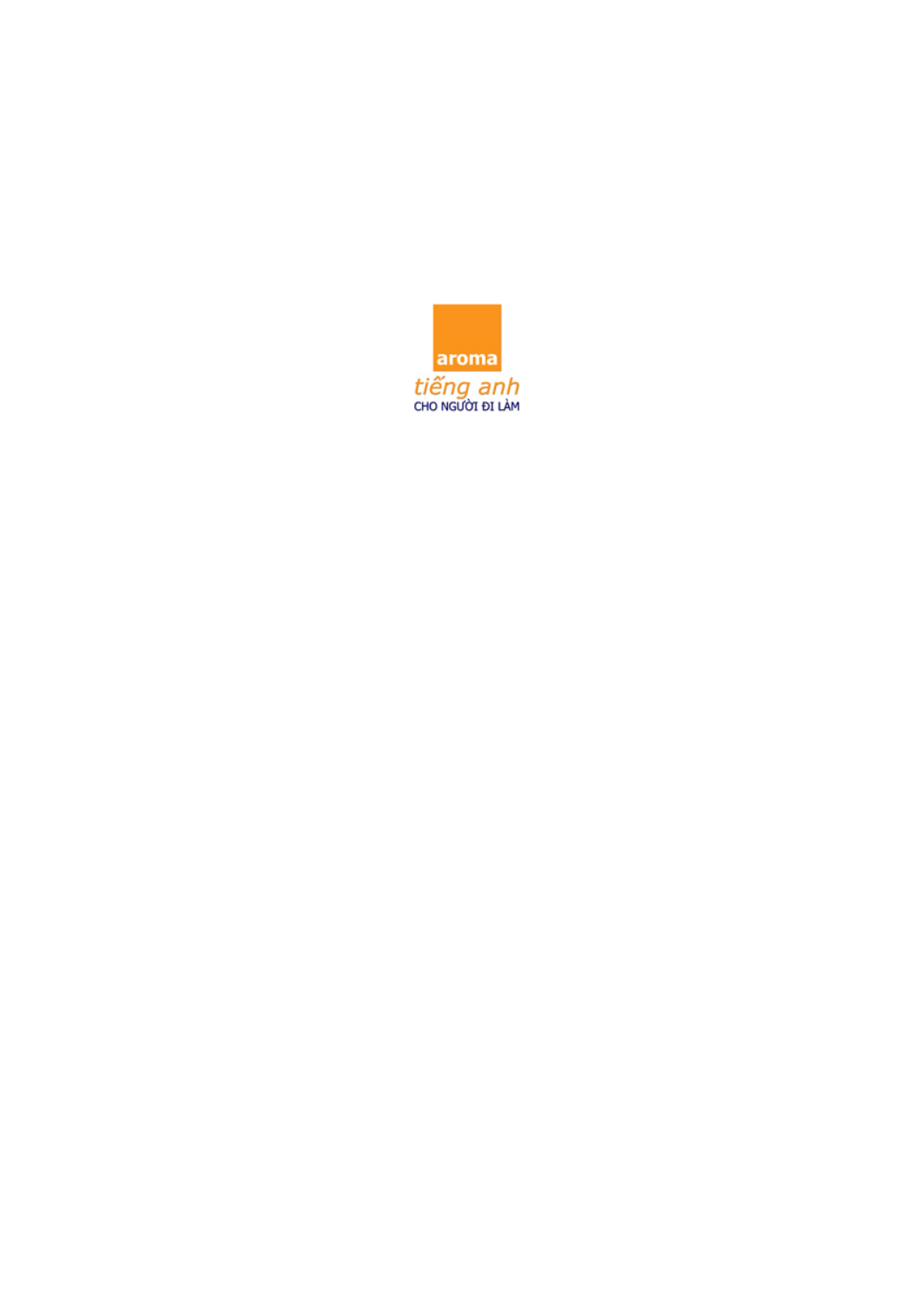

# CHECK YOUR ENGLISH VOCABULARY FOR

# BUSINESS ADMINISTRATION AND

4th edition

# Rawdon Wyatt

A & C Black London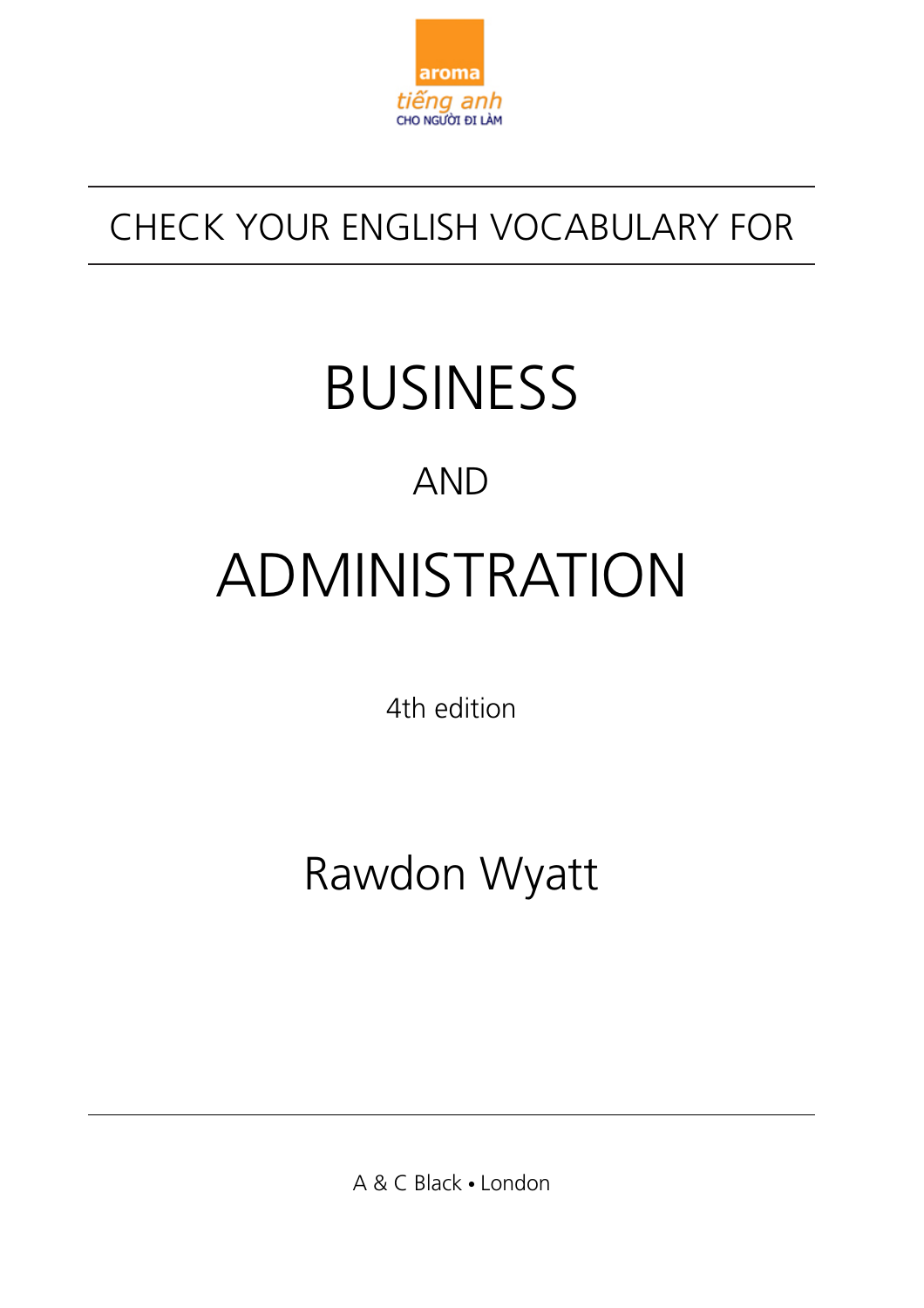[www.acblack.com](http://www.acblack.com)



First published as *Check Your Vocabulary for Business* in 1996 by Peter Collin Publishing Second edition published 1999 Third edition published 2003 by Bloomsbury Publishing Plc

> This fourth edition published 2007 by A & C Black Publishers Ltd 38 Soho Square, London W1D 3HB

> > © Rawdon Wyatt 2007

All rights reserved. No part of this publication may be reproduced in any form without the permission of the publishers.

A CIP entry for this book is available from the British Library ISBN-10: 0-7136-7916-6 ISBN-13: 978-0-7136-7916-8 eISBN-13: 978-1-4081-0251-0

Text typeset by A & C Black Printed in Great Britain at Caligraving Ltd, Thetford, Norfolk

This book is produced using paper that is made from wood grown in managed, sustainable forests. It is natural, renewable and recyclable. The logging and manufacturing processes conform to the environmental regulations of the country of origin.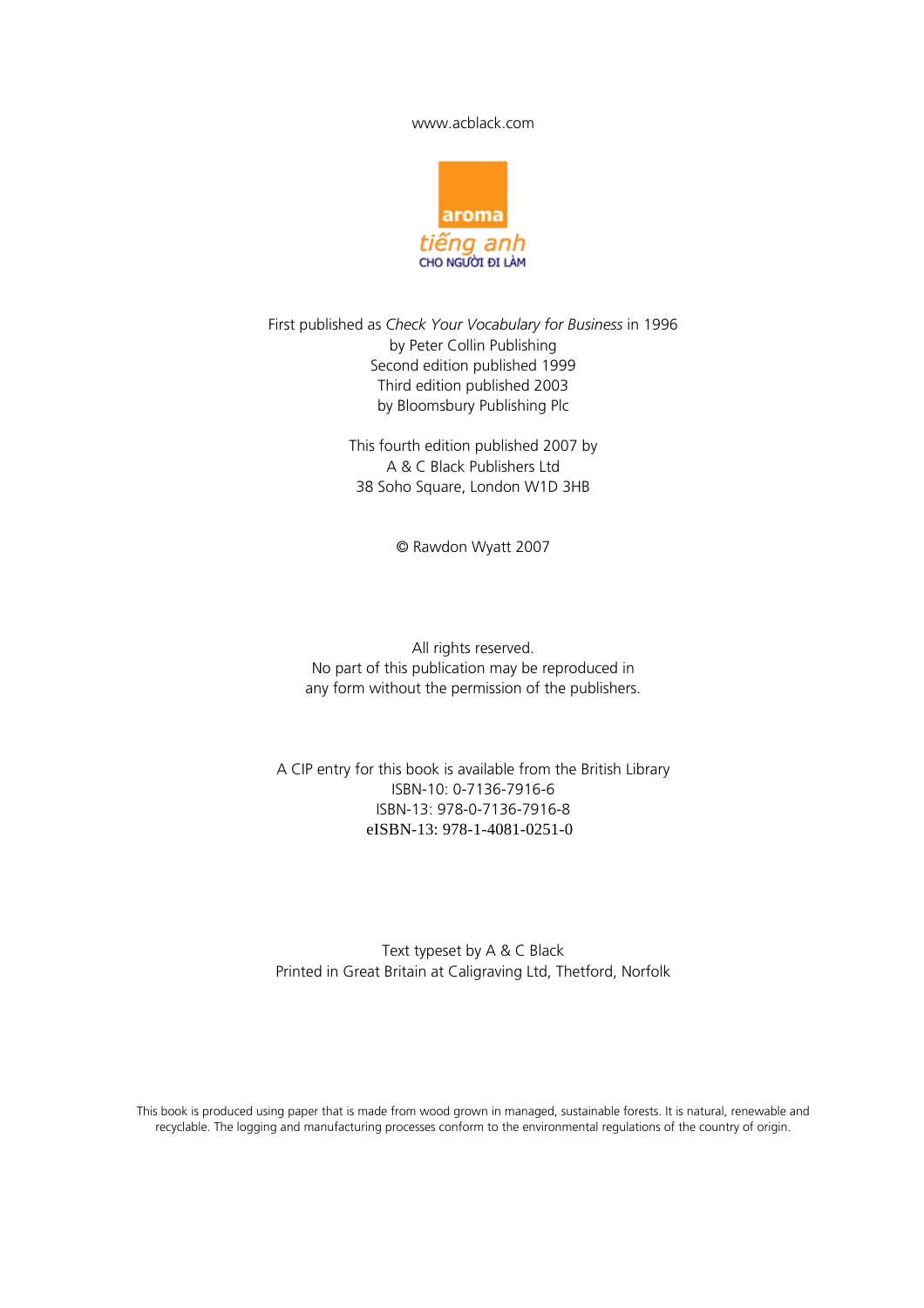#### aroma Introduction tiếng anh CHO NGƯỜI ĐI LÀM

If you want to practise and develop your knowledge of English vocabulary for Business and Administration, you will find that the exercises in this book will help you. They are particularly useful if:

- You work, or are planning to work, in or around an English-speaking business environment.
- Your work brings you into regular contact with English-speaking business people.
- You are planning to take a Business English examination such as BEC Vantage / Higher, TOEIC, or one of the LCCI (London Chamber of Commerce and Industry) International Qualifications, especially 2nd, 3rd or 4th level Business.
- You do not work directly in Business and Administration, but your job requires you to have a working knowledge of common business words and expressions.

If you want to make the most of the exercises in the book, you should note the following:

- This is not a course book, and you do not need to work through it 'mechanically' from beginning to end. It is better to choose areas that you are unfamiliar with, or areas that you feel are of specific interest or importance to you.
- Write down new words and expressions that you learn. Develop your own personal vocabulary 'bank' in a notebook or file. Review these words and expressions on a regular basis so that they become a part of your 'productive' vocabulary.
- Use a good general-English dictionary and a good business-English dictionary to check the meanings of new words and expressions (but try to do the exercises first before looking in the dictionary). Many of the examples in this book have been taken from the *Macmillan English Dictionary* (ISBN 978-0-333-96847-5) and the A&C Black *Dictionary of Business* 4th edition (ISBN 978-0-713-67918-2).
- The exercises in this book either focus on *general* business vocabulary (for example, phrasal verbs, formal words, words with similar meanings, etc) or *topic-specific*  business vocabulary (for example, sales and marketing, recruitment, dispute resolution, etc). However, you should be aware that not all of the vocabulary is exclusive to business and administration, and not all of the topic-specific vocabulary is exclusive to that particular topic. For example, 'commission' appears in the section on *Earnings, rewards and benefits*, but it could also be applied to *Sales and marketing*.
- The key at the back of the book not only has answers for all of the exercises, but also provides you with other relevant information. For example, it gives you alternative answers, provides more words and expressions that are not featured in the exercises themselves, explains what some of the words and expressions mean, and elaborates on some of the topic areas
- The book does not contain every single word or expression that you are likely to meet or to need. You should therefore try to develop your vocabulary further by reading from a variety of other resources, such as newspapers, magazines, journals and books. As a reference source, the author particularly recommends *Business – The Ultimate Resource*, published by A&C Black (ISBN 978-0-713-67509-2).

We hope that you enjoy doing the exercises in this book, and that they help you to practise and develop the Business and Administration vocabulary that you need.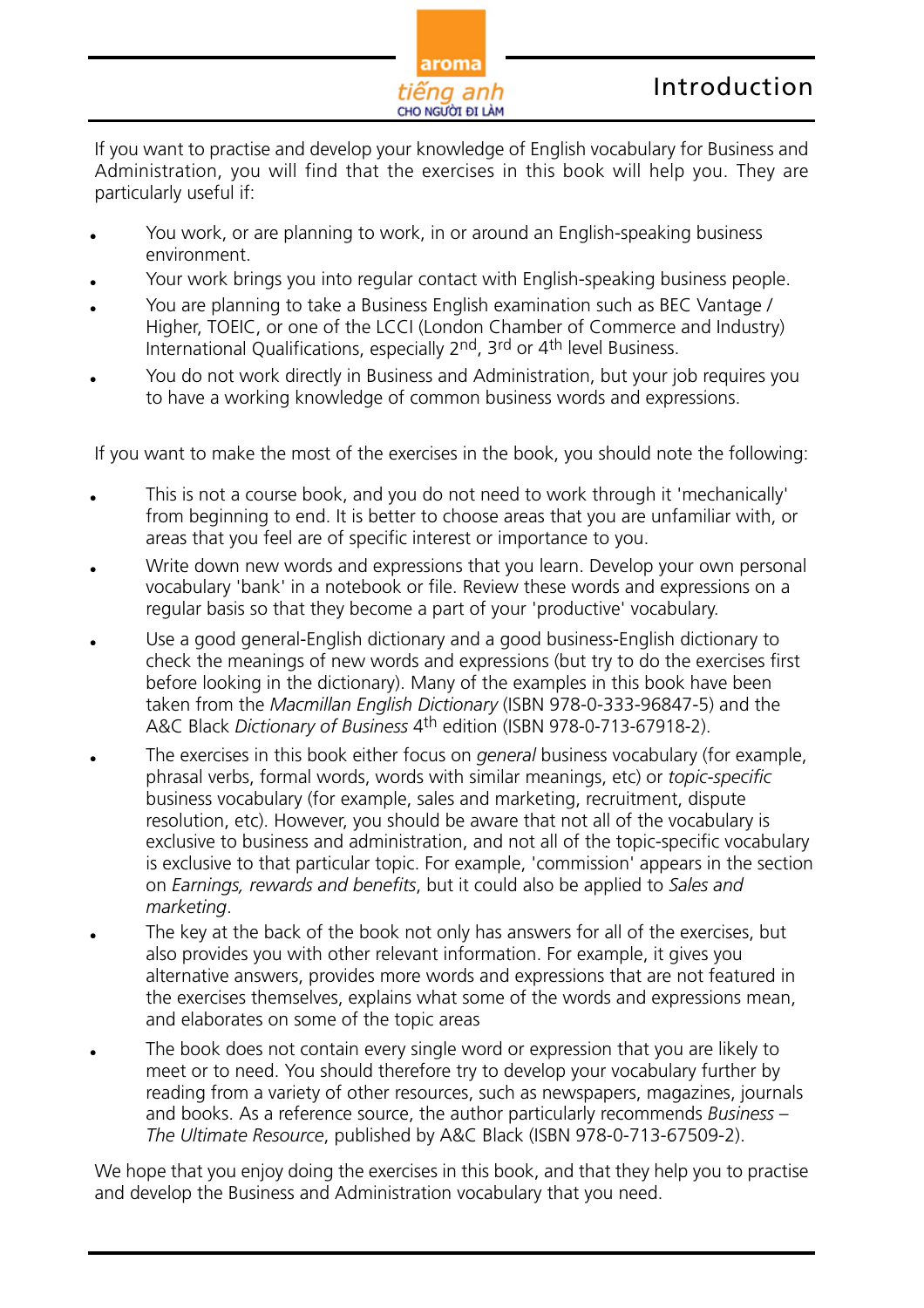### Contents

aroma tiếng anh CHO NGƯỜI ĐI LÀM

- Page: Title: [1 – 2 Abbreviations](#page-6-0) [3 – 5 Appraisals, training and staff development](#page-8-0)  $6 - 7$  Changes [8 Business 'colours'](#page-13-0) [9 – 10 Contracts](#page-14-0)
- [11 12 Dispute resolution](#page-16-0)
- [13 14 Earnings, rewards and benefits 1](#page-18-0)
- [15 Earnings, rewards and benefits 2](#page-20-0)
- [16 17 Formal words](#page-21-0)
- [18 19 Business idioms](#page-23-0)
- $20 22$  IT and e-commerce
- [23 24 Jobs and positions](#page-28-0)
- [25 27 Letters](#page-30-0)
- [28 Meetings and presentations](#page-33-0)
- [29 30 Money and financial issues](#page-34-0)
- [31 Numbers and symbols](#page-36-0)
- [32 34 Phrasal verbs 1](#page-37-0)
- [35 Phrasal verbs 2](#page-40-0)
- [36 38 Production and operations](#page-41-0)
- [39 Recruitment 1: Job advertising](#page-44-0)
- [40 41 Recruitment 2: The recruitment process](#page-45-0)
- [42 43 Recruitment 3: Contract of employment and job description](#page-47-0)
- [44 45 Sales and marketing 1](#page-49-0)
- [46 Sales and marketing 2](#page-51-0)
- [47 48 Sales and marketing 3](#page-52-0)
- [49 50 Similar meanings 1: Nouns](#page-54-0)
- [51 52 Similar meanings 2: Verbs](#page-56-0)
- [53 54 Similar meanings 3: Adjectives](#page-58-0)
- [55 56 On the telephone](#page-60-0)
- [57 58 Trade](#page-62-0)
- [59 60 Business travel](#page-64-0)
- [61 Word association](#page-66-0)
- [62 64 Working hours and time off work](#page-67-0)
- [65 66 Workplace problems](#page-70-0)

[67 – 76 Answers](#page-72-0)

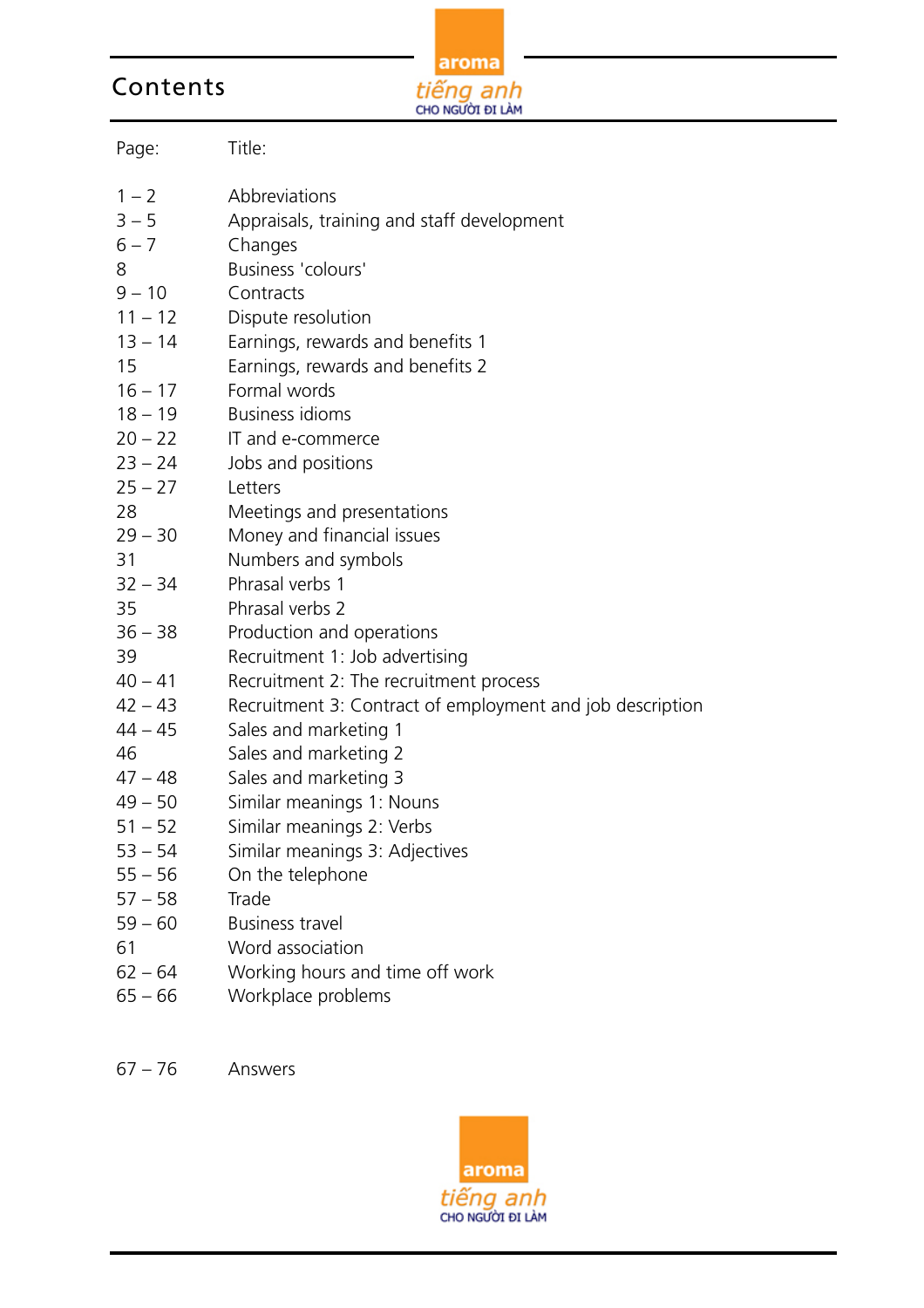aroma tiếng anh

<span id="page-6-0"></span>Test your knowledge of business abbreviations and acronyms. Look at these abbreviations, then complete the crossword grid on the next page with the words that are missing from their complete forms.

| $Across (\Rightarrow)$                                                                                                                                                                                                                                                                                                                                                                                |   |
|-------------------------------------------------------------------------------------------------------------------------------------------------------------------------------------------------------------------------------------------------------------------------------------------------------------------------------------------------------------------------------------------------------|---|
| <b>2.</b> $EU =$ Union.                                                                                                                                                                                                                                                                                                                                                                               |   |
| 4. MBO = management $\frac{1}{\sqrt{1-\frac{1}{1-\frac{1}{1-\frac{1}{1-\frac{1}{1-\frac{1}{1-\frac{1}{1-\frac{1}{1-\frac{1}{1-\frac{1}{1-\frac{1}{1-\frac{1}{1-\frac{1}{1-\frac{1}{1-\frac{1}{1-\frac{1}{1-\frac{1}{1-\frac{1}{1-\frac{1}{1-\frac{1}{1-\frac{1}{1-\frac{1}{1-\frac{1}{1-\frac{1}{1-\frac{1}{1-\frac{1}{1-\frac{1}{1-\frac{1}{1-\frac{1}{1-\frac{1}{1-\frac{1}{1-\frac{1}{1-\frac{1}{$ |   |
| letters B and O are used in one word)                                                                                                                                                                                                                                                                                                                                                                 |   |
| <b>8.</b> USP = unique $\_\_\_\_\_$ point.                                                                                                                                                                                                                                                                                                                                                            |   |
| <b>9.</b> AOB = any other ______.                                                                                                                                                                                                                                                                                                                                                                     |   |
| <b>11.</b> PEST analysis = political, social,                                                                                                                                                                                                                                                                                                                                                         |   |
| economic and ______ analysis.                                                                                                                                                                                                                                                                                                                                                                         |   |
| <b>13.</b> $MD = Management$ _______.                                                                                                                                                                                                                                                                                                                                                                 |   |
| <b>14.</b> ROI = return on $\frac{1}{2}$ .                                                                                                                                                                                                                                                                                                                                                            |   |
| <b>15.</b> M & $A =$ ______ and acquisitions.                                                                                                                                                                                                                                                                                                                                                         |   |
| <b>17.</b> OTE = on-target $\_\_\_\_\$ .                                                                                                                                                                                                                                                                                                                                                              |   |
| <b>19.</b> PAYE = pay as you ______.                                                                                                                                                                                                                                                                                                                                                                  |   |
| <b>20.</b> VAT = Value Added $\qquad$ .                                                                                                                                                                                                                                                                                                                                                               |   |
| <b>22.</b> SWOT analysis = strengths,                                                                                                                                                                                                                                                                                                                                                                 |   |
| weaknesses, _____ and threats                                                                                                                                                                                                                                                                                                                                                                         |   |
| analysis.                                                                                                                                                                                                                                                                                                                                                                                             |   |
| <b>25.</b> $CEO = Chief$ Officer.                                                                                                                                                                                                                                                                                                                                                                     |   |
| <b>26.</b> $CV = curriculum$ .                                                                                                                                                                                                                                                                                                                                                                        |   |
| <b>27.</b> TNA = trainee $\_\_\_\_\$ analysis.                                                                                                                                                                                                                                                                                                                                                        |   |
| <b>29.</b> TOIL = $\_\_\_\_$ off in lieu.                                                                                                                                                                                                                                                                                                                                                             |   |
| <b>32.</b> RRP = recommended retail $\qquad$ .                                                                                                                                                                                                                                                                                                                                                        |   |
| <b>34.</b> $CFO = Chief$ _____ Officer.                                                                                                                                                                                                                                                                                                                                                               |   |
| <b>37.</b> FAQ = frequently asked $\frac{1}{\cdot}$ .                                                                                                                                                                                                                                                                                                                                                 |   |
| <b>38.</b> RSI = repetitive strain $\frac{1}{\sqrt{2}}$ .                                                                                                                                                                                                                                                                                                                                             |   |
| <b>39.</b> RPI = retail price $\_\_\_\_\_\_\$ .                                                                                                                                                                                                                                                                                                                                                       |   |
| <b>41.</b> p.a. = per ______.                                                                                                                                                                                                                                                                                                                                                                         |   |
| <b>43.</b> APR = $\_\_\_\_\_\$ percentage rate.                                                                                                                                                                                                                                                                                                                                                       |   |
| 45. ICC = International Chamber of                                                                                                                                                                                                                                                                                                                                                                    |   |
|                                                                                                                                                                                                                                                                                                                                                                                                       |   |
| <b>49.</b> FYI = for your $\_\_\_\_\$ .                                                                                                                                                                                                                                                                                                                                                               | J |
| <b>51.</b> NPD = $new$ ______ development.                                                                                                                                                                                                                                                                                                                                                            |   |
| <b>52.</b> SET = $\_\_\_\_\_\$ electronic transaction.                                                                                                                                                                                                                                                                                                                                                |   |
| <b>54.</b> GDP = $gross$ product.                                                                                                                                                                                                                                                                                                                                                                     |   |
| <b>56.</b> $VIP = very important ______.$                                                                                                                                                                                                                                                                                                                                                             |   |
|                                                                                                                                                                                                                                                                                                                                                                                                       |   |

| OWE |  |
|-----|--|
|     |  |

| <b>1.</b> TQM = total $\_\_\_\_\$ management.                                                                                                                                                                                                                                                                                                                                                              |
|------------------------------------------------------------------------------------------------------------------------------------------------------------------------------------------------------------------------------------------------------------------------------------------------------------------------------------------------------------------------------------------------------------|
| <b>3.</b> PPP = purchasing power $\frac{1}{2}$ .                                                                                                                                                                                                                                                                                                                                                           |
| <b>5.</b> PLC = $\frac{1}{\sqrt{2\pi}}$ limited company.                                                                                                                                                                                                                                                                                                                                                   |
| <b>6.</b> AGM = annual general $\frac{1}{\sqrt{1-\frac{1}{n}}}}$ .                                                                                                                                                                                                                                                                                                                                         |
| <b>7.</b> PR = public ______.                                                                                                                                                                                                                                                                                                                                                                              |
| <b>10.</b> L/C = letter of ______.                                                                                                                                                                                                                                                                                                                                                                         |
| <b>12.</b> MBA = Master of Business $\frac{1}{\sqrt{1-\frac{1}{n}}}}$ .                                                                                                                                                                                                                                                                                                                                    |
| <b>15.</b> O & M = organization and $\frac{1}{\sqrt{1-\frac{1}{n}}}}$ .                                                                                                                                                                                                                                                                                                                                    |
| <b>16.</b> HR = human ______.                                                                                                                                                                                                                                                                                                                                                                              |
| <b>18.</b> POS = point of ______.                                                                                                                                                                                                                                                                                                                                                                          |
| <b>21.</b> P & L statement $=$ ______ and loss                                                                                                                                                                                                                                                                                                                                                             |
| statement.                                                                                                                                                                                                                                                                                                                                                                                                 |
| <b>23.</b> ASAP = as soon as ______.                                                                                                                                                                                                                                                                                                                                                                       |
| <b>24.</b> CBD = $\_\_\_\_\_\_\$ business district.                                                                                                                                                                                                                                                                                                                                                        |
| <b>28.</b> COD = cash on _____.                                                                                                                                                                                                                                                                                                                                                                            |
| <b>30.</b> LIFO = last in, $\frac{1}{1}$ out.                                                                                                                                                                                                                                                                                                                                                              |
| <b>31.</b> NVQ = National Vocational $\frac{1}{\sqrt{1-\frac{1}{\sqrt{1-\frac{1}{\sqrt{1-\frac{1}{\sqrt{1-\frac{1}{\sqrt{1-\frac{1}{\sqrt{1-\frac{1}{\sqrt{1-\frac{1}{\sqrt{1-\frac{1}{\sqrt{1-\frac{1}{\sqrt{1-\frac{1}{\sqrt{1-\frac{1}{\sqrt{1-\frac{1}{\sqrt{1-\frac{1}{\sqrt{1-\frac{1}{\sqrt{1-\frac{1}{\sqrt{1-\frac{1}{\sqrt{1-\frac{1}{\sqrt{1-\frac{1}{\sqrt{1-\frac{1}{\sqrt{1-\frac{1}{\sqrt{$ |
| <b>33.</b> GNP = $gross$ product.                                                                                                                                                                                                                                                                                                                                                                          |
| <b>35.</b> NI = National $\_\_\_\_\$ .                                                                                                                                                                                                                                                                                                                                                                     |
| <b>36.</b> CPD = continuing professional $\frac{1}{\sqrt{1-\frac{1}{n}}}}$ .                                                                                                                                                                                                                                                                                                                               |
| 40. ESOP = employee ______ ownership                                                                                                                                                                                                                                                                                                                                                                       |
| plan.                                                                                                                                                                                                                                                                                                                                                                                                      |
| <b>42.</b> In £20K, K means _____.                                                                                                                                                                                                                                                                                                                                                                         |
| <b>44.</b> EFT = $\frac{1}{\sqrt{1-\frac{1}{n}}}\$ funds transfer.                                                                                                                                                                                                                                                                                                                                         |
| <b>46.</b> R & $D = \underline{\hspace{2cm}}$ and development.                                                                                                                                                                                                                                                                                                                                             |
| <b>47.</b> $P \& P = \_\_\_\_\$ and packing.                                                                                                                                                                                                                                                                                                                                                               |
| <b>48.</b> ISP = $\frac{1}{\sqrt{1-\frac{1}{n}}}\$ service provider.                                                                                                                                                                                                                                                                                                                                       |
| <b>50.</b> FOB = $\frac{1}{2}$ on board.                                                                                                                                                                                                                                                                                                                                                                   |
| <b>53.</b> IOU = $1$ owe _______. (Be careful: the word                                                                                                                                                                                                                                                                                                                                                    |
| you need does not begin with the letter u)                                                                                                                                                                                                                                                                                                                                                                 |
| <b>55.</b> JIT production = Just-in- $\frac{1}{2}$                                                                                                                                                                                                                                                                                                                                                         |
| production.                                                                                                                                                                                                                                                                                                                                                                                                |
|                                                                                                                                                                                                                                                                                                                                                                                                            |
|                                                                                                                                                                                                                                                                                                                                                                                                            |
|                                                                                                                                                                                                                                                                                                                                                                                                            |

1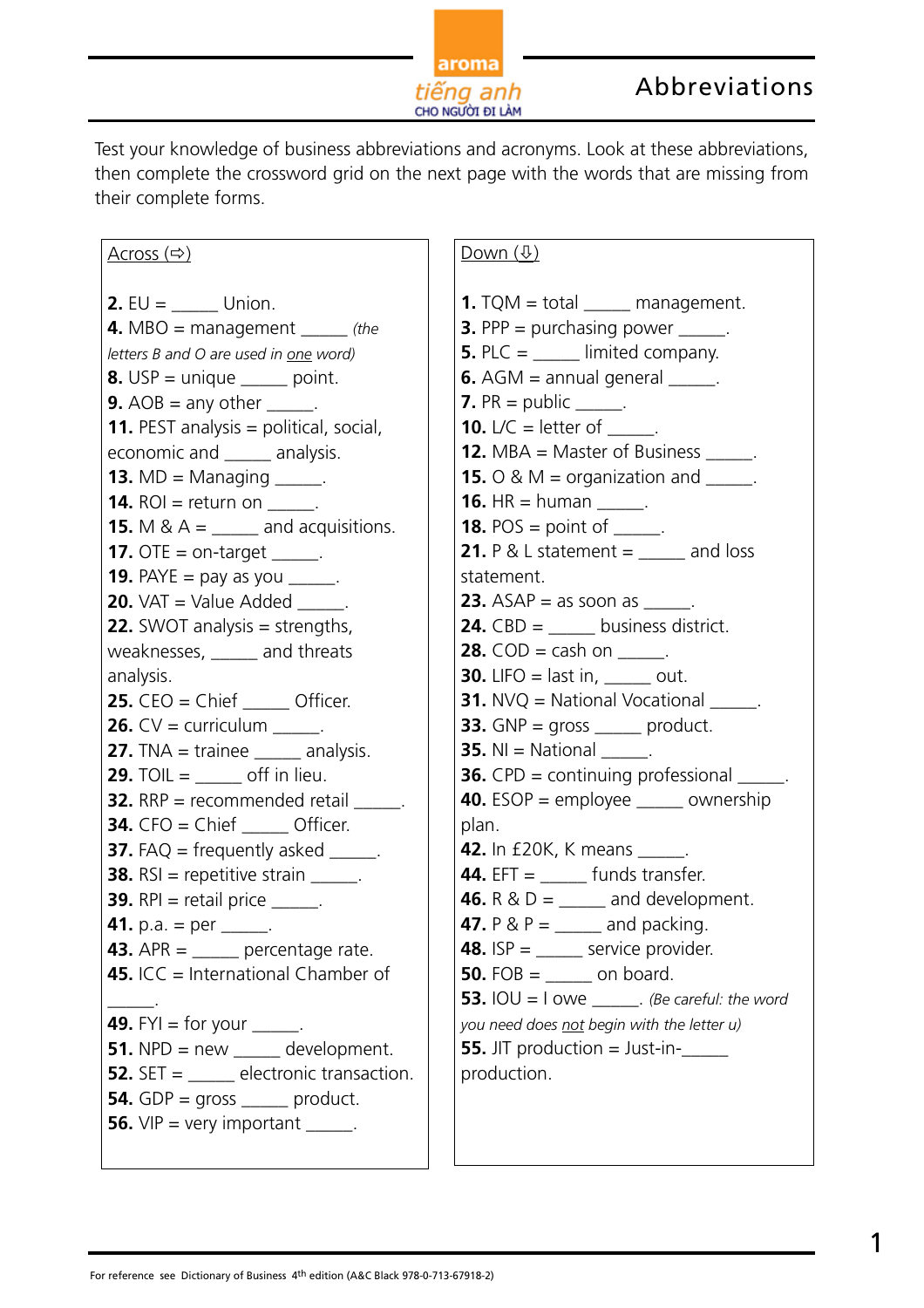

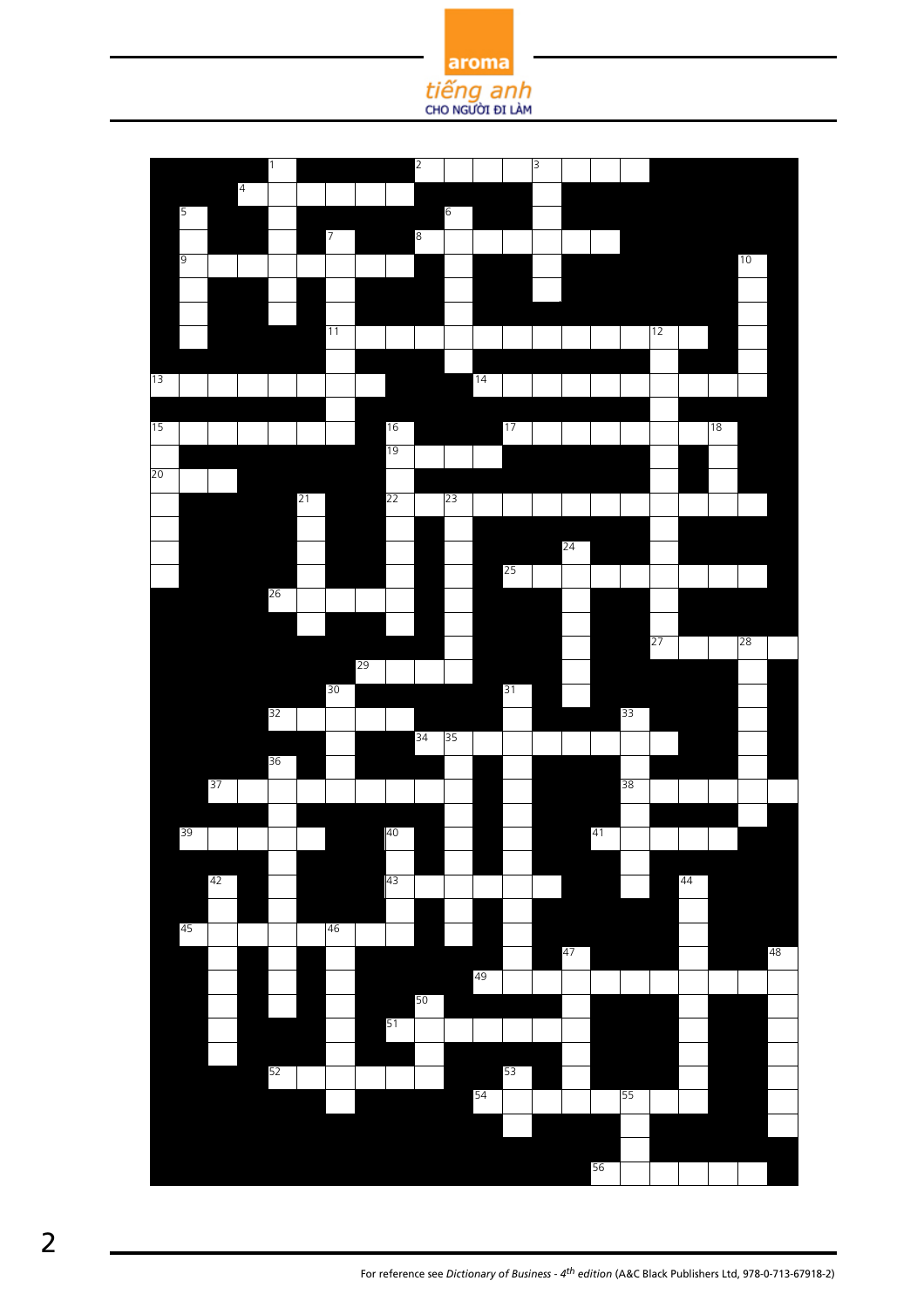# Appraisals, training and staff development

 $S$   $\mid$  T  $\mid$  A  $\mid$  N  $\mid$  D  $\mid$  A  $\mid$  R  $\mid$  D  $\mid$  S

N

<span id="page-8-0"></span>Exercise 1: Look at the common employee appraisal questions in  $1 - 28$ , and complete each one with a word from the box. These words can be found by reading from left to right and from right to left in the direction of the arrows (but they are not in the same order as the sentences they complete). Write your answers in the spaces on the right. The letter in the **bold** space in one word should be the same as the letter in the shaded space in the next word. Note that in some sentences there is more than one possible answer, but only one will fit into the space on the right. The first one has been done for you.

|         |  |  |                                                             |  |  |  |  |  |  |  |  |  | $\textsf{START} \Rightarrow$ advancement challeng ing $\textcolor{red}{\mathcal{R}}$ |
|---------|--|--|-------------------------------------------------------------|--|--|--|--|--|--|--|--|--|--------------------------------------------------------------------------------------|
|         |  |  | $\mathcal F$ denifeds tnial pmocs tnemmoc $\mathcal F$      |  |  |  |  |  |  |  |  |  |                                                                                      |
|         |  |  | $\mathbb F$ description discipline faci $\mathbb F$         |  |  |  |  |  |  |  |  |  |                                                                                      |
|         |  |  | $\mathscr F$ nivorpmit nemevorpmise it il                   |  |  |  |  |  |  |  |  |  | $\mathscr{P}$                                                                        |
|         |  |  | ∜⊳gknowledgeleastmoraleobje २े                              |  |  |  |  |  |  |  |  |  |                                                                                      |
|         |  |  | $\mathcal F$ rgorps sergorpes i arpsevit c $\mathcal P$     |  |  |  |  |  |  |  |  |  |                                                                                      |
|         |  |  | फ्ष्टs sion prompt lyprovision sq २३                        |  |  |  |  |  |  |  |  |  |                                                                                      |
|         |  |  | $\mathscr F$ h s no it a lerd nemmocery tilau $\mathscr P$  |  |  |  |  |  |  |  |  |  |                                                                                      |
|         |  |  |                                                             |  |  |  |  |  |  |  |  |  |                                                                                      |
|         |  |  | $\mathscr{F}$ I k row t nemtaert gniniarts ht $\mathscr{F}$ |  |  |  |  |  |  |  |  |  |                                                                                      |
| ∜⊳o a d |  |  |                                                             |  |  |  |  |  |  |  |  |  |                                                                                      |

- 1. Do you think the work you are doing meets or exceeds the correct \_\_\_\_\_\_?
- 2. How far do you think you have the skills and \_\_\_\_\_\_ to achieve your duties?
- 3. How would you describe the \_\_\_\_\_\_ of the work you are doing?
- 4. Do you feel you have met the work that were set for you?
- 5. Do you think you have room for \_\_\_\_\_?
- 6. In your opinion, what are your main \_\_\_\_\_\_ and weaknesses?
- 7. Would you benefit from going on a course?
- 8. Are you happy with your career \_\_\_\_\_\_ at the moment?
- 9. Do you feel you are able to manage your work ?
- 10. Would you like to do something a bit more ?
- 11. What do you like most and what do you like \_\_\_\_\_\_ about the job you are doing?
- 12. How do you feel about your \_\_\_\_\_\_? Can you deal with it?

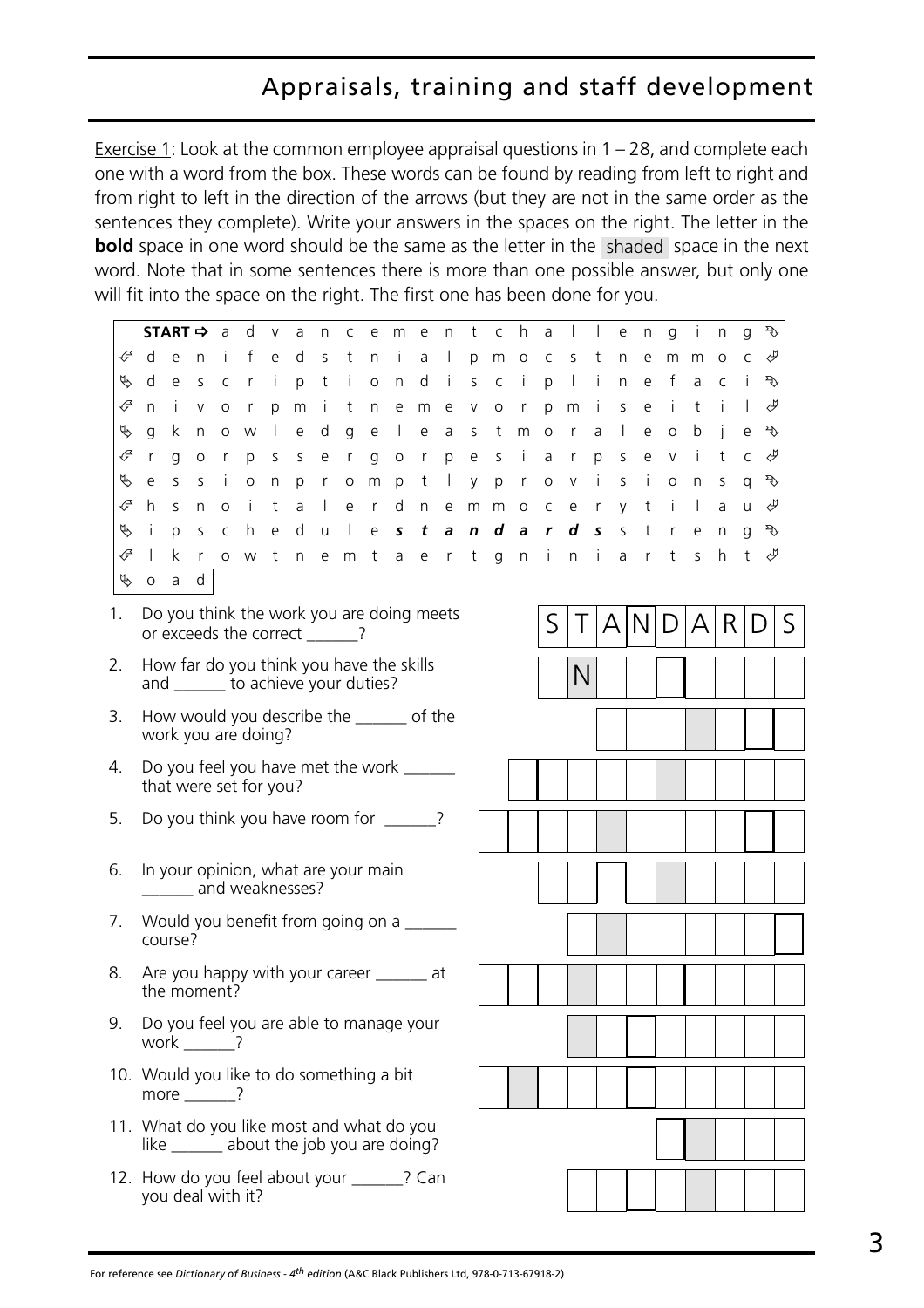| 13. Is your current job ______ accurate?                                                                                                                                      |  |  |  |  |                                                                     |
|-------------------------------------------------------------------------------------------------------------------------------------------------------------------------------|--|--|--|--|---------------------------------------------------------------------|
| 14. Are your job duties clearly ______?                                                                                                                                       |  |  |  |  |                                                                     |
| 15. Do you feel that there are enough<br>opportunities for ______?                                                                                                            |  |  |  |  |                                                                     |
| 16. Do you have any suggestions for ______<br>your current job?                                                                                                               |  |  |  |  |                                                                     |
| 17. Are you happy with the ______ in your<br>department?                                                                                                                      |  |  |  |  |                                                                     |
| 18. Do you have a good working ______ with<br>your colleagues?                                                                                                                |  |  |  |  |                                                                     |
| 19. Do you feel ______ is fair in your<br>department?                                                                                                                         |  |  |  |  |                                                                     |
| 20. Does your manager show you fair ______<br>at all times?                                                                                                                   |  |  |  |  |                                                                     |
| 21. Does your manager deal ______ with<br>problems, or does she ignore them?                                                                                                  |  |  |  |  |                                                                     |
| 22. Does your manager deal efficiently with<br>staff ______ that may arise?                                                                                                   |  |  |  |  |                                                                     |
| 23. Does your manager inform you of any<br>________ you are making?                                                                                                           |  |  |  |  |                                                                     |
| 24. Does your manager give you ______ for<br>work well done?                                                                                                                  |  |  |  |  |                                                                     |
| 25. How do you feel about the ware and<br>services provided by the company?                                                                                                   |  |  |  |  |                                                                     |
| 26. Do you feel that the health and safety<br>_____ are adequate?                                                                                                             |  |  |  |  |                                                                     |
| 27. Would you _______ this company as an<br>employer to others?                                                                                                               |  |  |  |  |                                                                     |
| 28. Have you got any more ______ you would<br>like to make?                                                                                                                   |  |  |  |  |                                                                     |
| Exercise 2: Look at the different types of training courses and other aspects of staff<br>development in the boy then match each one with a description in parameter $1 - 11$ |  |  |  |  | This final letter is also the first letter of number 1 $\mathcal P$ |

Exercise 2: Look at the different types of training courses and other aspects of staff development in the box, then match each one with a description in paragraphs  $1 - 14$ on the next page. Two courses in the box do not match any of the descriptions.

action learning adventure learning assertiveness training carousel training continuous personal development (CPD) experiential learning an induction course in-tray learning modern apprenticeship off-the-job training online learning open learning total quality management (TQM) sales training team-building training needs analysis (TNA)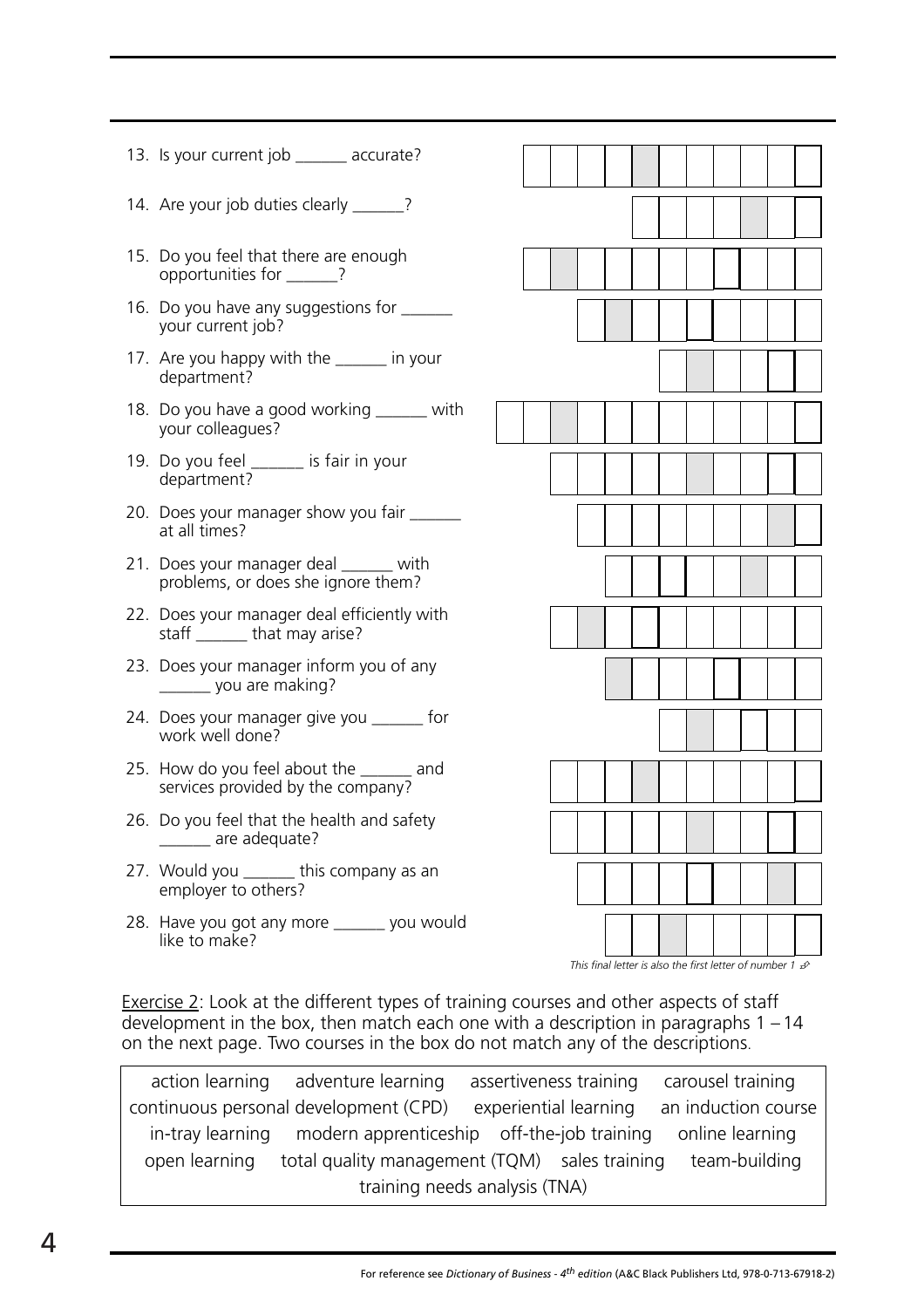| <b>1.</b> This company is committed to helping its                                                                                                                                                                                                                                                                                                                           | 2. Our employees have to deal with a lot of                                                                                                                                                                                                                                        |
|------------------------------------------------------------------------------------------------------------------------------------------------------------------------------------------------------------------------------------------------------------------------------------------------------------------------------------------------------------------------------|------------------------------------------------------------------------------------------------------------------------------------------------------------------------------------------------------------------------------------------------------------------------------------|
| employees learn about their jobs and develop                                                                                                                                                                                                                                                                                                                                 | difficult situations, and they often come in                                                                                                                                                                                                                                       |
| their skills for the whole period they are working                                                                                                                                                                                                                                                                                                                           | contact with people who can be difficult to work                                                                                                                                                                                                                                   |
| here, and not just at the beginning of their                                                                                                                                                                                                                                                                                                                                 | with and do business with. We train them to                                                                                                                                                                                                                                        |
| contract. We run regular courses and workshops                                                                                                                                                                                                                                                                                                                               | have more confidence in themselves so that they                                                                                                                                                                                                                                    |
| in order to achieve this, both on and outside the                                                                                                                                                                                                                                                                                                                            | can deal effectively with any problems and                                                                                                                                                                                                                                         |
| company premises.                                                                                                                                                                                                                                                                                                                                                            | difficulties they encounter.                                                                                                                                                                                                                                                       |
| <b>3.</b> We believe that the best way of learning a skill                                                                                                                                                                                                                                                                                                                   | 4. It's very important that our employees develop                                                                                                                                                                                                                                  |
| is through practice. We don't waste time on                                                                                                                                                                                                                                                                                                                                  | skills in leadership, problem solving, decision-                                                                                                                                                                                                                                   |
| courses and workshops. We show the employee                                                                                                                                                                                                                                                                                                                                  | making and interpersonal communication. The                                                                                                                                                                                                                                        |
| his duties, give him an outline of how the                                                                                                                                                                                                                                                                                                                                   | best way to achieve this is to get them involved in                                                                                                                                                                                                                                |
| company operates, and then we just say 'Get on                                                                                                                                                                                                                                                                                                                               | group games and physically demanding outdoor                                                                                                                                                                                                                                       |
| with it, and good luck'. It's a remarkably effective                                                                                                                                                                                                                                                                                                                         | activities like sailing and climbing. These also help                                                                                                                                                                                                                              |
| method.                                                                                                                                                                                                                                                                                                                                                                      | to build team spirit.                                                                                                                                                                                                                                                              |
| 5. When we promote somebody to a<br>management position, the first thing we do is to<br>give them a lot of typical management<br>paperwork and tell them to deal with it. We set<br>them a time limit for this, and monitor them<br>carefully to see how they get on. We then review<br>their performance and show them where they<br>went right or wrong.                   | 6. Our company understands how important it is<br>that our employees work well together in order<br>for the company to be effective. Our training<br>sessions are designed to instil co-operation and<br>solidarity in a group of employees who have to<br>work together.          |
| <b>7.</b> It is our company policy to make sure that our                                                                                                                                                                                                                                                                                                                     | 8. New employees in our company need to learn                                                                                                                                                                                                                                      |
| employees know how all the jobs in the company                                                                                                                                                                                                                                                                                                                               | about our products and how they work, how the                                                                                                                                                                                                                                      |
| work, not just their own. We find the best way of                                                                                                                                                                                                                                                                                                                            | distribution system operates, how to deal with                                                                                                                                                                                                                                     |
| doing this is to move them from job to job and                                                                                                                                                                                                                                                                                                                               | both suppliers and customers and how to handle                                                                                                                                                                                                                                     |
| department to department. They meet colleagues                                                                                                                                                                                                                                                                                                                               | complaints. They also study trade and retail laws,                                                                                                                                                                                                                                 |
| who they might not normally meet, and learn                                                                                                                                                                                                                                                                                                                                  | and are accompanied on their first customer visits                                                                                                                                                                                                                                 |
| about their jobs and how they operate.                                                                                                                                                                                                                                                                                                                                       | by their trainer.                                                                                                                                                                                                                                                                  |
| 9. I've been interested in photography since I was<br>very young, so when I finished school I started<br>learning how to be a photographer. I spend my<br>week working with a professional, who teaches<br>me about all the different aspects of the job. At<br>the same time, I receive training in areas such as<br>numeracy, problem-solving and interpersonal<br>skills. | 10. First of all I was given a tour of the factory<br>and then I was introduced to my colleagues and<br>was given an outline of the company and its<br>products. After that I was guided through the<br>company's code of practice, taken to my<br>department and shown my duties. |
| 11. My company can't hold training workshops in<br>the office because we don't have enough space,<br>and of course while we are learning, we aren't<br>actually making money, so the company feels it<br>wouldn't be making the best use of its<br>employees. Instead, they send us to a college in<br>the evening where we develop our skills and<br>knowledge.             | <b>12.</b> This company believes that personal<br>development and training should be more<br>flexible. As a result, we have developed a system<br>of flexible training courses that a trainee or<br>employee can start at any time, and which does<br>not require a teacher.       |
| 13. Once a year we look at the different skills and                                                                                                                                                                                                                                                                                                                          | <b>14.</b> This company has a policy that our managers                                                                                                                                                                                                                             |
| abilities of our staff, and we decide if they are                                                                                                                                                                                                                                                                                                                            | should be committed to maintaining and                                                                                                                                                                                                                                             |
| enough to help the company fulfil its aims and                                                                                                                                                                                                                                                                                                                               | improving the quality of their work, and also their                                                                                                                                                                                                                                |
| operate effectively. We then develop a series of                                                                                                                                                                                                                                                                                                                             | skills and knowledge. We run courses, classes                                                                                                                                                                                                                                      |
| classes and workshops to help the staff learn                                                                                                                                                                                                                                                                                                                                | and workshops on a regular basis, and ensure                                                                                                                                                                                                                                       |
| more about their job and how they can operate                                                                                                                                                                                                                                                                                                                                | that they are kept up to date with all the latest                                                                                                                                                                                                                                  |
| more effectively.                                                                                                                                                                                                                                                                                                                                                            | developments.                                                                                                                                                                                                                                                                      |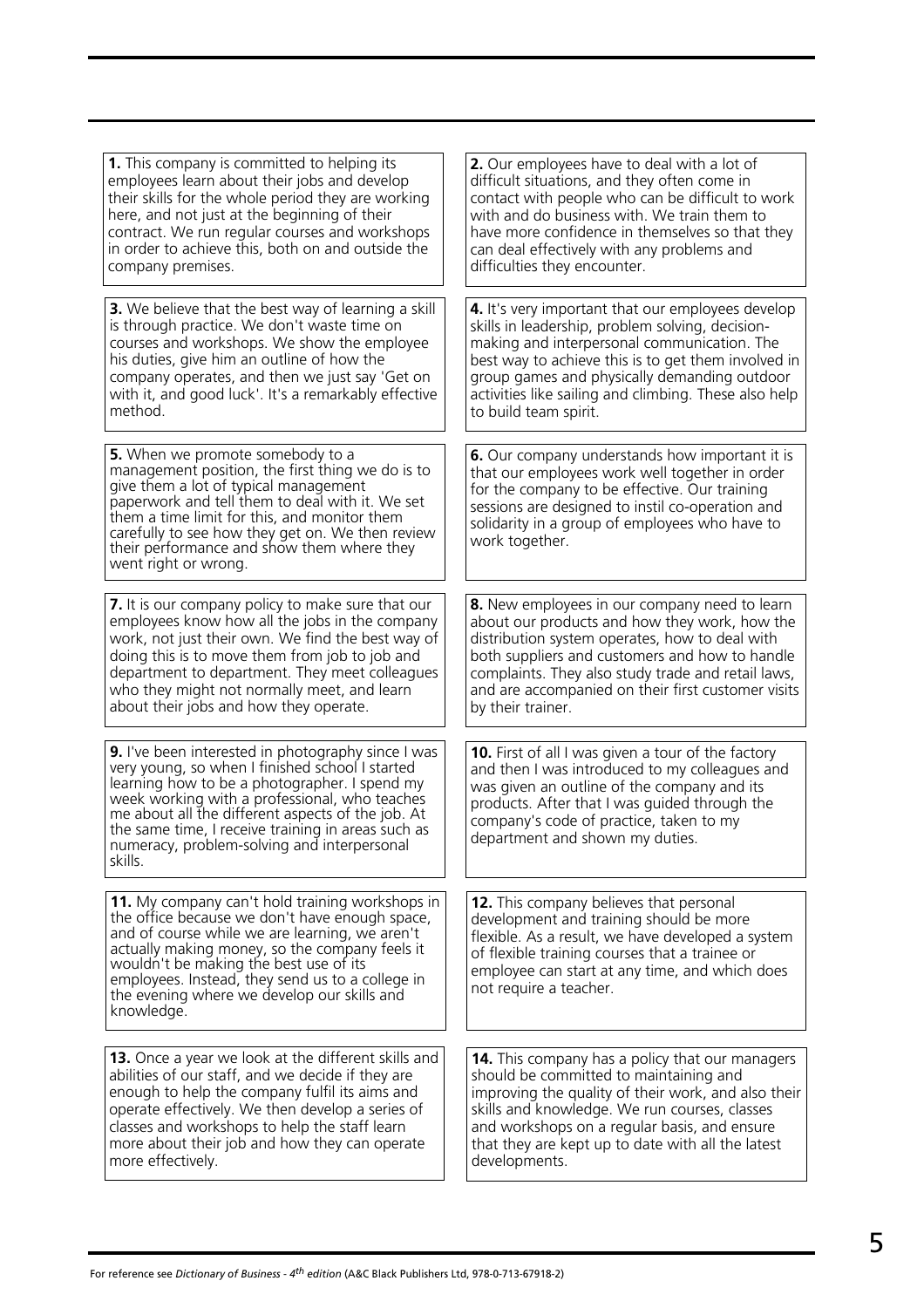# <span id="page-11-0"></span>Changes

Exercise 1: Look at sentence pairs  $1 - 22$ , then complete the second sentence in each pair with a word or expression from the box so that its meaning is similar to the first sentence. There are some words / expressions in the box that do not fit in any of the sentences. You do not need to change the form of any of the words / expressions.

amended build up considerable growth constant rise cuts deterioration downsizing downward trend dramatic increase expansion fluctuated general improvement marked progress narrow narrowing phased in phased out reduce relaxation restructure sharp decline / fall steady decrease streamline strengthening tightening up upgrade upward trend weakening widening

- 1. Last year, 33% of the population worked in secondary industries and 48% worked in the tertiary sector. This year, the figures are 27% and 53% respectively. *There has been a \_\_\_\_\_\_\_\_\_\_\_\_\_ of the gap between those working in different sectors of the economy.*
- 2. Last year, the overseas market accounted for 60% of our sales. This year, it only accounts for about 15%.

*There has been a \_\_\_\_\_\_\_\_\_\_\_\_\_ in overseas sales figures in the last year.*

- 3. People can afford to buy more and live more comfortably than they could twenty years ago. *There has been a \_\_\_\_\_\_\_\_\_\_\_\_\_ in the standard of living.*
- 4. Because our company is bigger now than it was two years ago, we need to recruit more employees. *Because of company \_\_\_\_\_\_\_\_\_\_\_\_\_ over the last two years, we need more workers.*
- 5. British travellers abroad have discovered that they can buy less foreign currency with their pound. *There has been a \_\_\_\_\_\_\_\_\_\_\_\_\_ of the pound sterling.*
- 6. It is now much harder to import goods into the country than it was a few years ago. *There has been a \_\_\_\_\_\_\_\_\_\_\_\_\_ of border controls for imports.*
- 7. In 2002 inflation was running at about 4%, in 2003 it was 4.5%, in 2004 it was 5% and in 2005 it was 5.5%.

*Between 2002 and 2005, there was a \_\_\_\_\_\_\_\_\_\_\_\_\_ in the rate of inflation.*

- 8. Last year, the company employed 200 people. This year it now has over 1000 employees. *There has been a \_\_\_\_\_\_\_\_\_\_\_\_\_ in the number of employees working for the company.*
- 9. Unemployment figures have dropped by about 2% every year for the last four years. *There has been a \_\_\_\_\_\_\_\_\_\_\_\_\_ in unemployment figures over the last four years.*
- 10. Over the next few years, some management positions in the company will be gradually removed. *Some management positions will be \_\_\_\_\_\_\_\_\_\_\_\_\_ over the next few years.*
- 11. Because of forecasts for high demand in the future, we need to increase our stocks. We need to *we need to we need to we need to parameters our stocks to cope with future demand.*
- 12. The government will spend less on import subsidies next year. *There are going to be \_\_\_\_\_\_\_\_\_\_\_\_\_ in import subsidy spending next year.*
- 13. Public services are less reliable now than they were five years ago. *There has been a \_\_\_\_\_\_\_\_\_\_\_\_\_ in public services reliability over the last five years.*
- 14. Nowadays, more and more people are travelling abroad for business and pleasure. *There has been \_\_\_\_\_\_\_\_\_\_\_\_\_ in the overseas travel market.*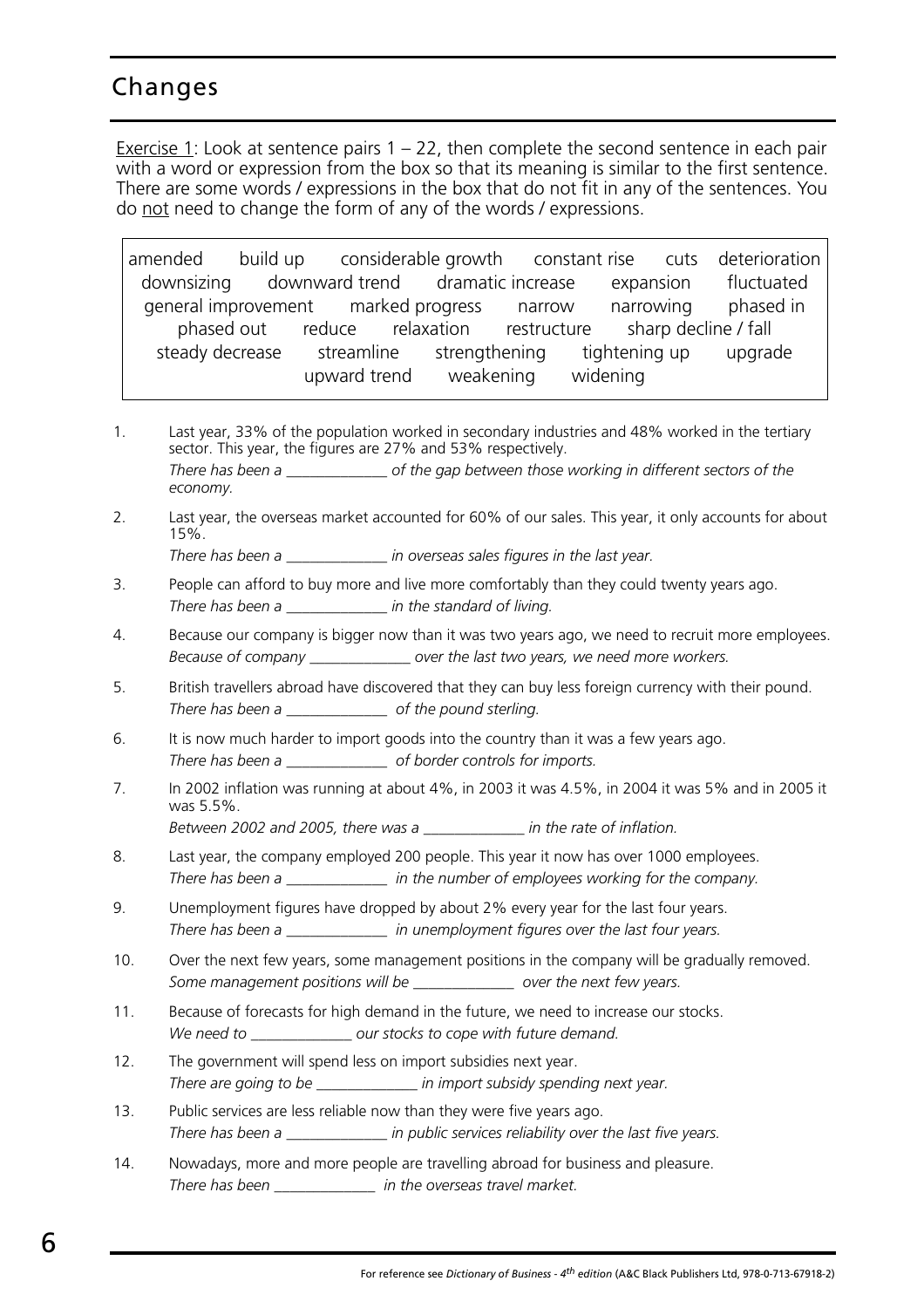15. Compared with five years ago, more people are shopping at out-of-town retail parks than in town centre shops.

```
There has been an _____________ in the number of people shopping in out-of-town retail parks.
```
- 16. Unless your work visibly improves, we will have to recommend a transfer to another department. *We need to see some \_\_\_\_\_\_\_\_\_\_\_\_\_ in your work, or we will recommend a departmental transfer.*
- 17. Over the next two months, we plan to make our office computers faster and more efficient. *Over the next two months, we plan to \_\_\_\_\_\_\_\_\_\_\_\_\_ our office computers.*
- 18. We are trying to make the accounting system simpler and more efficient. *We are trying to \_\_\_\_\_\_\_\_\_\_\_\_\_ the accounting system.*
- 19. Making the company smaller by making a lot of staff members redundant has made it much more profitable than it was before.

*\_\_\_\_\_\_\_\_\_\_\_\_\_ the company has made it much more profitable than it was before.* 

- 20. Property prices have gone up, then gone down, then gone up again twice this year. *Property prices have \_\_\_\_\_\_\_\_\_\_\_\_\_ twice this year.*
- 21. We have made small changes to the rules for applying for instant credit. We have **the rules for applying for instant credit.**
- 22. The company is planning to change its marketing division to make it more effective. *The company is planning to \_\_\_\_\_\_\_\_\_\_\_\_\_ its marketing division.*

Exercise 2. Choose the most appropriate word in **bold** to complete sentences 1 – 10.

- 1. The company cannot refund customers' money, and goods can only be **altered / exchanged / revised** on production of a receipt or other proof of purchase.
- 2. We have made radical changes to the working regulations, and employees are expected to **expand / stretch / adapt** to these over the next few weeks.
- 3. Our customer call centre used to be in Sheffield, but last year we **promoted / varied / outsourced** it to India, where costs are much lower.
- 4 The new director has completely **reduced / transformed / heightened** the company, from a small local enterprise to a major international concern.
- 5. The hotel is currently being **renovated / replaced / switched** but will remain open while building work is carried out.
- 6. Production has been **switched / disappeared / enlarged** from our Bracknell site to a new industrial centre near Milton Keynes.
- 7. Our new memory cards **extend / vary / raise** in price, from £42 for a 64Mb card up to £140 for a 2Gb card.
- 8. The Internet clothing company Pants2U.com has **deepened / shortened / expanded** its range to include jewellery and watches.
- 9. The decision to **dissolve / demote / disappear** the company wasn't an easy one to make, but everyone agreed that there was no other option but to cease trading.
- 10. Air fares will be **adapted / extended / revised** on 21 July: domestic flights will go down by 10%, but international flights will go up by 22%.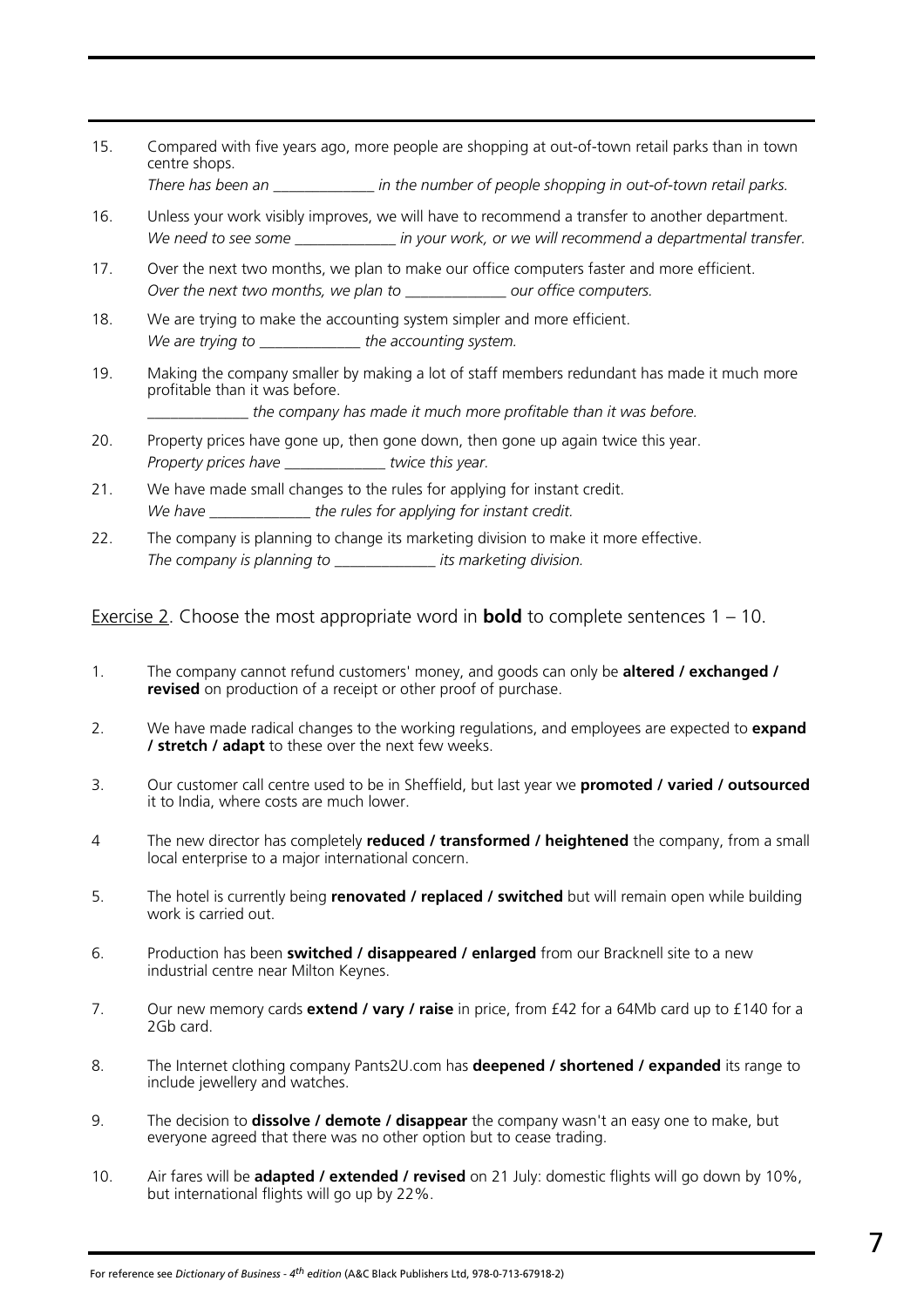# <span id="page-13-0"></span>Business 'colours'

Test your knowledge with this quiz.

- 1. Match the examples of different goods in (a) (e) with the colours in the box that are often used by businesses to 'categorize' them.
	- **(a)** A pair of trousers, a T-shirt and a cap.
	- **(b)** A television set, a stereo and a DVD player.
	- **(c)** A refrigerator, a dishwasher and a washing machine.
	- **(d)** A car, an air-conditioning unit and a bathroom suite.
	- **(e)** A carton of milk, 250g of cheese and a bottle of tomato ketchup.

| white goods | brown goods | red goods | orange goods | yellow goods |
|-------------|-------------|-----------|--------------|--------------|
|-------------|-------------|-----------|--------------|--------------|

- 2. What is the informal expression given to paperwork which takes a long time to complete? Is it: **(a)** white noise **(b)** yellow card **(c)** green belt **(d)** red tape **(e)** blue ribbon
- 3. What is the difference between being *in the red* and being *in the black*?
- 4. Complete this sentence with one word: Goods and services which are paid for in cash, and therefore not declared for tax, are features of a economy.
- 5. What is the name given to taxes that are levied to discourage behaviour that will damage the environment?
- 6. True or false: If you make a *blue-chip investment*, you buy high-risk shares in a company that is not performing very well.
- 7. Sometimes a company will not deal with a person or company, etc, because they have done something wrong and should be avoided. What is the name for this? **(a)** to blackball **(b)** to blacklist **(c)** to blackhead **(d)** to blackmail **(e)** to blackleg
- 8. A company owns some land in the country that has been designated as a *greenfield site*. Can it build a factory or warehouse on that land?
- 9. What is the difference between a *white-collar worker* and a *blue-collar worker*?
- 10. Complete this sentence: *Embezzlement*, *computer fraud* and *insider dealing* are examples of \_\_\_\_\_\_\_\_ *crime*.
- 11. Who might be offended if you described the work they did as a *pink-collar job*?
- 12. What is the name given to the buying and selling of goods or currency in a way which is not allowed by law?
- 13. The MD of your company often has *blue-sky ideas*. From a business point of view is this a good thing or a bad thing?
- 14. Your accountant tells you that the stocks and bonds you have recently bought are *blue-sky securities*. Would you feel happy or unhappy about this?
- 15. What is a *grey market*? Is it:

**(a)** a market in which goods are sold that have been made abroad and then imported (legally), often as a result of reduced production of / increased demand for those goods in the market country **b)** an informal expression for the market segment occupied by older members of a population **(c)** the unofficial trading of securities that have not yet become available for trading on the Stock Exchange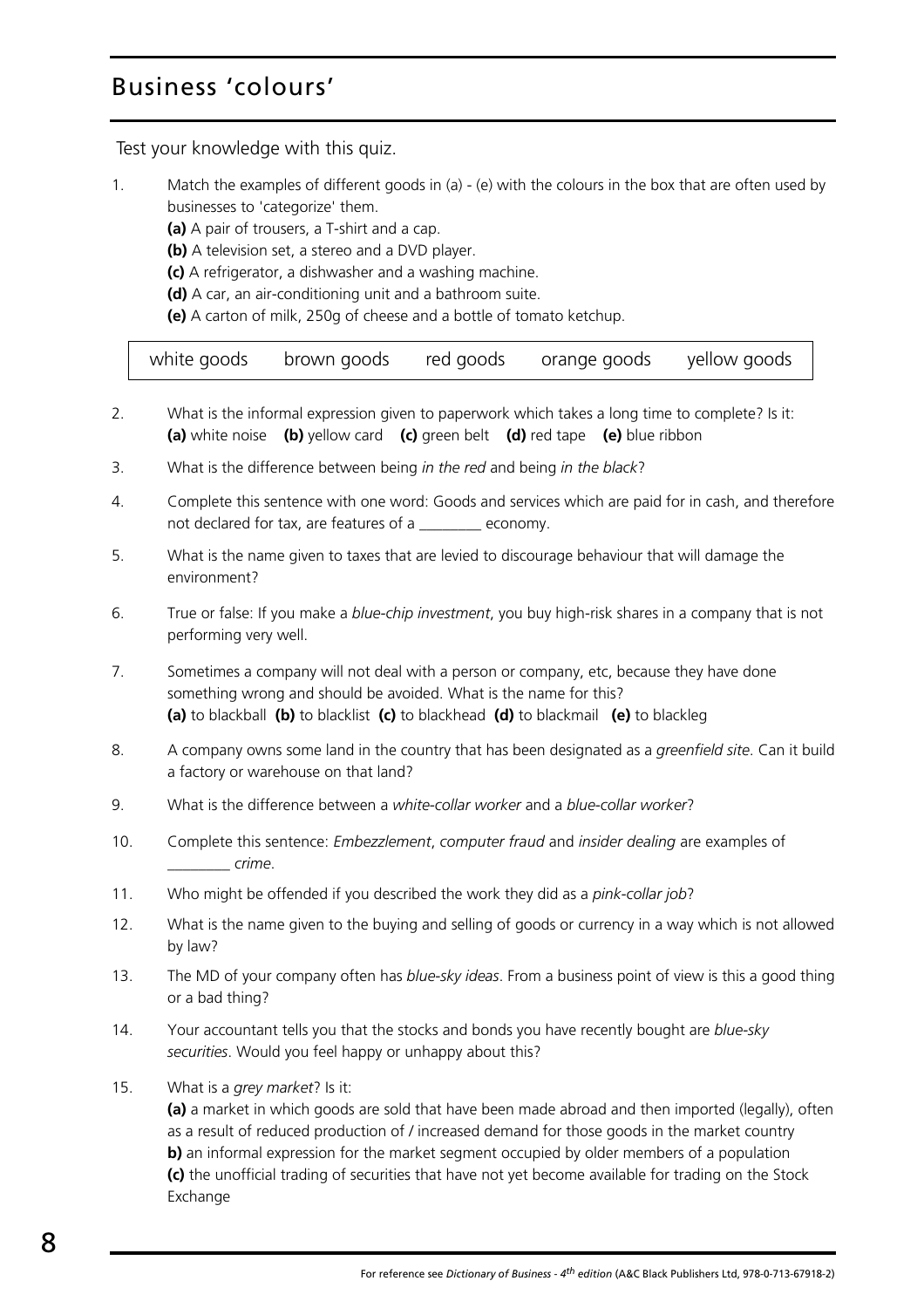<span id="page-14-0"></span>Exercise 1: The text below gives a definition and brief explanation of what a contract is. Complete it with words or expressions from the box.

| accepted   | agreement | breach  |           | consideration contractual liability |       |  |  |
|------------|-----------|---------|-----------|-------------------------------------|-------|--|--|
| damages    | express   | implied | intention | obligations                         | offer |  |  |
| under seal | reward    | signed  | stated    | sue                                 | terms |  |  |
|            | verbally  | voided  | writing   |                                     |       |  |  |

A contract can be defined as 'an \_\_\_\_\_\_\_\_\_\_\_\_ between two or more parties to create legal \_\_\_\_\_\_\_\_\_\_ between them'. Some contracts are made '\_\_\_\_\_\_\_\_\_\_': in other words, they are \_\_\_\_\_\_\_\_\_\_ and sealed (stamped) by the parties involved. Most contracts are made \_\_\_\_\_\_\_\_\_\_ or in \_\_\_\_\_\_\_\_\_\_. The essential elements of a contract are: (a) that an \_\_\_\_\_\_\_\_\_\_\_ made by one party should be \_\_\_\_\_\_\_\_\_\_\_\_ by the other; (b) \_\_\_\_\_\_\_\_\_\_ (the price in money, goods or some other \_\_\_\_\_\_\_\_\_\_, paid by one party in exchange for another party agreeing to do something); (c) the \_\_\_\_\_\_\_\_\_\_ to create legal relations. The \_\_\_\_\_\_\_\_\_\_ of a contract may be \_\_\_\_\_\_\_\_\_\_ (clearly stated) or \_\_\_\_\_\_\_\_\_\_ (not clearly \_\_\_\_\_\_\_\_\_\_ in the contract, but generally understood). A \_\_\_\_\_\_\_\_\_\_\_ of contract by one party of their \_\_\_\_\_\_\_\_\_\_ entitles the other party to \_\_\_\_\_\_\_\_\_\_\_\_ for \_\_\_\_\_\_\_\_\_\_\_\_\_ or, in some cases, to seek specific performance. In such circumstances, the contract may be \_\_\_\_\_\_\_\_\_\_ (in other words, it becomes *invalid*).

Exercise 2: Look at paragraphs  $1 - 6$  in the boxes, and answer the questions that follow them.

#### **1.**

This contract is binding, and we expect all the parts involved (both clients *and* suppliers) to abide by the terms and conditions stated in sections 3a - 37g on pages 1 - 17.

- 1. One of the underlined words / expressions in the above sentence is wrong. Identify and correct it.
- 2. True or false: A contract which is *binding* is flexible and can be changed at any time.
- 3. Which of these words / expressions could replace *abide by*?: (a) choose (b) agree with (c) obey (d) change

#### **2.**

On terminator of this contract, the company will be obliged to return any unused materials to the supplier within 28 days, unless provision has been made for a temporary extension. If any of the rules of the contract are broken, all materials must be returned immediately.

- 1. One of the underlined words / expressions in the above sentence is wrong. Identify and correct it.
- 2. True or false: *Provision* has a similar meaning to *arrangement*.
- 3. Rearrange these letters to make two words which have a similar meaning to *obliged*: **degabtlio edequrir**

#### **3.**

The contract was originally verbal, but we've finally managed to get the company to give us something on paper. They say that this contract is un-negotiable, but maybe we can persuade them to amend some of the details before we sign on the dotted line.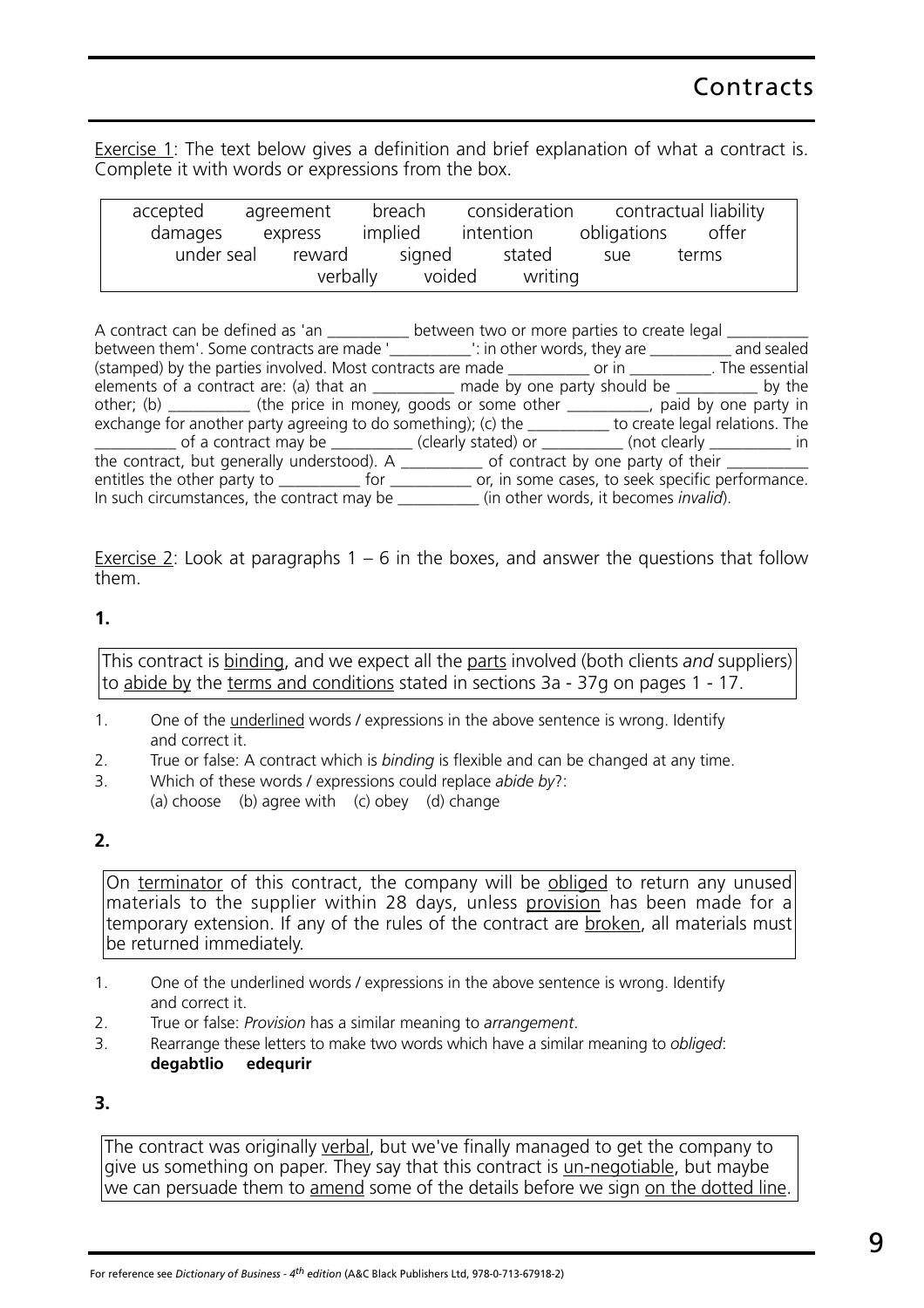- 1. One of the underlined words / expressions in the above paragraph is wrong. Identify and correct it.
- 2. True or false: The speaker thinks that it might be possible for small changes to be made to the contract before she signs it.
- 3. Rearrange the letters in **bold** to make four words which have the same meaning as *verbal* in this situation

**rola kosnep plidemi etodnurdso**

#### **4.**

Swillpot Airline Catering Ltd were sued by Pan-Globe Airways when they were found to be in beach of their contract, specifically that they had failed to comply with clause 27B, which stated that their food should be "fit for human consumption".

- 1. One of the <u>underlined</u> words / expressions in the above sentence is wrong. Identify and correct it.
- 2. Find a word or expression in paragraphs 1 3 above which has a similar meaning to *comply with* in paragraph 4.
- 3. True or false: Pan-Globe Airways are unhappy with Swillpot Airline Catering because they have broken *all* of their contract.

#### **5.**

Withers Interiors Ltd have entered into an agreement with Sophos Construction to act as sole providers of quality interior fittings commencing 15 August this year. This is to run for 18 months, with a 3 month period of notification in the event of cancellation by either side.

- 1. One of the underlined words / expressions in the above sentence is wrong. Identify and correct it.
- 2. Which word in the paragraph is the closest in meaning to the noun *contract*?
- 3. True or false: If either Withers Interiors Ltd or Sophos Construction want to end the contract, they must tell the other company 3 months before they do it.

#### **6.**

This contract recognizes the anointment of Mr Alan Wiley as non-executve Director to the board of AKL Publishing following the company's amalgamation with Berryhill Books. While Mr Wiley may continue to buy stocks in the company, he may not acquire a controlling interest, and he may have no professional dealings with any third parties during this period.

- 1. One of the underlined words / expressions in the above sentence is wrong. Identify and correct it.
- 2. True or false: AKL Publishing recently separated from Berryhill Books.
- 3. Mr Wiley can buy as many shares as he likes in the company.
- 4. In addition to sitting on the board of AKL Publishing, how many other companies can Mr Wiley work for?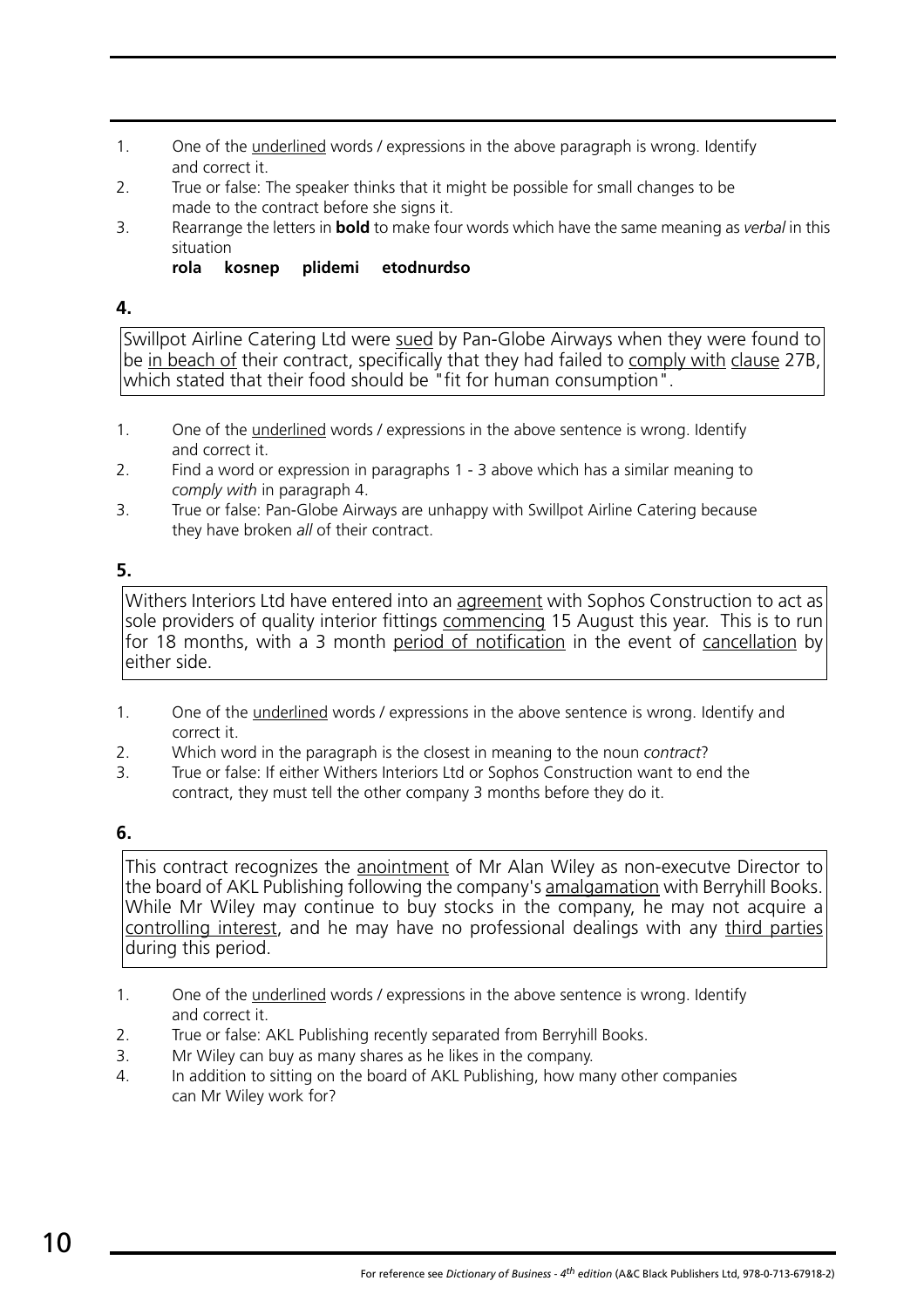# Dispute resolution

<span id="page-16-0"></span>Exercise 1. Complete this text with words or expressions from the box.

| abide by       | action      | breach                 | commercial |           | compensation  | conditions   |
|----------------|-------------|------------------------|------------|-----------|---------------|--------------|
| cost effective |             | decreased disagreement |            |           | disinterested | dismissals   |
| go-slow        | industrial  | litigation             |            | mediation | obligations   | overtime     |
| redundancy     | regulations | strike                 | suit       | terms     | trade union   | work-to-rule |

A *dispute* is an argument or **.** In business and commerce, there are usually two types of dispute.

The first of these is an dispute, which is between an employer and an employer's representative, which in many cases is a . These are usually the result of disagreements over pay, conditions of work and unfair \_\_\_\_\_\_\_\_\_\_, including \_\_\_\_\_\_\_\_\_ (the laying-off of employees because they are not needed). The least favourable outcome of this type of dispute is usually industrial \_\_\_\_\_\_\_\_\_\_, often in the form of a (where employees stop working). Alternatively, employees may stage a (where they work at less than their normal speed). They may also adopt a strategy, in which they strictly follow all the same of their contract, and obey other same to the letter\*. They may also refuse to work . The result of this is usually  $\rule{1em}{0.15mm}$  productivity for the company.

The second type of dispute is a \_\_\_\_\_\_\_\_\_\_\_ dispute, which is a disagreement between two businesses. This is usually the result of a \_\_\_\_\_\_\_\_ of contract (in which one or both sides fails to agree to, or \_\_\_\_\_\_\_\_, the terms and of a contract drawn up between them). In extreme cases, this may result in  $\frac{1}{\sqrt{1-\frac{1}{\sqrt{1-\frac{1}{\sqrt{1-\frac{1}{\sqrt{1-\frac{1}{\sqrt{1-\frac{1}{\sqrt{1-\frac{1}{\sqrt{1-\frac{1}{\sqrt{1-\frac{1}{\sqrt{1-\frac{1}{\sqrt{1-\frac{1}{\sqrt{1-\frac{1}{\sqrt{1-\frac{1}{\sqrt{1-\frac{1}{\sqrt{1-\frac{1}{\sqrt{1-\$ which one side brings a and against the other in a court of law), with the aim of getting financial , or of legally obliging the other side to abide by their contractual \_\_\_\_\_\_\_\_\_.

Disputes do not necessarily have to be settled in an imposed court case. \_\_\_\_\_\_\_ (an attempt by a third party to make two sides in an argument agree) is often guicker, more \_\_\_\_\_\_\_\_\_\_\_\_ and less stressful for the parties involved.

(\* If you do or obey something *to the letter*, you do it very thoroughly, without making any mistakes.)

Exercise 2. Complete the first part of each word in **bold** in sentences 1 – 19 with the second part in the box. Some of the words have already appeared in Exercise 1.

|         | actually ain artial bunal cation closed                                |  |  |
|---------|------------------------------------------------------------------------|--|--|
|         |                                                                        |  |  |
|         |                                                                        |  |  |
|         | _____our ______promise ______sent ______sion _____tiations ______tical |  |  |
| tration | ____trator _____ual _____und _____untary _____utions                   |  |  |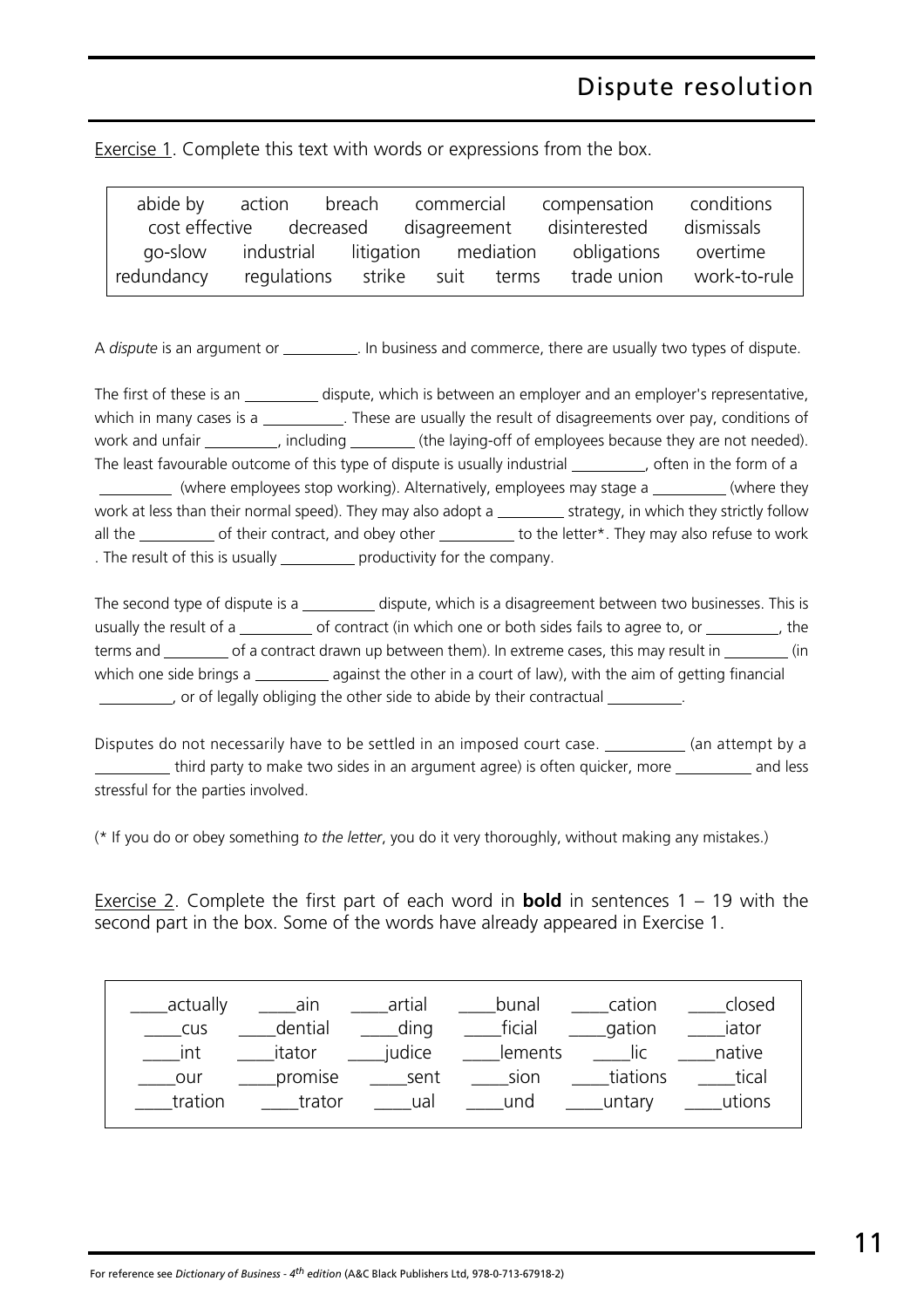2. Mediation is generally preferable to **liti** because it is normally quicker and cheaper. 3. Mediation is **vol** , but requires the **con** of all the parties involved before it can go ahead. 4. Mediation is carried out by a neutral, **imp** \_\_\_\_\_\_\_ third party called a **med** \_\_\_\_\_\_\_\_. 5. This third party is also sometimes known as a **facil** . 6. He / she spends time with all the parties involved in **jo ses** and also in private meetings (known as a '**cau** \_\_\_\_\_\_\_\_'). 7. Any information that the parties provide is **confi** and cannot be **dis** to the other parties. 8. He / she attempts to solve problems and find **resol** that are **prac** and **bene** to everyone. 9. Unlike a formal court case, **nego** are in private. 10. Resolutions and **sett** are based on **com** and on **mut** agreement and acceptance. 11. If no agreement is reached, the parties involved will not be legally **bo** by anything that has been discussed. 12. A mediation process is said to be 'without **pre** ', which means that anything that was said during the mediation cannot be used if there is no agreement and the case has to go to court. 13. If an agreement is reached and the parties sign a written agreement, this agreement becomes **bin** , and the parties are obliged to **hon** it. 14. This signed agreement can then be enforced **contr\_\_\_\_\_\_\_** if necessary. 15. Another form of dispute resolution is **arbi** . 16 This will involve all parties in the dispute appearing before a **tri** . 17. An **arbi** is employed. He / she is usually an expert in a particular field, and so this form of dispute resolution may be preferable in disputes where specialist knowledge is required. 18. However, unlike mediation, this form of resolution involves an **adjudi** which will probably benefit one side in the dispute more than the other(s). 19. This form of dispute resolution is also less private than mediation (each party is aware of what the other party is saying about it), and information may end up in the **pub\_\_\_\_\_\_\_\_ dom**\_\_\_\_\_\_\_\_. 1. Mediation is one form of what is known as *alter dispute resolution* (ADR for short).

Also see *Workplace problems* on pages 65-66.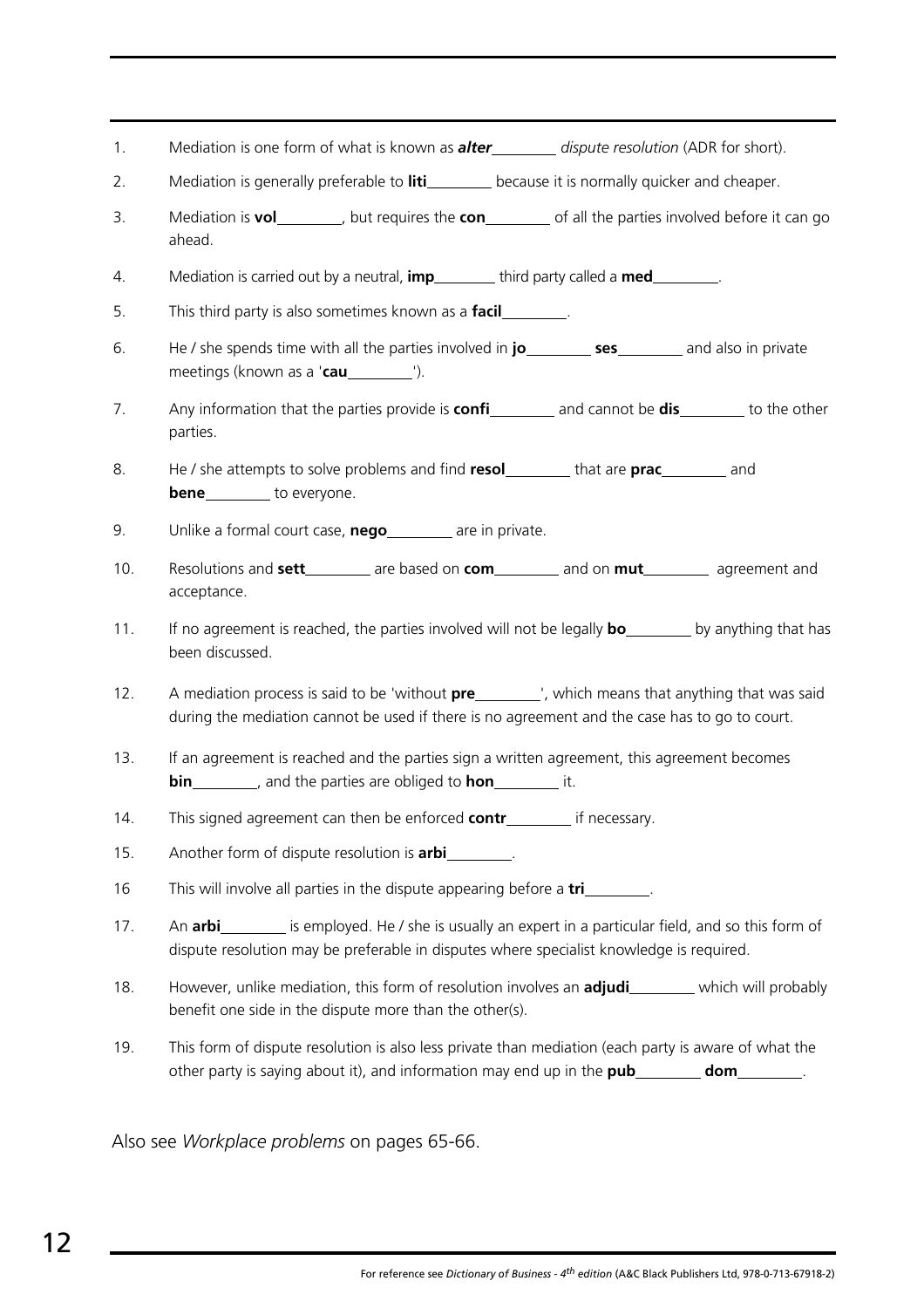# Earnings, rewards and benefits 1

<span id="page-18-0"></span>Complete the first part of each word in **bold** in sentences 1 – 34 with the second part in the box.

-an -ance -ance -ans -ary -ated -ation -ay -ble -ck -count -ction -dancy -den -dex -diture -ears -ect -ement -ensurate -eration -et -ge -ger -hting -imum -kage -ked -lement -lf -mance -me -me -nus -ock -ome -osit -oss -roll -se -shake -sion -slip -te -time -tions -tive -ub -ve

- 1. A **wa** is money that is normally paid to an employee on a weekly basis, and a **sal** is money that is usually paid to an employee monthly on a regular basis.
- 2. **Remun** is the formal word for money that an employee receives for doing his/her job.
- 3. When we work for more than the normal working time, we say that we work (and therefore earn) **over\_\_\_\_\_\_\_\_**.
- 4. An automatic and regular increase in pay is called an **incr** .
- 5. Money that is removed from our earnings to pay for tax, national insurance, etc, is called a **dedu** .
- 6. If we remove money from somebody's wages (for example, because they are late), we say that we **do** their wages.
- 7. The **min** wage is the lowest hourly wage which a company can legally pay its employees.
- 8. Time for which work is paid at twice the normal rate (for example, on national holidays) is called **dou ti** .
- 9. An employee who receives his/her normal rate of pay, + 50% extra (for example, by working later than normal or during unsocial hours) is said to earn **ti\_\_\_\_\_\_\_\_ and a ha**
- 10. A **pen pl pl** helps people to save money for when they retire from work.
- 11. When you want more money for the work you do, you might ask your boss for a **ri** .
- 12. If an employee needs some of his/her wages paid before the usual pay day, he / she might ask for an **adv** \_\_\_\_\_\_\_\_\_ (known informally as a **s** \_\_\_\_\_\_\_\_\_\_).
- 13. A **pay** shows an employee how much pay he/she has received, and how much has been removed for tax, insurance, etc.
- 14. An extra payment made in addition to a normal payment (usually received by sales people for selling more than their quota) is called a **bo**
- 15. A **pay** is the list a company keeps that shows all the people employed and paid by that company.
- 16. A rewards **pac** is the money and other benefits offered with a job.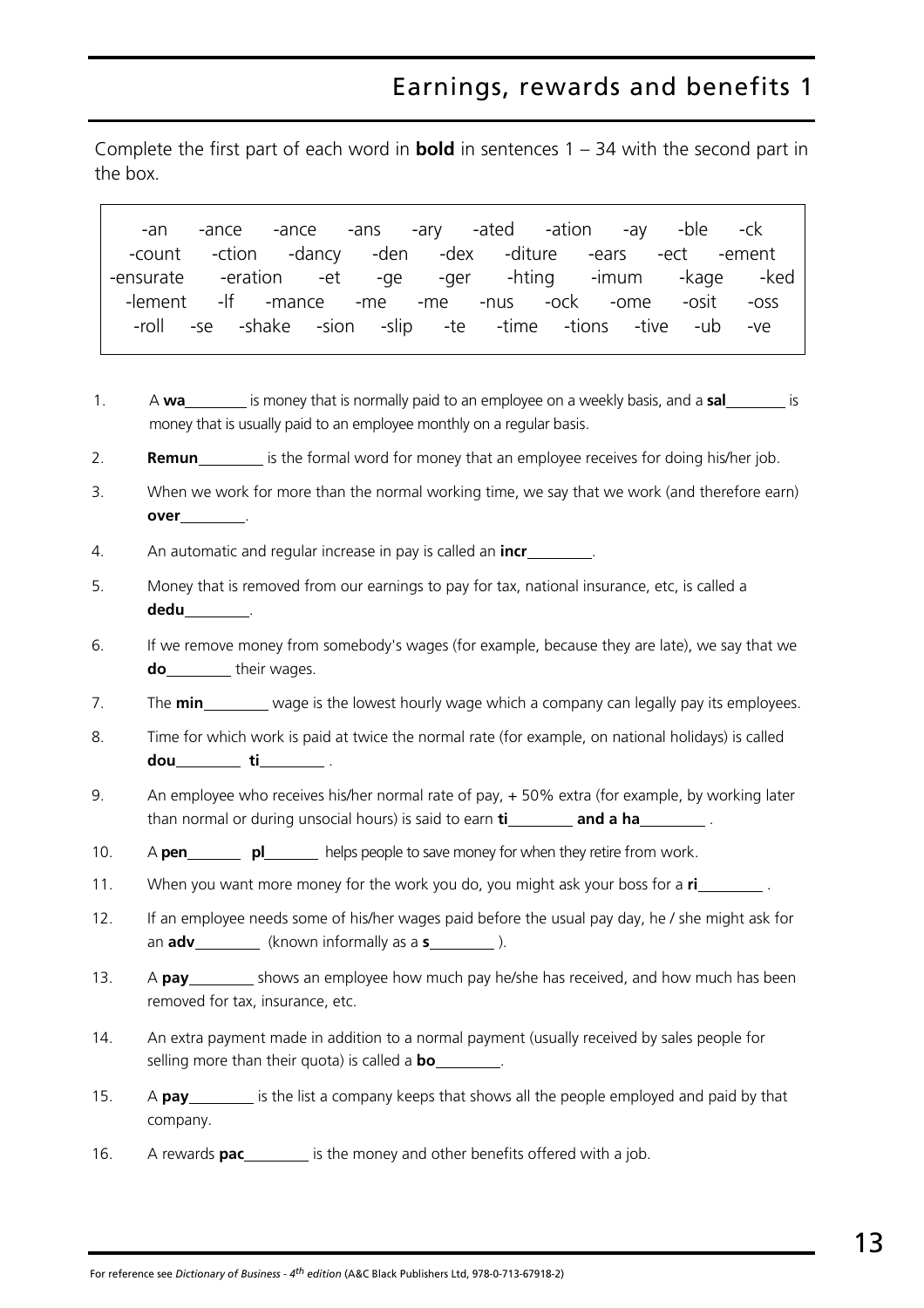- 17. A **weig** is an additional amount of money paid to an employee to compensate him/her for living in an expensive area.
- 18. By law, British companies have to give their employees the right to take paid holidays: this is known as **lea entit** .
- 19. **Inc Inc** is another word for the money that people receive for working. The money that they spend is known as **expen\_\_\_**
- 20. Some companies offer their employees **st\_\_\_\_\_\_\_\_\_\_ op\_\_\_\_\_\_\_**, which means that the employees can buy stocks at a price lower than the normal price.
- 21. Some companies have **incen pl** , where they offer their employees extra rewards and benefits for good attendance, increased productivity, etc.
- 22. The amount of money an employee receives each hour, day, week, etc, is known as an hourly / daily / weekly **ra** .
- 23. If an employee loses his / her job because the company doesn't need or can't afford to keep him/her, they might receive **redun p** .
- 24. Some companies offer their employees a **dis** on the product and services they sell, which means that the employee can buy them for less than the usual price.
- 25. If an employee takes a job in another town or city which is a long way from his / her original home and place of work, he/she might be offered a **reloc allow**
- 26. Extra money paid to employees who work in jobs where there is a risk of personal injury is called **dan** money.
- 27. **Gr** is an adjective used to describe an employee's earnings before tax, national insurance, etc, have been removed.
- 28. **N** is an adjective used to describe an employee's earnings after tax, national insurance, etc, have been removed.
- 29. When the money that an employee receives rises automatically by the percentage increase in the cost of living, we say that it is **in**  $\qquad$  -**lin** .
- 30. When the money that an employee earns is based on age, experience, qualifications, position in the company, etc, we say that it is **comm** .
- 31. Wages are normally paid in **arr** , which means that they are paid at the end of the working period (for example, at the end of the week or month that the employee has worked).
- 32. When an employer pays an employee his/her wages directly into his/her bank account, we say that it is paid by **dir dep** .
- 33. Some wages and salaries are **perfor rel** . This means that the money that an employee receives will be based on how well he/she carries out their duties.
- 34. When an employee leaves his/her job after a long period with the company, he/she might be offered a large amount of money known as a **gol hand** .

Also see *Earnings, rewards and benefits 2* on the next page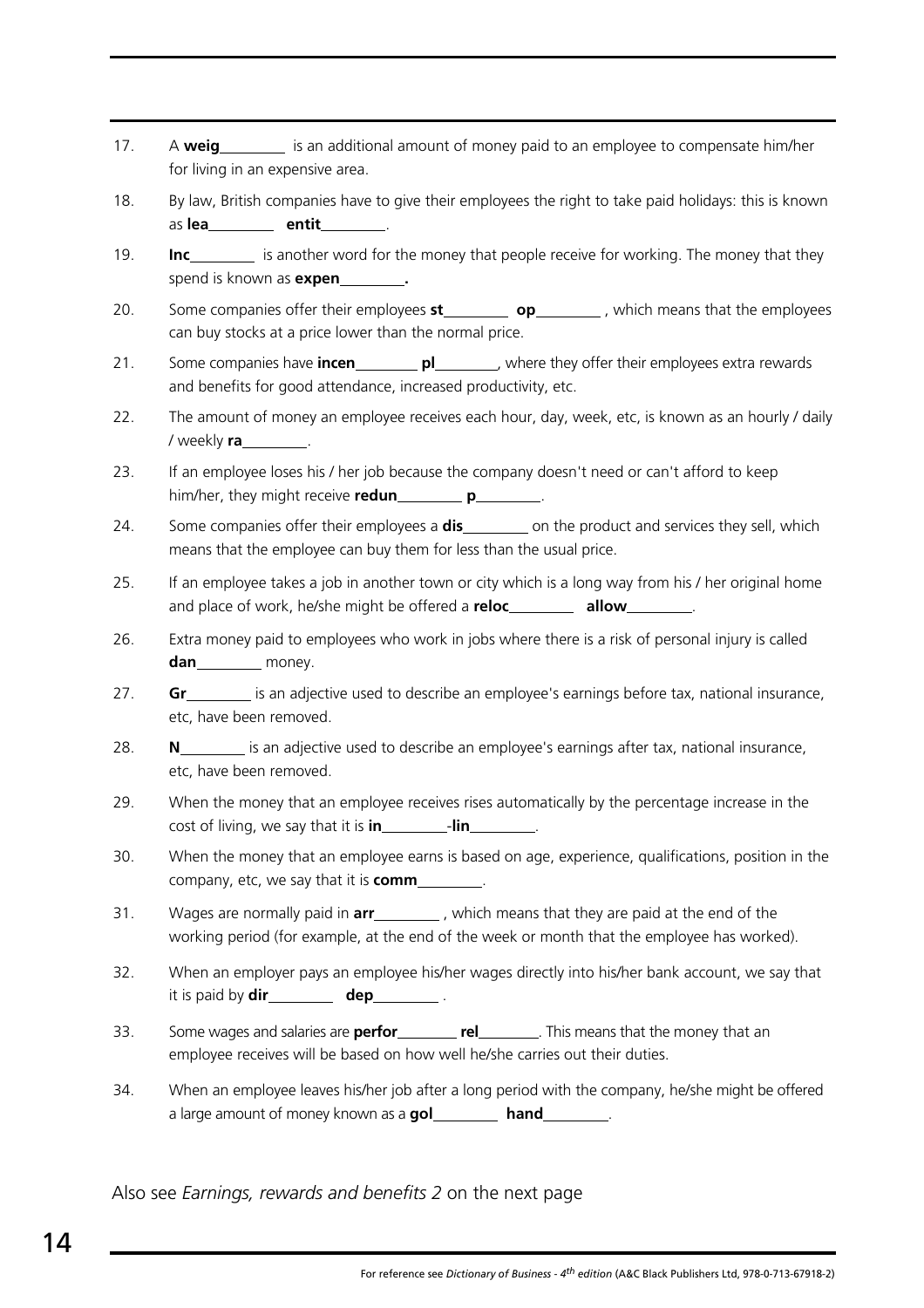<span id="page-20-0"></span>Complete the text with appropriate words and expressions from the box. The first one has been done for you.

acceptance bonus attendance bonus basic benefits commissions comradeship development <del>direct</del> duvet days extras extrinsic fixed flexible gainsharing growth incentive indirect insurance intrinsic motivation pensions performance-related premium bonus production bonus profit sharing recognition satisfaction security share skill status

Rewards for work fall into two main groups.

The first, and in many opinions the most important, is that of **1.** *direct* or **2.**  rewards. These are real, material rewards, and include **3.** pay (a guaranteed wage or salary paid by the hour, or on a weekly or monthly basis), and **4. pay, which is linked to** how well an employee or a group of employees works. This includes **5.** • **-** money paid to a salesperson or group of salespeople which is usually a percentage of the sales made. Some companies also offer **6.** <u>**pay, usually given only to individual employees who work**</u> particularly well, or who make a significant contribution to the company. **7.** \_\_\_\_\_\_\_\_\_\_, which is similar to this, is extra money paid to a group or company for increased productivity, and is often offered in order to increase **8.** : it is also sometimes known as a **9.** . If an employee takes less than the standard time to finish a task, s/he might receive a **10.** <u>leave the standard of the standard on the standard on the standard on the standard on the standard on the standard on the standard on</u> Some employers also offer an **11.** for employees who are very rarely absent from work. If an employer is particularly keen to recruit somebody, they might offer him / her an **12. 12. when s/he agrees to join the organisation. <b>13.** The practice of dividing profits among the employees, is another reward which is often offered.

In addition to payment, other rewards may be offered. These include **14.** (known informally as **15.** <u>(a)</u> such as a company car, **16.** [2] The meals, **17. 17.** option schemes, holidays, health **18.** \_\_\_\_\_\_\_\_\_\_ and **19.** \_\_\_\_\_\_ (a new concept, especially common in the USA, in which an employee can call their office and say they do not feel like coming to work even though they are not ill). Benefits are usually **20.** , which means that the employee is not able to choose what s/he gets, but some companies offer **21.** benefits, where the employee can choose from a menu of benefits on offer. **22.** plans, which offer employees increased rewards and benefits for good attendance, behaviour and productivity are becoming increasingly common.

The second group of rewards are 23. \_\_\_\_\_\_\_\_\_\_\_\_ or 24. \_\_\_\_\_\_\_\_\_\_\_. These are non-material, and include **25.** (people enjoy being in an important position or a position of authority), job **26.** The opportunities for personal **27.** The chance to learn a new **28.** \_\_\_\_\_\_\_\_\_\_\_, and career **29.** \_\_\_\_\_\_\_\_\_\_\_\_ opportunities. Safety and **30.** \_\_\_\_\_\_\_\_\_\_\_ at work can also be included in this group, and for most employees, **31.** (being with a group of people you like and get on with) is also a very important reward.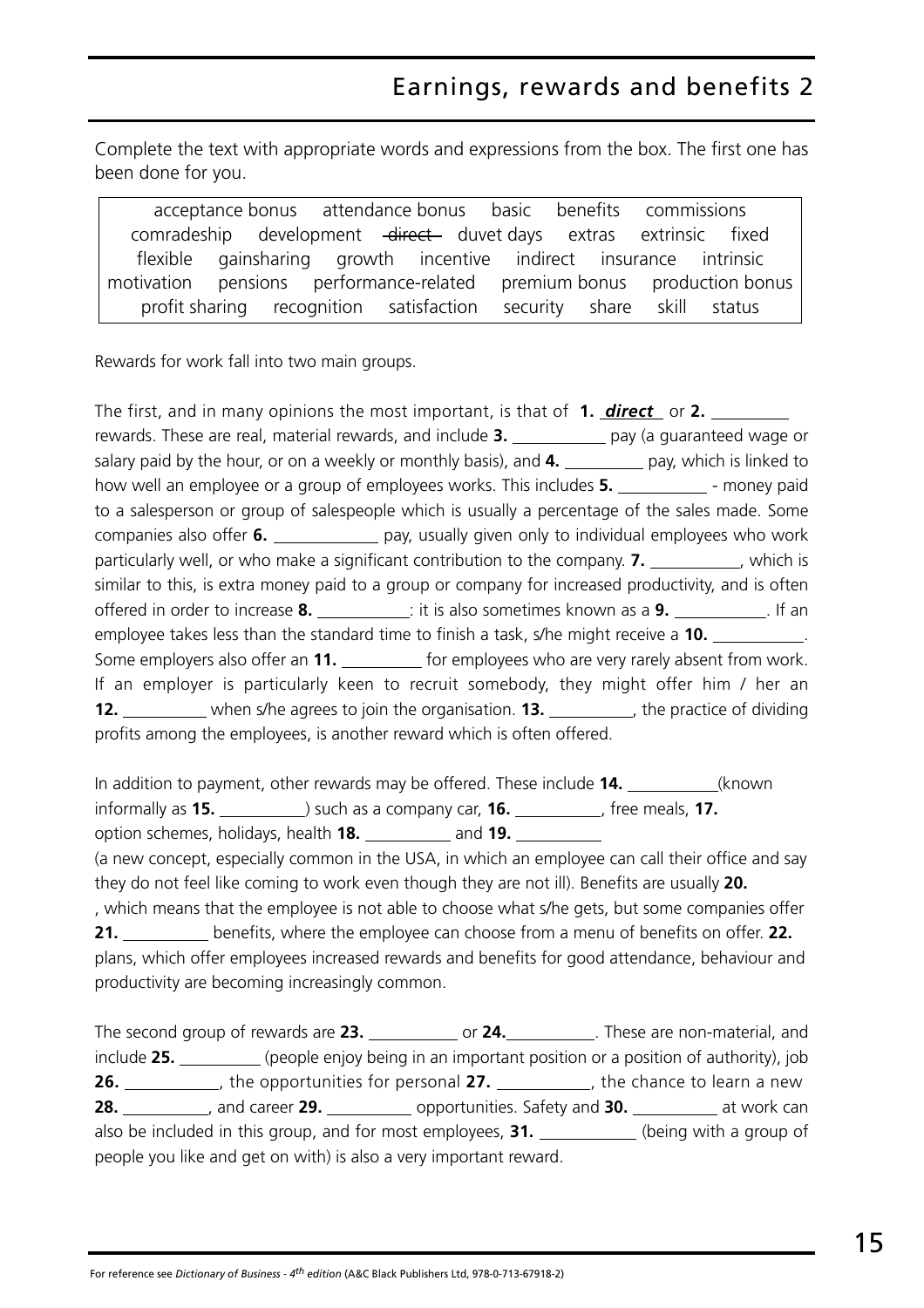# <span id="page-21-0"></span>Formal words

In a business / office environment, we often use 'formal' words, especially in our written English (letters, reports, contracts, etc). For example, instead of '*asked for advice*', we might use '*consulted*'.

# We **asked** our accountant **for advice** about our tax.

*becomes:*

We **consulted** our accountant about our tax.

These 'formal' words are often verbs.

Exercise 1: Change the 'neutral' verbs and expressions in **bold** in sentences 1 – 15 to more 'formal' words using the verbs / expressions in the box. Each sentence requires only *one* word or expression. In most cases, you will need to change the form of the verb.

|  | address adjourn adjust administer admonish analyse annul appeal-to |                                                  |  |  |  |
|--|--------------------------------------------------------------------|--------------------------------------------------|--|--|--|
|  |                                                                    | appoint assess at assign audit avert await award |  |  |  |

- 1. We need to **examine in detail** the market potential of these new products.
- 2. The value of the business was **calculated to be** £5 million.
- 3. The management increased their offer in the hope of **stopping** the strike **happening**.
- 4. It will be the HR manager's job to **organise** the induction programme.
- 5. He was **given** the job of checking the sales figures.
- 6. The contract was **cancelled** by the court.
- 7. Our accountants have been asked to **examine** the accounts for the last quarter.
- 8. When he was dismissed, he **asked** his union **for support**.
- 9. The chairman **spoke to** the sales team.
- 10. At the meeting it was decided to **give** middle management a salary increase.
- 11. Following a breach of safety procedures, the workers were **told off** by their manager.
- 12. We are **waiting for** the decision of the planning department.
- 13. Prices will be **changed** according to the current rate of inflation.
- 14. The chairman **stopped** the meeting until 3 o'clock.
- 15. We have **chosen** a new distribution manager.

| advise amalgamate assist assure attempt attend dismiss elect |  |  |  |
|--------------------------------------------------------------|--|--|--|
| engage license present sequester settle tender waive         |  |  |  |

Exercise 2: Instructions as above.

- 1. The chairman has asked all managers to **come to** the meeting.
- 2. We have been **told** that the shipment will arrive next week.
- 3. Can you **help** me with these income tax returns?
- 4. The different unions have **joined together to make one main union**.
- 5. We will **try** to deliver within the next few days.
- 6. They have **promised** us that the delivery will be made on time.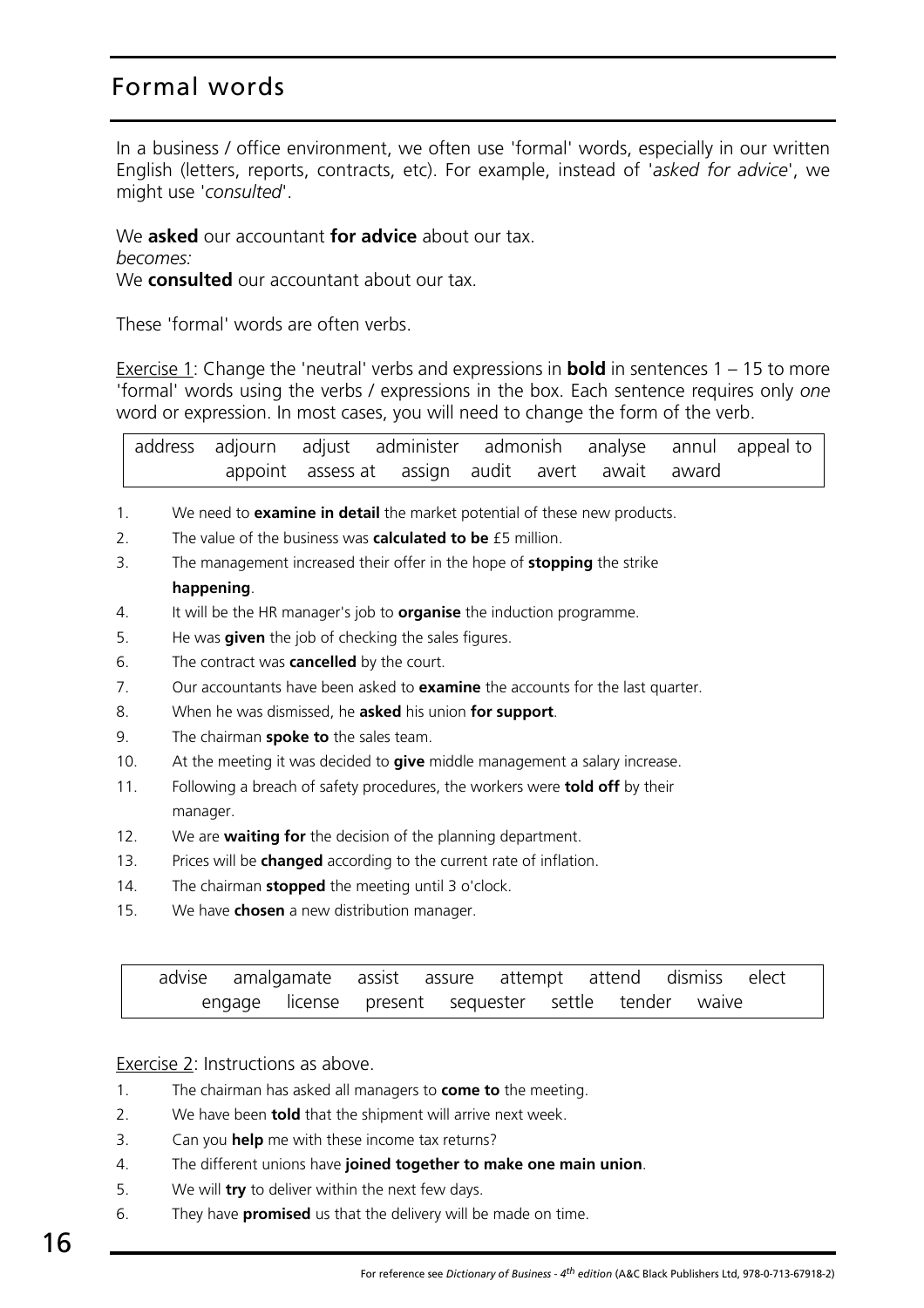- 7. The union has had its funds **taken away by order of the courts**.
- 8. The insurance company refused to **pay** his claim for storm damage.
- 9. After a lot of thought, he decided to **hand in** his resignation.
- 10. The court **refused to accept** his claim for compensation.
- 11. If we increase production, we will need to **take on** more staff.
- 12. He has **given up** his right to early retirement.
- 13. The HR director will **talk about** the new staff structure to the Board.
- 14. He **chose** to take early retirement.
- 15. The company has been **given formal permission** to sell spare parts.

Exercise 3: In this exercise, the words you need to replace those in bold are in brackets at the end of each sentence. Although they are in their correct form (e.g., the tense is correct), the letters are in the wrong order. Rearrange these letters to make words, and write them in the appropriate space in the grid below. If you do this correctly, you will reveal a word in the shaded vertical strip that can be used to replace the word in **bold** in number 13. shaded To help you, some of the letters are in their correct space in the grid.

- 1. The management agreed to measures to **keep** experienced staff **in the company**. (ntreia)
- 2. Candidates are asked to **state clearly** which of the posts they are applying for. (fesiypc)
- 3. We closed the design department and **moved** the workforce **to another department**. (edeepldory)
- 4. We **asked** our accountant **for advice** about our tax. (tecsldonu)
- 5. The union has **agreed** not to call a strike without further negotiation. (duanrtnkee)
- 6. The union demanded that the sacked workers should be **allowed to return to the jobs from which they were dismissed**. (stindatere)
- 7. We are **trying to find out about** the background of the new supplier. (unnirigiq) (note that before '*the background*', you must also add '*into*')
- 8. The management **agreed** to the union's proposals. (tenscoden)
- 9. The management were **formally told** of the union's decision. (fotneiid)
- 10. The sales people were **told** about the new product **in detail**. (ierdfeb)
- 11. The chairman **gave a general description of** the company's plans for the coming year. (lioedtnu)
- 12. Her job has been **increased in importance** to senior manager level. (egupdrad)
- 13. The company is **sharing** production costs according to projected revenue.

| ╹1.               |              |              | E |              |           | $\mathsf{N}$ |              |   |   |   |  |
|-------------------|--------------|--------------|---|--------------|-----------|--------------|--------------|---|---|---|--|
| $\overline{2}$ .  |              |              |   |              | E         |              |              |   | Y |   |  |
| 3.                | $\mathsf{R}$ |              |   |              |           |              | $\checkmark$ |   |   |   |  |
| 4.                |              |              |   | $\mathsf{C}$ |           | S            |              |   |   |   |  |
| $\sqrt{5}$ .      |              | $\mathsf{N}$ |   |              |           |              |              | E |   |   |  |
| $\overline{6}$ .  |              |              |   | S            | A         |              |              |   |   |   |  |
| 17.               |              |              | Q |              |           |              |              | G |   |   |  |
| 8.                |              |              |   | $\mathsf C$  |           | S            |              |   |   |   |  |
| $\sqrt{9}$ .      |              |              |   |              |           |              |              |   |   | E |  |
| 10.               |              |              | B |              |           | F            |              |   |   |   |  |
| $\overline{11}$ . |              | т            |   |              |           | D            |              |   |   |   |  |
| $\overline{12}$ . |              |              |   | P            | ${\sf R}$ |              |              |   |   |   |  |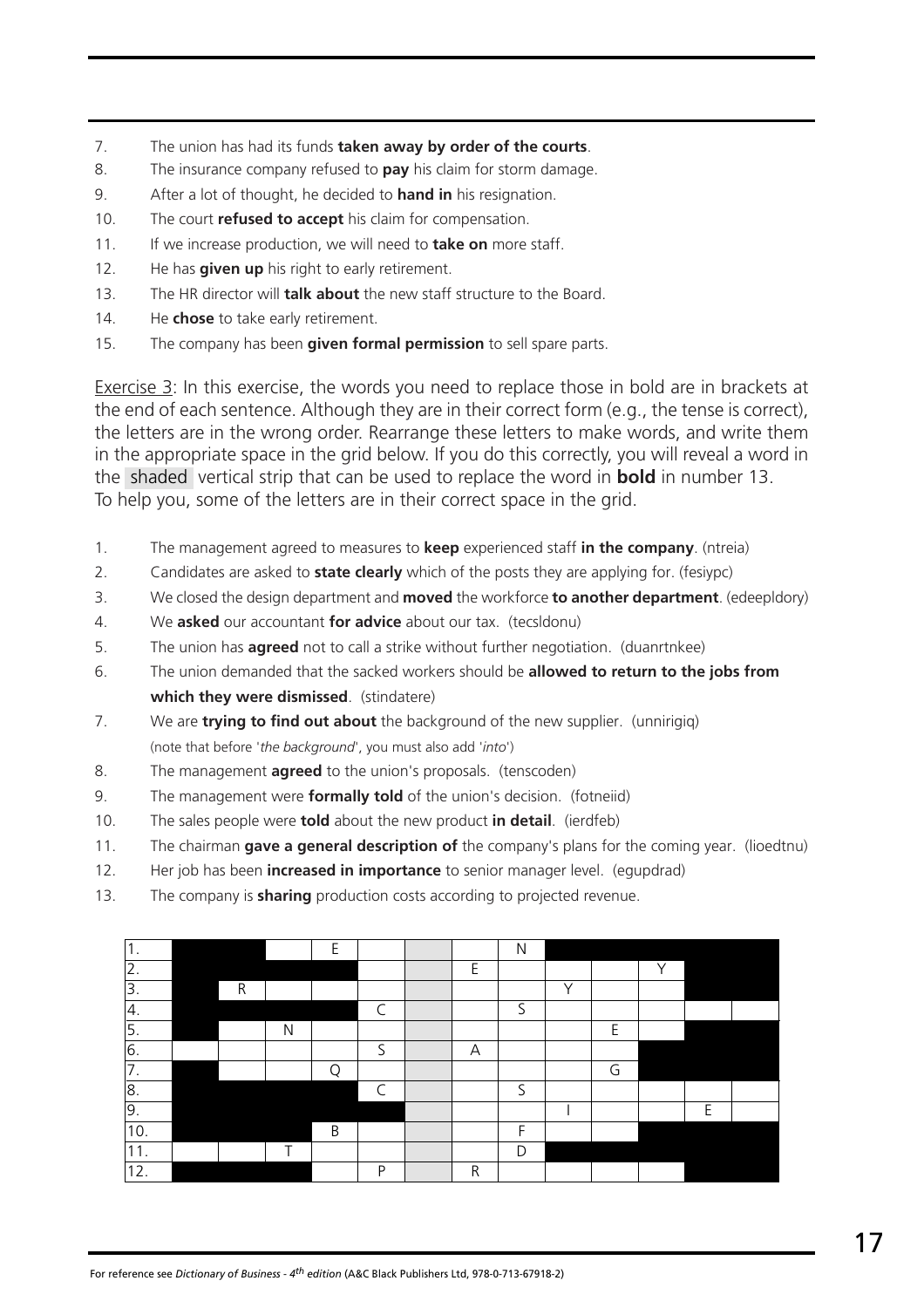# <span id="page-23-0"></span>Business idioms

Exercise 1: Choose the correct idiomatic word or expression in (a), (b), (c) or (d), for each of these sentences.

| 1.  | When a project goes wrong or fails, we can say that it:                                                                                  |  |  |  |  |  |  |  |
|-----|------------------------------------------------------------------------------------------------------------------------------------------|--|--|--|--|--|--|--|
|     | (a) puts its foot in it (b) goes belly up (c) sticks its oar in (d) gets its knickers in a twist                                         |  |  |  |  |  |  |  |
| 2.  | We sometimes say that people who compete for success in business or in a career are working                                              |  |  |  |  |  |  |  |
|     | for the:                                                                                                                                 |  |  |  |  |  |  |  |
|     | (b) dog race (c) rat race (d) camel race<br>(a) horse race                                                                               |  |  |  |  |  |  |  |
| 3.  | The practice of transferring a difficult, incompetent or non-essential employee from one department                                      |  |  |  |  |  |  |  |
|     | to another is known informally as a:                                                                                                     |  |  |  |  |  |  |  |
|     | (a) weasel waltz (b) turkey trot (c) cat calypso (d) rabbit rumba                                                                        |  |  |  |  |  |  |  |
| 4.  | We might refer to a bad employer with a reputation for losing talented staff as:                                                         |  |  |  |  |  |  |  |
|     | (a) a people churner (b) a people mixer (c) a people stirrer (d) a people beater                                                         |  |  |  |  |  |  |  |
| 5.  | The sudden moment that you realise you have made a terrible mistake is known as:                                                         |  |  |  |  |  |  |  |
|     | (a) an ohnosecond (b) a gordonbennettminute (c) a whoopsadaisyinstant                                                                    |  |  |  |  |  |  |  |
|     | (d) a hellsbellsmoment                                                                                                                   |  |  |  |  |  |  |  |
| 6.  | If you do a lot of different types of work in an office for very low pay, you could be referred to                                       |  |  |  |  |  |  |  |
|     | (unkindly) as:                                                                                                                           |  |  |  |  |  |  |  |
|     | (a) a pig in a poke (b) the cat's whiskers (c) a a gift horse (d) a dogsbody                                                             |  |  |  |  |  |  |  |
| 7.  | When an employee telephones to say that s/he is not coming to work because s/he is ill, but in fact                                      |  |  |  |  |  |  |  |
|     | is only pretending to be ill, we say that s/he is throwing:                                                                              |  |  |  |  |  |  |  |
|     | (a) the book at someone $(b)$ a wobbly $(c)$ a punch $(d)$ a sickie                                                                      |  |  |  |  |  |  |  |
| 8.  | If an employee gets very angry at work because of something bad or unpleasant that happens, we                                           |  |  |  |  |  |  |  |
|     | can say that they are experiencing:                                                                                                      |  |  |  |  |  |  |  |
|     | (a) office anger (b) work rage (c) shopfloor strops (d) workplace wobblies                                                               |  |  |  |  |  |  |  |
| 9.  | If an employee is deliberately or accidentally excluded from decision-making processes, they might                                       |  |  |  |  |  |  |  |
|     | complain that they are being left:                                                                                                       |  |  |  |  |  |  |  |
|     | (a) out of their mind (b) out of the blue (c) out of their head (d) out of the loop                                                      |  |  |  |  |  |  |  |
| 10. | Work that offers the same money for less effort than another similar job is often known as:                                              |  |  |  |  |  |  |  |
| 11. | (a) a cushy number (b) a doddle (c) a pushover (d) child's play<br>When somebody is dismissed from their job, we can say that they have: |  |  |  |  |  |  |  |
|     | (a) got the shoe (b) got the sandal (c) got the boot (d) got the slipper                                                                 |  |  |  |  |  |  |  |
| 12. | If you criticize somebody in writing, we can say that you _____________<br>them.                                                         |  |  |  |  |  |  |  |
|     | (a) pencil-smack (b) pencil-thrash (c) pencil-punch (d) pencil-whip                                                                      |  |  |  |  |  |  |  |
| 13. | A general or broad view of a problem as a whole (which does not go into details) is known as:                                            |  |  |  |  |  |  |  |
|     | (a) a bird's-eye view (b) a helicopter view (c) a mountaintop view (d) a balloon view                                                    |  |  |  |  |  |  |  |
| 14. | The lazy practice of working only when a supervisor is present and able to see you is called:                                            |  |  |  |  |  |  |  |
|     | (a) lip service<br>(b) hand service<br>(c) nose service<br>(d) eye service                                                               |  |  |  |  |  |  |  |
| 15. | If your job is unpleasant, you might say that you have:                                                                                  |  |  |  |  |  |  |  |
|     | (a) a nose job $(b)$ a job lot $(c)$ a jobsworth $(d)$ a mushroom job                                                                    |  |  |  |  |  |  |  |
| 16. | If you consider your job to be silly, trivial and unimportant, you might describe it as:                                                 |  |  |  |  |  |  |  |
|     | (a) a Tom and Jerry job (b) a Mickey Mouse job (c) a Homer Simpson job                                                                   |  |  |  |  |  |  |  |
|     | (d) a Donald Duck job                                                                                                                    |  |  |  |  |  |  |  |
| 17. | A lazy employee who only pretends to work is said to be:                                                                                 |  |  |  |  |  |  |  |
|     | (a) swinging the lead (b) swinging a cat (c) swinging the balance (d) swinging both ways                                                 |  |  |  |  |  |  |  |
| 18. | A new product (especially a new car) that has some major defects is known as:                                                            |  |  |  |  |  |  |  |
|     | (a) an orange (b) a raspberry (c) a melon (d) a lemon                                                                                    |  |  |  |  |  |  |  |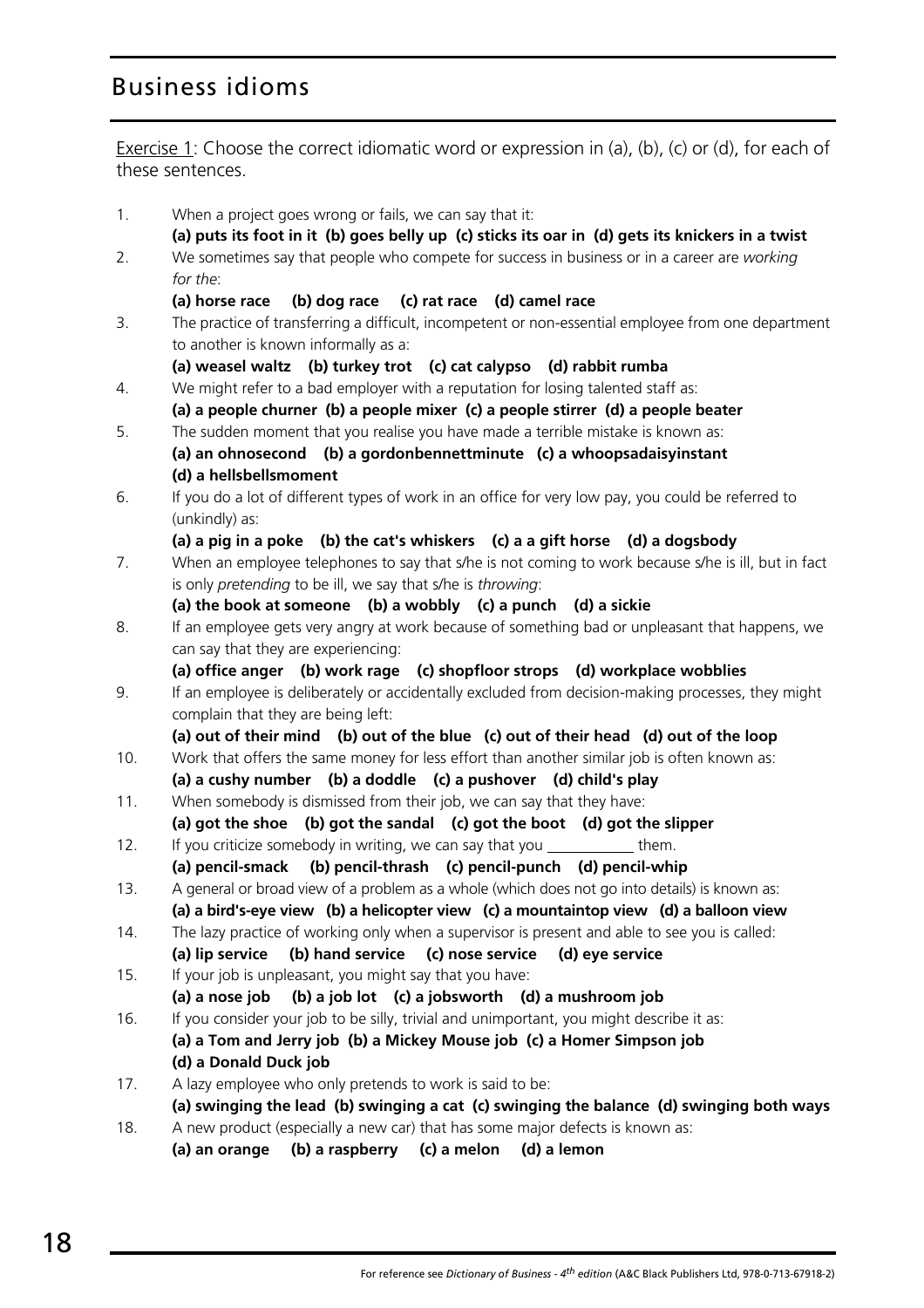Exercise 2: Complete dialogues 1 - 16 with the most appropriate word or expression from the box. There are six words or expressions that you do not need.

| basket case    |                  | bean counter    | busymeet     | cash cow             | dead wood    |
|----------------|------------------|-----------------|--------------|----------------------|--------------|
|                | dumbsizing       | ear candy       | empty suit   | glad-hand            | goldbricker  |
|                | graveyard shift  |                 | happy camper | idea hamster         | kiss up to   |
|                | mover and shaker | seagull manager |              | shape up or ship out | stress puppy |
| toxic employee |                  |                 | trim the fat | wiggle room          | wombat       |
|                |                  |                 |              |                      |              |

1. A. Tim seems to enjoy being under a lot of pressure, but this doesn't stop him from complaining all the time.

B. I know, but he's not the only \_\_\_\_\_\_\_\_\_\_\_\_\_ in this company.

- 2. A. I've told Tom that unless he improves his performance at work, he'll be fired. B. Good. It's about time somebody told him to \_\_\_\_\_\_\_\_\_\_\_.
- 3. A. Tom always dresses well and follows procedure, but he doesn't actually contribute much to the company.
	- B. I agree. He's a typical  $\frac{1}{\frac{1}{2}}$
- 4. A. The only way to get promoted in this job is to flatter and be very attentive to the senior managers.
	- B. That's terrible! You shouldn't have to \_\_\_\_\_\_\_\_\_\_\_\_\_ people to get ahead in your job.
- 5. A. We need to get rid of some of our older and less productive staff.
	- B. I agree. The \_\_\_\_\_\_\_\_\_\_\_\_\_\_ has to go as soon as possible.
- 6. A. Ms Rigden met a lot of people at the conference, didn't she? B. She certainly did. I think I saw her \_\_\_\_\_\_\_\_\_\_\_\_ almost everyone there.
- 7. A. The company brought in a so-called expert to deal with a big project, but he just made a lot of fuss, achieved absolutely nothing and then left.

B. Well, he wasn't the first \_\_\_\_\_\_\_\_\_\_\_ we've had, and I'm sure he won't be the last.

- 8. A. My boss always tells me how well I'm doing, but he never offers me a pay rise. B. Well, I suppose a bit of \_\_\_\_\_\_\_\_\_\_\_\_\_ is better than nothing.
- 9. A. I can't believe we sat in that meeting and listened to the boss talk for over three hours. B. Me neither. What a complete \_\_\_\_\_\_\_\_\_\_\_\_!
- 10. A. We need to reduce the size of the company but we need to make sure it doesn't become unprofitable or inefficient.
	- B. That's true. \_\_\_\_\_\_\_\_\_\_\_\_\_ is something we need to avoid at all costs.
- 11. A. Do you enjoy your work here? B. Oh, absolutely. I'm a regular \_\_\_\_\_\_\_\_\_\_\_\_.
- 12. A. We're expected to sign the contract by tomorrow. B. That's no good. We only received it yesterday. We need a bit of
- 13. A. Have you seen Alan today?
	- B. He's in a \_\_\_\_\_\_\_\_\_\_\_\_ all morning. He should be free at lunchtime.
- 14. A. Is the company doing well? B. No, not at all. As far as I'm concerned, it's a complete \_\_\_\_\_\_\_\_\_\_\_!
- 15. A. Business is dropping off and we could end up in financial trouble. B. I know. Perhaps it's time to
- 16. A. Do you think there will be a lot of demand for our latest range of T-shirts? B. Oh absolutely. It's a **Example 2** . Everyone will want one!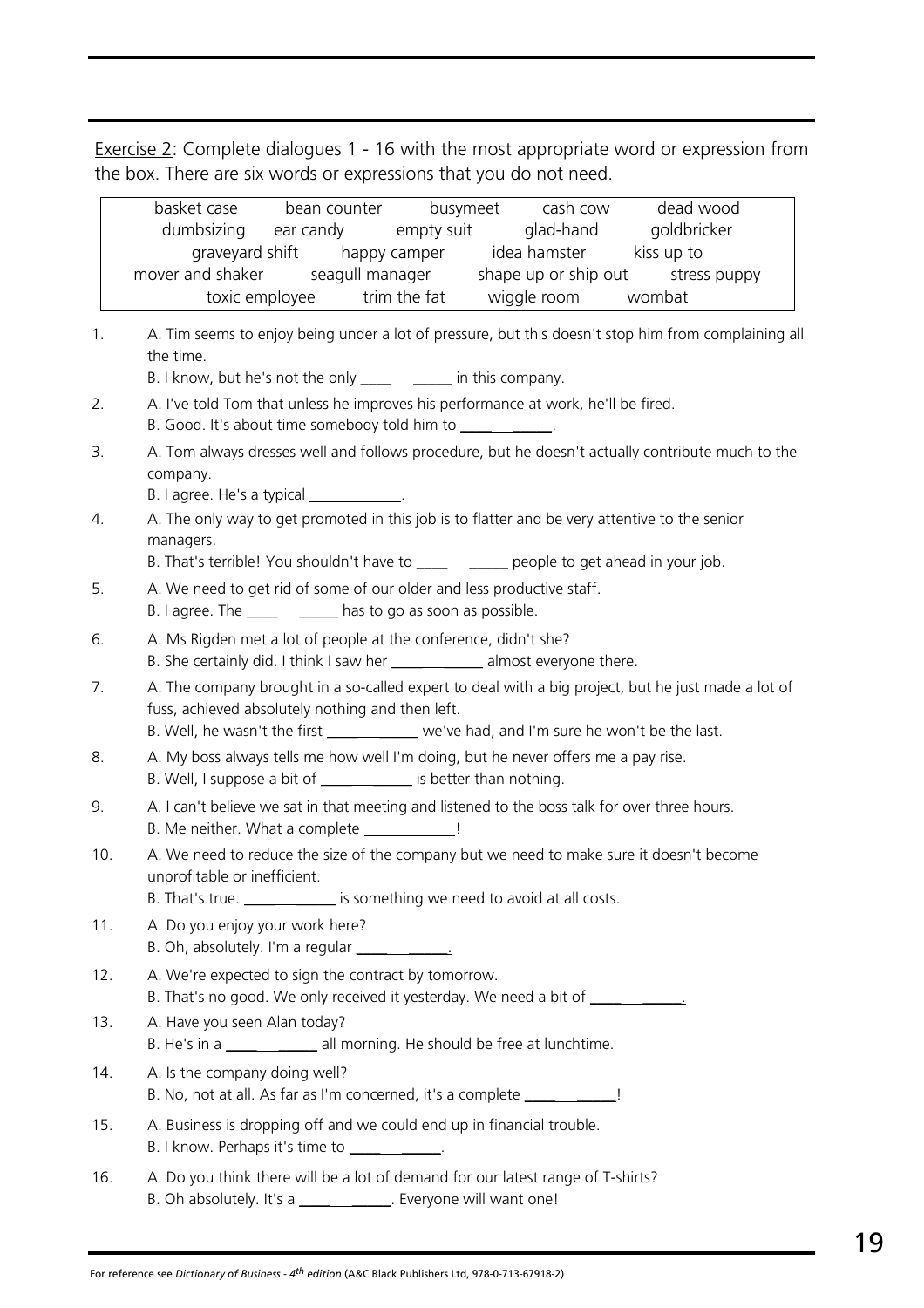### <span id="page-25-0"></span>IT and e-commerce

Exercise 1: Read this (not very technical) description and replace the underlined expressions with a more appropriate word or expression from the box.

anti-virus software attachment bookmark browser CD / DVD drive chatrooms components CPU (central processing unit) crashing delete desktop domain (name) download DTP (desktop publishing) email hard disk hard drive homepage Internet keyboard keywords laptop links load log on log out memory memory stick monitor mouse newsgroups on-line password pop-up printer scanner provider search engine software Spam® spreadsheets update USB port virus website word processing

This is my new **1.** computer that sits on top of a table or desk (I've also got a **2.** small computer which can be carried and held on your knees.) As you can see, there are six main **3.** parts to it. The first is the **4.** part of the computer that runs it and controls what it does, and this is the most important bit. It carries the **5.** part that stores and controls the flow of information, including the **6.** round thing that is used for storing information. Mine has a particularly high **7.** capacity for storing information, which means that it's much faster than most. It came with its own **8.** computer programs package (including one for **9.** writing, checking and changing texts, one for **10.** calculating in columns of figures, and one for **11.** producing texts and pictures for magazines). You can also **12.** put in other programs using the **13.** sliding tray for carrying round, plastic, information-holding things, or the **14.** hole for connecting computer parts to one another (into which you can put a **15.** small plastic and metal object which can hold a lot of information).

The other five parts of the computer are the **16.** screen that lets you see what your computer is doing, the **17.** flat thing with the letters and numbers on it that let you control the computer, the **18.** machine that lets you make copies of the documents that you create on your computer, the **19.** device for making colour copies of photographs and other documents which you can put onto your computer and last but not least, the **20.** device that you hold in your hand and move across your desk to control the cursor.

In my opinion, the best thing about modern information technology is the **21.** network that links millions of computers from around the world. Once you've got yourself a **22.** company that allows you access and a **23.** program that finds information you can start using this. It's especially useful if you want to get information about something, go shopping or **24.** transfer information, games, music, etc, onto your own computer. You can even 'talk' to other computer users in **25.** special places where you can leave messages and get instant replies. If you have a particular interest in something, you can also visit **26.** places on the computer where you can 'talk' to other people with the same interest.

Most companies have their own **27.** special computer pages which you can look at. Let me **28.** turn the computer on, enter my code and access the computer system, and I'll show you ours. OK, here we go. Oh no, another **29.** advertisement that suddenly appears on the computer screen. How annoying. Let me just remove it. That's better.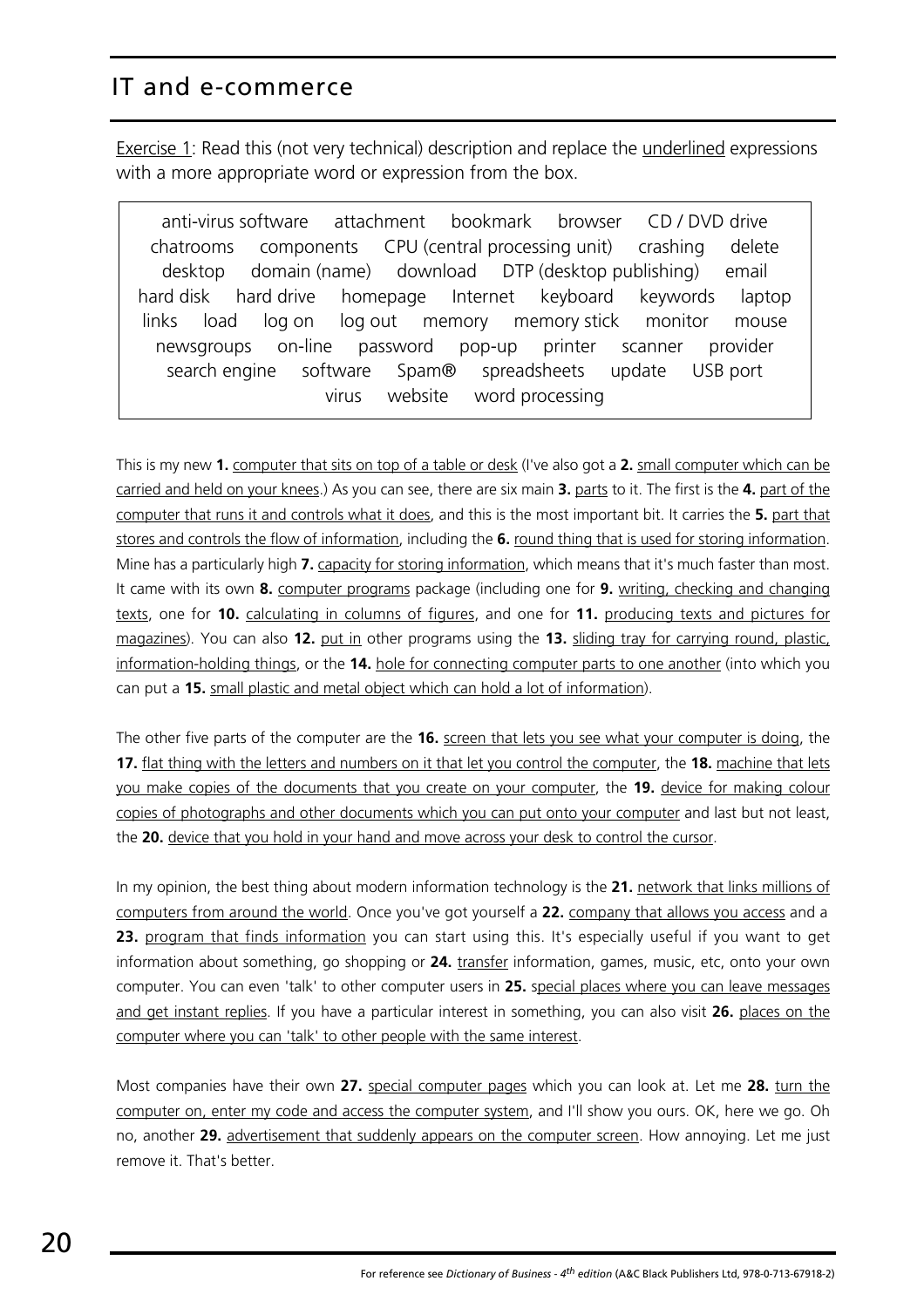Now, I can never remember the exact address of our company, so first of all I'll type it into the **30.** program that helps you find the information you want. OK, *A and C Black Publishing*'. The computer identifies the **31.** most important or main words and then gives me **32.** Connections to a list of possible sites. This one looks right: '[www.acblack.com](http://www.acblack.com)'. That's the company's **33.** officially registered website address. I'll click on that.

Bingo! Here's our **34.** front page. You can use this to find the different books that we publish, and if you want you can even buy them **35.** through the computer. Hmm, this book looks good: '*Check your English Vocabulary for Business and Administration*'. Now, before I **36.** exit this site, I'll just **37.** add it to my list of favourites so that I can find it more quickly next time.

Perhaps the most important thing, however, is **38.** a special electronic letter-sending facility, which allows you to communicate with people around the world in an instant. Let me quickly check mine. First of all, I need to enter my **39.** special word that allows me to enter the system. That's it. Oh dear, nothing very interesting. Mainly a load of **40.** unwanted advertising. I'll just **41.** remove it: I don't particularly want to have a new home extension, pass my bank details to a "solicitor" in Nigeria or buy a pill that's guaranteed to improve my love life.

There's something here from one of our suppliers with a / an **42.** document or file that has been sent with it. You have to be careful with these: sometimes they contain a **43.** hidden routine placed in the program that destroys or corrupts files. If you open it, it can do all sorts of horrible things to your computer. We had one last week that kept **44.** shutting down our system. We do have **45.** something on our computer that protects against this sort of thing, but it's a bit out of date: we really ought to **46.** bring it up to date.

#### Exercise 2: Test your knowledge with this quiz.

- 1. What is a *JPEG* and what would you use it for?
- 2. In computer terms, what is the difference between a *file* and a *folder*?
- 3. What is the difference between *freeware* and *shareware*?
- 4. You suspect that *spyware* is being used on your computer each time you use the Internet. What does this do?
- 5. What is the difference between the *Internet*, an *intranet* and an *extranet*?
- 6. A customer using your website to buy something has just checked her *shopping basket* and is now *proceeding to checkout*. What is she about to do?
- 7. What is a *click-wrap agreement*? Is it:
	- **(a)** a contract presented entirely over the Internet
	- **(b)** an agreement between two or more companies to share a single website
	- **(c)** an agreement between two or more companies to pass customer
	- information to each other
	- **(d)** a contract that is sent over the Internet and then returned in the normal post

**(e)** an agreement by a company not to send unsolicited advertising to customers.

- 8. What do the letters *ISP* stand for?
- 9. What do we call information that a website leaves in your computer so that the website recognises you when you visit it again? Is it:

**(a)** a biscuit **(b)** a cookie **(c)** a cracker **(d)** a scone **(e)** a crumpet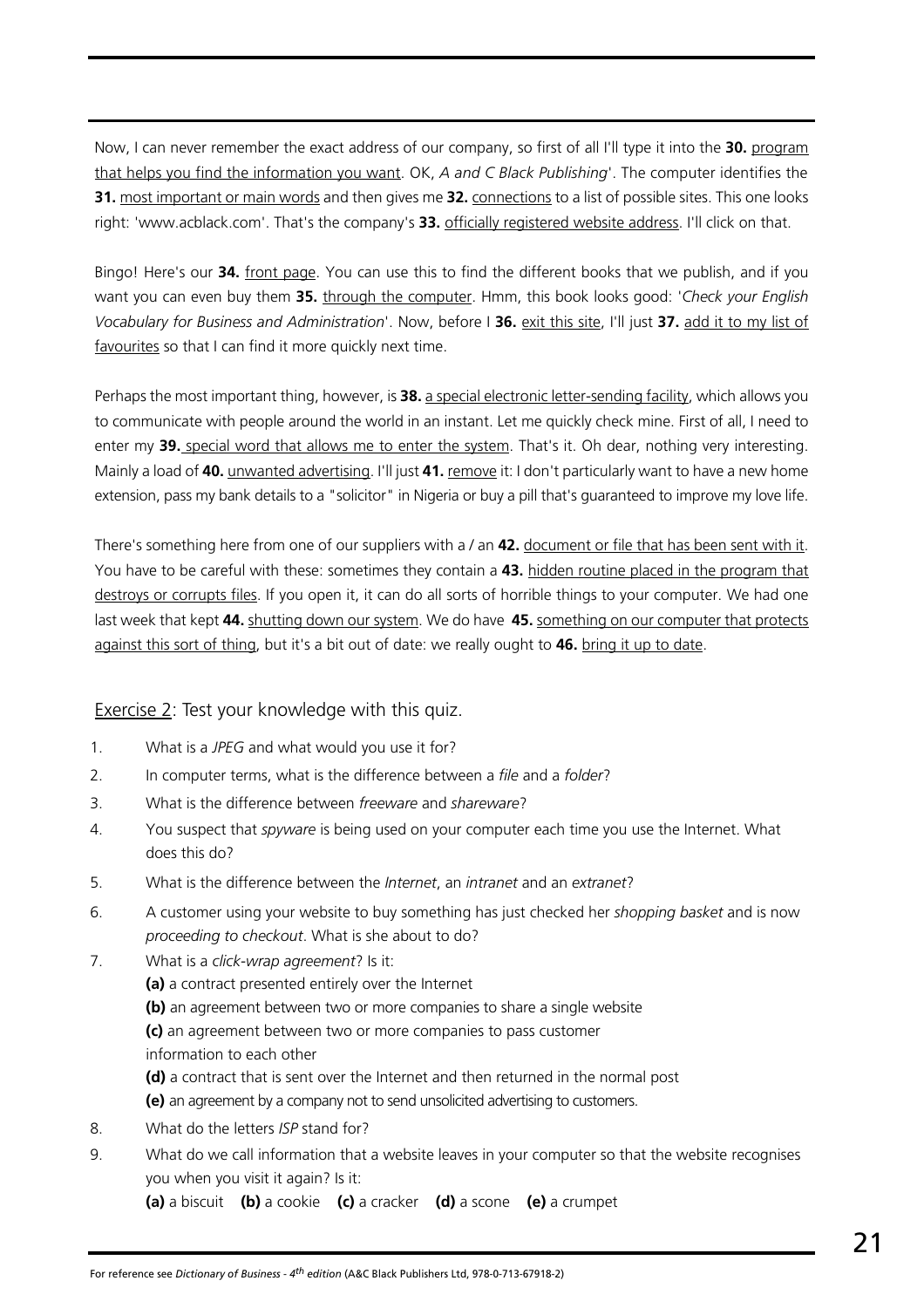- 10. The company you work for sells its products on the Internet, and also in its own shops around the country. What is the name we give to this kind of operation? Is it: **(a)** a mouse and house business **(b)** a tap and trot business **(c)** a clicks and mortar business **(d)** a hit and run business **(e)** a surf and turf business
- 11. Many company websites have a section or page labelled *FAQ*. What do these letters stand for?
- 12. An on-line shop has a small padlock symbol  $(\bigcirc$ ) displayed at the bottom of the
	- computer screen. What does this mean?:
	- **(a)** The website or webpage has a secure server.
	- **(b)** The website will not allow the user to proceed any further.
	- **(c)** The Internet connection has been broken.
	- **(d)** There is, or may be, a virus on the site.
	- **(e)** The user needs to enter a password to continue.
- 13. Your company does a lot of *B2B* advertising on the Internet. What does this mean?
- 14. You send an email, and then almost immediately receive a message saying that the person you are trying to contact is on holiday. What do we call this sort of message?
- 15. UCE is the official term for: **(a)** an on-line shop that only sells on the Internet **(b)** spam **(c)** a username or password **(d)** a dotcom enterprise **(e)** a domain name
- 16. What is *broadband*? Is this the same as an *ISDN line*?
- 17. You are *uploading* information on your computer. Are you: **(a)** transferring information from the Internet or another application to your computer? **(b)** transferring information from your computer to a website?
- 18. Some websites (especially those belonging to on-line banks) ask their customers for a *PIN* before they can enter the site. What do these letters stand for?
- 19. In an IT context, what are *banners*, *buttons* and *pop-ups*?
- 20. You discover that there is an *anti-site* on the Internet dedicated to your company. Would you be happy about this?
- 21. What does a computer *hacker* do?
- 22. In an IT context, what does a *firewall* do?
- 23. Your company has just been *Amazoned*. What has happened to it?
- 24. Someone tells you that your company has a *sticky site*. What do they mean? **(a)** Your company website is very slow.
	- **(b)** The information on your company website is out of date.
	- **(c)** Your company website is very boring.
	- **(d)** Your company website is very difficult to use.
	- **(e)** Your company website is very interesting.
- 25. Someone accuses your company of *phishing*. What do they think you have done?
- 26. A customer says you have a *cobweb site* that looks like an *angry fruit salad*. How would you feel about this?
- 27. Your company website has a lot of *spider food*. From a business point of view, why might this be an advantage to you?
- 28. Are you *buzzword compliant*?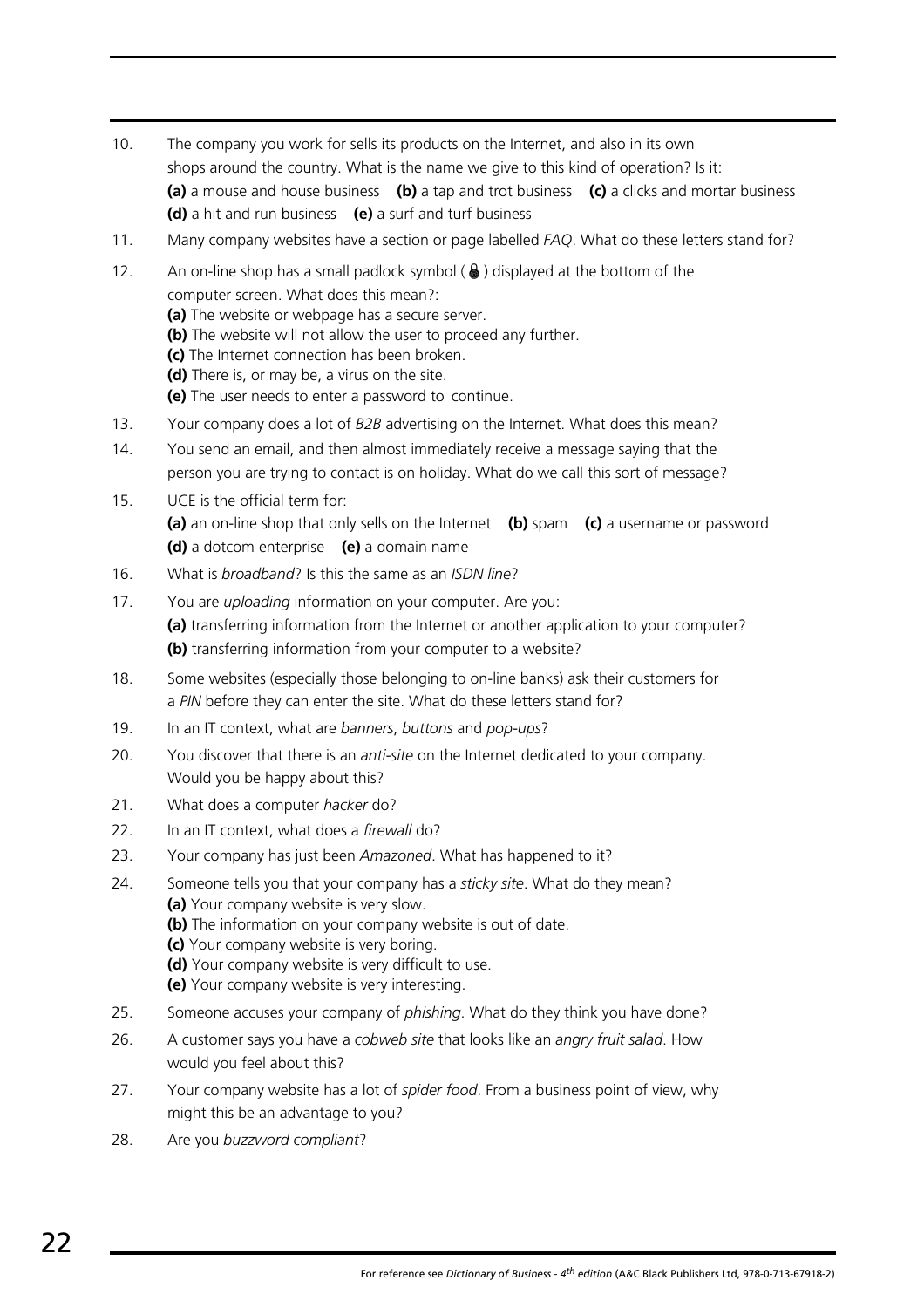# Jobs and positions

<span id="page-28-0"></span>Exercise 1: Look at the list of different jobs in the box, and match each one with the person who is speaking in  $1 - 15$ .

| Assistant Manager                   |  | Chairman Chief Executive Officer (CEO) |  |  |                        |                                  |
|-------------------------------------|--|----------------------------------------|--|--|------------------------|----------------------------------|
| Company Director                    |  | Company Secretary                      |  |  |                        | Girl Friday Human Resources (HR) |
| Manager                             |  | Managing Director (MD)                 |  |  | Non-executive Director |                                  |
| Personal Assistant (PA)             |  | <b>Production Manager</b>              |  |  |                        | Receptionist Secretary           |
| <b>Technical Support Consultant</b> |  |                                        |  |  | Trainer                |                                  |

- 1. Hello. Welcome to Wy-T Computers. Have you got an appointment? Good. Take a seat and I'll call up to her office. Would you like a coffee while you wait?
- 2. Good morning. My name is Angela Ranscombe, and I am responsible for my company's productive use of its workforce
- 3. Hello. I'm Hilary Hannah. I type letters, file documents, arrange meetings and so on, for the various people in my office.
- 4. Hi. My name's Sue Smith. I do a lot of small jobs in and around the office. If you want some filing done, some mail posted, or if you just want a cup of tea, I'm the one to ask!
- 5. Hello. My name's Adam Dent. I help customers who are having problems with our products. I spend most of my day on the phone.
- 6. I'm Anne Langsdale, and I've been appointed by the shareholders to help run the company.
- 7. Hello there. Don Brown. Nice to meet you. I make sure that the company is being run efficiently and effectively.
- 8. My name's Liz Hamley, and I suppose I'm the big cheese around here. Basically I'm the most important director in charge of the company.
- 9. I'm Judy Briers. I work directly for Liz Hamley, and for her alone. I perform various secretarial and administrative duties for her.
- 10. I'm Laurence Woodham. I'm a senior employee here, with director status and administrative and legal authority. This is a legal requirement for all limited companies in the UK.
- 11. Good morning. I'm Peter Feltham, and I preside over the company's board meetings.
- 12. And I'm Helen Brown. I attend board meetings, but only to listen and give advice. I cannot usually make decisions on behalf of the company.
- 13. Hi there. My name's Mark Searle, and I supervise the production process.
- 14. And I'm Bob Wheatley. I help Mark Searle.
- 15. My name's Ryan Briggs. I'm responsible for developing our employees' potential through courses and other staff development programmes.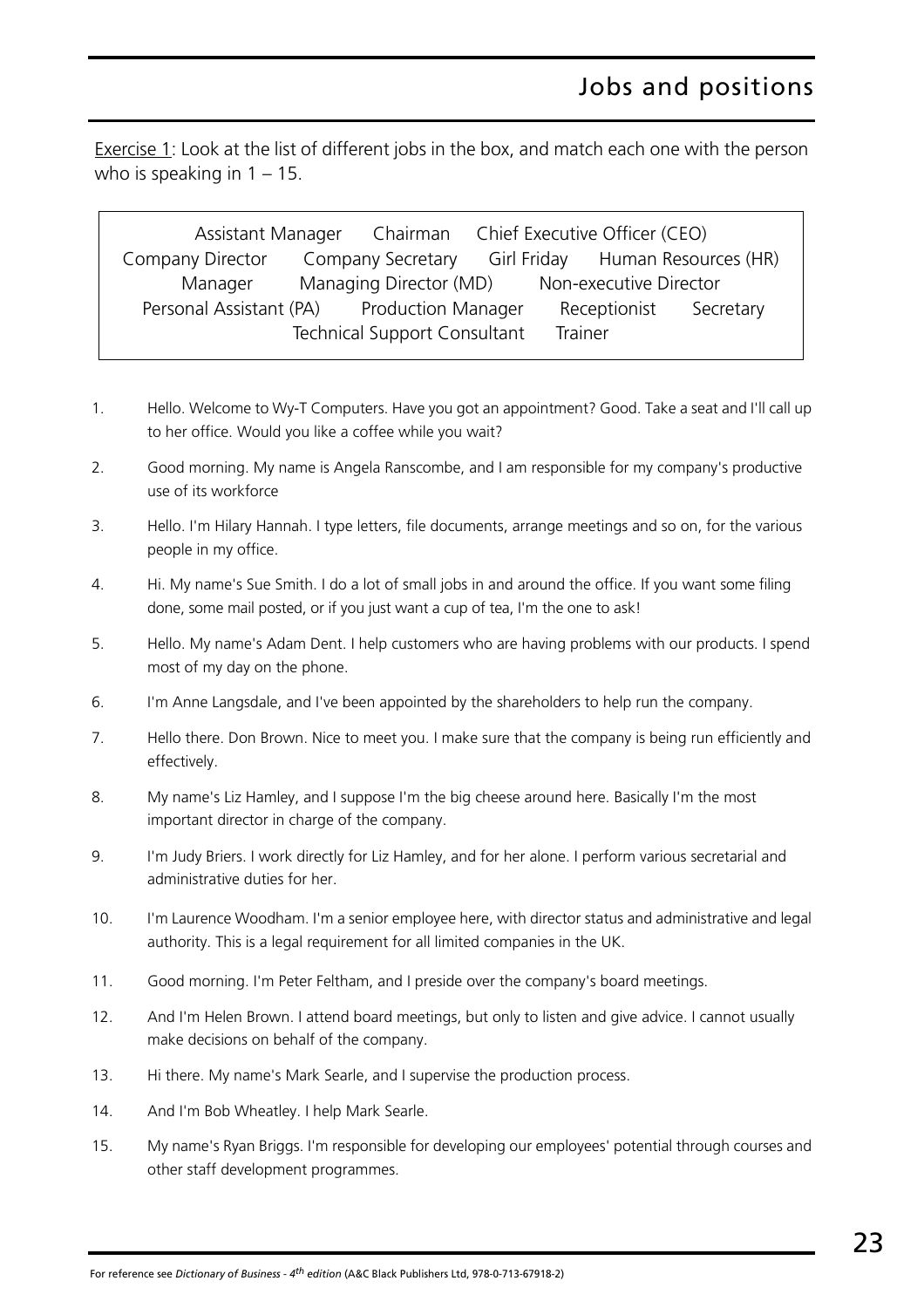Exercise 2: Instructions as above.

Accountant Advertising Manager Arbitrator Area / Regional Manager External Auditor Foreman Graduate Trainee IT Consultant Marketing Manager Official Mediator Official Receiver Sales Representative Security Guard Telesales Manager Trade Union Representative

- 1. Good morning. I'm Edward Saville. I control the company finances. Can't stop to talk: I need to get these tax forms completed.
- 2. I'm Don Prescott. I've been hired by the company's head office to check Mr Saville's figures. We're not sure that everything adds up.
- 3. My name's Mary Myers. I actually work in the company's other office in Birmingham, and am responsible for the company's operations there.
- 4. I'm Sarah Keats. I'm responsible for planning and controlling our marketing activities and budgets.
- 5. I'm Richard Giddings. It's my job to make sure consumers know all about our latest range of products.
- 6. Hello. I'm Bill Kennedy. I visit clients around the country and talk to them directly about our products.
- 7. Morning. Barry Ramp. I'm highly skilled, I'm told, so I've been put in charge of all the workers on the factory floor.
- 8. Andy Kelly. Hi. I'm just an ordinary worker on the factory floor, but I represent the workers in discussions with the managers about things like wages and conditions of employment.
- 9. My name's Jennie Bryant. I don't actually work for the company, but there's currently a dispute going on between the workers and the management regarding pay, so I've been brought in to try to sort things out.
- 10. I'm Joy Bell. I don't work for the company either, but I might be officially appointed to sort out the dispute mentioned above, and make a binding decision. This will only happen if Jennie Bryant is unable to resolve it.
- 11. Hello. I'm Tabitha Sutcliffe. I finished university last month, and I'm here to learn a bit about the company and how it operates. I'm hoping that they'll offer me a job.
- 12. I'm Sam Michaud. Has your hard-drive crashed? Is your printer jammed? Can't get on line? Don't worry, I'll get it sorted out.
- 13. Hi. I'm Naomi Yarnton. I'm in charge of the team who contact potential clients on the phone.
- 14. I'm Tony Preston. Don't tell anyone here, but the company's in a lot of trouble. I'm about to take it over, sell its assets and use the proceeds to pay off all the creditors.
- 15. My name's Eddie Jobsworth. Have you got ID? Sorry, can't let you go any further here without ID. You're going to have to leave. Now, please.

Look at the jobs and positions in the boxes in Exercises 1 and 2 again. *Without* referring back to the sentences, try to explain in your own words what each job involves.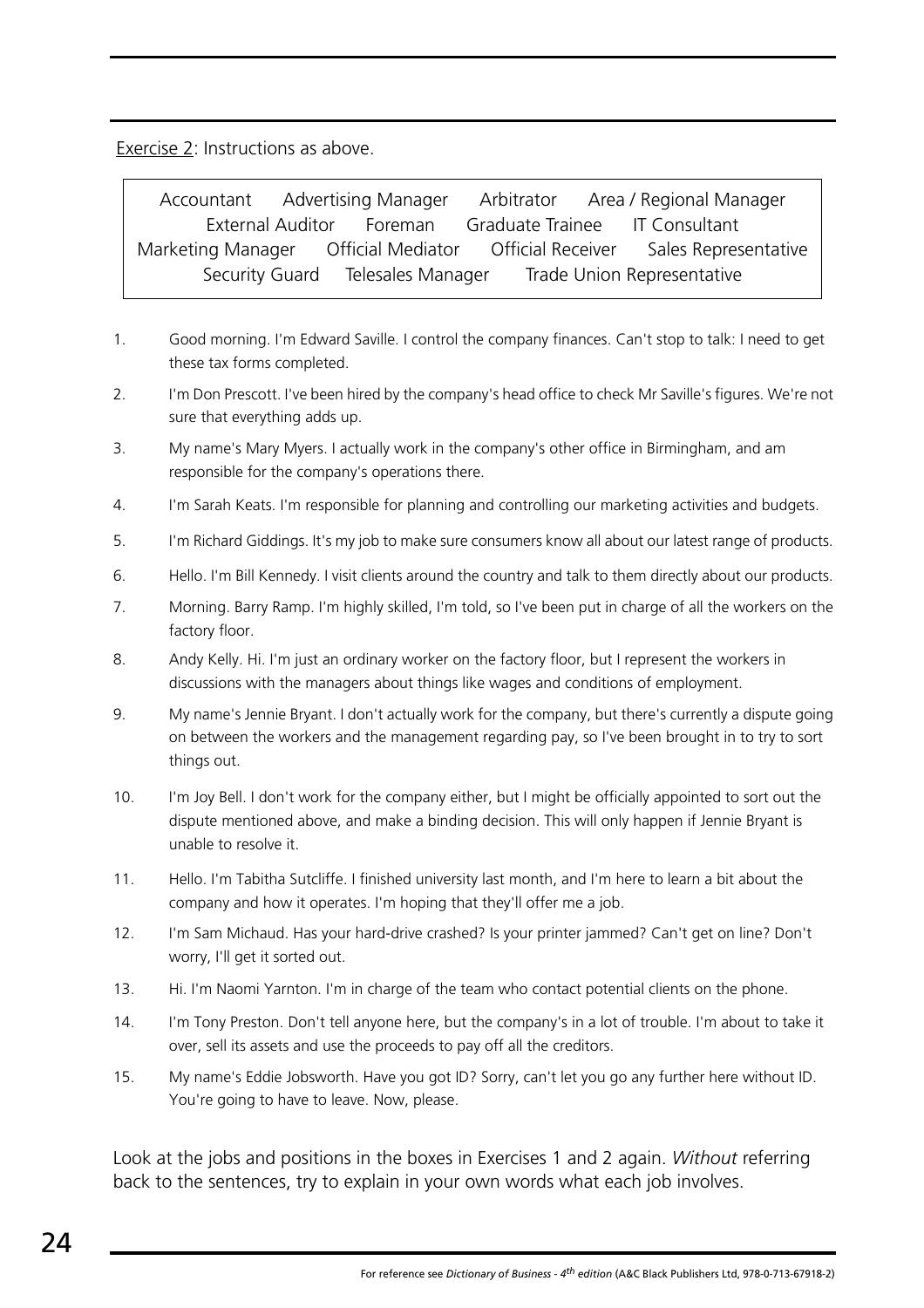<span id="page-30-0"></span>On the next three pages you will see extracts from 11 different types of letter. Look at each extract carefully, then match it with one of the letter types from the list in the box below. Underline the key words or phrases which helped you to decide. Each type of letter can be matched with 5 extracts, and the sentences for each letter are in the same order as they would appear in real letters. There are 5 extracts that do not match any of the letter types.

| (D) Letter of reference (E) Letter of rejection<br>(G) Written warning (H) Letter of dismissal                                                                                                          | (A) Letter of introduction / application (B) Letter of apology (C) Invitation to interview<br>(F) Letter of appointment<br>(I) Letter of resignation<br>(J) Acknowledgement of resignation (K) Letter of complaint |  |  |  |  |
|---------------------------------------------------------------------------------------------------------------------------------------------------------------------------------------------------------|--------------------------------------------------------------------------------------------------------------------------------------------------------------------------------------------------------------------|--|--|--|--|
| 1. Following the disciplinary interview which you<br>attended on 12 June, I am writing to confirm the<br>decision taken that you will be given a written<br>reprimand under our Disciplinary Procedure. | 2. Following your interview and our<br>conversation yesterday, this letter is to confirm<br>your post as Production Manager commencing 2<br>October.                                                               |  |  |  |  |
| 3. Thank you for your application for the post of<br>Production Manager at Graffix plc.                                                                                                                 | 4. On 7 May, following persistent neglect of<br>duties on your part, you were given a written<br>warning in accordance with the Company's<br>Disciplinary Procedure.                                               |  |  |  |  |
| 5. Thank you for your letter of 2 October<br>detailing your recent unpleasant incident in our<br>Witney branch.                                                                                         | 6. I would like to apply for the post of Customer<br>Relations Manager advertised in yesterday's<br>Guardian.                                                                                                      |  |  |  |  |
| 7. I have known Jan Kelly since she started<br>working with the company in 1999.                                                                                                                        | 8. This will be placed in your personal record<br>file, but will be disregarded for disciplinary<br>purposes after a period of six months, provided<br>your conduct reaches a satisfactory level.                  |  |  |  |  |
| <b>9.</b> This letter and the attached terms and<br>conditions form the basis of your contract of<br>employment.                                                                                        | 10. As I told you yesterday, I have decided to<br>hand in my notice, and this letter is to inform<br>you of my decision to leave the company.                                                                      |  |  |  |  |
| 11. Thank you for your letter of 19 October<br>telling us of your intention to leave the<br>company.                                                                                                    | 12. In a letter of 18 June, you were advised that<br>unless your conduct improved, you would be<br>dismissed from your post.                                                                                       |  |  |  |  |
| 13. Thank you for attending our interview<br>sessions last week.                                                                                                                                        | 14. We are naturally most sorry that you should<br>be leaving us, but I understand your reasons for<br>doing so.                                                                                                   |  |  |  |  |
| 15. I am writing to express my dissatisfaction<br>with the delay in your delivery of some products<br>we ordered last month.                                                                            | 16. She came to work for this company as a<br>Trainee in the production department, and<br>rapidly moved up the scale to become Deputy<br>Production Manager three years ago.                                      |  |  |  |  |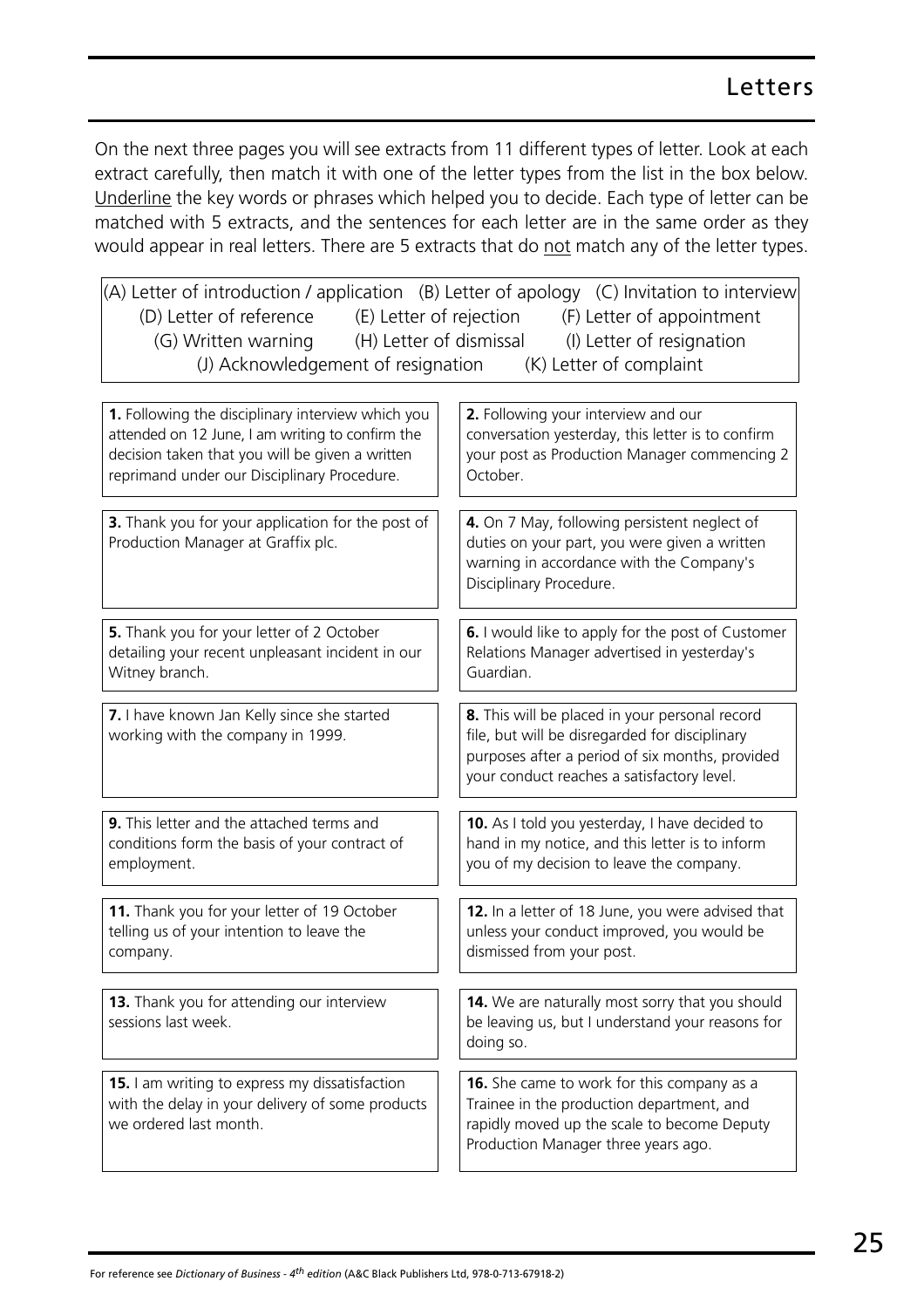**17.** We would like you to come for a preliminary interview with our Production Director, James Mills.

**19.** We notice from our records that Invoice SB/1097 has not been paid, and we would be grateful if you could settle it within 7 days.

**21.** We have spoken to the member of staff in question, and he has assured us that he was acting in accordance with company policy.

**23.** I am delighted that you will be coming to work for us.

**25.** The nature of the unsatisfactory conduct was your continual lateness, persistent absenteeism, and neglect of duties on the shop floor.

**27.** At the disciplinary hearing held on 16 October, it was decided that your performance was still unsatisfactory, and you had shown no inclination to improve.

**29.** I am sure you will find a very pleasant working environment here, and we look forward to welcoming you as a member of our team on 2 October.

**31.** We would be grateful if you could send us a copy of your current catalogue and price list.

**33.** Unfortunately, on this occasion, I regret to tell you that your application has been unsuccessful.

**35.** However, we take customer complaints very seriously, and I can assure you that we will look into this matter further.

**37.** She is a very able manager, and is particularly keen on keeping up to date with new technology.

**18.** As you can see from the attached printout of the order form, we placed this order via your website 2 weeks ago, on 13 January.

**20.** I would like to reserve a single room (preferably on an upper floor) from 23 – 31 May inclusive.

**22.** I am currently working as a customer care assistant for Pants2U, one of the country's biggest Internet suppliers of men's clothing, where I deal primarily with on-line customer queries.

**24.** The notice period indicated in my contract of employment is six weeks, but you agreed during our conversation that in my case this could be reduced to four.

**26.** We expect to see an improvement in your punctuality and attendance, and a more professional approach to your work by 30 June.

**28.** Your terms and conditions clearly state that orders are processed, packed and sent on the same day, but so far we have received nothing.

**30.** The company you are joining has an excellent reputation, and I am sure you will be as happy there as you have been with us.

**32.** As I explained to you, I have been very happy working here, and shall be leaving with many regrets.

**34.** These will be held at our Banbury office on 29 and 30 August, and should last about 30 minutes.

**36.** I have however been offered a post at a substantially higher salary with another company.

**38.** You are clearly very well-motivated and have some excellent ideas, but the panel felt that overall you lacked sufficient experience.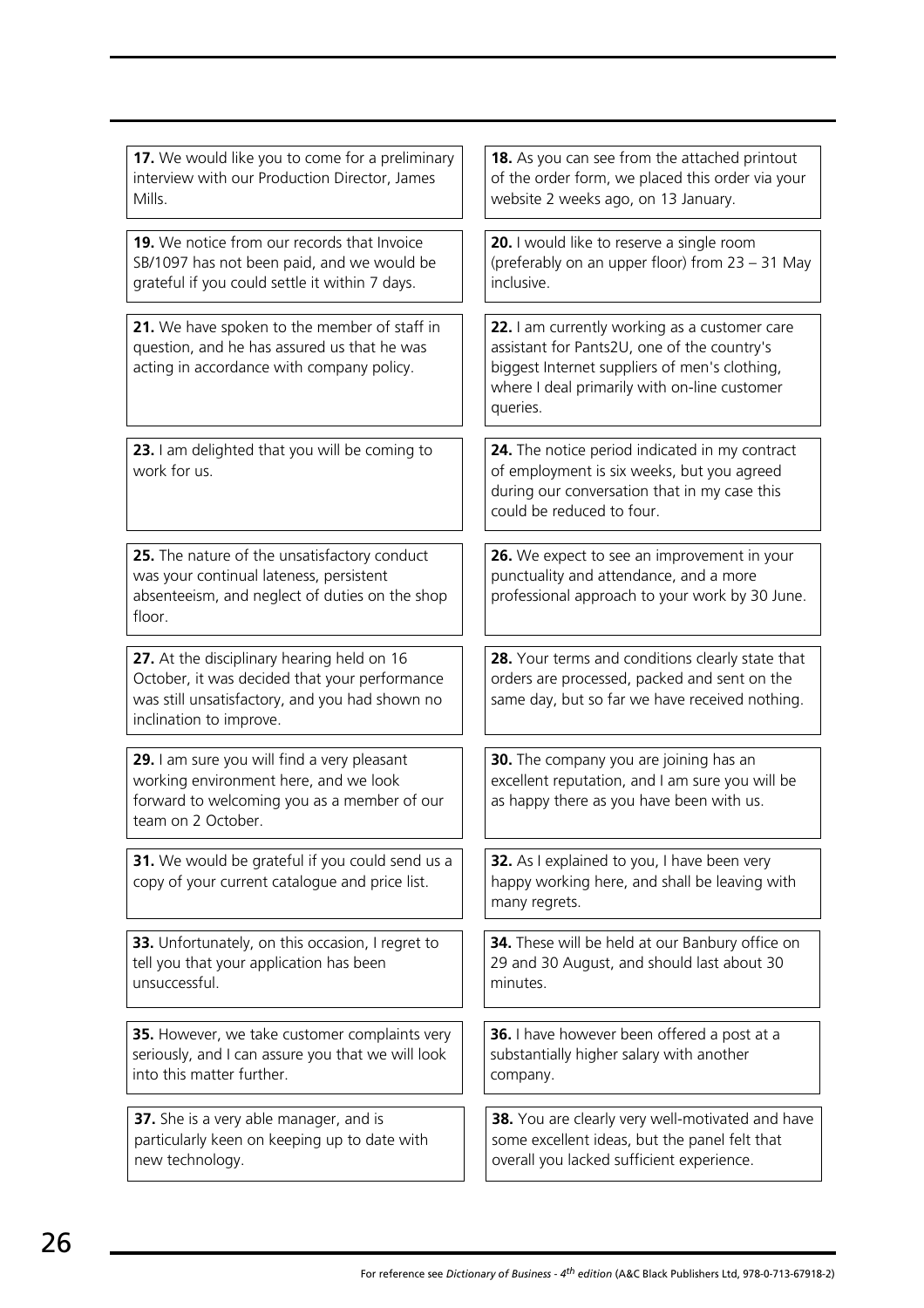| 39. I have forwarded your letter to our head   |  |
|------------------------------------------------|--|
| office, and I will keep you informed as to any |  |
| action that will be taken.                     |  |

**41.** I would be grateful if you could call me to arrange a suitable time on one of those days.

**43.** She has always worked well with other members of staff, has always been on time and has rarely missed work through illness.

**45.** I have noted that your last day of service with us will be 23 November, and I have passed this information to the HR Department to deal with.

**47.** As requested, I enclose a recent CV outlining my qualifications and experience.

**49.** We will be sorry to see her leave, but I know that she is looking for a more challenging position.

**51.** Thank you once again for the interest you have shown in our company.

**53.** Therefore, unless the goods are with us within 48 hours, we will have no option but to cancel our order and look elsewhere.

**55.** Furthermore, as the prospects of further advancement are greater, I felt that this was an offer I felt I simply could not turn down.

**57.** From your website brochure, please supply the following items:10x8756/Ba and 15x9444/Aa. Please deliver with an invoice in triplicate to the following address:

**59.** In the meantime, if you have any queries about your new post, please do not hesitate to call me on extension 2340.

**40.** On behalf of Rosewain Ltd, I would like to apologise most sincerely, and hope that your experience does not put you off using our stores.

**42.** I am therefore writing to confirm the decision that you will be dismissed, and that your last day of service with the company will be 2 November.

**44.** This is in spite of several phone calls and emails to your office, and in spite of your repeated promises of immediate action.

**46.** However, I am now looking for a position with more responsibility, and one which allows me to work with customers face to face.

**48.** On behalf of NX Operations, I would like to wish you all the best in your search for a suitable position.

**50.** Thank you for your letter of 15 April. We are pleased to enclose this year's catalogue and our current price list.

**52.** If you have any special needs, especially concerning access, please let me know in advance.

**54.** You have the right to appeal against this decision to the Production Director within seven days of receiving this letter of dismissal, in writing, giving your reasons.

**56.** If you would like any more information regarding my current position, or previous experience, please do not hesitate to contact me.

**58.** On a personal level, I shall be particularly sorry to see you go; you have been an excellent manager, and I hope you will keep in touch.

**60.** The likely consequence of insufficient improvement is dismissal.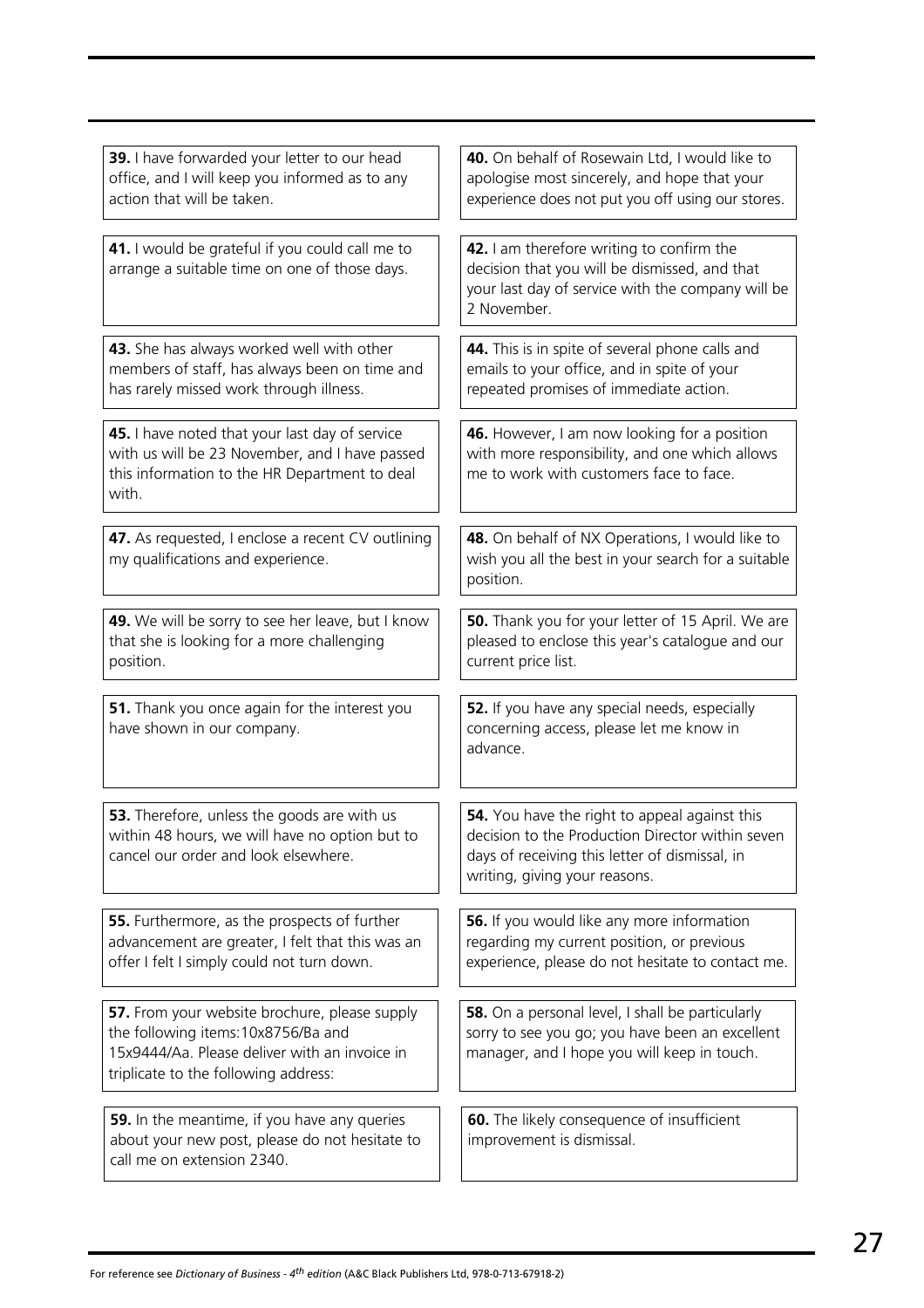## <span id="page-33-0"></span>Meetings and presentations

Look at this rather long-winded opening address from a company's Annual General Meeting (AGM) and fill in the gaps with words from the box. The *first* letter of each word is already in the text.

-articipants -atters -bjectives -chedule -chieve -ddress -ecommendations -elcoming -elegates -enue -eport -et through -genda -hair -inutes -iscuss -larification -loor -loses -mplement -nterrupt -oals -oints -omplaints -onference -ontingency -ontribute -otes -peakers -pen -pen-floor -pinions -resentations -ringing up -riority -rogress -ssues -ttendance -uestions -ummarizing -upporting

I'd like to **1. o** this meeting by **2. w** vou all. It's good to see so many **3. p** here today - in fact, this is probably the best **4. a** we've had at a meeting for a long time - and I'd like to thank you all in advance for **5. s** me.

Well, we've got a lot on the **6. a** and I want to make as much **7. p** as possible in the next two hours or so. If we stick to the main **8. s** , we should **9. g** everything and **10. a** all of our **11. g** and **12. o** . I will **13. c** the meeting, as usual, but I really hope that you will all have something to **14. c** and if anything needs **15. c\_\_\_\_\_\_\_\_\_**, please don't hesitate to **16. i\_\_\_\_\_\_\_\_** me (although not too often, I hope: the more **17. i** we can **18. a** today the better).

I'll be **19. b** several important **20. m** during the meeting, beginning with those that I feel should take **21. p** , before **22. s the main 23. p** and making **24. r** 1. This will be followed by an **25. o** session where you can give me your **26. o** . And I'm sure you will all be delighted to hear that after the meeting **27. c** \_\_\_\_\_\_\_\_\_\_\_\_\_, there will be drinks and snacks for everyone.

Mr Barker will be taking 28. n\_\_\_\_\_\_\_\_\_\_\_\_ and keeping the 29. m\_\_\_\_\_\_\_\_\_\_\_\_ of the meeting, and I will be using these to write my **30. r** \_\_\_\_\_\_\_\_\_\_\_\_ afterwards, so if anyone has any **31. c**\_\_\_\_\_\_\_\_\_\_\_\_\_\_, I suggest you talk to him and not to me!

Now, before I get going, are there any **32. q** from the **33. f** ? No? Good. Right, well I'll begin.

The first point I want to **34. d** is next month's **35. c** . As you know, the **36. v\_\_\_\_\_\_\_\_\_** we have chosen is the Royal Eynsham Hotel in Oxfordshire. We've invited several **37. s** to make **38. p** on various aspects of the trade, and we're expecting over 200 **39. d** from our offices around Europe. Now, of course, there's always the possibility that some major players\* won't be able to make it, so we need to make a **40. c** plan that we can **41. i** if things go pear-shaped\*\*...

(\**major players*: important people. \*\**Pear shaped*: if something goes *pear-shaped*, it goes wrong. This is an informal expression)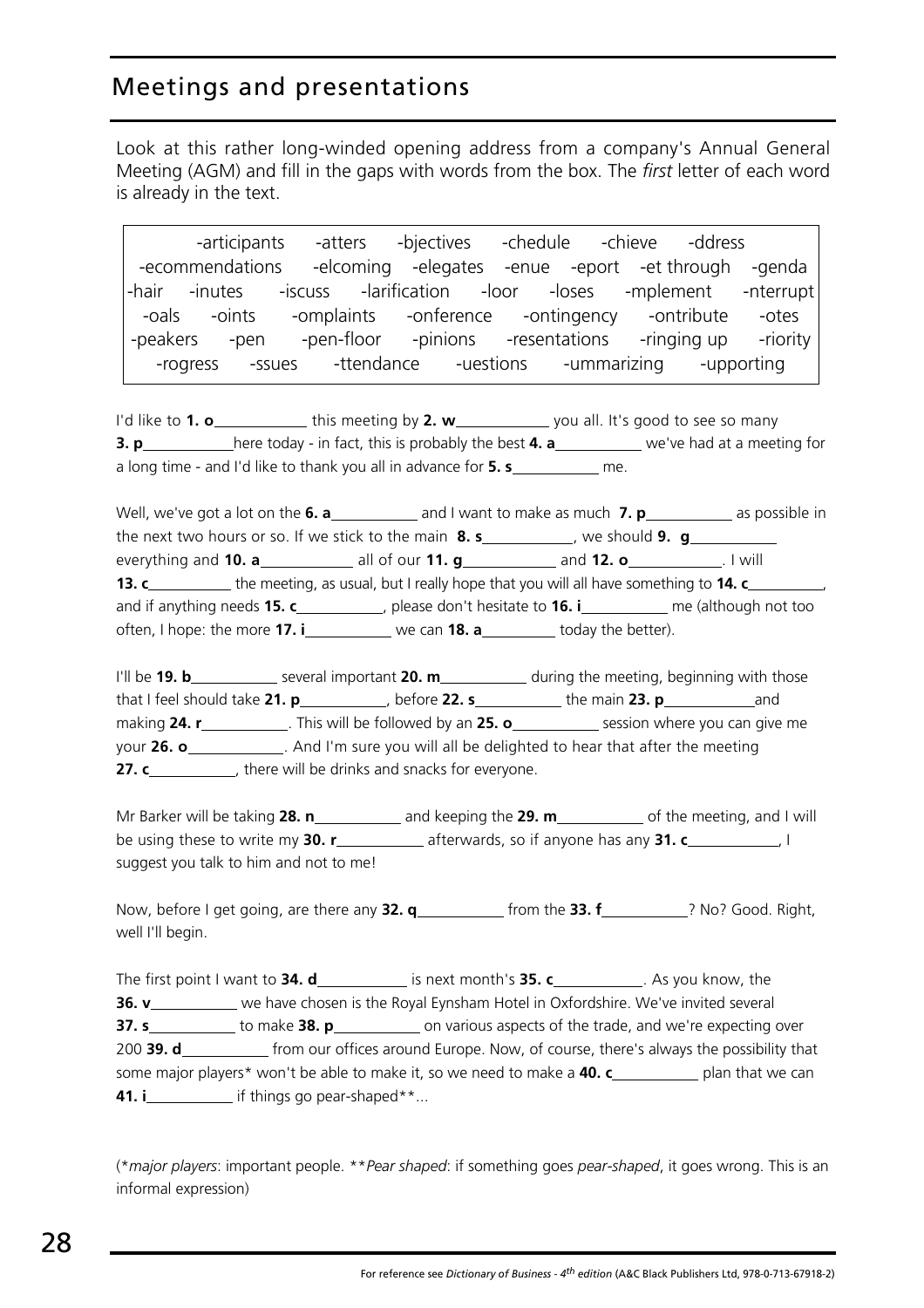# Money and financial issues

<span id="page-34-0"></span>Exercise 1: Complete these definitions with words or expressions from the box. In each case, the words / expressions you need are connected in some way: for example, they might have a similar meaning, they might be related to the same business issue, or they might be opposites (but often used together when talking about the same topic). You will need to use one word from the box twice.

audit balance bankrupt borrow budget commission compound credit debit default deflation deposit discount dividend duty exorbitant expenditure fund gross honour income inflation insolvent interest invoice lend net overpriced pension rebate receipt redundancy pay refund royalty salary shares simple sponsor statement stocks subsidize tax underwrite venture capital wage withdraw working capital

- 1. If you \_\_\_\_\_\_\_\_ money to someone, you let someone use your money for a certain period of time. If you \_\_\_\_\_\_\_\_ money from someone, you take someone's money for a short time (usually paying *interest* and then *repaying* it).
- 2. When you an account, you put money into it. When you an account, you take money out of it.
- 3. If a company is \_\_\_\_\_\_\_, it has lost all its money. If a company is \_\_\_\_\_\_, it has lost all its money, it has also borrowed a lot, and it cannot pay back its *debts* (= money it owes).
- 4. A capaca is part of a company's profits shared out among shareholders (see number 18). A is money paid to the author of a book, an actor, a rock star, etc, as a percentage of sales.
- 5. In the UK, \_\_\_\_\_\_\_\_ are one of the many equal parts into which a public company's capital is divided. \_\_\_\_\_\_\_\_ are similar, but are issued by the government.
- 6. \_\_\_\_\_\_\_\_ profit is the profit you make *before* money is taken away to cover costs of production, labour, tax, etc. \_\_\_\_\_\_\_\_ profit is the money you are left with *after* costs, taxes, etc, have been taken away (money which is taken away is called a *deduction*).
- 7. If you \_\_\_\_\_\_\_\_ money in an account, you put money into the account. If you money, you take it out of your account.
- 8. \_\_\_\_\_\_\_\_ is money taken by the government from incomes, sales, etc, to pay for government services. is money that has to be paid for bringing goods into a country.
- 9. \_\_\_\_\_\_\_\_ is the money you receive (for example, your *wage* or *salary*). \_\_\_\_\_\_\_\_ is money you spend.
- 10. Something which is  $\frac{1}{2}$  is too expensive. Something which is  $\frac{1}{2}$  costs much more than its true value.
- 11. A can also money that is earned on a daily or weekly basis (often for a part-time, temporary or unskilled job). A \_\_\_\_\_\_\_\_\_ is money that is earned monthly or annually (usually for a full-time, permanent or skilled job or profession).
- 12. An  $\blacksquare$  is a note, or *bill*, sent to you to ask for payment for goods or services. A  $\blacksquare$  is a note (from a shop, for example) which shows how much you have paid for something.
- 13. A \_\_\_\_\_\_\_\_ is the percentage by which a full price is reduced in a shop. A \_\_\_\_\_\_\_\_ is money paid back to a customer when, for example, returning something to a shop.
- 14. A \_\_\_\_\_\_\_\_ is money paid back to a customer when, for example, returning something to a shop (see number 13 above). A \_\_\_\_\_\_\_\_\_ is money that someone gets back as a result of paying too much tax or rent, etc.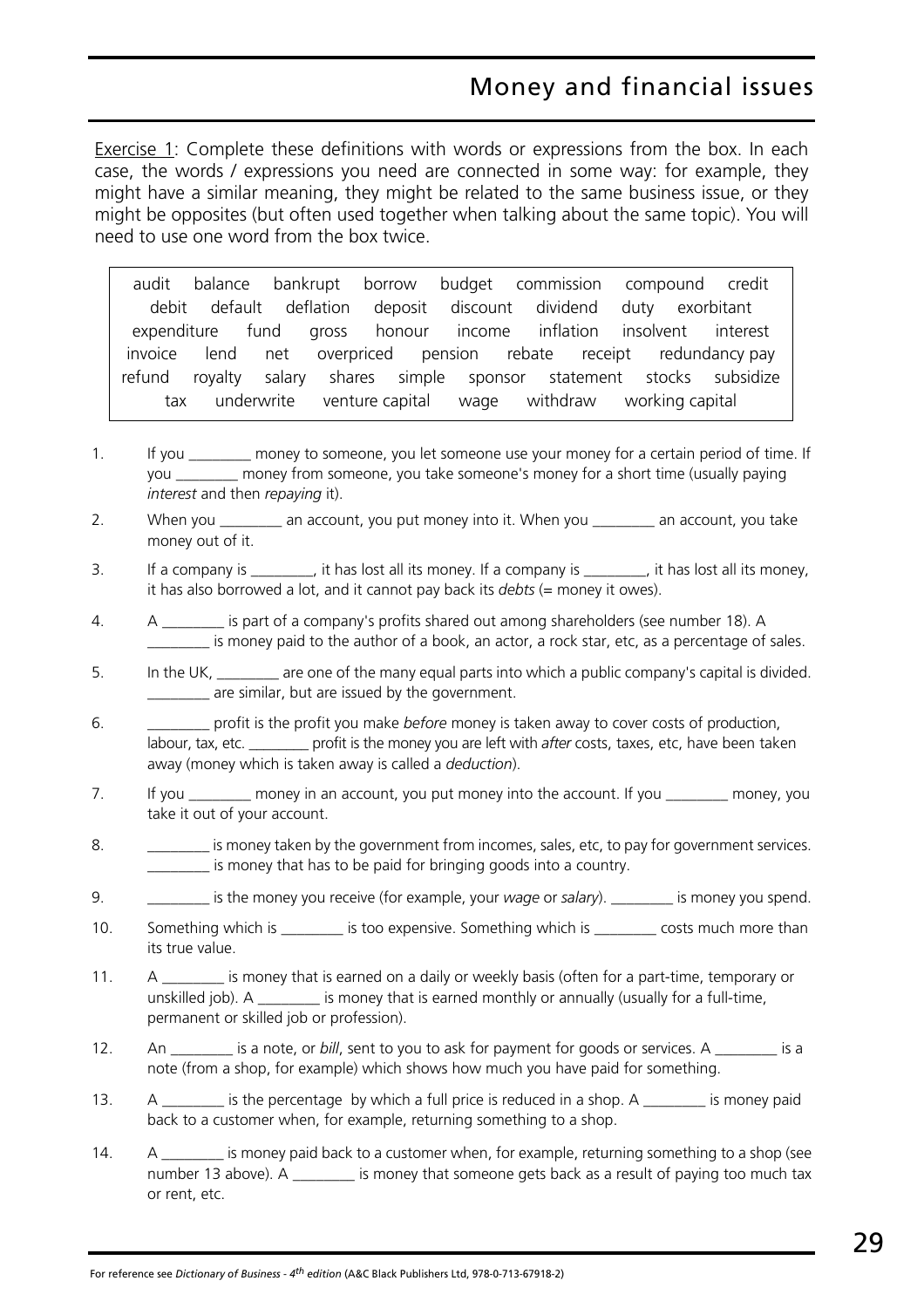- 15. \_\_\_\_\_\_\_\_ is a state of economy where prices and wages increase (= *go up*). \_\_\_\_\_\_\_\_ is a reduction of economic activity (usually accompanied by a drop in prices, salaries, etc).
- 16. A \_\_\_\_\_\_\_ is the money that someone continues to receive after they have retired from a job. \_\_\_\_\_\_\_\_ is the money that is given to someone to compensate then for losing their job when a company no longer needs them and has to dismiss them.
- 17. A bank \_\_\_\_\_\_\_\_ is a detailed written document from a bank showing how much money has gone into and come out of a bank account. A electronic is the amount of money you have in your bank account.
- 18. \_\_\_\_\_\_\_\_ is the percentage of sales value given to a sales person in a company. \_\_\_\_\_\_\_\_ is the percentage that is paid to someone for lending money.
- 19. \_\_\_\_\_\_\_\_ interest is interest calculated on the sum of the original borrowed amount and the accrued interest. \_\_\_\_\_\_\_\_ interest is interest that is calculated on the amount of money borrowed and does not include the interest already earned.
- 20. \_\_\_\_\_\_\_\_\_\_ is the money that is needed or available for running a business or organisation. \_\_\_\_\_\_\_\_ is the money that is needed or available for starting a business or organisation.
- 21. If you a plan or venture, you provide the money for it. If you a plan or venture, you provide the money for it, and also assume financial responsibility for it if it fails.
- 22. An  $\blacksquare$  is an official examination of the financial records of a company, organisation or person. A  $\blacksquare$  is the amount of money a company, organisation or person has available to spend on something.
- 23. If you \_\_\_\_\_\_\_\_ goods or services, you pay part of the costs so that they can be sold to people at a lower price. If you something (for example, an event), you pay for all or part of it.
- 24. If you \_\_\_\_\_\_\_ a debt, you pay back the money you owe. If you \_\_\_\_\_\_\_ on a debt, you fail to pay the money back.

Exercise 2: Here are 30 two- and three-word expressions relating to business money and finance issues. In either the first, second or third word, each alternate letter has been removed. Replace the letters in each case. Use a dictionary to check the meaning of each expression.

1. Business o e h a s 16. Operating r f t 2. C\_e\_i\_ risk 17. Interest r\_t 3. P\_n\_i\_n plan 18. B\_d\_e\_a\_y constraints 4. Profit m\_r\_i 19. F\_n\_n\_e company  $5. E_c$  a g rate  $20.$  Expense  $c_o$  n 6.  $C_s$  flow 21. Return on i\_v\_s\_m\_n\_ 7. Credit I m t 22. Rate of r t r 8. C\_p\_t\_l gains 23. Real a\_s\_t 9. Down p\_y\_e\_t 24. D\_n\_m\_c pricing 10. R s management 25. Management b y u 11. Money an e i g  $26.$  Budget d f c t 12. Offshore b\_n\_i\_g 27. C\_n\_u\_e\_ spending 13. Foreign  $u \rightharpoonup v$  28. I c m tax 14. V l e added tax and 29. G l e handshake 15. Net  $p$  r t n income 30. Price  $n$  e s t v

Also see *Earnings, rewards and benefits* on pages 13-15.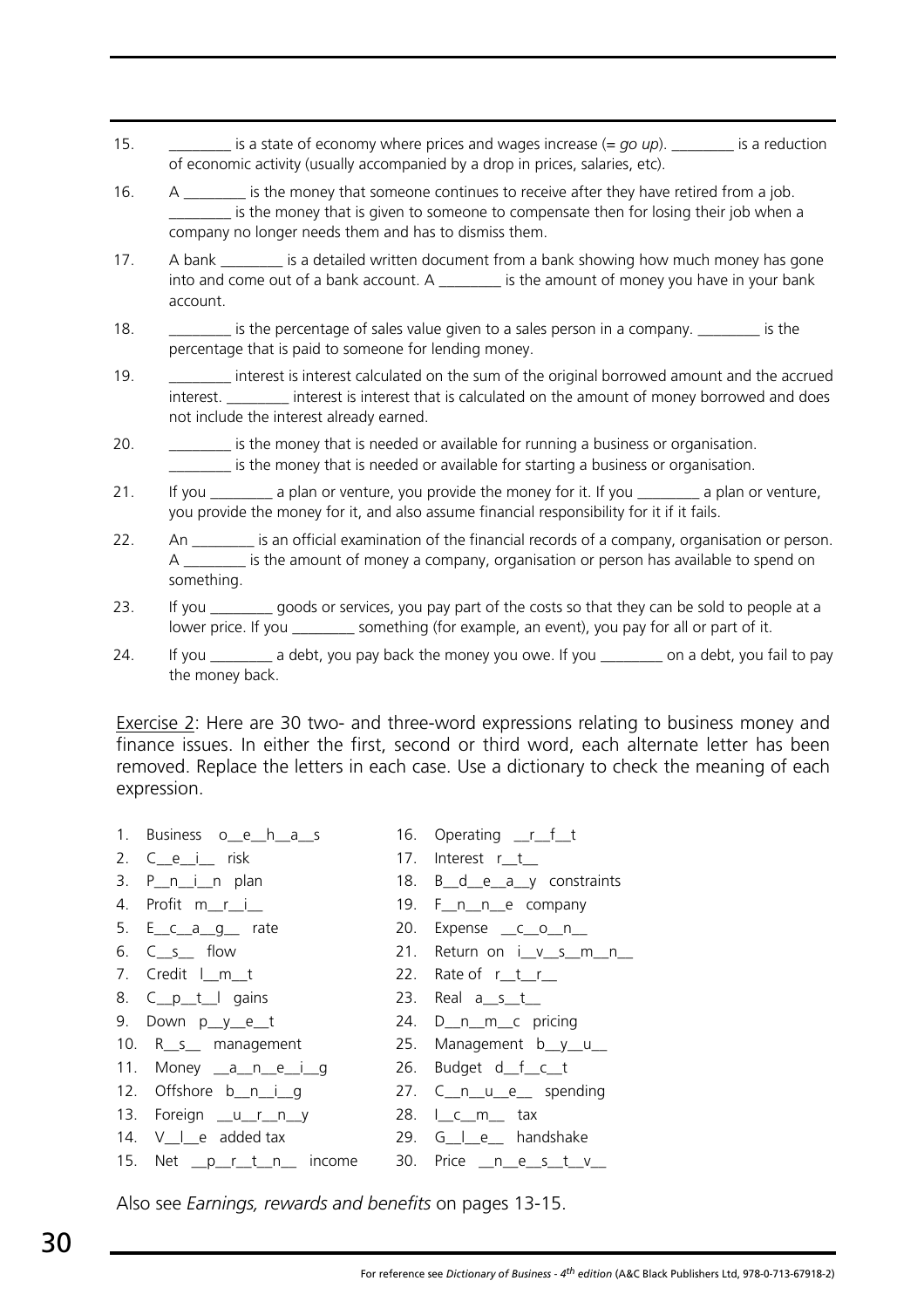# Numbers and symbols

How do you say the numbers and symbols in **bold** in these sentences?

- 1. **2006** was the company's most profitable year since **1994**.
- 2. The advantage of Internet banking is that you can check your account **24/7**.
- 3. Despite a rigorous advertising campaign, demand has only risen by **8.4%** in the last two months.
- 4. We're meeting in his office at **3.45** this afternoon.
- 5. Your flight for Zurich leaves at **1800** from Gatwick South Terminal.
- 6. I expect to be back in the country on **30 June**.
- 7. Our next range of products will be released on **10/3/07**.
- 8. She completed the test in a record **27½** minutes.
- 9. **¾** of all our employees think the canteen food could be improved.
- 10. The new desk measures exactly **2m x 1m x 1m.**
- 11. Is this printer really only **£10.99**?
- 12. Oh, sorry sir, that's a mistake. The sticker should say **£100.99.**
- 13. And that computer doesn't cost **£120.75**. It actually costs **£1120.75**.
- 14. Please quote reference **ACB81 25/B**.
- 15. Our new telephone number is **020 7921 3567**.
- 16. For more information, call **0845 601 5884**.
- 17. Alternatively, ring **0800 231415**.
- 18. The emergency telephone number in the UK is **999**. In the USA it's **911**.
- 19. To access the information you require, press the **#** key, followed by the **0** key, and finally the **\*** key.
- 20. He earns a salary of over **£200K** a year! In fact, he's making so much money that he plans to retire in his **mid-50's**.
- 21. We have invested over **\$6M** in new technology.
- 22. To get here from Croydon, take the **M25** northbound, then take the **M4** westbound, leave at junction 9 and take the **A329** towards Wokingham.
- 23. The Union held a ballot to see if the workers wanted to strike. The result was **2:1** in favour.
- 24. My email address is markbarrington**[@snailmail.co.uk](mailto:markbarrington@snailmail.co.uk)**.
- 25. Hi Todd. **GR8** news on the promotion. I'm really **:-)** for you! **CUL8R** for a celebratory drink?
- 26. He drives to work in a big, fuel-guzzling **4x4**.
- 27. Liverpool won the match against Arsenal by **2:0**. In the match against Manchester United the following week, they drew **3:3**.
- 28. At the last census, the population of the country was **37,762,418**.
- 29. This book is **©** Rawdon Wyatt, 2007.
- 30. The 'Ultimafone**®**' has just won a 'Product of the Year' award.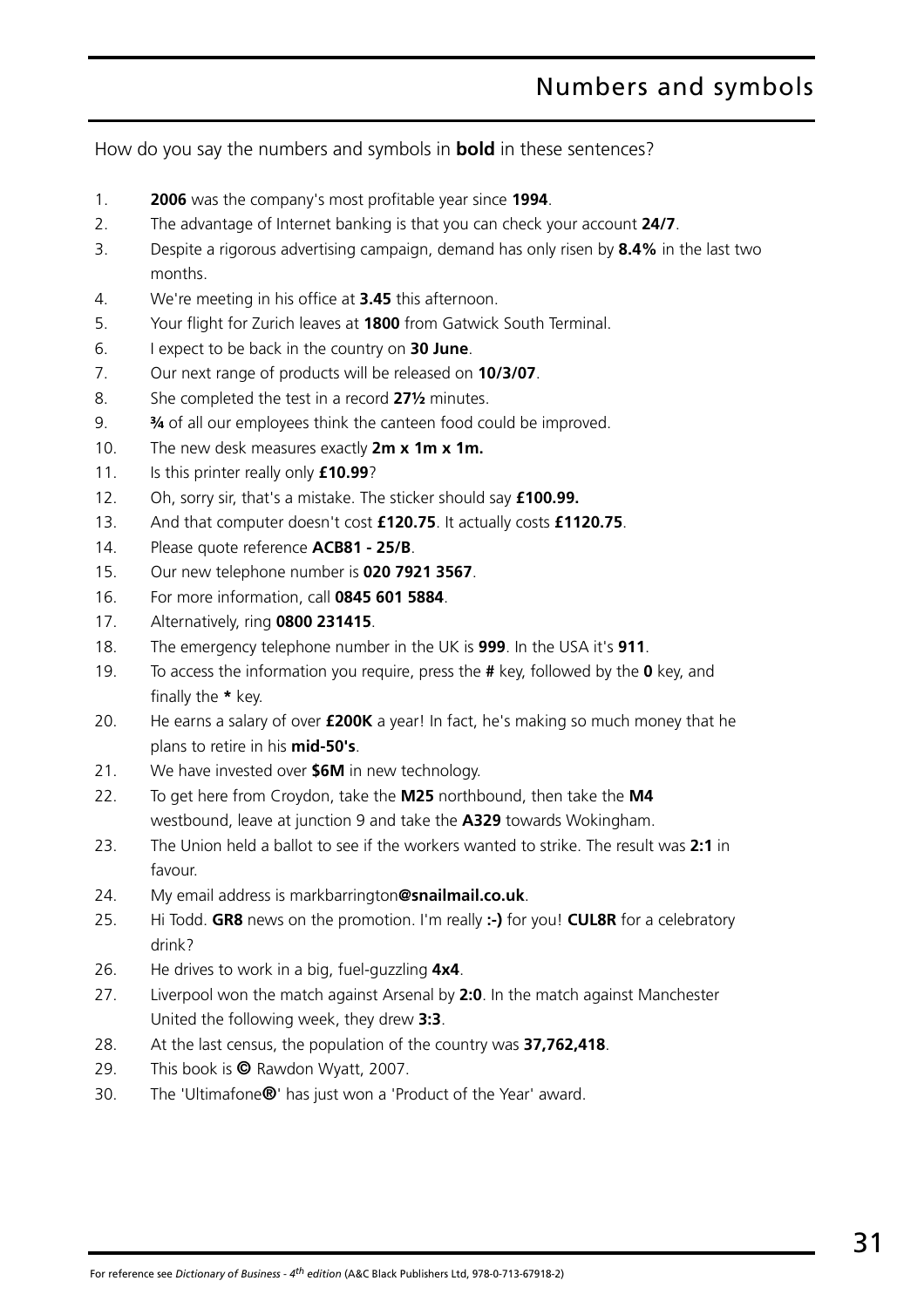## Phrasal verbs 1

Complete the sentences below with a verb from the left-hand box, and a particle from the right-hand box, to make *phrasal verbs*. The meaning of each phrasal verb is explained in brackets at the end of each sentence. Write your answers in the crossword grid on the third page (you will not need to put a gap between the verb and the particle). The first one has been done as an example.

Note that you will need to use some of the verbs and particles more than once, and in some cases you will need to change their form (for example, to past simple). Also note that in some cases, more than one answer may be possible, but only one will fit into the crossword grid.

|                                       | Verbs                            |  |  |  |  |  |  |  |  |  |  |  |  |  |  |
|---------------------------------------|----------------------------------|--|--|--|--|--|--|--|--|--|--|--|--|--|--|
|                                       | back break bring build burn call |  |  |  |  |  |  |  |  |  |  |  |  |  |  |
| cancel carry cut fall fight fill find |                                  |  |  |  |  |  |  |  |  |  |  |  |  |  |  |
| gear get give hand hold opt phase     |                                  |  |  |  |  |  |  |  |  |  |  |  |  |  |  |
|                                       | put run stand take turn          |  |  |  |  |  |  |  |  |  |  |  |  |  |  |

| dΙ | τı | C |  |
|----|----|---|--|
|    |    |   |  |

across against ahead back behind down in into off on out over up with

 $(\Rightarrow$  = across in the crossword grid,  $\theta$  = down)

- 1 $\theta$  Your suggestions sound good. Let's **run** *with* them for a while. (*informal: to decide to carry out an idea or project*)
- 2Ö The unions are the proposed redundancies. (*to struggle to try to overcome something*)
- 3 $\theta$  The manager tried to \_\_\_\_\_\_\_\_\_\_\_\_\_\_\_\_\_\_\_\_\_\_ to the workforce the reasons why some people were being made redundant. (*to make someone understand something*)
- 4<sup> $\Rightarrow$ </sup> He <u>ellenge the job he was offered.</u> (*to refuse something, such as an offer of help*)
- 5<sup> $\Rightarrow$ </sup> There isn't enough work, so we have to some of you for the day. (*to reduce employee's hours of work because of shortage of work*)
- 6Ø We don't know if they will agree to our terms, and we won't until next week. (*to discover a fact or piece of information*)
- 7Ö The workers refused to any of their rights. (*to hand something to someone, or to lose something, often as the result of pressure from someone*)
- 8Ø The new system of pension contributions will be over the next two months. (*to introduce / bring something in gradually*)
- 9<sup> $\Rightarrow$ </sup> We expect negotiations to \_\_\_\_\_\_\_\_\_\_\_\_\_\_\_\_\_\_\_\_\_\_\_\_ into the night. (*to continue*)
- 10<sup> $\Rightarrow$ </sup> If she decides to take early retirement, she'll probably \_\_\_\_\_\_\_\_\_\_\_\_\_\_\_\_\_\_\_\_\_\_\_ her responsibilities to her deputy. (*to pass your work responsibilities to someone else*)
- 11 $\theta$  The management have refused to \_\_\_\_\_\_\_\_\_ \_\_\_\_\_\_\_\_ to pressure from the unions. (*to yield or to surrender*)
- 12<sup>⇔</sup> After an agreement was reached, the union <u>call the strike.</u> (*to stop a planned course of action or an event*)
- 13<sup>Q</sup> Mr Smith is currently **for the chairman, who is ill.** (*to take someone's place*)
- 14 $\overline{\Psi}$  Despite serious personal problems, he has  $\overline{\Psi}$  the same job for the last six years. (*to manage to do a difficult job, usually over a long period of time*)
- 15<sup> $\Rightarrow$ </sup> You must \_\_\_\_\_\_\_\_ all the forecasts \_\_\_\_\_\_\_ the budget. (*to add something to something else that is being set up*)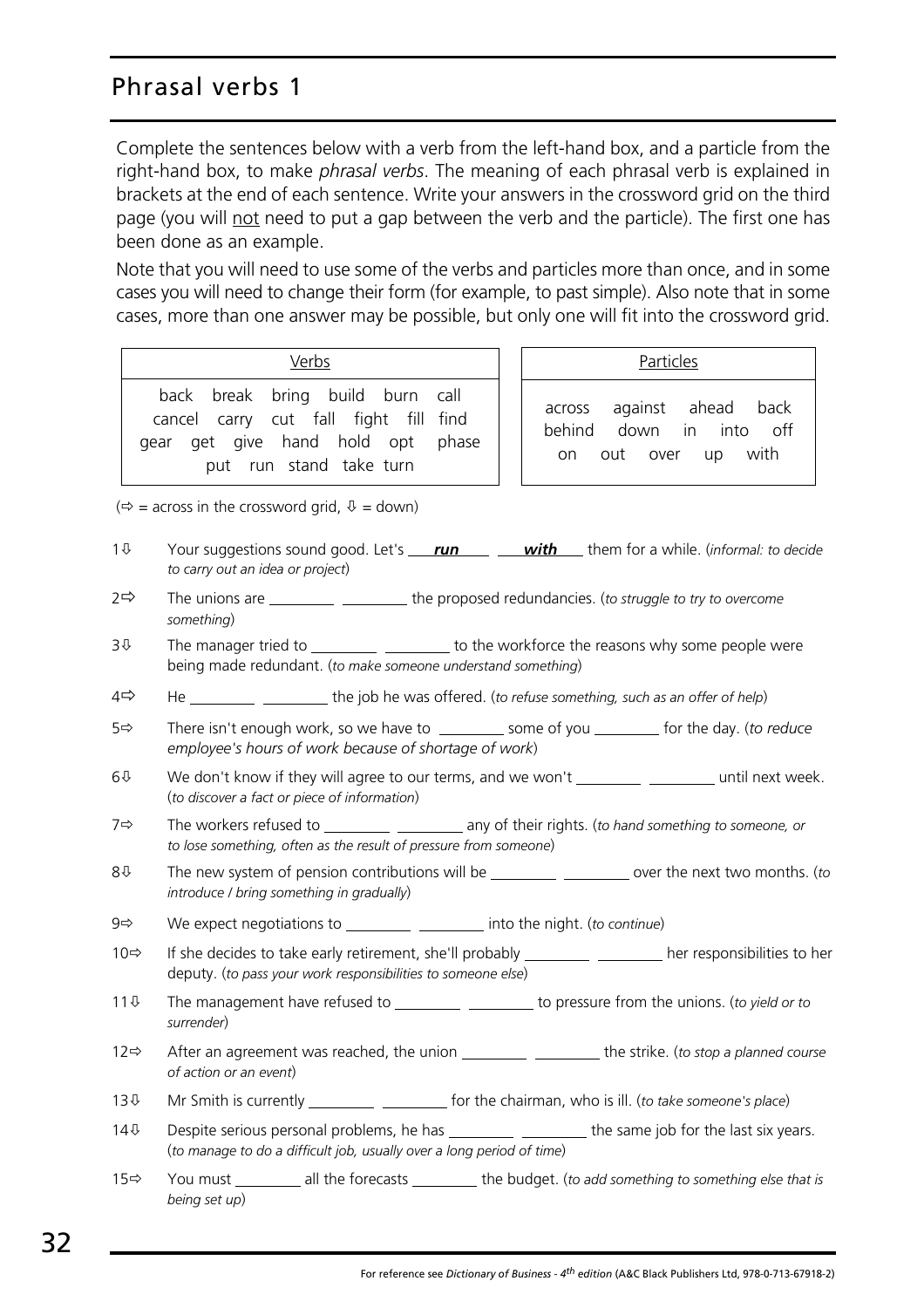| 16 <sub>0</sub>  | small sections)                                          |                                                                                                             |
|------------------|----------------------------------------------------------|-------------------------------------------------------------------------------------------------------------|
| 17⇔              | (to reduce)                                              | We may decide to ___________________________the price of some of our brands to help increase demand.        |
| 170              | new)                                                     |                                                                                                             |
| 18⇒              |                                                          | Payment will be ___________ __________ until the contract has been signed. (to wait, to not go forward)     |
| 19⇒              | write the required information in the spaces on a form)  | Make sure you don't make any mistakes when you ___________ _________ the application form. (to              |
| 20⇒              | negotiation, usually because no agreement has been made) | Negotiations between management and the unions ___________ ___________ after six hours. (to stop a          |
| 20 <sub>0</sub>  | something for the first time)                            | At the meeting, the chairman _______________________the subject of redundancy payments. (to refer to        |
| $21 \Rightarrow$ |                                                          | The company is __________ itself __________ for expansion into the African market. (informal: to get ready) |
| 22J              | amount of something used)                                | We have installed networked computers to ____________ __________ on paperwork. (to reduce the               |
| 23⇔              | of further work because of stress)                       | Don't work too hard or you'll ___________ yourself ___________ (informal: to become tired and incapable     |
| 24 5             | of a deal or arrangement)                                | We had to cancel the project when our German partners ________________. (to stop being a part               |
| 25 <sub>0</sub>  | competitors. (to start a new job)                        | After several years with the company, she ___________ __________ a new post with one of our                 |
| 26 <sub>0</sub>  | and conditions. (to delay)                               | The contract signing was ____________ __________ because of disagreements over some of the terms            |
| 27⇔              |                                                          | He ____________ __________ well in his new job, and was soon promoted. (to succeed)                         |
| 284              | necessary for your job)                                  |                                                                                                             |
| 29 <sub>0</sub>  | before)                                                  | If you complain, you might ___________ your money __________. (to receive something which you had           |
| 30 <sup>0</sup>  | produce something)                                       | The accounts department ________________________the draft accounts in time for the meeting. (to             |
| $31 \Rightarrow$ | in your career)                                          | If you want to __________ in your job, you'll need to show more commitment. (to advance                     |
| 32⇒              | later than planned)                                      | The meeting has been __________________________ for two weeks. (to arrange for something to take place      |
| 33⇔              | someone else, usually not in your company)               | We are planning to _________ _________ most of our work to freelancers. (to send or give a job to           |
| 34⇔              | to do something)                                         | Do you think they'll __________ __________ when they realise how hard the project is? (to decide not        |
| 35 <sub>0</sub>  |                                                          | Have the managers agreed to __________ ________ more staff for the Witney office? (to employ)               |
| 36⇒              | other and so make each other invalid)                    | Higher costs have _____________________________the increased sales revenue. (to balance or act against each |
| 37⇔              | profit than another company)                             | In the last six months we have ____________ ___________ our rivals. (to have fewer sales or make less       |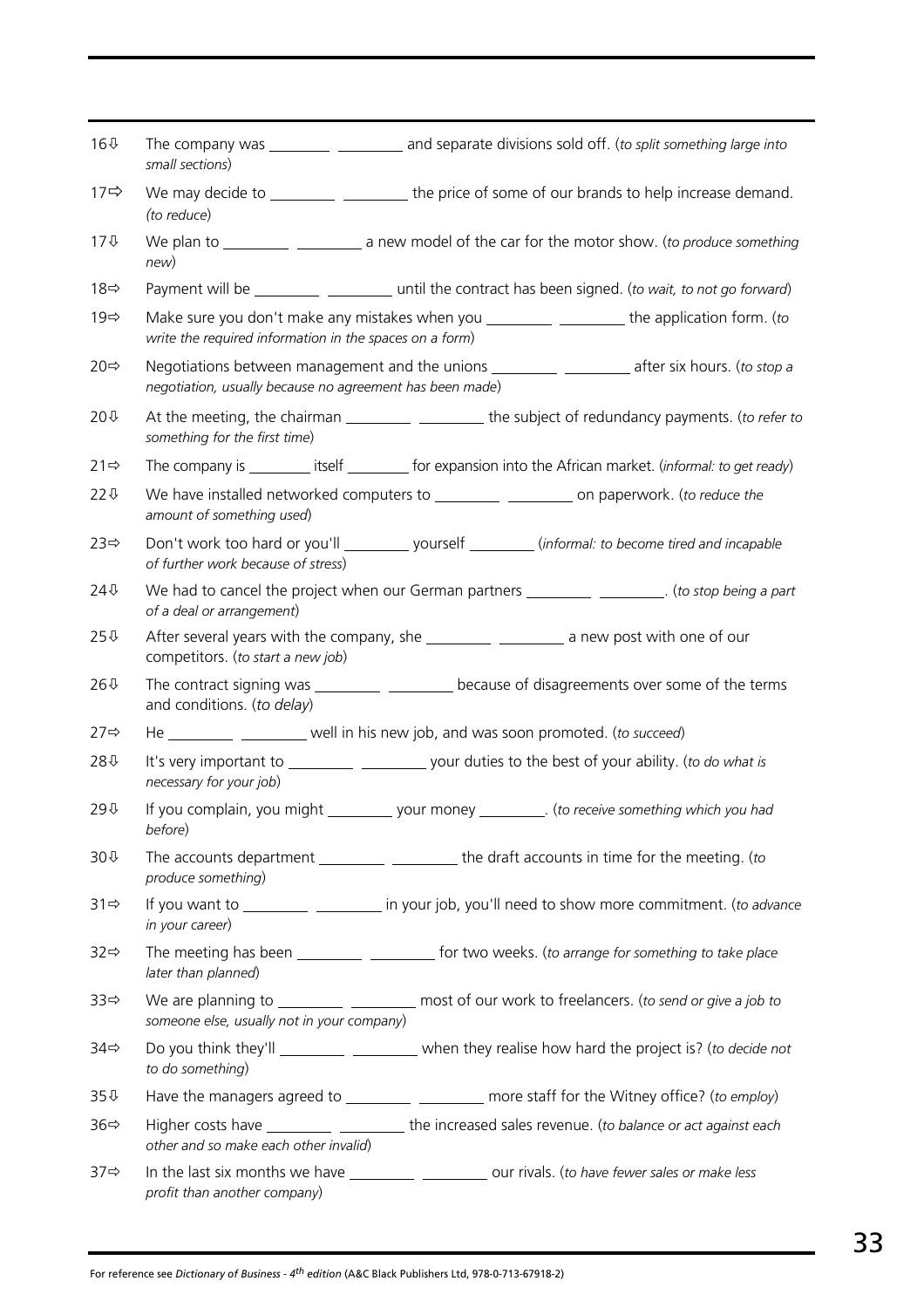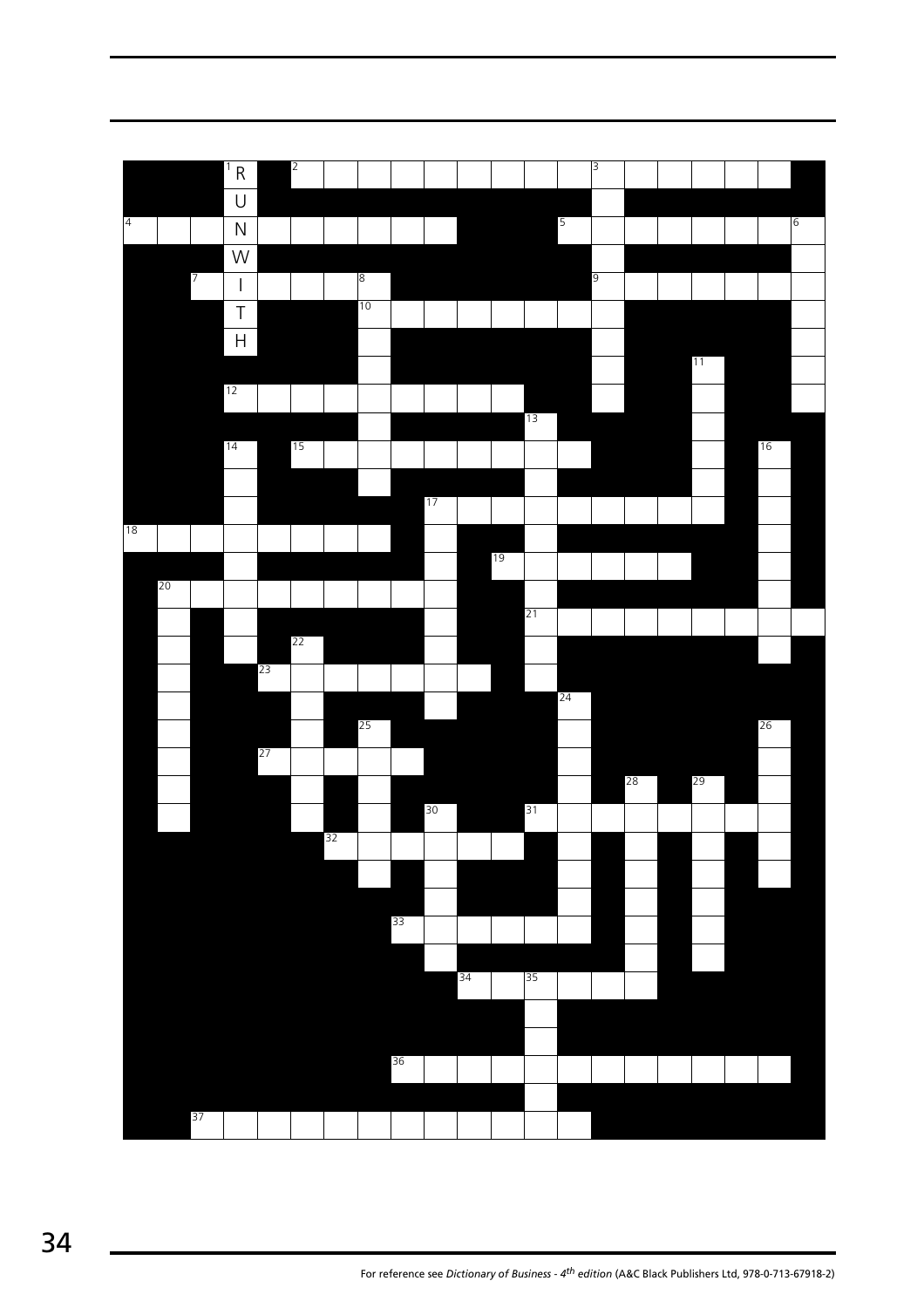Match the questions on the left with the most appropriate answers on the right. The answers contain a definition or an explanation of the phrasal verbs in **bold** on the left.

| 1. Would you advise against moving the<br>head office to Edinburgh?              | A. Yes, they thought they might be able to do<br>a bit better as long as we were prepared to  |
|----------------------------------------------------------------------------------|-----------------------------------------------------------------------------------------------|
| 2. Did you manage to turn the company                                            | work harder.                                                                                  |
| round?                                                                           | B. Possibly. We'll stop using them gradually<br>while we start using other sources.           |
| 3. Do you think the staff will walk out when<br>they hear the news?              | C. Well, we haven't actually bought it yet, but                                               |
| 4. Did you manage to get through to the<br>complaints department?                | we've made an offer to buy most of the<br>shares.                                             |
| 5. Shall we <b>put back</b> the meeting until                                    | D. No, we didn't receive anything in writing.                                                 |
| everyone can come?                                                               | E. Possibly. It won't be the first time they've<br>not done something that they've promised.  |
| 6. Were the management willing to <i>improve</i><br>on their previous offer?     | F. Yes, I don't think we should do that for the                                               |
| 7. Would the staff be prepared to <b>hold out</b>                                | time being.                                                                                   |
| for a 10% pay rise?                                                              | G. Well, another £60 a week is an                                                             |
| 8. Will we be able to <b>hold</b> him to the<br>contract?                        | improvement, I suppose, but they won't want<br>to wait too long.                              |
| 9. Can we clock off yet?                                                         | H. Yes, I've had three phone calls already this                                               |
| 10. Have you taken over the company?                                             | afternoon.<br>I. Fine. Credit us with the outstanding balance                                 |
| 11. Are they hoping to <b>build up</b> a profitable<br>business?                 | on your next statement.                                                                       |
| 12. Did you sort out the accounts problem<br>with the auditor?                   | J. Well, there has already been some gradual<br>expansion, but it's going to take time.       |
| 13. Have our reps called in to give us their<br>sales figures.                   | K. Of course. We'll be examining it in detail at<br>the next meeting.                         |
| 14. Can we pay you half now, and make up<br>the difference next month?           | L. Well, I certainly think it's a good idea to<br>move it to a later date.                    |
| 15. Can we get along all right with only half<br>the staff we had before?        | M. Yes, it was making a loss, but now it's a<br>very profitable organisation.                 |
| 16. Do you think the company will close<br>down its branch in Banbury?           | N. I hope so. We've been promised that the<br>terms we've set out will be honoured.           |
| 17. Are you worried that our partners will go<br><b>back on</b> their agreement? | O. I don't know, but if they do, that's the third<br>one they'll have shut this year.         |
| 18. Did you get my notice? I handed it in on<br>Tuesday.                         | P. We should manage, although everyone will<br>have to work a bit harder.                     |
| 19. Can you follow up our proposal as soon                                       | Q. Yes, it's time to leave. Let's go home.                                                    |
| as possible?                                                                     | R. Probably, but we really don't want everyone                                                |
| 20. Do you think it's time that AZ Products                                      | to stop working and leave in protest.                                                         |
| were <b>phased out</b> as a supplier of spare<br>parts?                          | S. Yes. Everything has been put in order at last.<br>T. No, they weren't answering the phone. |
|                                                                                  |                                                                                               |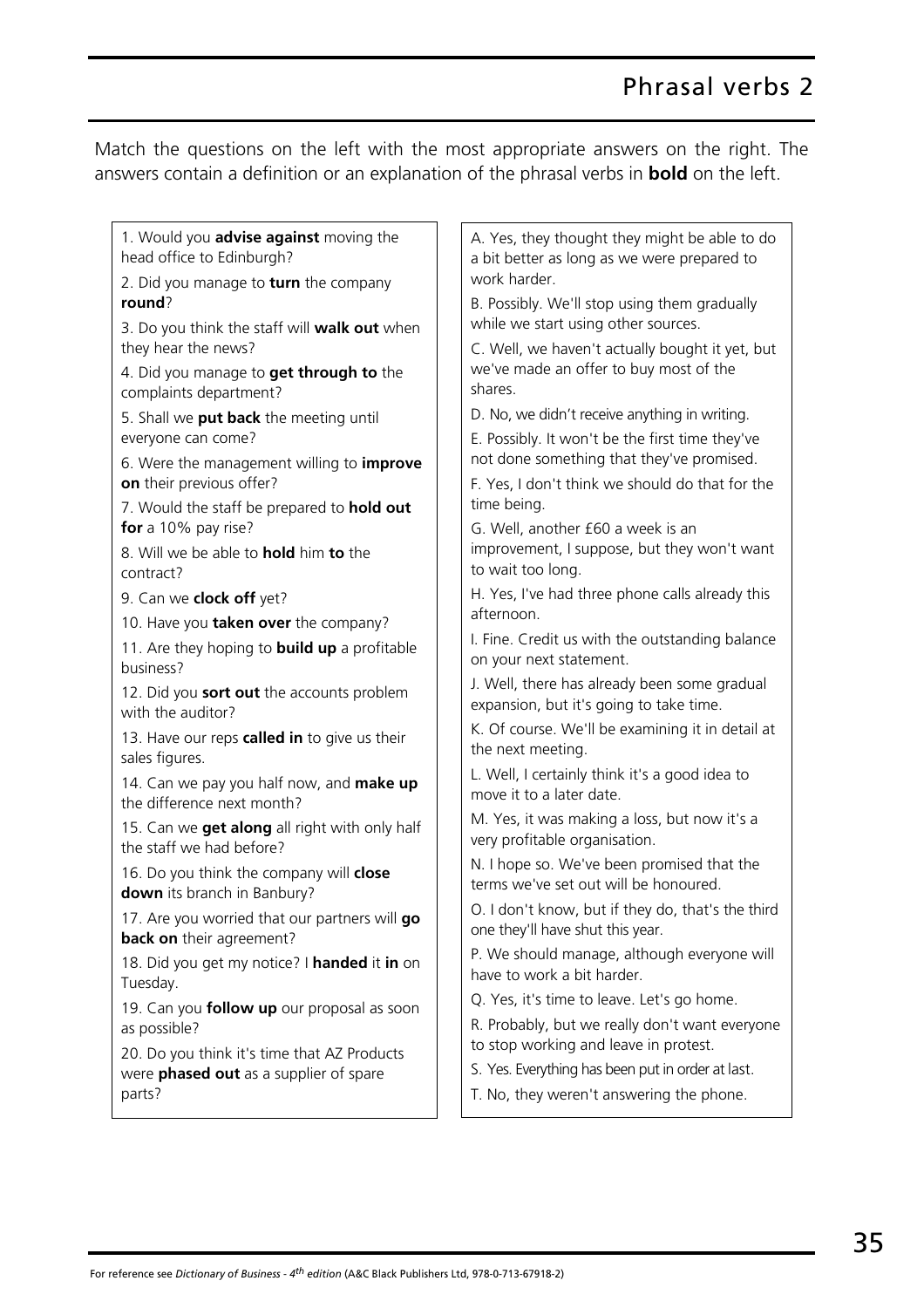## Production and operations

Exercise 1: Complete each sentence  $1 - 15$  with two words to make an expression connected with production and operations. The first word should come from the left-hand box, and the second word should come from the right-hand box. Each sentence is followed by a definition of the expression you need. Use each word once only.

assembly capacity finished lead manufacturing offshore optimum planned product purchasing random raw resource supply zero

allocation capacity chain costs defects goods line materials obsolescence planning power production recall sampling time

- 1. Unless our supplier reduces its \_\_\_\_\_\_\_\_\_\_\_\_\_\_\_\_\_\_\_\_\_\_\_, we will have to radically change the way we operate. (*the length of time that lapses between placing an order for something and receiving it*)
- 2. The recession has led to a drop in overall \_\_\_\_\_\_\_\_\_\_\_\_\_\_\_\_\_\_\_\_\_\_, which means that we will have to reduce output on some of our less popular lines. (*the quantity of goods or services which can be bought by a group of people, a sector, an organisation, etc*)
- 3. We are currently operating at \_\_\_\_\_\_\_\_\_\_\_\_\_\_\_\_\_\_\_\_\_\_, which means that we can afford to keep prices lower for our clients. (*the most efficient level of production or output, with the result that production costs are kept to a minimum*)
- 4. She works on an **in a factory that makes electronic goods**. (*a production system where a product moves slowly through a factory as new parts are added to it*)
- 5. We do not allow visitors to come onto the factory floor, but you can view our range of in the showroom. (*complete products that are ready to sell*)
- 6. The company had to put out a \_\_\_\_\_\_\_\_\_\_\_\_\_\_\_\_\_\_\_\_\_ to its customers when several potentially dangerous faults were discovered. (*the removal from sale of an item that might be dangerous to the people who have bought it*)
- 7. We will be unable to compete successfully in the domestic market unless we reduce our costs by taking advantage of . (*the manufacture of goods in another country for import to the domestic market*)
- 8. Our company builds **into most of its electronic products**, so that our customers are forced or obliged to update them more often. (*designing products so that they have a limited lifespan and so need to be replaced more often*)
- 9. We make packaging for frozen food, and are an important part of the **for the form** for the industry. (*the manufacturers, wholesalers, distributors, etc, who make, deliver and sell products to customers*)
- 10. None of our products are allowed to leave the factory unless there are measurement. (*having no faults*)
- 11. Without effective \_\_\_\_\_\_\_\_\_\_\_\_\_\_\_\_, we will not be able to produce enough goods to keep up with demand. (*assigning people and machines to projects in a way that optimises production and results*)
- 12. The manufacture of most items relies on a reliable source of such as wood, iron ore or crude petroleum. (*basic items which have to be treated in some way before they can be used*)
- 13. If <u>can all can be kept to a minimum, we can keep market prices at a minimum.</u> (*the money needed to make a product*)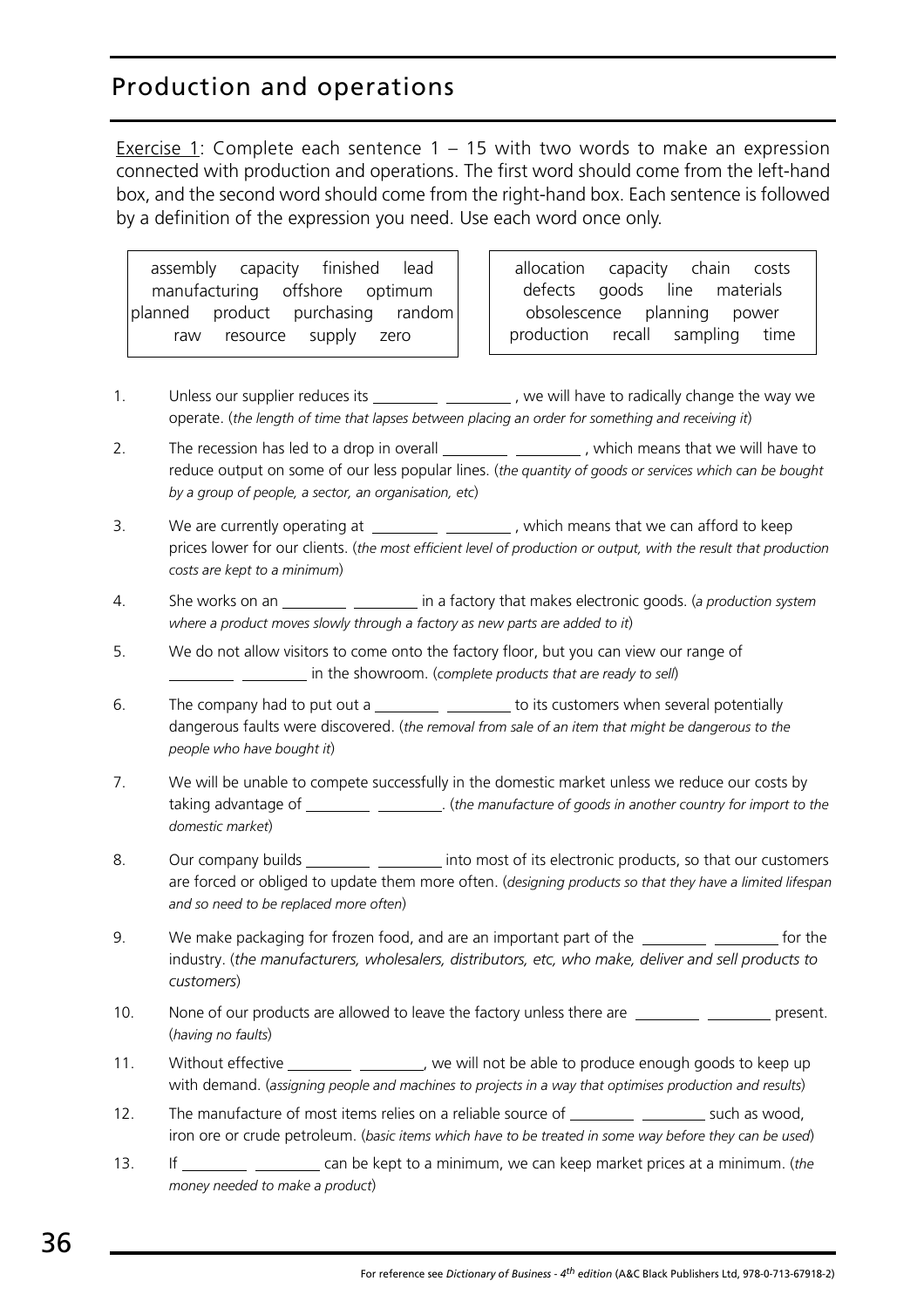- 14. We don't check every item before we send it for sale. We usually find that gives us a good idea of quality. (*testing a few items from one batch of products before they are sent for sale*)
- 15. Our company takes <u>very seriously:</u> we never start a project without working out how many people it will need, and the equipment they will require. (*measuring the amount of work that can be done within a certain amount of time, and how many people, machines, etc, it will need*)

Exercise 2: Look at the definitions in sentences  $1 - 16$ , and decide what is being described in each case. The words you need are in the box (you will need to use some of these words more than once). There are 8 words that do not match any of the definitions.

Write your answers in the appropriate space in the table on the next page. In cases where more than one word is needed, do not put any gaps between those words in the table. If you complete it correctly, you will reveal a three-word expression in the shaded vertical column that refers to a production system where work is split up into clearly defined tasks and areas of responsibility.

and backlog bar batch centralised continuous coding demand development down error first global goods in improvement intermediate just logistics made maintenance margin of operating order out outsourcing packaging parts preventive pricing production research sourcing spare stockout supplier supply time to

- 1. The process of attaching machine-readable lines on a product, product part or package, which can then be read by a computer. (*2 words*)
- 2. The task of managing the movement, storage and processing of materials and information in a supply chain. (*1 word*)
- 3. The servicing of factory machines and other equipment that is carried out before a fault develops. (*2 words*)
- 4. Goods that are bought for use in the production of other products. (*2 words*)
- 5. A situation where a particular component or part has been used up and has not been replenished (often as a result of poor inventory control). (*1 word*)
- 6. A period during which a machine is not available because it is being serviced or has broken down. (*2 words*)
- 7. An allowance made for the possibility of mistakes (for example, a miscalculation in a calculation) (*3 words*)
- 8. A production system in which goods are made or purchased just before they are needed. (*3 words*)
- 9. An item that is produced in response to the request of a particular client or customer. (*3 words*)
- 10. A method of stock control in which the stock of a product in store is used before more recently produced or purchased stock. (*4 words*)
- 11. The amount of goods available for sale and the level of consumer need for those goods. (*3 words*)
- 12. Finding out facts and information before making a new product, or improving a current one. (*3 words*)
- 13. A contract in which the supplier charges the customer the same price for delivery of goods anywhere in the world. (*2 words*)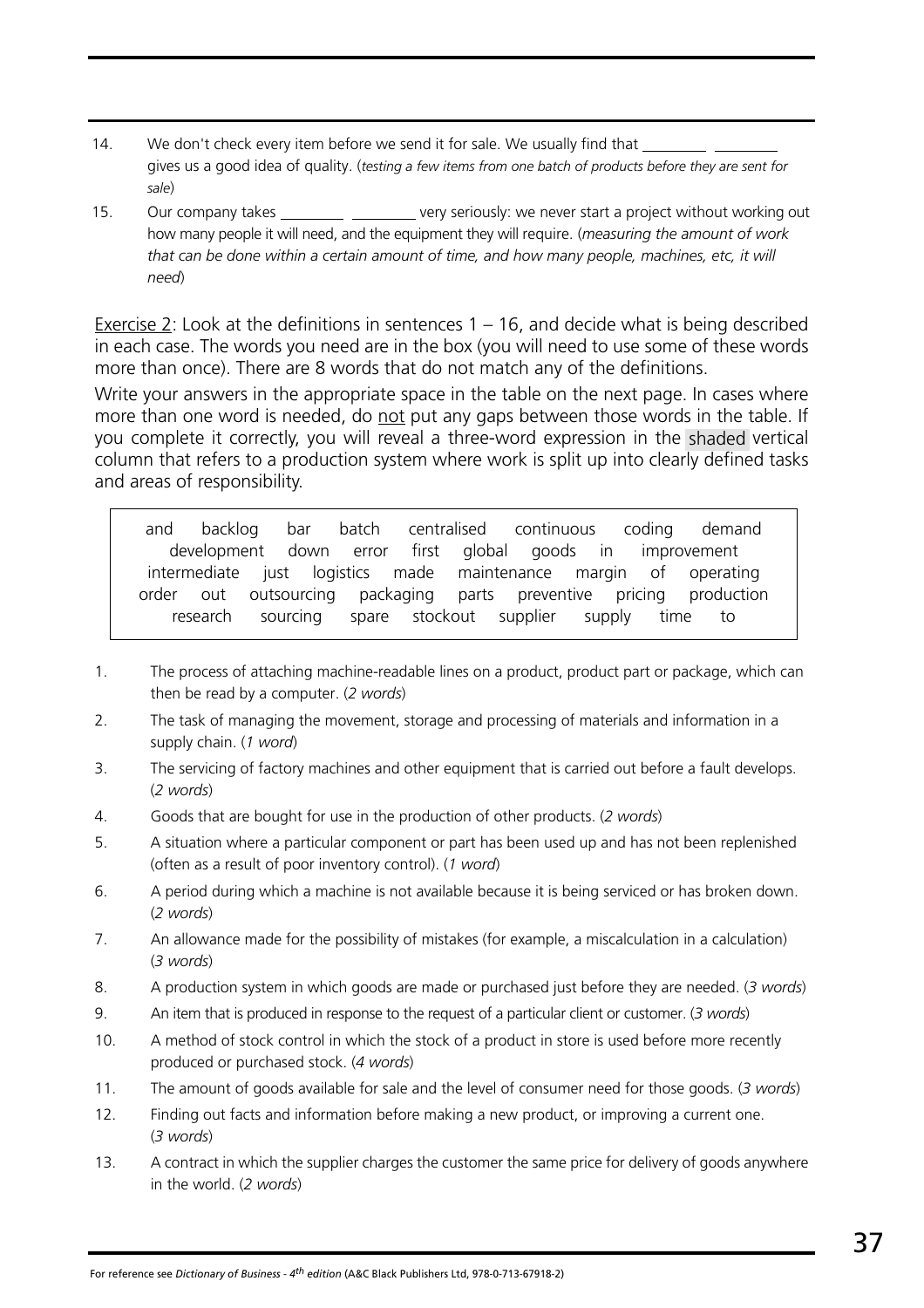- 14. The practice of obtaining services from other companies rather than using in-house services (including production services) (*1 word*)
- 15. Making production processes and products better over a period of time in order to increase quality and reduce waste. (*2 words*)
- 16. Pieces of machinery that are used to replace parts of a machine that are broken or faulty. (*2 words)*



Exercise 3: Here are some more word pairs associated with production and operations. Match a word on the left with its 'partner' on the right. There are two words on the left that do not have a partner.

| automatic<br>assembly<br>batch<br>book<br>buffer<br>capacity<br>bottleneck<br>control<br>buying<br>floor<br>centralised<br>forwarder<br>cluster<br>line<br>contract<br>forward<br>manager<br>manufacturing<br>freight<br>list<br>price<br>order<br>production<br>paced<br>purchasing<br>quality<br>sampling<br>shop<br>scheduling<br>surplus<br>stock<br>warehousing |  |
|----------------------------------------------------------------------------------------------------------------------------------------------------------------------------------------------------------------------------------------------------------------------------------------------------------------------------------------------------------------------|--|
|                                                                                                                                                                                                                                                                                                                                                                      |  |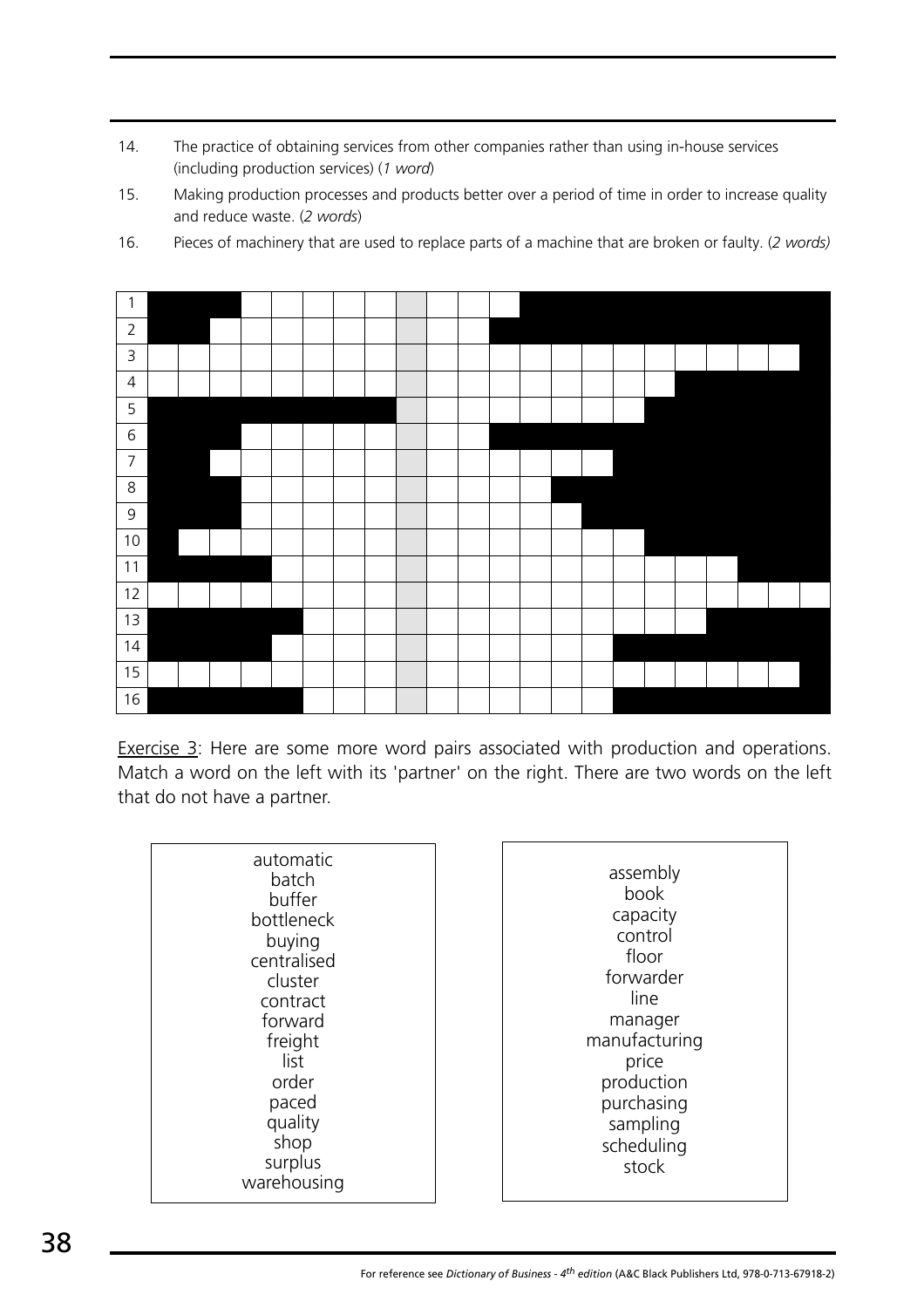## Recruitment 1: Job advertising

Complete the conversation with words or expressions from the box.

|  | advance application basic salary benefits candidate colleagues     |  |                                                                           |
|--|--------------------------------------------------------------------|--|---------------------------------------------------------------------------|
|  |                                                                    |  | commencing commission covering letter CV drive (noun) experience          |
|  |                                                                    |  | incentive increment interview leading (adjective) motivate post qualified |
|  | relocation allowance responsibilities rewards package team vacancy |  |                                                                           |

Sandra: What are you reading?

Terry: I'm looking at the jobs pages in the paper. There's something here I like the sound of. Modus International, a **1.**\_\_\_\_\_\_\_\_\_\_ supplier of car parts, has a **2.** \_\_\_\_\_\_\_\_\_\_ for the **3. b** of Sales Manager in their Brighton office.

Sandra: That sounds like your kind of job. When does it begin?

Terry: Let me see. Er, **4.** \_\_\_\_\_\_\_\_\_\_ April 1st, it says here. That's in three weeks' time.

- Sandra: You'd better get your **5.** The same value in if you're interested. What else does it say about the job?
- Terry: It says that the successful **6.** \_\_\_\_\_\_\_\_\_\_ should be suitably **7.** \_\_\_\_\_\_\_\_\_\_ and should have had extensive **8.** \_\_\_\_\_\_\_\_\_\_ in sales management.
- Sandra: That sounds perfect. You've got a University degree in Business Management, and you've been working in sales for more than five years.
- Terry: I suppose so. It also says that he or she should be able to work as part of a **9.** \_\_\_\_\_\_\_\_\_\_, and should have **10.** \_\_\_\_\_\_\_\_\_\_\_ and the ability to **11.** \_\_\_\_\_\_\_\_\_\_ and inspire his or her **12.** \_\_\_\_\_\_\_\_\_\_.
- Sandra: Well, that's great! You've always got on with the people you work with, and everyone is always saying how you're able to encourage people to work harder.
- Terry: That's true. It also says that the **13.** The line liaising with colleagues around the country, training new staff and presenting a full report to the board of directors twice a year.

Sandra: It all sounds quite good. What's the company offering in return?

Terry: The **14.** \_\_\_\_\_\_\_\_\_\_ they're offering looks very attractive. It includes a **15. b** of £25000 per annum...

Sandra: What does that mean?

Terry: Well, that's the minimum amount of money that you can earn during the year. In addition to that, they're offering 10% **16.** \_\_\_\_\_\_\_\_\_\_ on all sales made.

Sandra: Well, that's a good **17.** \_\_\_\_\_\_\_\_\_\_\_. The more you work, the more you sell. And the more you sell, the more money you'll make!

Terry: Exactly. There's also a guaranteed annual **18.** \_\_\_\_\_\_\_\_\_\_ of £1500, and a **19.** of £2500.

Sandra: What's that for?

- Terry: To pay me for moving to the area, finding somewhere to live, and so on. Oh, and there are other **20.** \_\_\_\_\_\_\_\_\_\_, such as a company car, free medical and dental insurance and free meals in the canteen. It also says that there is room to **21.**  $\blacksquare$ , so I might end up with an even better job within the company.
- Sandra: So what should you do if you're interested in applying for the job?

Terry: It says I should send my **22.** \_\_\_\_\_\_\_\_\_\_, together with a **23.** \_\_\_\_\_\_\_\_\_\_, to their head office in Sheffield. If the company is interested, they'll contact me to arrange an **24. 24. at one of their offices nearer home.**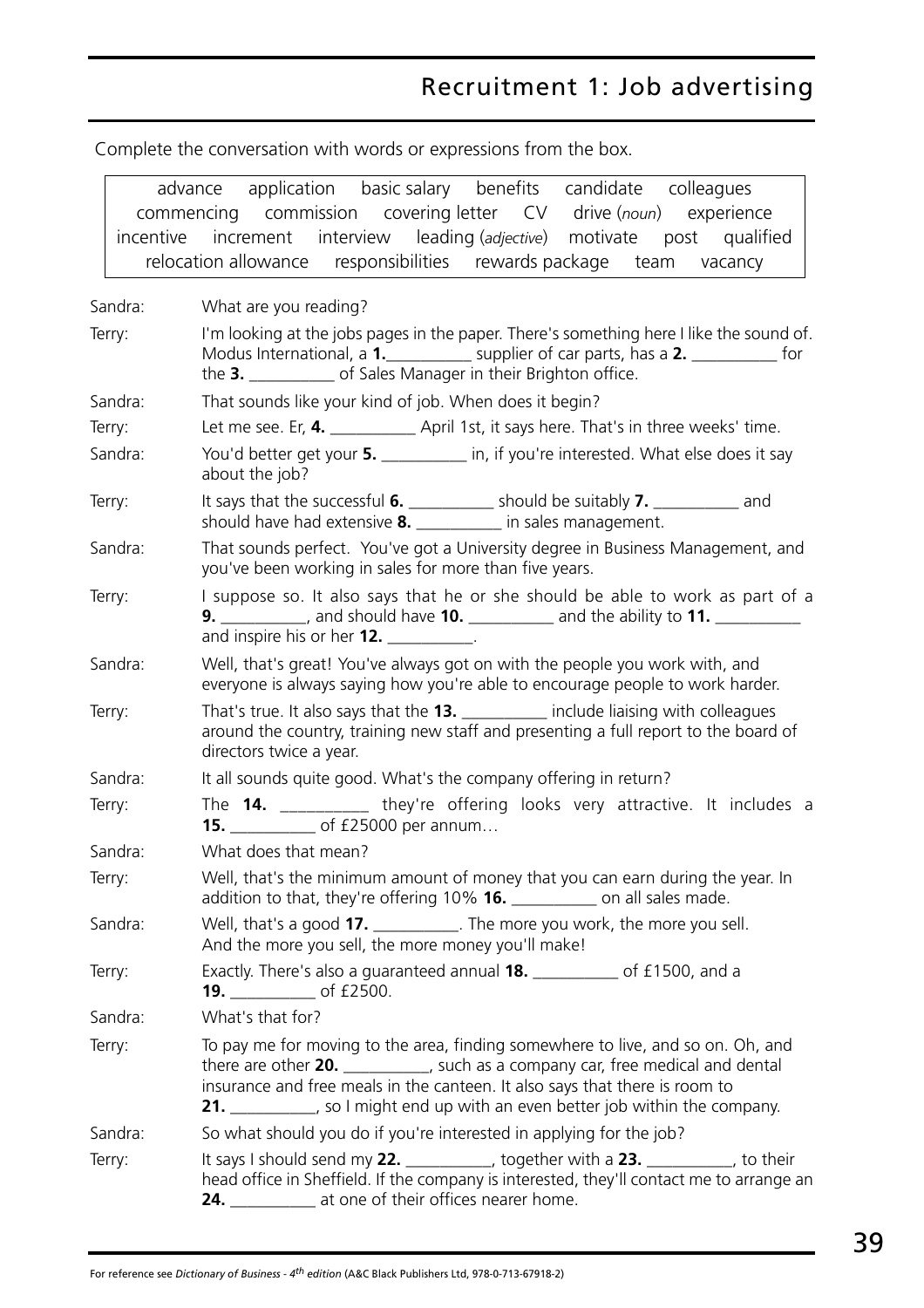## Recruitment 2: The recruitment process

This text about the recruitment process below has been divided into three parts. Complete each part with the words and expressions in the boxes. The first answer for each part has been done for you. Some of the words and expressions have already appeared in *Recruitment 1* on the previous page.

Part 1

affirmative recruitment applicants appointments benefits description disabilities discrimination equal opportunities experience externally institutional agency increments internally job centres journals leave personal qualities private recruitment agency qualifications recruit recruitment agency rewards situations vacant staff vacancy

When a company or organisation has a 1. *vacancy* for a job, and it needs to 2. a new member of **3.** The initially advertises the post. It does this **4.** (for example, in the company magazine or on a company notice board) or **5.** Moreon L. either in the **6.** Company or **7.** Section of a newspaper, in specialist trade **8.** On through a **9.** On the section of a new spanning point of  $\alpha$ which helps people to find employment. There are two main types of agency. The first of these is the **10.**  $\blacksquare$ , usually found in a school or university. These work closely with employers to let potential employees know about the jobs that are on offer (also included in this category are **11.** \_\_\_\_\_\_\_\_, which are provided by the state, and which can be found in most main towns in Britain and other countries). The second is the **12.** Notich are independent companies, and employers have to pay these agencies for each employee they successfully provide.

A job advertisement has to give an accurate **13.** of the job and what it requires from the **14. 14.** (the people who are interested in the post). These requirements might include **15.** (academic, vocational and professional), work **16.** in similar lines of work, and certain **17.** (for example, it might say that you need to be practical, professional and have a sense of humour). The advertisement will also specify what **18.** (basic salary, commission, regular **19.** Moreon Letc) and **20.** Moreon Lettingtin (paid **21.** All the medical insurance, company car, etc) the company can offer in return. The advertisement must be careful it does not break employment laws concerning sex and racial 22. **inclusively** some companies emphasise in their job advertisements that they are 23. employers (or 24. employers in the USA), which means that they will employ people regardless of their sex, skin colour, religion, **25.** Fig. 20.

### Part 2

application aptitude board candidates covering  $\epsilon$ group-situational health screening in-basket introduction medical one-to-one pre-selection psychometric short-list turn down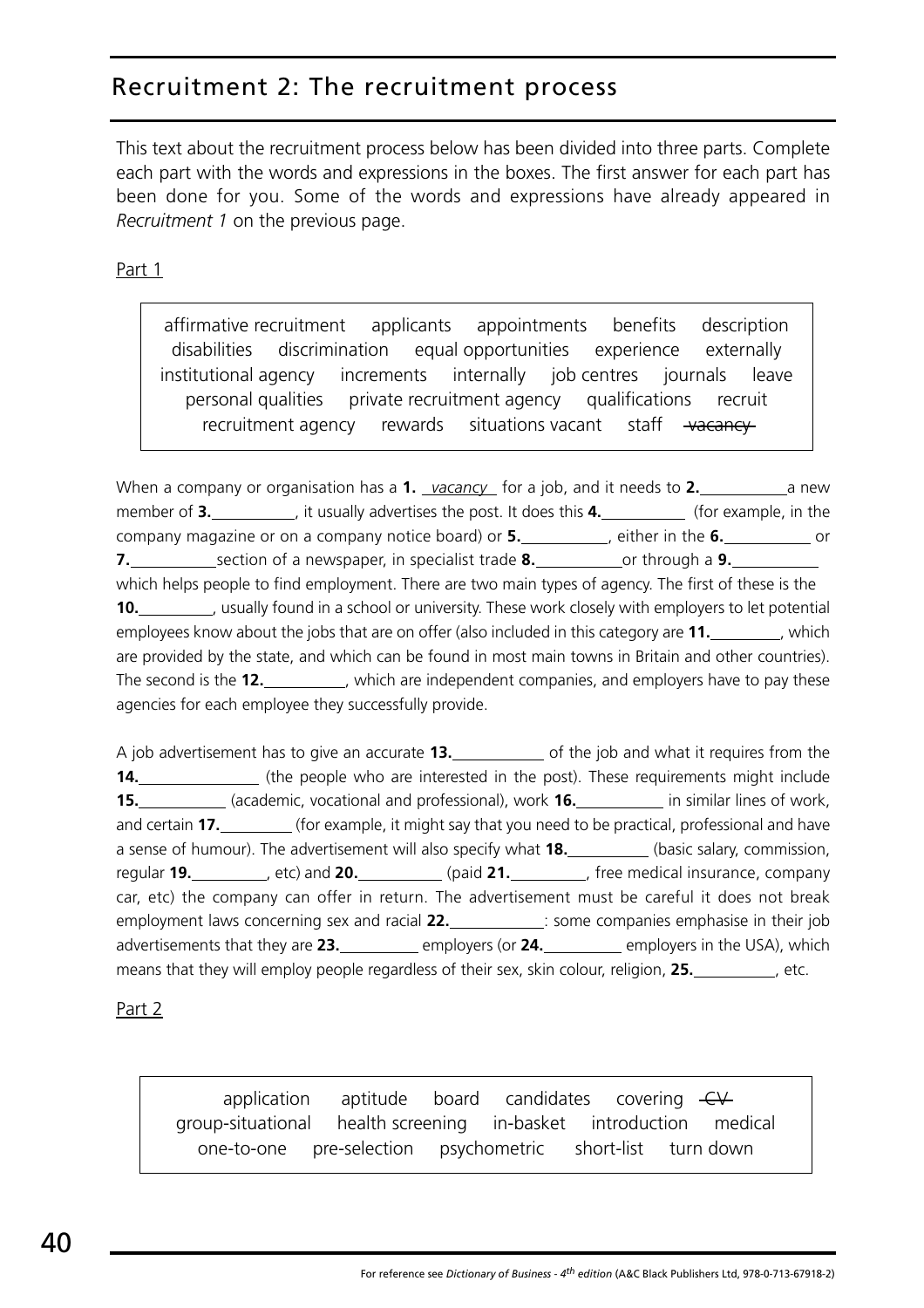The job advertisement will usually ask people interested in the post to send their **1.** *CV* with a **2.** etter or a letter of **3.** All they will ask people to write or call for an **4.** form. The managers of the company will look at these, and go through a **5.** procedure, where they choose or **6.** All applicants. They then prepare a 7. Conside 8. : these are the people who will then be invited for an interview. Interviews usually take one of two forms. The first is the **9.** interview, with one applicant and one employer talking together. The second is the **10. interview, with one applicant being interviewed by several people at once.** 

There may also be tests to see whether the applicant is suitable for the post. There are several of these, including **11.** tests (which consider psychological aspects of the applicant), **12.** tests, (which test the applicant's skills and knowledge, and his / her potential for acquiring more skills and knowledge), **13.** tests (where several applicants are put into an imaginary situation and decide how to deal with it), and **14.** tests (in which an applicant has to deal with a number of imaginary tasks similar to those s/he would face in the job). Applicants may also have to go for a **15. test** (also called a **16. the sum of the set of the set of the set of the set of the set of the set of the set of the set of the set of the set of the set of the set of the set of the set of the set of the s** their job.

### Part 3

appearance circumstances disposition fixed-term follow-up induction programme intelligence interests offered open-ended potential probationary references seven-point plan skills temporary

Many employers use a **1.** *seven-point plan* when they recruit for a new post. They look at different aspects of the applicant to decide whether or not s/he has the correct 2. for the job. These include physical **3.** (for example, is the applicant smart and well-presented?), educational qualifications, general **4.** Marken Luccial **5.** Marken Luccial Stephen B. (1995), mental and emotional **7. and family 8.** .

If a candidate gets through the above stages, s/he will be asked to provide **9.** From people who know him / her, and if these are positive, s/he is then **10.** the post. Before s/he actually starts working, s/he may go through an **11.** to learn more about the company and the post. Sometimes, s/he may be given a **12.**\_\_\_\_\_\_\_\_ contract and have to complete a **13.** period, where the employers make sure that s/he is suitable for the job before being offered an **14.** or **15.** contract. After s/he has been with the company for a while, there might be a **16.** session, to assess how s/he is getting on in the post.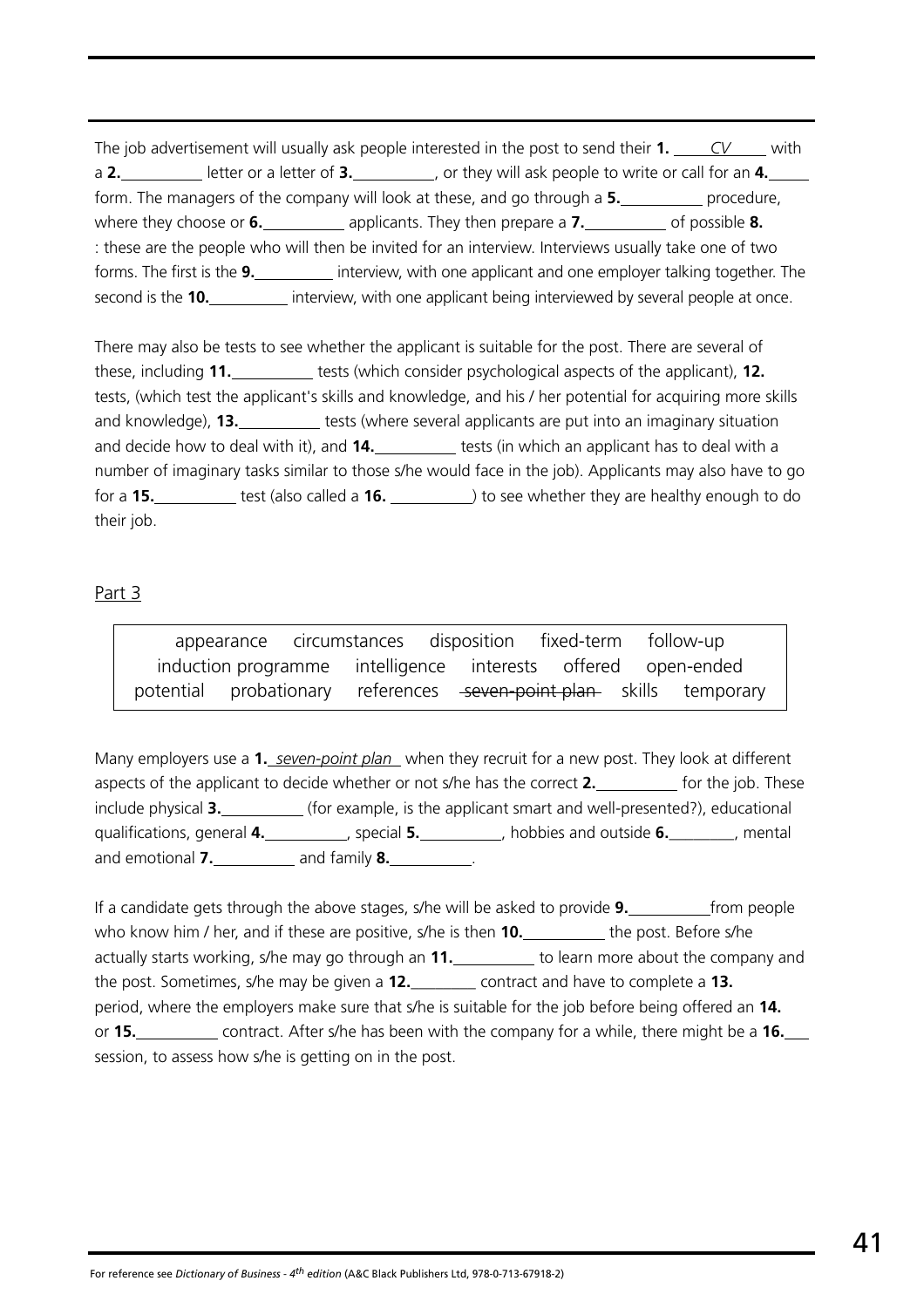# Recruitment 3: Contract of employment and job description

Exercise 1: In this contract of employment, there are a lot of vocabulary mistakes. Either a word is spelt incorrectly, the form of the word is wrong, or a wrong word has been used. Identify and correct these words. Some of the mistakes occur more than once in the contract.

| 1.                    | Term and conditionals of employment      |                                                                                                                                                       |  |  |  |  |  |  |  |  |
|-----------------------|------------------------------------------|-------------------------------------------------------------------------------------------------------------------------------------------------------|--|--|--|--|--|--|--|--|
| 2.                    | Name of employ:                          | Dilligaf Toys plc                                                                                                                                     |  |  |  |  |  |  |  |  |
| 3.                    | Name of employed:                        | Sarah Ramus                                                                                                                                           |  |  |  |  |  |  |  |  |
| $\mathcal{A}_{\cdot}$ | Job titel:                               | Regional Production Manager.                                                                                                                          |  |  |  |  |  |  |  |  |
| 5.                    | Job descriptive:                         | To oversee the work of the Production Department.                                                                                                     |  |  |  |  |  |  |  |  |
| 6.                    | Job locally:                             | Head Office, London. Branches in South and South-East.                                                                                                |  |  |  |  |  |  |  |  |
| 7.                    | Celery:                                  | £35,000 per anum (payable monthly in rears)                                                                                                           |  |  |  |  |  |  |  |  |
| 8.                    | Started date:                            | 1 August 2007.                                                                                                                                        |  |  |  |  |  |  |  |  |
| 9.                    | Hours of labour:                         | Full time. 9.00 - 5.00 Monday until Friday.                                                                                                           |  |  |  |  |  |  |  |  |
| 10.                   | Undertime:                               | Extra hours worked will be paid at the normal hourly rat.<br>Saturdays will be paid at time x 1 1/2, Sundays at time x2.                              |  |  |  |  |  |  |  |  |
| 11.                   | Holiday enticement:                      | 21 days per anum, plus bank holidays.                                                                                                                 |  |  |  |  |  |  |  |  |
| 12.                   | Absent from work:                        | If for any reason you cannot come to work, you should<br>telephone the central manager as soon as possible.                                           |  |  |  |  |  |  |  |  |
| 13.                   | Pension sceme:                           | The company operates its own pension sceme which is<br>open to all employs.                                                                           |  |  |  |  |  |  |  |  |
| 14.                   | Dissiplinary and<br>grieving procedures: | Information on these procedures are provided in the<br>staff handybook, together with information on all<br>company police.                           |  |  |  |  |  |  |  |  |
| 15.                   | Probbation:                              | All appointments are subjective to three months'<br>probbation, during which time employees may be<br>terminated with two weeks' note on either side. |  |  |  |  |  |  |  |  |
| 16.                   | Terminator:                              | After successful completion of the probbation period,<br>the note period will be three months.                                                        |  |  |  |  |  |  |  |  |
| 17.                   | Referrals:                               | All apointments are subject to satisfactory referrals.                                                                                                |  |  |  |  |  |  |  |  |
| 18.                   | Sarah Ramus<br>Singed                    | 21 June 2007<br>Date:                                                                                                                                 |  |  |  |  |  |  |  |  |

Exercise 2: Read this informal discussion, in which the person who signed the contract in Exercise 1 is telling their friend about their new job. Complete the gaps with an appropriate word or expression from the box. Some of these words appeared in Exercise 1.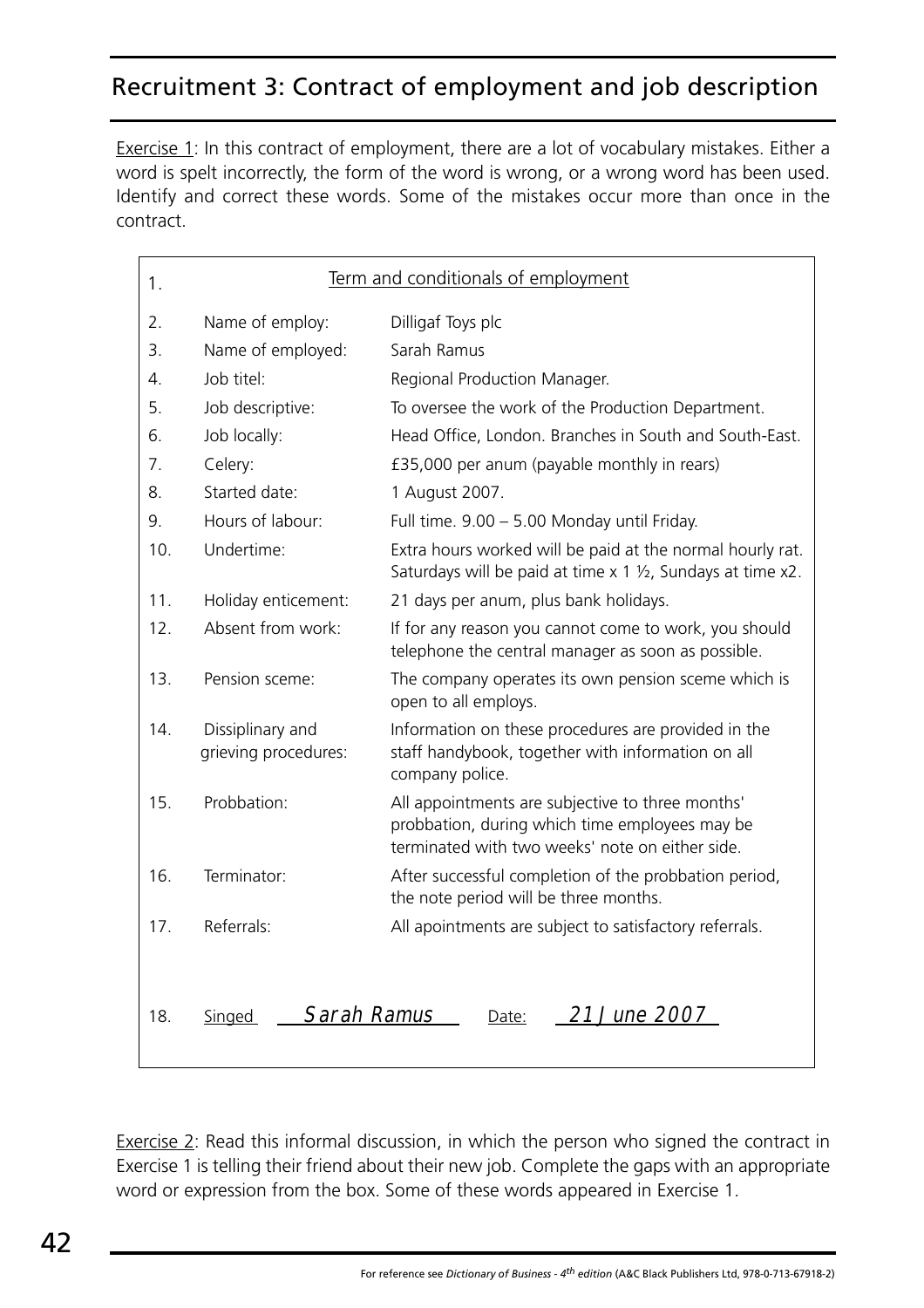|        | accountability agree based<br>branches<br>commission consult<br>deal with<br>full-time head office hours<br>delegate departments ensure<br>evaluate<br>inspect<br>key responsibilities leave (noun) negotiate nine to five per annum<br>produce<br>report to responsible<br>recommend<br>salary<br>supervise<br>title<br>visit |
|--------|--------------------------------------------------------------------------------------------------------------------------------------------------------------------------------------------------------------------------------------------------------------------------------------------------------------------------------|
| James: | Hi, Sarah. How's the new job going?                                                                                                                                                                                                                                                                                            |
| Sarah: | Oh, not too bad. I'm still trying to find my feet, though.                                                                                                                                                                                                                                                                     |
| James: | Tell me a bit about it.                                                                                                                                                                                                                                                                                                        |
| Sarah: | Well, my official job ______________ is Regional Production Manager, which means that my<br>main _____________ is to ______________ the work of the production department.                                                                                                                                                     |
| James: |                                                                                                                                                                                                                                                                                                                                |
| Sarah: | Most of my work is done at the ____________ in central London, but I also have to<br>spend time at our various _______________ and ______________ in the area. There are<br>several of these in the South and South-East.                                                                                                      |
| James: | Who do you __________?                                                                                                                                                                                                                                                                                                         |
| Sarah: | The Central Production Manager. Tom Atkinson, his name is. I've only met him a couple of<br>times, but he seems nice enough. We meet once a month to ____________ each other on<br>major issues. We _____________ the current state of production, and I ____________ any<br>changes that I think need to be made              |
| James: | And what about the __________?                                                                                                                                                                                                                                                                                                 |
| Sarah: | Pretty typical for this kind of job. I'm on a _______________ contract, which means I work from<br>Monday to Friday, _____________. And occasionally I have to go in at the weekend, too. I get<br>21 days _____________________ a year, plus bank holidays.                                                                   |
| James: | Not bad. And your ___________? If you don't mind me asking?                                                                                                                                                                                                                                                                    |
| Sarah: | No, not at all. I get £35,000 ___________, plus expenses, ____________ for reaching<br>targets, overtime pay and so on.                                                                                                                                                                                                        |
| James: | That's pretty good for a job that just involves checking things are running smoothly.                                                                                                                                                                                                                                          |
| Sarah: | Well, there's more to my job than just that. I do have several other __________.                                                                                                                                                                                                                                               |
| James: | Such as?                                                                                                                                                                                                                                                                                                                       |
| Sarah: | First of all I have to _______________ product specifications with sales departments and time<br>schedules with the stock control department. Then I need to ____________ that the<br>product is manufactured according to agreed specifications, and I also have to<br>the quality of the finished product.                   |
| James: | That's all?                                                                                                                                                                                                                                                                                                                    |
| Sarah: | No. I also need to __________ with our suppliers on prices for our base materials,<br>those suppliers on a regular basis to check the quality of the base<br>materials                                                                                                                                                         |
| James: | Do you have a car for that?                                                                                                                                                                                                                                                                                                    |
| Sarah: | Oh yes, the company provides me with one. I also have to _____________ problems as they<br>arise on a day-to-day basis, and ____________ regular sales reports for the Directors.                                                                                                                                              |
| James: | Anything else?                                                                                                                                                                                                                                                                                                                 |
| Sarah: | Well, on top of everything else, I'm ____________ for managing 10 machinists, 3 trainees, 2<br>cleaners and 2 security guards.                                                                                                                                                                                                 |
| James: | That sounds like a lot of work for one person. Can you ____________ any of it?                                                                                                                                                                                                                                                 |
| Sarah: | Unfortunately no. I have to do it all myself!                                                                                                                                                                                                                                                                                  |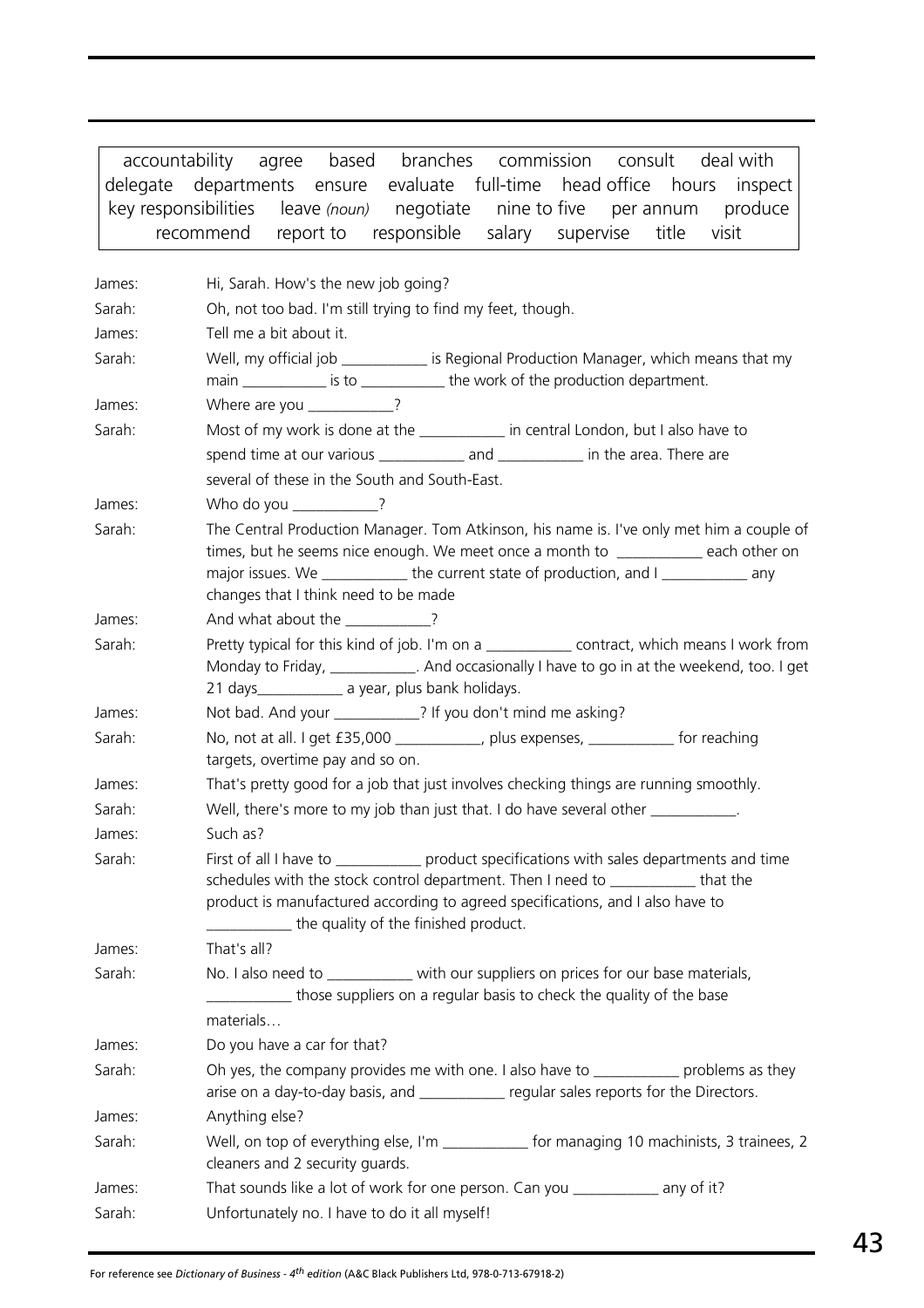# Sales and marketing 1

In the following sentences, the enthusiastic marketing manager of a mobile phone company is telling her team about the company's latest model of mobile phone. However, each sentence contains a spelling mistake. Identify and correct the word in each case.

- 1. Everybody says that the market for mobile phones is very cowded, and there is no more room or demand for new products.
- 2. However, we believe we've found a nich in the market for something a little bit different: a mobile phone with an infra-red camera that lets you see in the dark. Impressive, eh?
- 3. However, this isn't its only uniqe selling point.
- 4. It also has a huge range of other feachures, including a built-in navigation system, a scanner, a photo-editing suite, a dictionary and translator and even a thermometer.
- 5. We call it the 'Ultimafone®', and we've just applied for a patient so that no-one else can copy it.
- 6. It was conceived by our inovative designs team, led by the brilliant Kevin Anorak.
- 7. We plan to lunch it early in the New Year.
- 8. You'll find the 'Ultimafone®' on page 1 of our latest mobile phones brocure.
- 9. As you can see, it's the ultimate must-have opmarket accessory.
- 10. We made the decision to start making it after extensive reserch into what people wanted from a mobile phone in the 21st century.
- 11. Of course, we won't sell many without a great deal of advertiseing.
- 12. As a result, we're starting a major campain to let the public know all about it.
- 13. We're going to premote the 'Ultimafone®' any way we can.
- 14. There are going to be comercials on all of the main radio stations and television channels.
- 15. In fact, we're hoping to get at least five spouts on each of the major channels during prime-time viewing.
- 16. All the daily newspapers and major magazines will carry full-page advertisments.
- 17. There will be plenty of product pacement in some of the biggest films of the year.
- 18. You won't be able to walk down the street without seeing one of our giant billyboards.
- 19. And you won't even be able to visit the Internet without our plop-ups coming up on your screen all the time!
- 20. We're also going to send mailshoots to everyone who has ever bought one of our phones in the past.
- 21. And naturally we'll be making some sponsership deals with some of the country's major sporting teams.
- 22. If we're lucky, we might even get a famous rock star, actor or sports personality to endoarse it for us.
- 23. After all, you can't beat an opinon leader for really helping to make a new product take off successfully.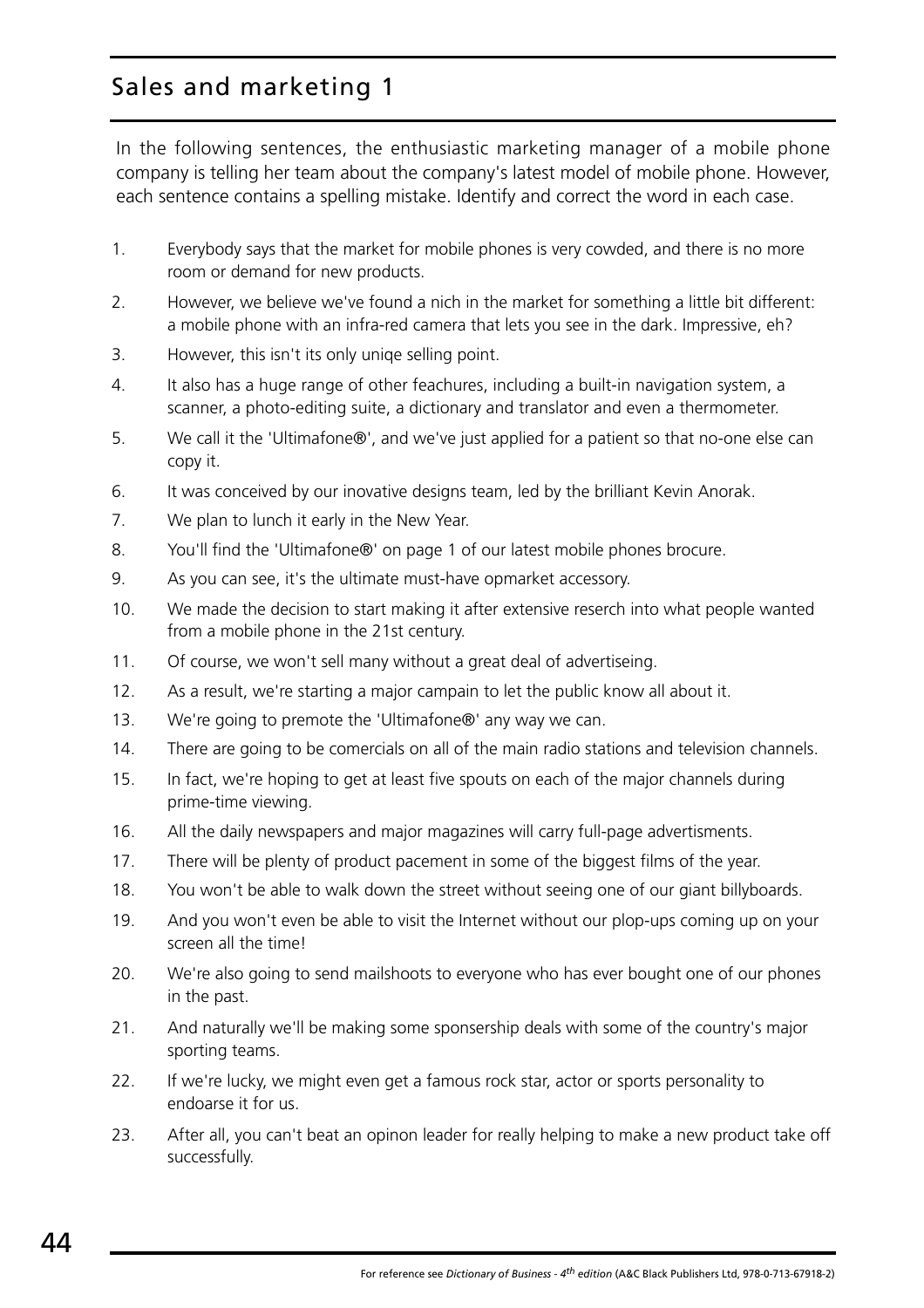- 24. There will also be big posters at every pont of sale (including department stores and music stores).
- 25. In fact, there probably won't be a single major retale outlet anywhere in the country that doesn't sell the 'Ultimafone®'!
- 26. Our expert sales team that's you will be there to give potential customers your pich and persuade them that the 'Ultimafone®' is just what they need.
- 27. There will be lots of special offers, including miscounts on phone and talk-time packages.
- 28. There will also be lots of giveways: free hands-free kits, free phone covers, free ringtones, and so on.
- 29. Sales won't just be limited to the dommestic market.
- 30. We believe that the 'Ultimafone®' will really catch on in the expot market as well.
- 31. In fact, our overseas raps are already packing their suitcases and booking their flight tickets.
- 32. Eventually we hope to have the 'Ultimafone®' made under franshise in mainland Europe, the Far East and South America.
- 33. We're so confident of the reliability of the 'Ultimafone®' that they will all carry a free 3 year guarantea.
- 34. That's not bad, considering the where and tear that can be expected from the customers on an item such as this.
- 35. You might also like to know that in addition to the phone itself, there will be a whole range of 'Ultimafone®' merchantizing, including 'Ultimafone®' T-shirts, 'Ultimafone®' trainers and even 'Ultimafone®' biscuits!
- 36. They will all carry the soon-to-be famous 'Ultimafone®' brant name.
- 37. They will all display a distinctive 'Ultimafone®' loco.
- 38. And they will all come in an attractive, instantly-recognisable 'Ultimafone®' pakaging.
- 39. Our latest cattalog has the whole range!
- 40. We think it's the best invention since the microchip, although obviously some people will tell you that it's just hyp, and we're making a lot of fuss about nothing.
- 41. They'll say that the 'Ultimafone®' is nothing more than a fat, and that this time next year nobody will want one!
- 42. However, I just know it will sell well, and I bet our competiton is getting really worried!
- 43. In the war for new customers, we're going to tramp them!
- 44. However, we mustn't be too complacent. We will be trucking our buying public over the next year or so to see how they react to the 'Ultimafone®'.
- 45. So get out there, and canvince as many people as possible that the 'Ultimafone®' is the only mobile phone they'll ever need!

Also see *Sales and marketing 2* on the next page.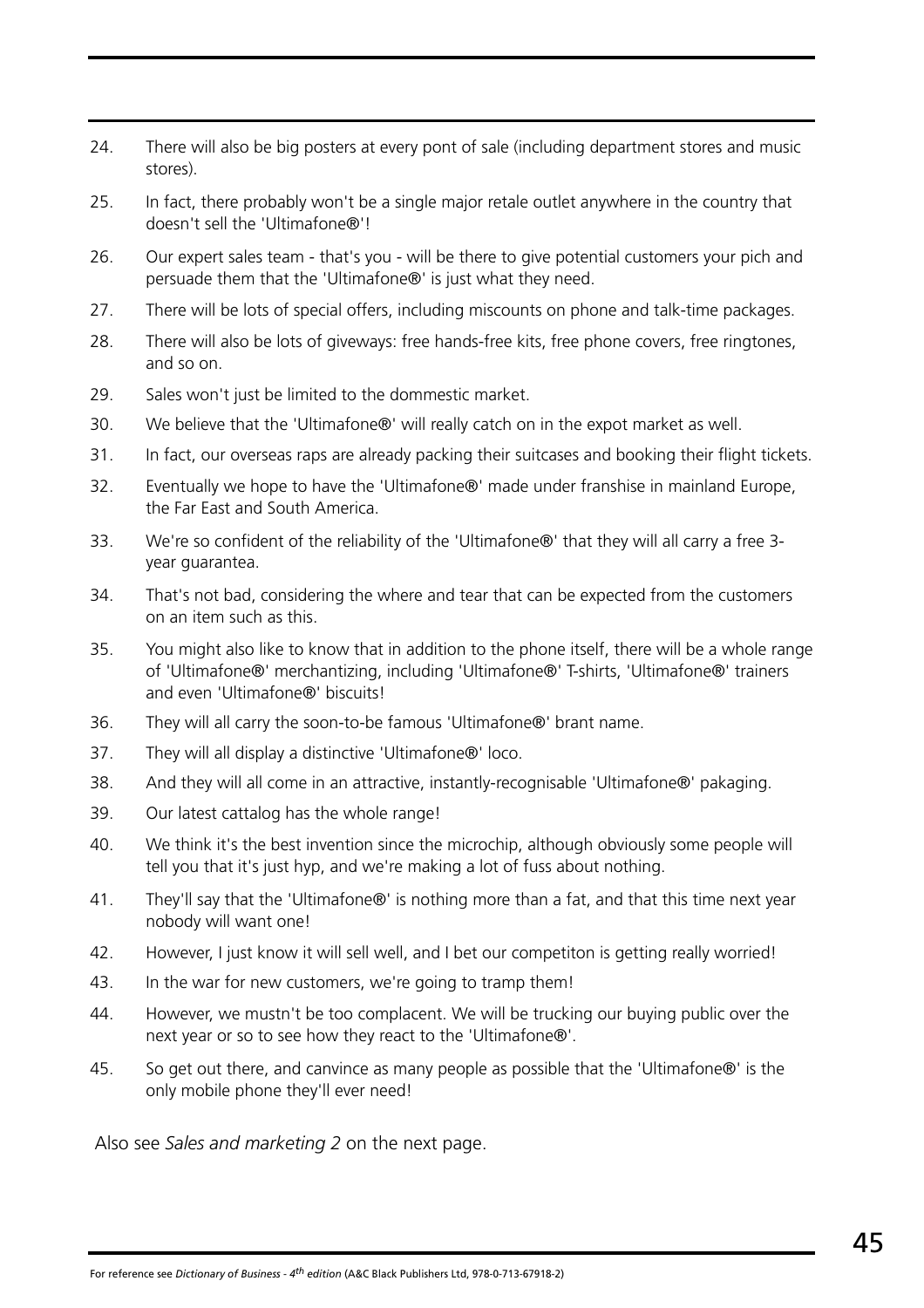# Sales and marketing 2

Rearrange the letters in **bold** in these definitions and explanations to make words connected with sales and marketing. Then write these words in the appropriate space in the grid. If you do this correctly, you will reveal a three-word idiomatic expression in the shaded vertical strip that marketing people use to describe people who are easy marketing shadedtargets because they are already thinking of buying a product or service.

- 1. The process of a product going out of date because of progress in design or technology, and therefore becoming less useful or valuable, is known as **bencsoslecoe**.
- 2. **moonPtior** is the means of conveying the message about a product or service to potential customers (for example, publicity, a sales campaign, television commercials, etc).
- 3. **ehlaWoles** is a word referring to the business of buying goods from manufacturers and selling them in large quantities to retailers, who then sell in smaller quantities to the public.
- 4. **magencrkhiBn** is the system of measuring the performance of a company against the performance of other companies in the same sector.
- 5. Unsolicited mail advertising, and especially email advertising, is known as **amsp** (named after a famous American brand of tinned meat).
- 6. The transfer of rights to manufacture or market a particular product to another individual or organisation through a legal arrangement or contract is called **niligesnc**.
- 7. The brand name of a product that is recognised around the world is known as a **boglla** brand.
- 8. A **ephlrsadei** is a retail outlet distributing, selling and servicing products (especially cars) on behalf of a manufacturer.
- 9. A **wdorknma** is the reduction of the price of something to less than its usual price.
- 10. When a new product or service is tested on a small group of consumers in order to try to find out the reactions of a larger group of consumers, this is known as **pigslman**.
- 11. The adding of new types of products to the range already made is known as **avidfictionsier**.
- 12. **mingerkeaTlet** is the selling of a product or service by telephone.
- 13. An organisation that delivers products to retailers on behalf of a manufacturer is called a **isorditbtru**.
- 14. A **eberife** is an informal word for a product or service that is given away, usually to encourage people to buy a bigger product or service, or to advertise that product or service (for example, a pen with the company name on).
- 15. In radio, television and cinema advertising, **tamirei** is the amount of time given to an advertisement.



Also see *Sales and marketing 3* on the next page.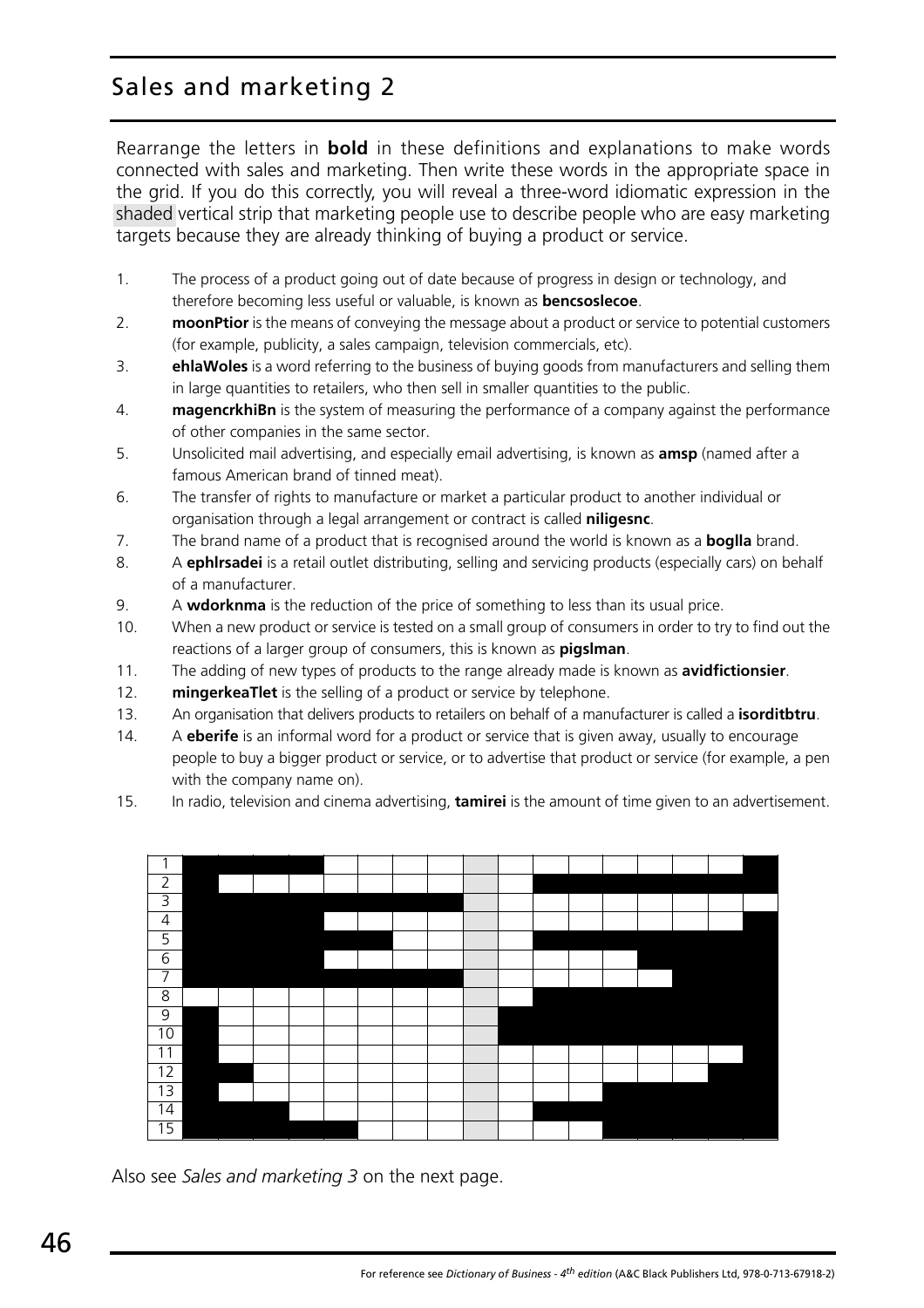# Sales and marketing 3

Match each definition in sentences  $1 - 32$  with an appropriate word 'pair' connected with sales and marketing. The first word of each pair can be found hidden in the top box, and the second word can be found hidden in the bottom box. These words can be found by reading from left to right  $(\Rightarrow)$ , and / or from top to bottom  $(\theta)$ . The first one has been done as an example.

(Note that in some cases the same word may be needed more than once, but will only appear once in each grid).

| C                                         | Q                                         | ${\sf P}$               | W                       | Ε                       | P                       | R                              | O                                | W                       | N                       | Τ                       | Υ                       | U                            |                     |
|-------------------------------------------|-------------------------------------------|-------------------------|-------------------------|-------------------------|-------------------------|--------------------------------|----------------------------------|-------------------------|-------------------------|-------------------------|-------------------------|------------------------------|---------------------|
| $\mathsf R$                               |                                           | $\mathsf R$             | O                       | P                       | U                       | M                              | A                                | P                       | R                       |                         | C                       | Е                            |                     |
|                                           | $\overline{\mathsf{S}}$                   | Έ                       | D                       | $\overline{\mathsf{C}}$ | B                       | Α                              | $\overline{\mathsf{F}}$          | R                       | G                       | Α                       | L                       | Η                            |                     |
| $\overline{\mathsf{S}}$                   | J                                         | M                       | $\overline{\mathsf{K}}$ | $\circ$                 | L                       | I                              | $\overline{\mathsf{C}}$          | O                       | L                       | D                       | L                       | L                            |                     |
| $\mathbf{I}$                              | $\overline{z}$                            |                         | $\overline{\mathsf{S}}$ | $\mathsf R$             |                         | L                              | U                                | D                       | Χ                       | D                       | $\overline{E}$          | $\overline{\mathsf{C}}$      |                     |
| $\overline{\mathsf{S}}$                   | V                                         | $\cup$                  | A                       | $\overline{P}$          | $\overline{\mathsf{C}}$ |                                | $\overline{\varsigma}$           | U                       | B                       | E                       | N                       | N                            |                     |
| M                                         | Q                                         | M                       | L                       | O                       | W                       | N                              | Ŧ                                | $\overline{\mathsf{C}}$ | E                       | D                       | T                       | N                            |                     |
| $\mathsf R$                               | Τ                                         | ${\sf P}$               | E                       | ${\sf R}$               | Τ                       | G                              | O                                | $\overline{\top}$       | R                       | А                       | D                       | E                            |                     |
| Υ                                         | A                                         | ${\sf R}$               | $\overline{\mathsf{S}}$ | Α                       | U                       | B                              | M                                | Α                       | R                       | Κ                       | E                       | T                            |                     |
|                                           | ${\sf R}$                                 | $\overline{E}$          | $\circ$                 | $\overline{\mathsf{T}}$ | $\overline{P}$          | $\overline{R}$                 | E                                | W                       | A                       | R                       | D                       | $\overline{\mathsf{W}}$      |                     |
| A                                         | G                                         | $\overline{\mathsf{S}}$ | $\overline{\mathsf{S}}$ | $\overline{E}$          | D                       | А                              | $\overline{R}$                   | L                       | $\circ$                 | S                       | $\overline{\mathsf{S}}$ | $\bigcirc$                   |                     |
| $\overline{\mathsf{F}}$                   | $\overline{\mathsf{E}}$                   | $\overline{\mathsf{S}}$ | $\overline{\mathsf{G}}$ | $\overline{H}$          | J                       | N                              | $\overline{\mathsf{W}}$          | $\overline{H}$          |                         | T                       | $\overline{\mathsf{E}}$ | $\overline{R}$               |                     |
| K                                         | T                                         | ${\sf R}$               | A                       | D                       | $\overline{\mathsf{E}}$ | D                              | L                                | Η                       |                         | G                       | Η                       | K                            |                     |
| $\overline{F}$                            | $\circ$                                   | $\overline{\mathsf{C}}$ | U                       | $\overline{\mathsf{S}}$ | $\overline{\mathsf{C}}$ | O                              | N                                | $\overline{\mathsf{S}}$ | $\cup$                  | M                       | $\overline{\mathsf{E}}$ | $\overline{R}$               |                     |
| $\overline{z}$                            | $\overline{X}$                            | $\overline{B}$          | $\overline{R}$          | Ē                       | $\overline{\mathsf{A}}$ | $\overline{K}$                 | $\overline{\mathsf{C}}$          | $\overline{\vee}$       | B                       | N                       | M                       | Q                            |                     |
| D                                         | G                                         | D                       | Q                       | W                       | G                       | O                              | O                                | D                       | S                       |                         | E                       | Α                            | $\mathsf{P}$        |
| ${\sf R}$                                 | ${\sf R}$                                 | E                       | $\overline{P}$          | $\mathsf R$             | $\overline{E}$          | S                              | $\mathsf S$                      | U                       | ${\sf R}$               |                         |                         |                              |                     |
|                                           |                                           |                         |                         |                         |                         |                                |                                  |                         |                         |                         |                         |                              |                     |
|                                           |                                           |                         |                         |                         |                         |                                |                                  |                         |                         | Ε                       | ${\sf R}$               | W                            | L                   |
|                                           | $\overline{O}$                            | L                       | $\overline{\mathsf{A}}$ | $\overline{H}$          | $\overline{O}$          | $\overline{\mathsf{U}}$        | $\overline{\mathsf{S}}$          | $\overline{E}$          | T                       | A                       | L                       | A                            | D                   |
| $\overline{\vee}$                         | $\overline{\mathsf{U}}$                   | $\overline{E}$          | $\overline{B}$          | $\overline{R}$          | Α                       | $\overline{\mathsf{N}}$        | $\overline{D}$                   | $\overline{\mathsf{Y}}$ | $\overline{\mathsf{U}}$ | D                       | $\overline{O}$          | $\overline{R}$               |                     |
| $\overline{E}$                            | $\overline{P}$                            | G                       | A                       | $\mathbf{I}$            | $\overline{O}$          | $\overline{P}$                 | C                                | A                       | $\overline{R}$          | E                       | Υ                       | $\overline{E}$               | F                   |
| $\overline{N}$                            | F                                         | A                       | $\overline{N}$          | $\overline{\mathsf{S}}$ | $\overline{\mathsf{C}}$ | $\overline{\overline{H}}$<br>L | $\overline{E}$                   | M                       | $\overline{E}$          | $\overline{R}$          | $\overline{A}$          | N                            | F                   |
| A                                         | $\overline{O}$                            | T                       | D                       | $\overline{\vee}$       | $\overline{A}$<br>L     |                                | $\overline{U}$                   | $\overline{E}$          | $\overline{\mathsf{S}}$ | $\overline{\mathsf{W}}$ | L                       | E                            | E                   |
| M<br>Α                                    | $\overline{R}$<br>$\overline{\mathsf{E}}$ | $\circ$                 | $\overline{O}$<br>N     | D<br>F                  | L                       | F<br>E                         | Α<br>A                           | D                       | $\overline{R}$<br>E     | Α<br>$\overline{R}$     | T<br>Y                  | $\overline{\varsigma}$       | $\overline{R}$      |
|                                           | $\overline{\mathsf{C}}$                   | N                       | M                       | B                       | А                       |                                |                                  | ı                       | M                       |                         | G                       | $\overline{\mathsf{S}}$<br>E | $\overline{E}$<br>N |
| $\overline{\mathsf{R}}$<br>$\overline{K}$ | А                                         | L                       | Ε                       | Α                       | D                       | $\overline{\mathsf{S}}$<br>E   | $\overline{E}$<br>$\overline{R}$ | $\overline{\mathsf{S}}$ | H                       | A                       | $\overline{P}$          | G                            | Τ                   |
| $\overline{E}$                            | $\overline{\mathsf{S}}$                   | $\overline{E}$          | $\overline{N}$          | $\overline{\mathsf{S}}$ | E                       | $\overline{N}$                 | $\overline{S}$                   | I                       | Τ                       |                         | $\overline{\vee}$       | $\overline{\mathsf{E}}$      |                     |
| Τ                                         | T                                         | $\vee$                  | Τ                       | M                       | A                       | $\overline{R}$                 | $\overline{\mathsf{K}}$          | E                       | Τ                       |                         | N                       | $\overline{\mathsf{G}}$      | Α                   |
| Η                                         | $\overline{1}$                            | E                       | $\overline{K}$          | $\overline{R}$          | E                       | L                              | $\overline{\mathsf{A}}$          | Τ                       |                         | O                       | N                       | G                            | Τ                   |
| L                                         | $\overline{z}$                            | N                       | $\overline{P}$          | $\mathsf R$             | O                       | Τ                              | Έ                                | $\overline{\mathsf{C}}$ | Τ                       |                         | $\overline{O}$          | N                            |                     |
| Χ                                         | M                                         | А                       | N                       | А                       | G                       | E                              | M                                | E                       | N                       | Τ                       | C                       | V                            | 0                   |

- 1. An increase in the attractiveness to customers of a product or service which is achieved by adding something to it (for example, a computer might come with pre-loaded software, a printer, scanner, etc). = *added value*
- 2. A large exhibition and meeting for advertising and selling a specific type of product.
- 3. A long-term customer preference for a particular product or service (for example, someone who always buys Mazda cars because he thinks they are better than other cars on the market).
- 4. A carefully selected representative range of consumers used for the purposes of providing feedback on likes and preferences.
- 5. To reach the point at which revenue (the amount of money received for selling something) is equal to the costs of production.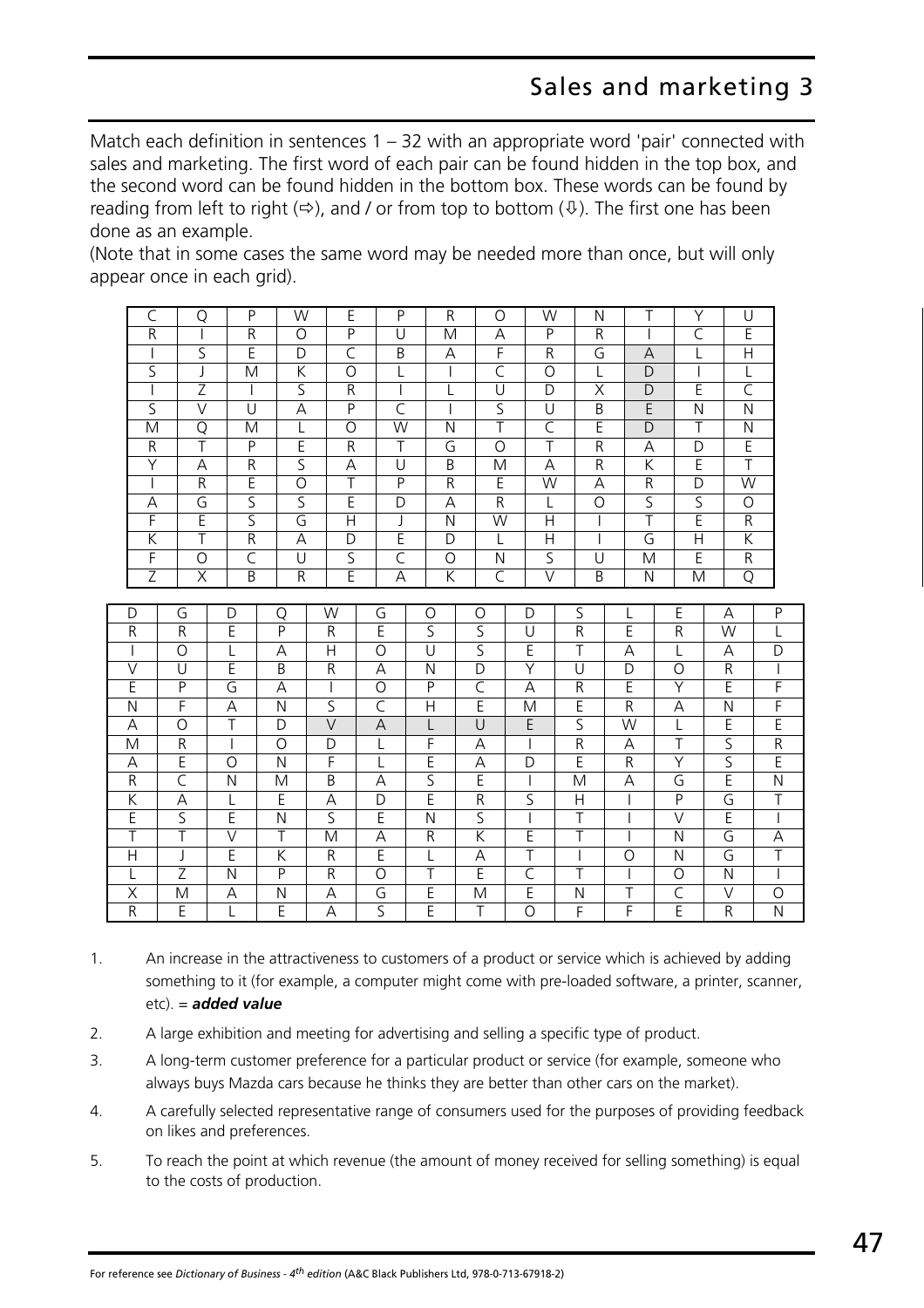- 6. A system that gives incentives to customers to continue using the same shop or service (for example, by collecting points that they can redeem on future purchases).
- 7. A competition between companies to get a larger market share by cutting prices.
- 8. Machines which are used in the kitchen, such as washing machines, refrigerators, etc.
- 9. An organisation that specialises in planning, creating and implementing direct mail campaigns for clients.
- 10. A marketing technique that promotes and emphasises a product's difference from other products of a similar nature.
- 11. The activity of looking after customers so that they do not become dissatisfied.
- 12. A telephone call or sales visit where the sales person has no appointment and the client is not an established customer.
- 13. Actions taken by an organisation to protect itself when unexpected events or situations occur that could threaten its success or continued operation (for example, a competitor selling a better product at a lower price).
- 14. The regular customers of an organisation or professional person.
- 15. The selling of goods or services through a linked group of self-employed agents or representatives.
- 16. An item in a shop that is sold below cost price in order to attract customers into the shop.
- 17. A prediction of future sales based mainly on past sales performance.
- 18. A two-word adjective used to describe a sales technique in which a customer is forced to buy something that he / she does not really want.
- 19. The level of recognition that consumers have of a company name (or its products) and its specific category (for example, most people know that McDonalds® sell fast food, especially burgers).
- 20. The practice of building up and keeping contacts with customers, clients, the general public, etc.
- 21. A product or service which sells the most in a market.
- 22. A sheet giving news about something (for example, a new product) which is sent to newspapers and television and radio stations so that they can use the information.
- 23. A two-word adjective used to describe a product or service for which sales remain constant no matter what its price because it is essential to buyers.
- 24. The ending of the manufacture and sale of a product.
- 25. The safeguarding of customers' interests in terms of quality, price and safety.
- 26. A group of manufacturers or suppliers who visit another country to increase export business.
- 27. An idea which a company would like the public to have of it.
- 28. The establishment of price levels in a market by a dominant company or brand.
- 29. The people to whom a company is planning to sell its goods or services.
- 30. A sales promotion technique in which customers are offered a 'free gift'.
- 31. The name of a store which is used on products which are specially packed (and sometimes produced) for that store.
- 32. Using your knowledge of your customers in order to determine the corporate strategy of your company or organisation.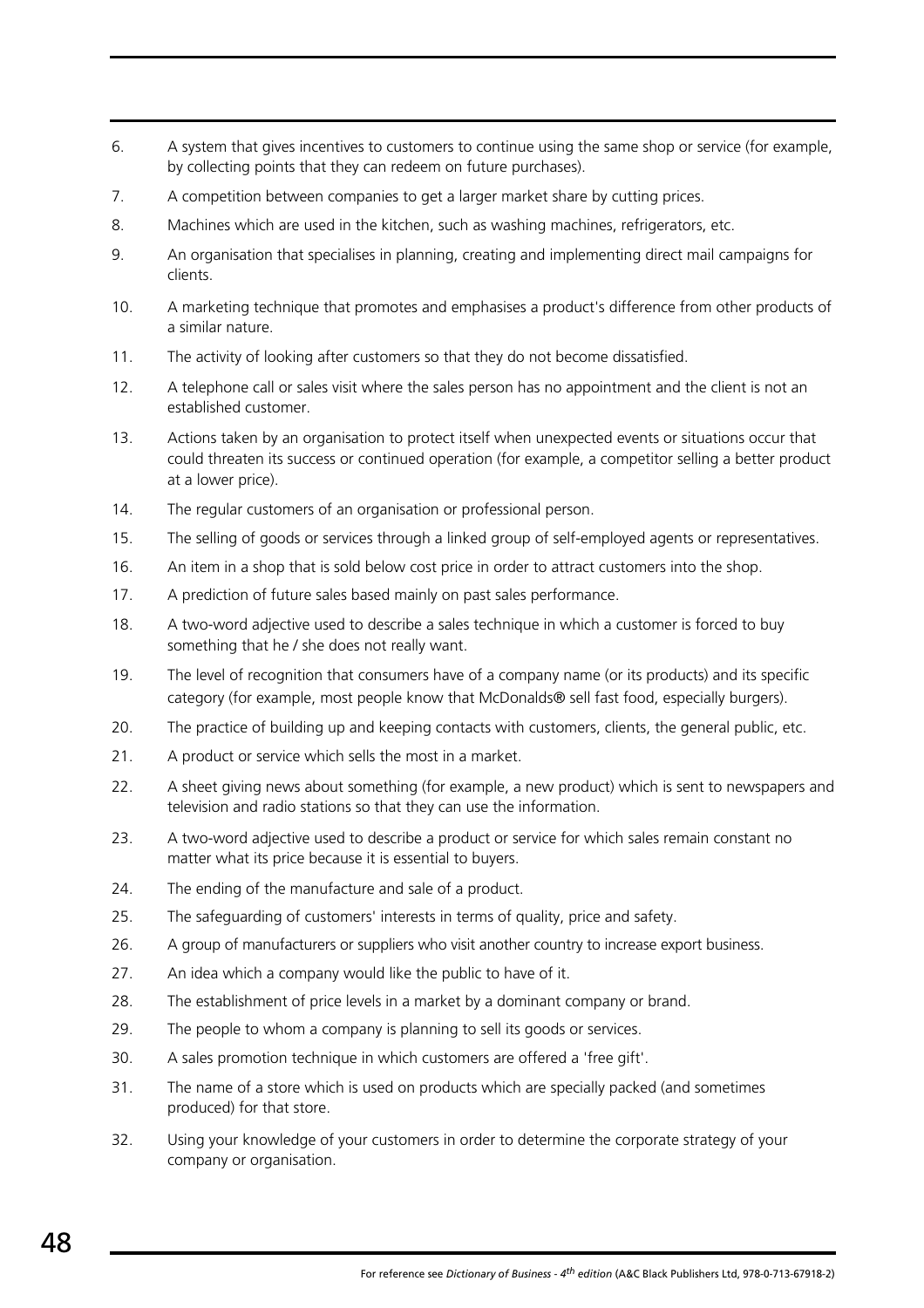## Similar meanings 1: Nouns

Exercise 1: Look at sentences  $1 - 22$ . These can either be completed with a word from box A *or* a word with a similar meaning from box B. Identify both the words that could be used. In some cases, you will need to add an *-s* to one or both of the words when you put them into the sentence.

| A                                                   | B                                                                                                         |  |
|-----------------------------------------------------|-----------------------------------------------------------------------------------------------------------|--|
| acclaim administration agenda                       | acquisition advantage (personal) appeal                                                                   |  |
| appointment benefit charisma<br>choice              | closeness collaboration decline<br>client                                                                 |  |
| code cooperation customer discipline                | defect employment evidence meeting                                                                        |  |
| drop fault liability<br>discount                    | option order patron personnel praise                                                                      |  |
| opposition proof proximity                          | prerequisite receivership reduction                                                                       |  |
| requirement staff takeover work                     | resistance responsibility rule schedule                                                                   |  |
| 1.                                                  | We have a very busy ___________________________________ today, so I suggest we start as soon as possible. |  |
|                                                     |                                                                                                           |  |
| 2.                                                  |                                                                                                           |  |
| 3.<br>are increased risks of an accident occurring. |                                                                                                           |  |
|                                                     |                                                                                                           |  |
| 4.<br>Colourcom.                                    | Several employees were made redundant following EZPrint's _______________________ of                      |  |
| 5.<br>development sessions.                         |                                                                                                           |  |
| 6.                                                  |                                                                                                           |  |
| before it can be put onto the market.               |                                                                                                           |  |
| 7.                                                  | There has been a lot of ______________/ ____________ to the new compulsory overtime plan.                 |  |
| 8.<br>living have improved.                         | Despite government reassurances, there is no ______________________________that standards of              |  |
| 9.                                                  | Repeated orders are eligible for a 10% ________________/ _______________ on wholesale prices.             |  |
| 10.<br>business district.                           | The hotel is popular with business people because of its ________________________ to the central          |  |
| 11.                                                 | I can't see you this afternoon because I have a / an _________/ _________ with the Board of Directors.    |  |
| 12.                                                 |                                                                                                           |  |
| 13.                                                 | When the company begins operations, it hopes to provide _________/ _________ for 300 people.              |  |
| 14.                                                 |                                                                                                           |  |
| one thing.                                          |                                                                                                           |  |
| 15.                                                 | If you want the job, a working knowledge of German is one of the main ________________________.           |  |
| 16.                                                 | Our latest range of language-learning products has received widespread _________/                         |  |
|                                                     | in the press, and is expected to help us become a market leader.                                          |  |
| 17.                                                 |                                                                                                           |  |
| station without asking for permission.              |                                                                                                           |  |
| 18.                                                 | The management accepts no ____________/ ___________ for any damage to vehicles in the car park.           |  |
| 19.                                                 | There are two _____________/ ____________ available to us: close the company or move to another           |  |
| locality.                                           |                                                                                                           |  |
| 20.                                                 | All ______________/ ___________ are requested to attend tomorrow's meeting, which will begin at 2pm.      |  |
| 21.                                                 |                                                                                                           |  |
| our turnover by 37%.                                |                                                                                                           |  |
| 22.<br>effect on sales.                             |                                                                                                           |  |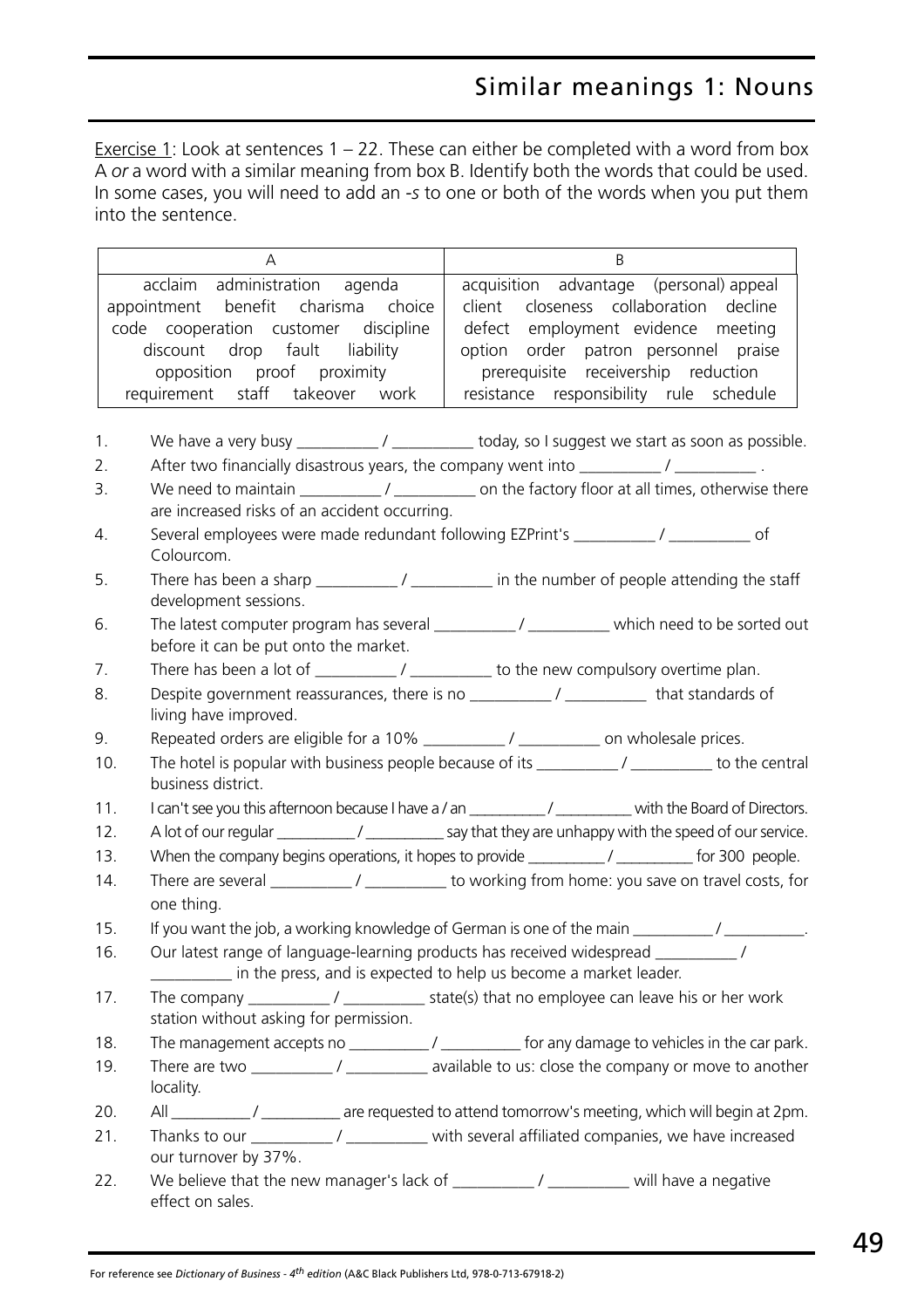Exercise 2: Instructions as above.

| achievement advertising assignment    | accomplishment change classification  |
|---------------------------------------|---------------------------------------|
| calibre category customer disparity   | complication condition difference     |
| ending entitlement notion outlet      | earnings expert final demand idea     |
| priority problem proceeds proficiency | intellect and ability job patron plan |
| question review revision specialist   | precedence publicity query right shop |
| strategy term ultimatum               | skill termination write-up            |

<sup>1.</sup> Our latest range of products has received several favourable the state of the press, and should be a firm favourite with the  $18 - 24$  age group.

2. Our latest model is excellent, but without adequate \_\_\_\_\_\_\_\_\_\_\_\_\_\_\_\_\_\_\_\_\_\_\_\_\_, we won't make enough to cover production costs.

3.  $\frac{1}{2}$  /  $\frac{1}{2}$  are requested not to smoke in the restaurant.

- 4. The hotel has several room  $\frac{1}{2}$  / \_\_\_\_\_\_\_\_\_\_, including five family rooms and two honeymoon suites.
- 5. Poor long-term sales figures resulted in the  $\frac{1}{2}$  / \_\_\_\_\_\_\_\_\_\_\_ of the contract and the closure of two offices.

6. If you leave the company, you will lose your \_\_\_\_\_\_\_\_\_\_\_\_\_\_\_\_\_\_\_\_\_\_\_\_\_ to a share of the profits.

- 7. We would very much appreciate having somebody of your \_\_\_\_\_\_\_\_\_\_\_\_\_\_\_\_\_\_\_\_\_\_\_\_ working for us: you would be of great benefit to the company.
- 8. We called in a health and safety \_\_\_\_\_\_\_\_\_\_\_\_\_\_\_/ \_\_\_\_\_\_\_\_\_\_\_\_ to examine the building for any potential problems.
- 9. He was given the \_\_\_\_\_\_\_\_\_ / \_\_\_\_\_\_\_\_\_ of dealing with the press and keeping the public informed about new developments.
- 10. The new manager has a strange \_\_\_\_\_\_\_\_\_\_\_\_\_\_\_\_\_/ \_\_\_\_\_\_\_\_\_\_\_\_\_\_that all employees are potentially dishonest.
- 11. She hasn't reached the required level of \_\_\_\_\_\_\_\_\_\_\_\_\_\_\_\_\_\_\_\_\_\_\_\_\_\_\_ in typing, and will have to repeat that section of the training course.

12. His promotion to director was a remarkable \_\_\_\_\_\_\_\_\_\_\_\_\_\_\_\_\_\_\_\_\_\_\_\_\_\_\_ for someone so young.

- 13. The bank gave us a / an \_\_\_\_\_\_\_\_\_\_\_\_\_\_\_\_\_\_\_\_\_\_\_\_\_\_: pay back the money or face immediate closure.
- 14. Despite several changes to the pay structure, there is still a \_\_\_\_\_\_\_\_\_\_\_\_\_ / \_\_\_\_\_\_\_\_\_\_\_ in pay between graduate trainees and non-graduates.

15. All \_\_\_\_\_\_\_\_\_\_\_\_\_\_ / \_\_\_\_\_\_\_\_\_\_\_\_ from the sale of the building will be re-invested in the company.

- 16. We advise you to read the \_\_\_\_\_\_\_\_\_\_ / \_\_\_\_\_\_\_\_\_\_ of the contract carefully, and contact us if you disagree with any of the points covered.
- 17. If you have any \_\_\_\_\_\_\_\_\_\_ / \_\_\_\_\_\_\_\_\_\_, please ask a member of staff.
- 18. Selfwood's operates several \_\_\_\_\_\_\_\_\_\_ / \_\_\_\_\_\_\_\_\_\_ where you can buy a selection of our own goods along with a large range of branded varieties.
- 19. We had hoped that everything would run smoothly, but unfortunately there have been several  $\overline{\phantom{a}}$  /  $\overline{\phantom{a}}$  .
- 20. Our  $\frac{1}{2}$  /  $\frac{1}{2}$  is to wait for prices to fall before putting the product onto the market.
- 21. Advertising is currently our main concern, and it should take and the state over everything else.
- 22. Is it necessary to make any \_\_\_\_\_\_\_\_\_\_\_\_\_\_\_\_\_\_\_\_\_\_\_\_\_\_ to the plan, or should we keep it as it is?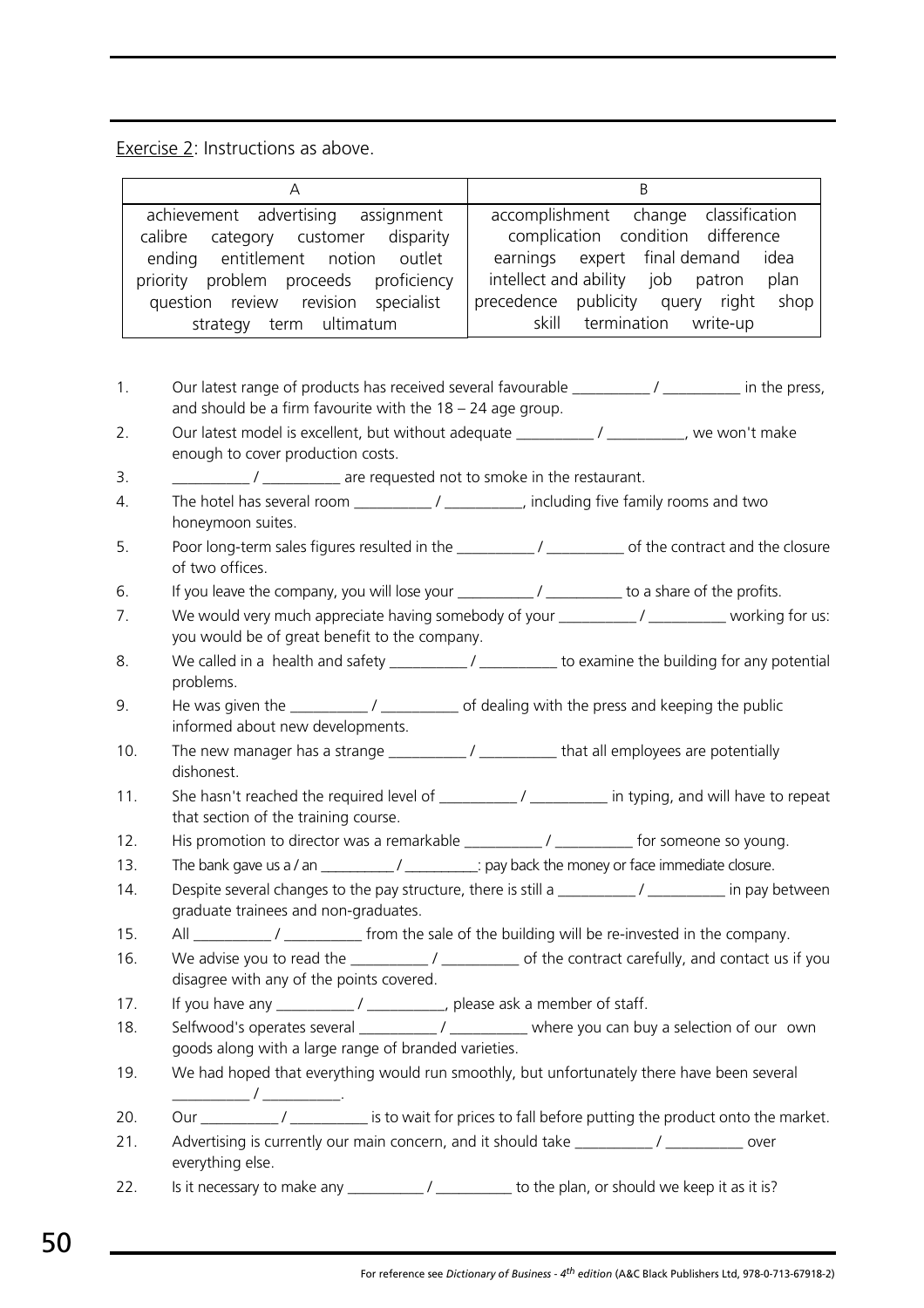## Similar meanings 2: Verbs

Look at the words and expressions in *italics*, and then rearrange the letters in **bold** that follow each expression to make a word with the same or a similar meaning *in the same context*. Use these words to complete the crossword on the next page.

Across  $(\Rightarrow)$ 

- (4) *Help* a customer. **ssaits**
- (9) *Agree* to do something. **nnscoet**
- (11) *Make* something clearer. **aylrifc**
- (12) *Book* a restaurant table. **veerres**
- (13) *Control* a process or activity. **ergateul**
- (14) *Examine* information in detail. **alseyan**
- (16) *Collect* information. **tgaehr**
- (17) *Speak* to an audience. **rsedsad**
- (24) *Choose* something. **celste**
- (26) *Produce* or *make* good sales of a product. **ereengat**
- (28) *Manage* or *organise* a department. **stainierdm**
- (30) *Verify* something is true. **nmfcori**
- (33) *Examine* financial accounts. **duita**
- (34) *Give* information or instructions to your staff. **erbfi**
- (35) *Tell* somebody about an event that has happened. **taeler**
- (37) *Measure* the effect of something. **nafytqui**
- (39) *Remove* something from a sum of money. **cdutde**
- (41) *Require* somebody to do something. **lbioeg**
- (42) *Increase* your area of operations. **iwned**
- (43) *Take on* new staff. **mleyop**

#### Down  $(\sqrt{\psi})$

- (1) *Finish making* plans for something. **ilifsena**
- (2) *Suggest* something *without saying it directly*. **yplim**
- (3) *Ask* somebody *for advice*. **ucsotnl**
- (4) *Make* a process *go faster*. **aeclrcteae**
- (5) *Deal with* a problem. **leahdn**
- (6) *Keep* something for future use. **etrina**
- (7) *Come to* an interview. **teadnt**
- (8) *Give* or *take* a message to somebody. **ecvyon**
- (9) *Make up for* something you have done wrong. **pensacteom**
- (10) *Reveal* information to somebody. **esolcsid**
- (12) *Settle* an argument or disagreement. **veslroe**
- (15) *Replace* something with something similar. **tetubstsui**
- (18) *Firmly tell* somebody your terms and conditions. **tadteic**
- (19) *Firmly state* your opinion. **sraset**
- (20) *Promote* a product. **tiarseedv**
- (21) *Prevent* a strike from taking place. **rvate**
- (22) *Use up* all your resources. **etdeepl**
- (23) *Recover* lost money or property. **airclem**
- (25) *Approve of* a decision. **oresend**
- (27) *To not allow* smoking in a public place. **hpobitir**
- (29) *Have an effect on* someone or something. **ncfiunlee**
- (31) *Give* a contract to a company. **radwa**
- (32) *Try* to do a difficult job. **ptetmat**
- (36) *Check* facts *to see if they are true*. **scenraiat**
- (38) *Obtain* or *get* information **uciraqe**
- (40) *Account for* something that has happened. **pixlnae**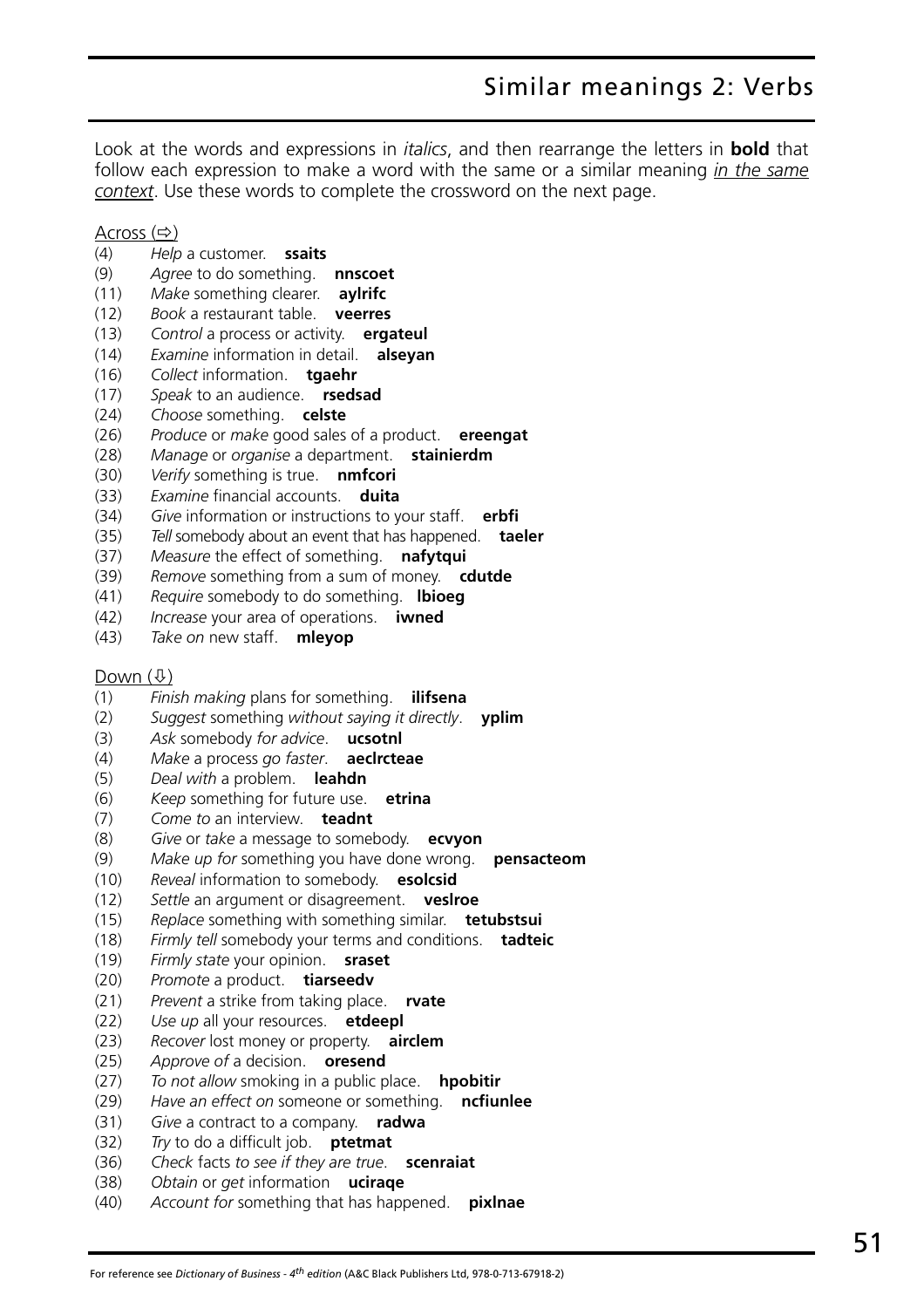

Note that using a word with a similar meaning to another word does not always mean using that word in exactly the same way. For example: you can '*prevent a strike from taking place*' or you can '*avert a strike*' (not '*avert a strike from taking place*'); you can '*suggest something without saying it directly*' or you can '*imply something*' (not '*imply something without saying it directly*'). In these examples, the words at the end are not necessary because their meaning is carried in the main verb. This is one reason why you should always record words in context, and with an example that shows how they are used, so that when you use them yourself, you use them correctly.

Also note that some of these verbs can be used in more than one way. For example, you can *convey a message to someone*, or you can *convey goods from one place to another*.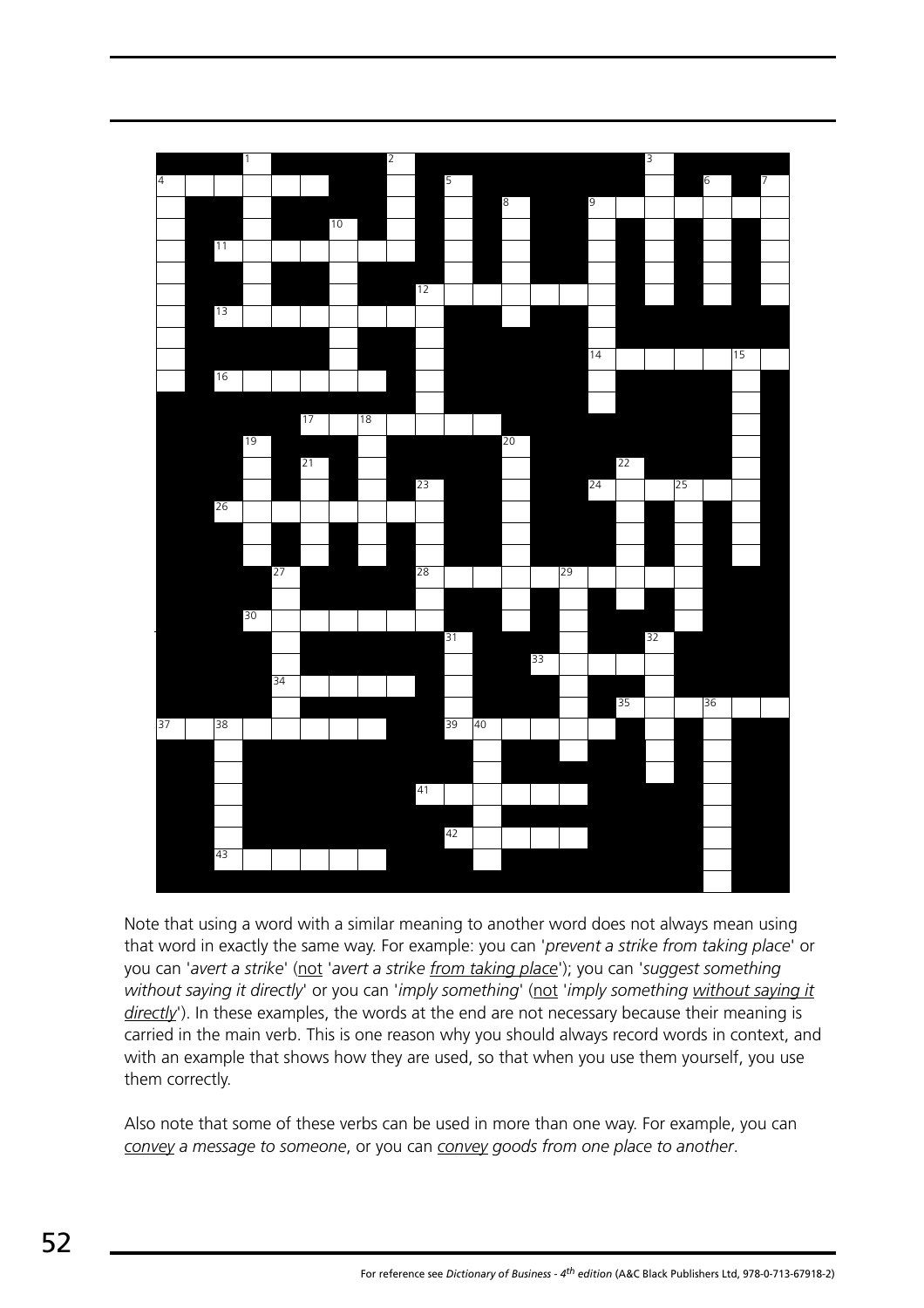# Similar meanings 3: Adjectives

Exercise 1: Match the words and expressions in **bold** in sentences 1 – 20 with words with the same or a similar meaning. These words can be found in the box by reading from left to right, and from right to left, in the direction of the arrows. However, the words in the box are not in the same order as the sentences they match.

| $\vert$ START $\Rightarrow$ abruptres olutebasic $\mathbb R$                                                                                                                                  |  |  |  |  |  |  |  |  |  |  |  |
|-----------------------------------------------------------------------------------------------------------------------------------------------------------------------------------------------|--|--|--|--|--|--|--|--|--|--|--|
| $ \mathscr{F} $ rcsuolupurcsevisnetxe $\mathscr{F}$                                                                                                                                           |  |  |  |  |  |  |  |  |  |  |  |
| $ \mathbb{b}$ ucial mandatory out date $\mathbb{b}$                                                                                                                                           |  |  |  |  |  |  |  |  |  |  |  |
| $ \mathscr{F} $ it rept nadnubat narbiv d $\not\hspace{-.15cm}\not\hspace{-.15cm}\not\hspace{-.15cm}\not\hspace{-.15cm}\not\hspace{-.15cm}\not\hspace{-.15cm}\not\hspace{-.15cm}\, \,\varphi$ |  |  |  |  |  |  |  |  |  |  |  |
| $ \mathbb{b}\rangle$ nent discourteous over a $\mathbb{b}\rangle$                                                                                                                             |  |  |  |  |  |  |  |  |  |  |  |
| $ \mathcal{F} $ ts is no cnidet cirtser II $ \mathcal{F} $                                                                                                                                    |  |  |  |  |  |  |  |  |  |  |  |
| $ \mathbb{b}\rangle$ entadequatethorough in $\mathbb{b}\rangle$                                                                                                                               |  |  |  |  |  |  |  |  |  |  |  |
| <b>FINISH</b> worranyksirelbixelf∛                                                                                                                                                            |  |  |  |  |  |  |  |  |  |  |  |

- 1. We've carried out a **comprehensive** audit of our accounts, but haven't found any irregularities.
- 2. Regular government health and safety inspections are **compulsory**.
- 3. Despite several USP's\* in our latest range, we can expect to face some **determined** competition from our rivals.
- 4. We are unable to make a decision at this time as we do not have **enough** information.
- 5. Your performance has become rather **erratic** recently, so we were wondering if you might benefit from going on a new training course.
- 6. I'm not sure why your order was delayed for so long, but I assure you I will carry out a **full and detailed** investigation.
- 7. We don't need to know all the details: try to give us a **general** idea.
- 8. She's a very successful saleswoman, but I don't think she's particularly **honest and fair** with her clients.
- 9. We have received a number of complaints about **impolite** sales people in our call centre.
- 10. Employee access to the office after 6pm is strictly **limited and controlled**.
- 11. People enjoy working in our department: the atmosphere in the office is really **lively**.
- 12. Our department manager does a good job, although he is often criticised for his **old-fashioned** business ideas.
- 13. There are **plenty of** opportunities for promotion within the company, provided you work hard enough.
- 14. At the end of her presentation, there were several **relevant** questions from the audience.
- 15. This schedule is too **rigid.** We need a bit of wiggle room\*\* here.
- 16. The company is unwilling to invest in financially **dangerous** projects.
- 17. Free accommodation is provided for our employees. It is **simple but adequate**.
- 18. Our profit margin has been very **small** over the last six months.
- 19. We were ready to sign the contract when there was a **sudden** change of plan.
- 20. There has been a lot of talk of redundancies, so this afternoon's meeting is **very important** for all those concerned.
- \* USP's: *unique selling points*.
- \*\* wiggle room: an informal expression for *time and flexibility*.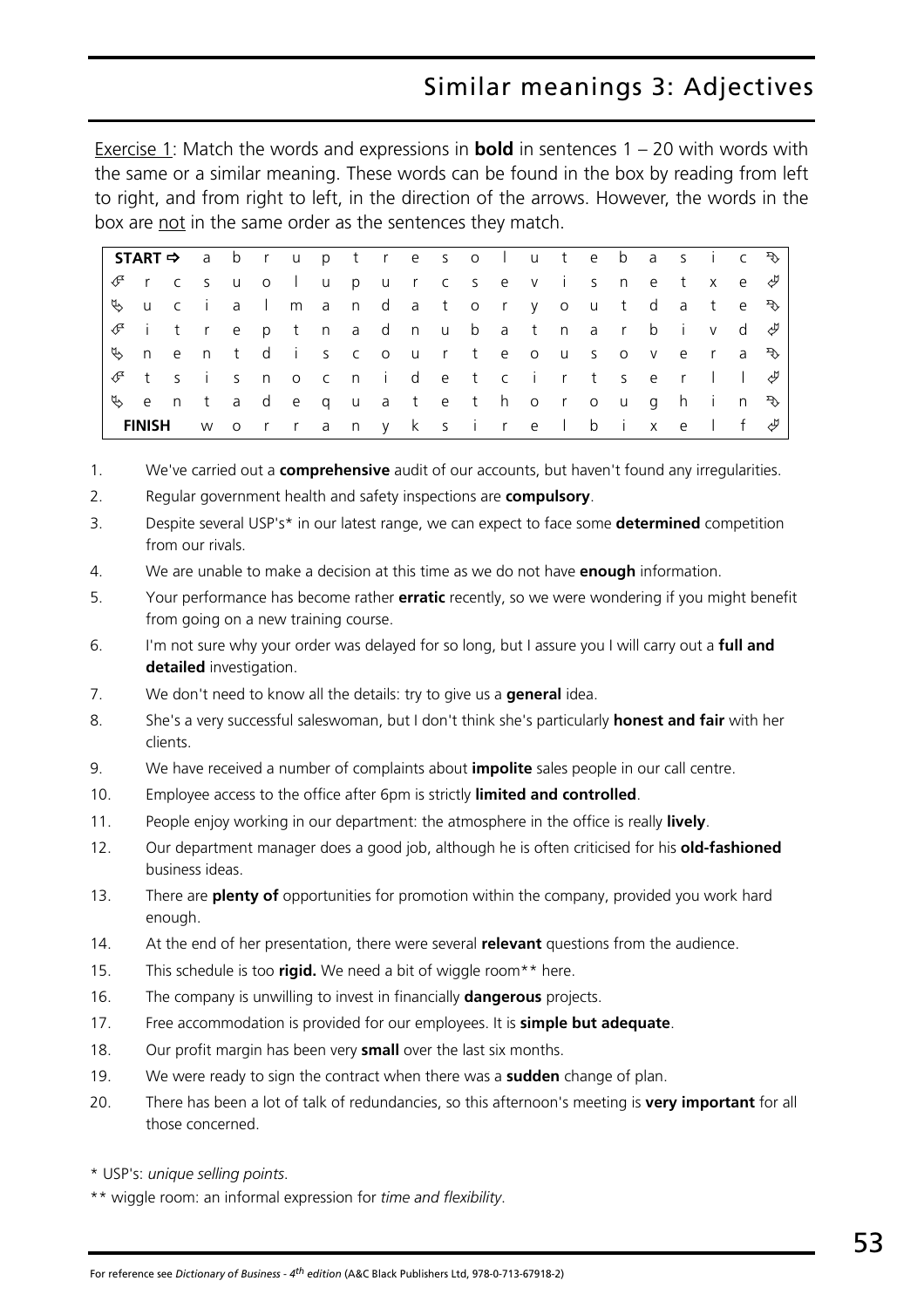Exercise 2: Rearrange the letters in **bold** to make words that have the same or a similar meaning to the words and expressions in *italics*. Write each word in the table on the right of the page. The shaded letter in each word is the first letter of the next word. The first one has been done as an example.

1. A *likely* or *possible* job applicant. **ecivrosppte** 2. A product's *lasting* appeal. **ridugenn** 3. *Basic* computer skills. **utadirymren** 4. A *flourishing* IT business. **ringvith** 5. An *optional* dress code. **taurynlvo** 6. A *boring and repetitive* job. **outesdi** 7. A *constant and continuous* price rise. **saydte** 8. A flow of *unrelated* ideas. **spitdaear** 9. A *lucrative* venture. **opritleafb** 10. A *long* meeting. **glehnty** 11. A *small* charge for postage and packing. **monalin** 12. A *very important* part of something. **gainrtel** 13. An *outstanding* presentation. **nactexiolep** 14. Two *well-suited* organisations. **ticmpbleao** 15. An *observant* secretary. **cepetviper** 16. A *prompt* start to a meeting. **caputnlu** 17. A *valid* reason for doing something. **itemalegit** 18. A *hardworking* staff member. **iriustnusod** 19. *Punitive* action. **panscdiiylir** 20. A *creative* idea. **tivvenein** 21. A *significant* event. **naprotimt** 22. A *contemporary* approach to management. **omnedr** 23. A *varied* programme of events. **viseder** 24. A *well-run and productive* department. **fitefince** 25. *Easily changeable* working hours. **blleifex** 26. An *insolvent* company. **narubptk** P | R | O | S | P | E | C | T | I | V | E E *This letter is the first letter of number 1* ®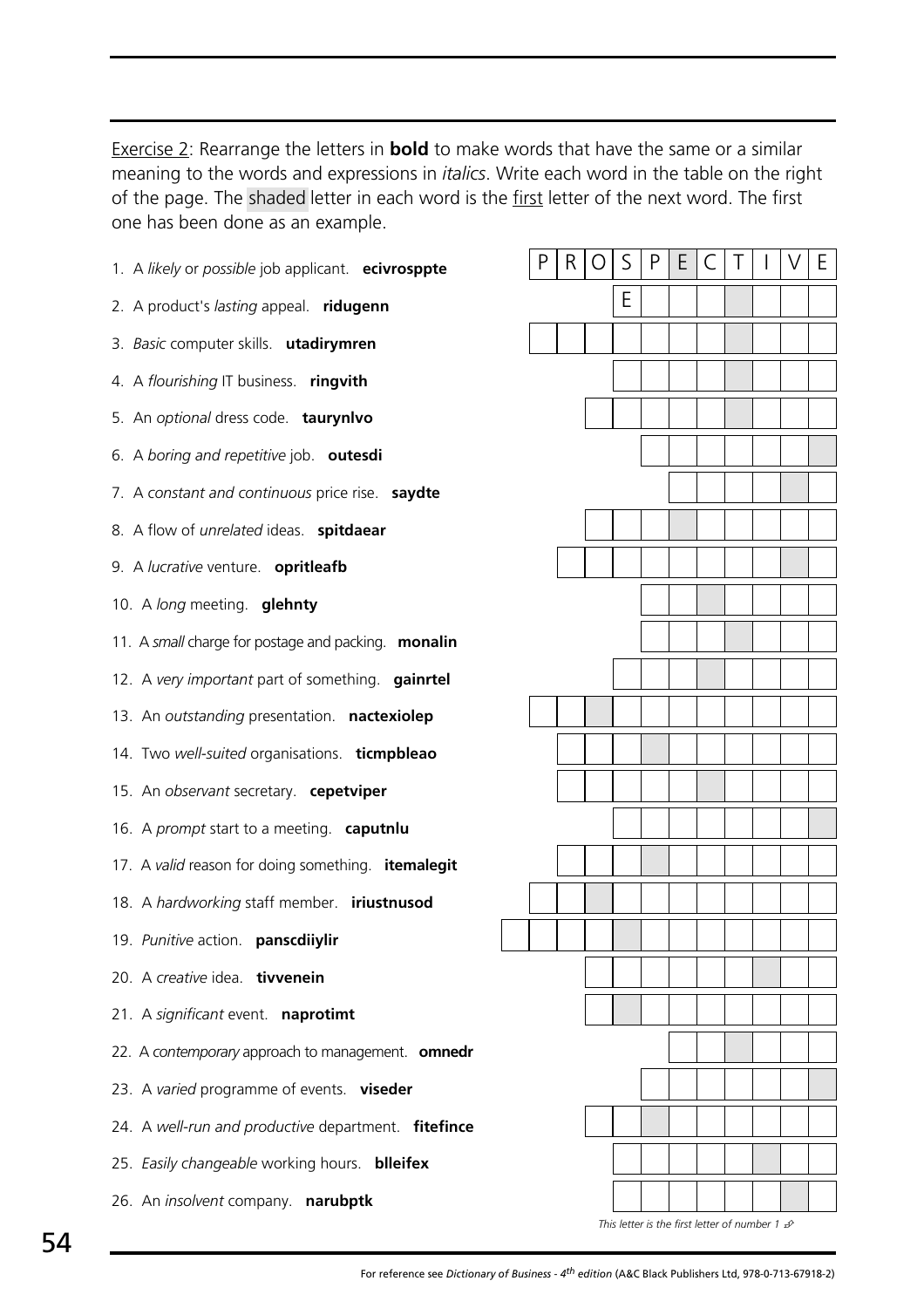### On the telephone

Exercise 1: Complete these dialogues with words and expressions from the box.

1. Caller: Could I speak to Jennifer Thompson in Accounts, please? Receptionist: I'm afraid her line is \_\_\_\_\_\_\_ at the moment. Shall I get her to \_\_\_\_\_\_\_ you \_\_\_\_\_\_\_\_ *(you need one expression for these two gaps)*? 2. Caller: Oh, hello, could you \_\_\_\_\_\_\_\_ me \_\_\_\_\_\_\_\_ *(you need one expression for these two gaps)* to Ron Atkinson, please? Receptionist: Certainly. \_\_\_\_\_\_\_ please. 3. Caller: Hello. Adam Harrison, please. Receptionist: He's out of the office, I'm afraid, but I can \_\_\_\_\_\_\_\_ you and you can leave a on his extending the on his the set of the set of the set of the set of the set of the set of the set of the s Caller: No, that's OK. I'll try again later. When would be a \_\_\_\_\_\_\_ time? 4. Speaker 1: Oh no, not again! Speaker 2: What's up? Speaker 1: I'm trying to call my credit card company, and I've got one of those stupid Speaker 2: Well, try Speaker 2: Well, try the Speaker 2: Well, try the Speaker 2: Speaker 1: OK. Oh, the line's gone The live been 5. Answering Hello. This is Anthony Roberts. I'm not in the office at the moment, machine: but if you leave your name and number after the \_\_\_\_\_\_\_\_, I'll \_\_\_\_\_\_\_\_ to you 6. Speaker 1: Bob's been on the phone for ages. Speaker 2: I know. He's calling our supplier, but they've put him \_\_\_\_\_\_\_\_. He's been \_\_\_\_\_\_\_\_ for over ten minutes! 7. Speaker 1: *(Answering the phone)* Hello? Recorded Hello there. I'm Sandy from Moneygrubbers International, and I'm delighted to message: tell you that you have been personally selected from a list of literally millions to receive a fantastic travel offer… Speaker 2: Who is it? Speaker 1: *(putting down the phone)*: Oh, just one of those irritating \_\_\_\_\_\_\_\_. 8. Mr Floyd: *(Answering the phone)* Hello? Telemarketer: Oh, hello. Could I speak to Mr Floyd, please? Mr Floyd: Telemarketer: Good evening, Mr Floyd. I'm Tim Spanner, and I'm calling \_\_\_\_\_\_\_\_ Superglaze Windows. I was wondering if… Mr Floyd: (Says nothing, but puts the phone down) Telemarketer: Oh dear. That's the fifth one who's on me today. automated services call back camping on the line connect convenient cut off dead direct line engaged extension get back hang on hash hold the line hung up junk calls message on behalf of on hold put through speaking star switchboard tone voicemail zeroing out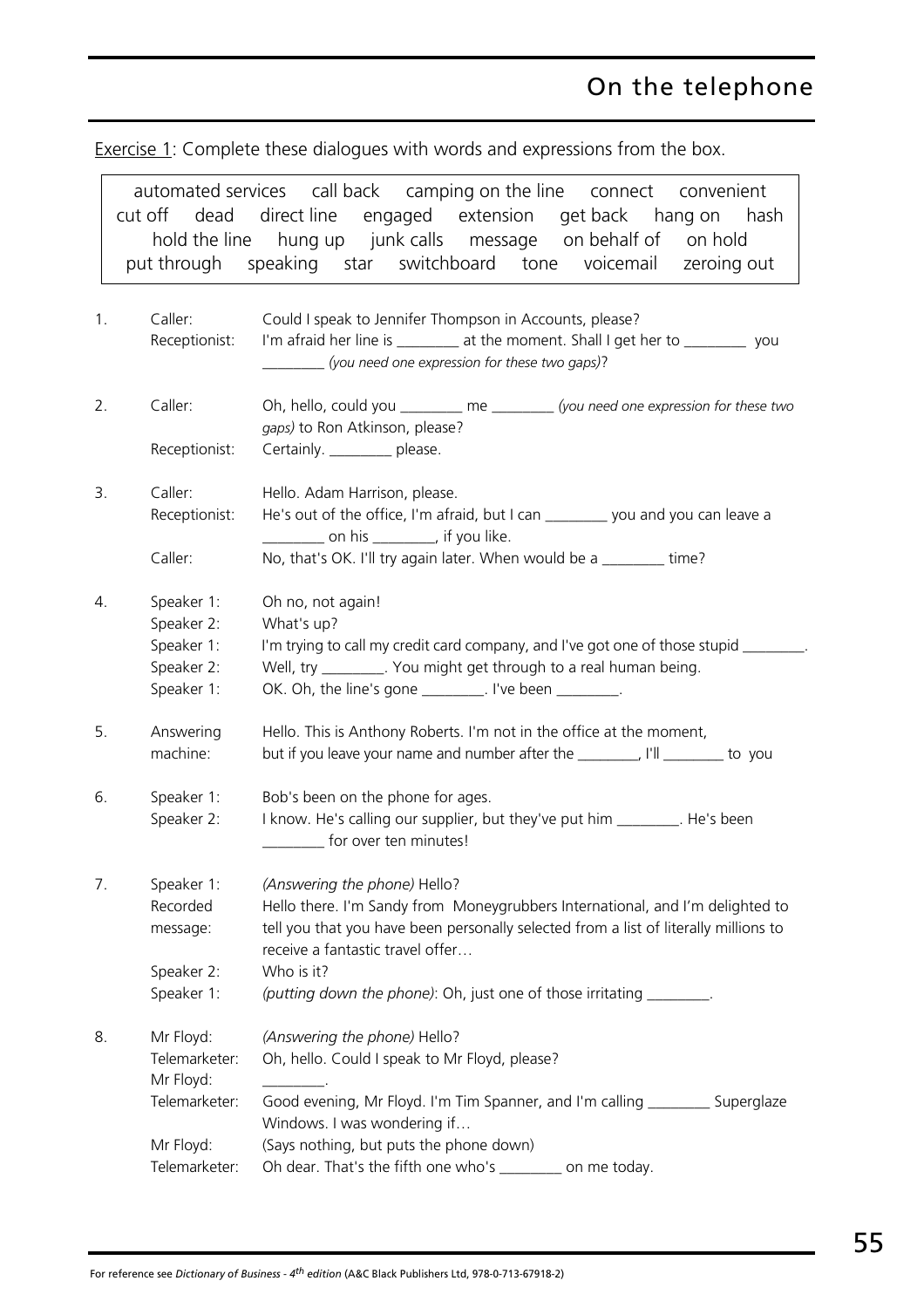| 9.  | Caller:<br>Receptionist: | Hello. Could I have Sarah Knowles' please?<br>Well, actually, she has a ________, which means you can by-pass the ________ the<br>next time you call. If you __________ a moment, I'll get you her number. |
|-----|--------------------------|------------------------------------------------------------------------------------------------------------------------------------------------------------------------------------------------------------|
| 10. | Speaker 1:               | How do I access my messages on this phone?                                                                                                                                                                 |
|     | Speaker 2:               | Press zero, then the __________ key. That's the little asterisk at the bottom of the                                                                                                                       |
|     |                          | keypad. Then press zero again, followed by the ________ key.                                                                                                                                               |
|     | Speaker 1:               | Which one's that?                                                                                                                                                                                          |
|     | Speaker 2:               | The key with the four vertical and horizontal lines crossing one another.                                                                                                                                  |

Exercise 2. The popularity of SMS mobile phone text messaging has led to an increase in the use of certain abbreviations to communicate ideas (for example, '*FYI*' means '*For your information*'). Many of these are used by business people, not only in SMS messages, but also in emails and handwritten notes and messages.

Look at these messages, and try to decide what the abbreviations in **bold** mean. Choose the words you need from the box. You will need to use some words more than once.

a am as back be business by crying eyes fact for glaze ha hand helps hope I in it it's keep kidding lawyer loud matter mind my not of on only opinion other out over own possible respect right simple soon stupid the this to way what with words worth your

- 1. We didn't make a profit last month. **AAMOF**, we lost almost £8000.
- 2. I need a reply from you urgently. Please call me **ASAP**.
- 3. Must go to a meeting now. **BRB**.
- 4. Thanks for sending the contract. **BTW**, have you received our latest catalogue?
- 5. I still haven't received your reply. **FCOL**, what are you playing at?
- 6. I'm sorry the boss was so rude to you. **FWIW**, *I* think you've done a fantastic job.
- 7. Thanks for lending me your mobile, but I'm afraid I've dropped it down the loo. **HHOK**! I'll bring it right back.
- 8. Here's the information you asked for (see attachment). **HTH**.
- 9. How should I know if our latest advertising campaign has broken the law. **IANAL**!
- 10. You asked me what we should do about the fall in sales. **IMO**, we should meet and discuss this problem face to face.
- 11. The papers we needed have finally arrived. **IOW**, we can get on with putting the project together at last.
- 12. One bit of advice for the report you're writing: **KISS**!
- 13. Have you seen his report? It's almost 200 pages long. Oh my god, **MEGO**!
- 14. This is my project, not yours! Hands off, and **MYOB**!
- 15. You *could* be wrong. **OTOH**, you're probably right.
- 16. **WRT** your request for a day off next week, I'm afraid my answer is no.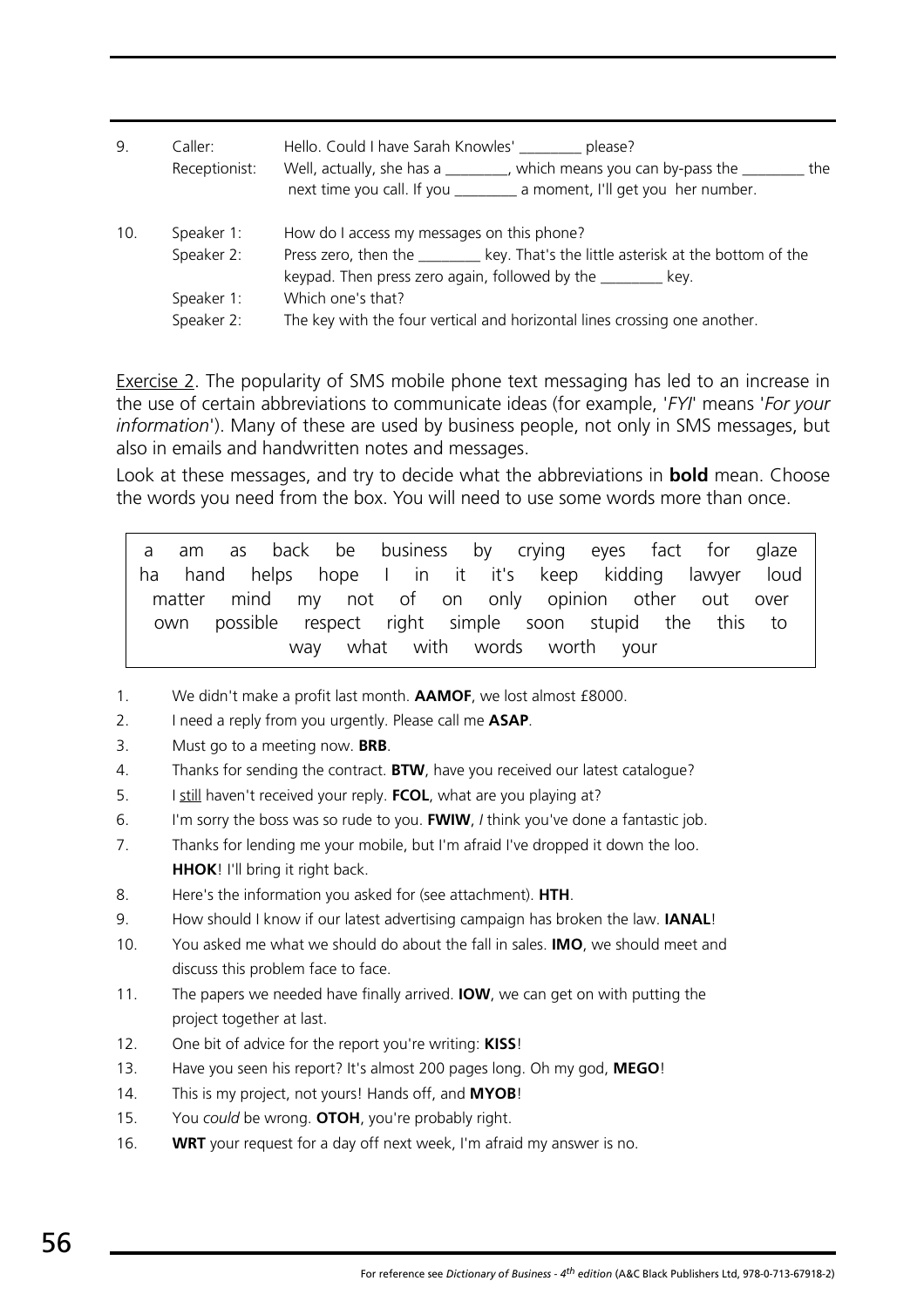### Trade

Complete the sentences and definitions below with appropriate words, and use these words to complete the crossword grid on the next page. In each case, the first letter of each word you need is in the sentence / definition. The number and arrow after each gap show you where to put the word in the grid:  $\Rightarrow$  = *across*,  $\theta$  = *down*.

• When you bring goods into a country you i\_\_\_\_\_\_\_\_ (5 $\Rightarrow$ ) them. When you send them out of a country you e  $(15\text{ }0)$  them.

• A group of manufacturers or suppliers who visit another country to increase their sales there is known as a trade d  $(32\Rightarrow)$ .

• C\_\_\_\_\_\_\_\_  $(20\Rightarrow)$  – also called f\_\_\_\_\_\_\_  $(26\Rightarrow)$  – is a general word for goods which are transported in a ship, plane etc. It is usually carried in a c\_\_\_\_\_\_\_\_  $(14\Rightarrow)$  (= a very large metal case of a standard size).

• A bill of l  $(3\Rightarrow)$  is a list of goods being transported, which the transporter gives to the person sending the goods, to show them that the goods have been loaded. The person receiving the goods should receive a p\_\_\_\_\_\_\_ (16 $\overline{\psi}$ ) list, showing them the goods that they should be receiving.

• A letter of c\_\_\_\_\_\_\_\_ (21 $\overline{\psi}$ ) – often abbreviated to *L/C* – is a document issued by a bank on behalf of a customer authorising payment to a supplier when conditions specified in the document are met.

• A p  $\longrightarrow$   $(24\sqrt{3})$  invoice is an invoice sent to a buyer before the goods are sent, so that payment can be made (or so that goods can be sent to a consignee who is not the buyer). (*note: write this as one word in your crossword grid: do not leave any spaces*)

• *COD* is a payment which is made for goods when they arrive. *COD* stands for *cash on d\_\_\_\_\_\_\_* (23⇔).

• A group of goods sent for sale by road, sea or air is called a c\_\_\_\_\_\_\_\_ (9 $\theta$ ).

• *CIF* refers to the price a buyer has to pay for goods which have to be transported. It stands for *c*\_\_\_\_\_\_\_\_ (28Ø), *i*\_\_\_\_\_\_\_\_ (5Ø) and *freight*.

• Goods sent by air are called a\_\_\_\_\_\_\_\_ (31 $\theta$ ). Goods sent by sea are called s\_\_\_\_\_\_\_ (33 $\Rightarrow$ ).

• *FOB* stand for *free on b* (2 $\theta$ ). It refers to the price a buyer pays a seller for goods. The price includes all the seller's costs until the goods are on the ship, plane, etc, for transportation.

• Import d\_\_\_\_\_\_\_ (11 $\overline{\psi}$ ) – also sometimes called an import l\_\_\_\_\_\_ (19 $\Rightarrow$ ) – is a tax which has to be paid on goods coming into a country. A customs t\_\_\_\_\_\_\_  $(27\theta)$  is a list of those taxes that must be paid.

• A person or company which arranges shipping and  $c_$   $(29 \Leftrightarrow)$  documents is called a f (13Ø) agent.

• If tax on imported goods is not paid, those goods may be i  $(30\Rightarrow)$  (in other words, they are kept in a secure w\_\_\_\_\_\_\_\_ (6 $\Rightarrow$ ) at or near the p\_\_\_\_\_\_\_\_ (18 $\Rightarrow$ ) of entry until that tax is paid).

• A c\_\_\_\_\_\_\_\_ (21 $\Leftrightarrow$ ) agent arranges the import and delivery of goods at their port of d\_\_\_\_\_\_\_\_ (10 $\Leftrightarrow$ ).

• As soon as goods are allowed into a country by the customs officer, we can say that they have been c  $(1 \, \theta)$ .

• A record of the international trading position of a country in m\_\_\_\_\_\_\_\_ (34 $\Leftrightarrow$ ) (= goods), excluding invisible trade, is called the *b*\_\_\_\_\_\_\_\_ (22Ø) *of trade*.

• A w  $(4\Rightarrow)$  price is a price paid by customers (for example, shops) who buy goods in large quantities. They sell these goods to individual customers (for example, shoppers) at a higher price which is called the r\_\_\_\_\_\_\_ (7 $\overline{\psi}$ ) price. Some offer d\_\_\_\_\_\_\_ (17 $\Rightarrow$ ) to their customers, which means they pay a little less.

• A l  $(25\sqrt[4]{})$  agreement allows a company to market or produce goods or services owned by another company, and is a popular means for a company to penetrate the overseas market.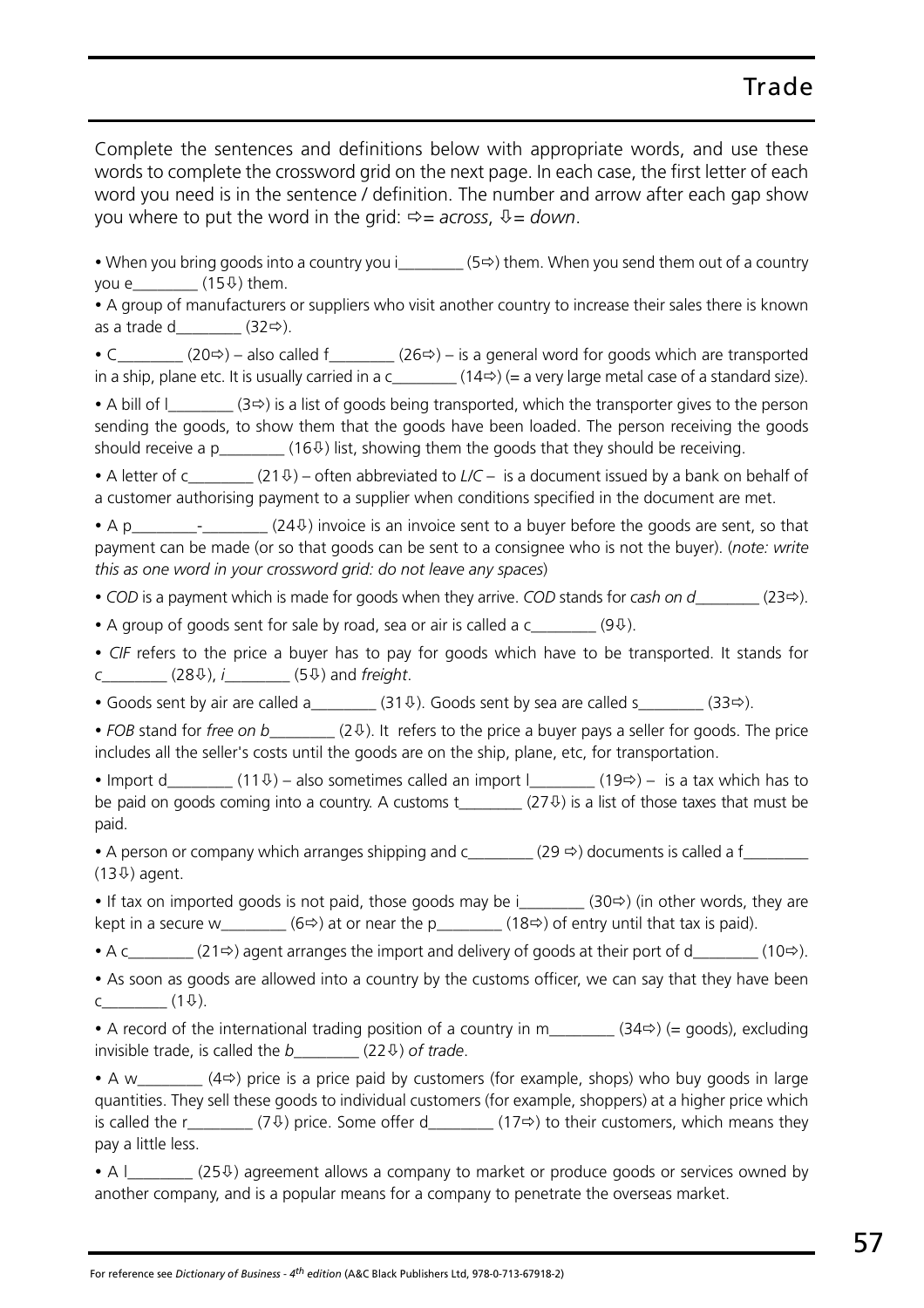• A q\_\_\_\_\_\_\_\_ (35⇔) is a limited amount of a good that can be brought into a country (usually as an incentive for people to buy home-produced versions of that good). This is an example of a trade  $b$  (12 $\downarrow$ ).

• When goods are sold within one country, they are transported to their place of sale by a d\_\_\_\_\_\_\_\_ (8 $\theta$ ).

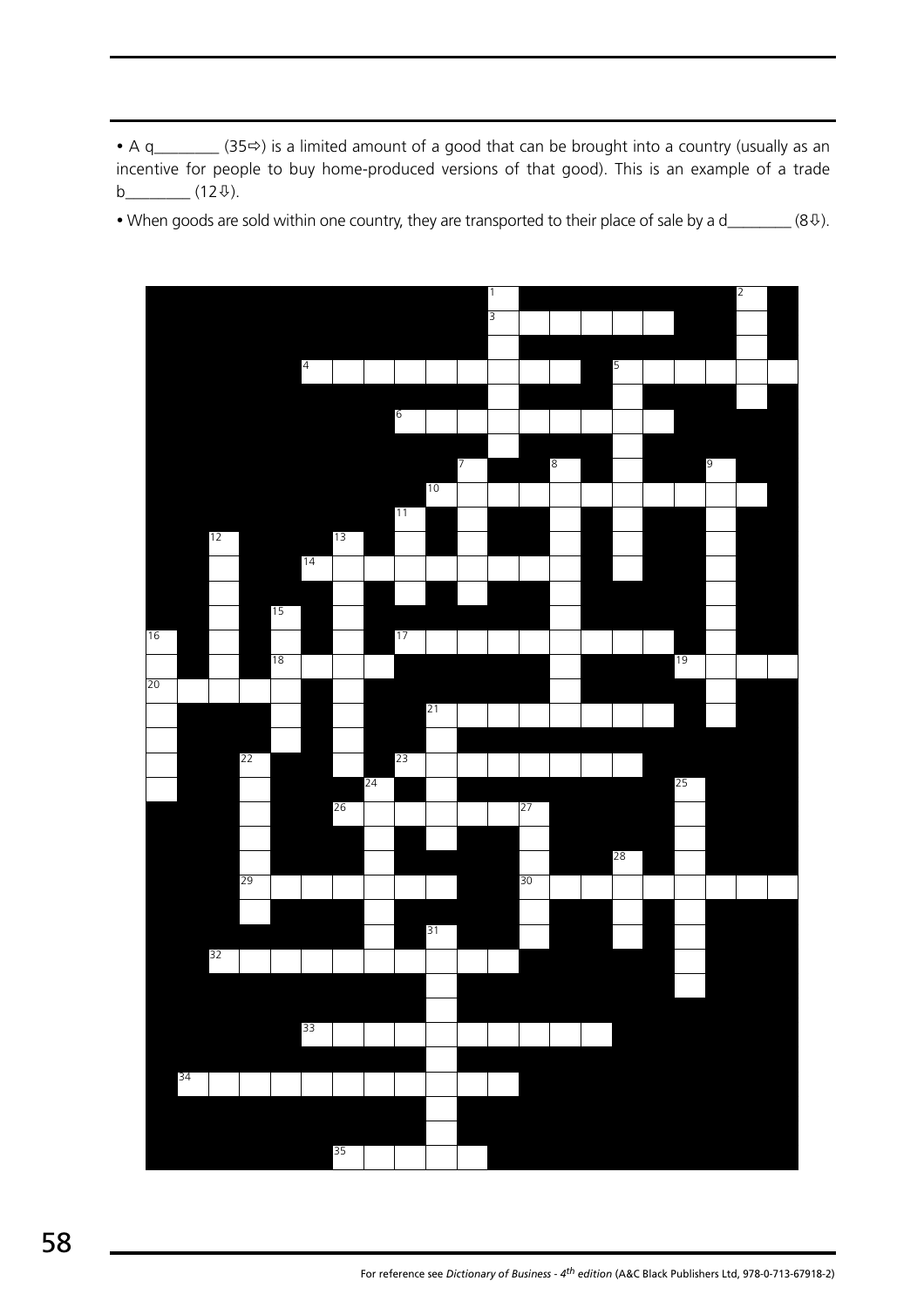Exercise 1: Choose the best word(s) or expression(s) to complete these sentences. In some cases, more than one option is possible.

- 1. *(At the airport. A check-in assistant is talking to a passenger)* I'm afraid your flight has been **cancelled /**  delayed / crashed / double-booked. It won't be leaving for another two hours.
- 2. *(At the airport. An angry passenger is talking to her colleague)* I don't believe it. The airline has **diverted / overbooked / rerouted / postponed** our flight and have told me there are no more seats available for us. We'll have to wait for the next one.
- 3. *(A business executive is explaining why he prefers to fly business class)* Flying business class is much more expensive than flying **tourist / coach / economy / club** class, but it's much more comfortable and the food is better.
- 4. *(An announcement is being made at a port)* The ship will soon be ready for **embarkation / boarding / disembarkation / climbing**. Would passengers please ensure they have their tickets ready.
- 5. *(At the airport, an announcement is being made to passengers arriving on a flight)* Welcome to London Heathrow Airport. Could we remind **transition / transitive / transitory / transit** passengers to wait in the lounge until their next flight is ready.
- 6. *(At the airport, an urgent announcement is being made over the PA system)* Would the last remaining passenger for flight BZ112 to Thessalonica please proceed immediately to **door / entrance / gate / pier** 22, where their flight is about to depart.
- 7. *(A travel agent is telling a traveller about his flight)* Your flight to Istanbul is **one way / indirect / direct / non-stop**, so you won't be landing anywhere else en route.
- 8. *(At the airport, an assistant is helping a passenger to find the right terminal for her flight from London to Belfast)* Terminals 2 and 3 are the terminals for international flights. You need terminal 1 for **domesticated / domestic / domesticity / domicile** flights.
- 9. *(At the station, an information desk assistant is explaining ticket prices to a passenger who wants to visit a town and return on the same day)*. A **single / simple / one way / one direction** ticket to Bradford costs £27.50. A **return trip / round-trip / circle-trip / square-trip** ticket will cost you £42.
- 10. *(At the bank, a clerk is telling a customer why he can't take out any more money with his American Express card)*. I'm really sorry, sir, but you have already exceeded your **profit margin / loyalty points / credit limit / commission rates**.
- 11. *(On an aircraft, the captain is talking to his passengers)* If you need anything during the flight, please do not hesitate to ask one of our cabin **staff / gang / team / crew** members.
- 12. *(A radio announcement is being made for people travelling to a city for their job)* Bad news for **expatriates / commuters / immigrants / migrants**, I'm afraid. Traffic on the M25 is backed up for12 miles at junction 9.
- 13. *(An article in a magazine is talking about air travel)* In a recent survey, Albion International Air Ltd was voted the world's favourite **carrier / airline / airliner / airways** for its punctuality, comfort, quality of inflight catering and of course its standards of safety.
- 14. *(A travel agent is explaining insurance policies to a customer)* We advise you to take out our **comprehensive / adhesive / apprehensive / defensive** insurance policy which will cover you against all risks that are likely to happen.
- 15. *(A car hire clerk is helping a customer choose a vehicle)* The roads here are so bad and so full of holes that we very much recommend you hire a / an **MPV / saloon / 4x4 / van**.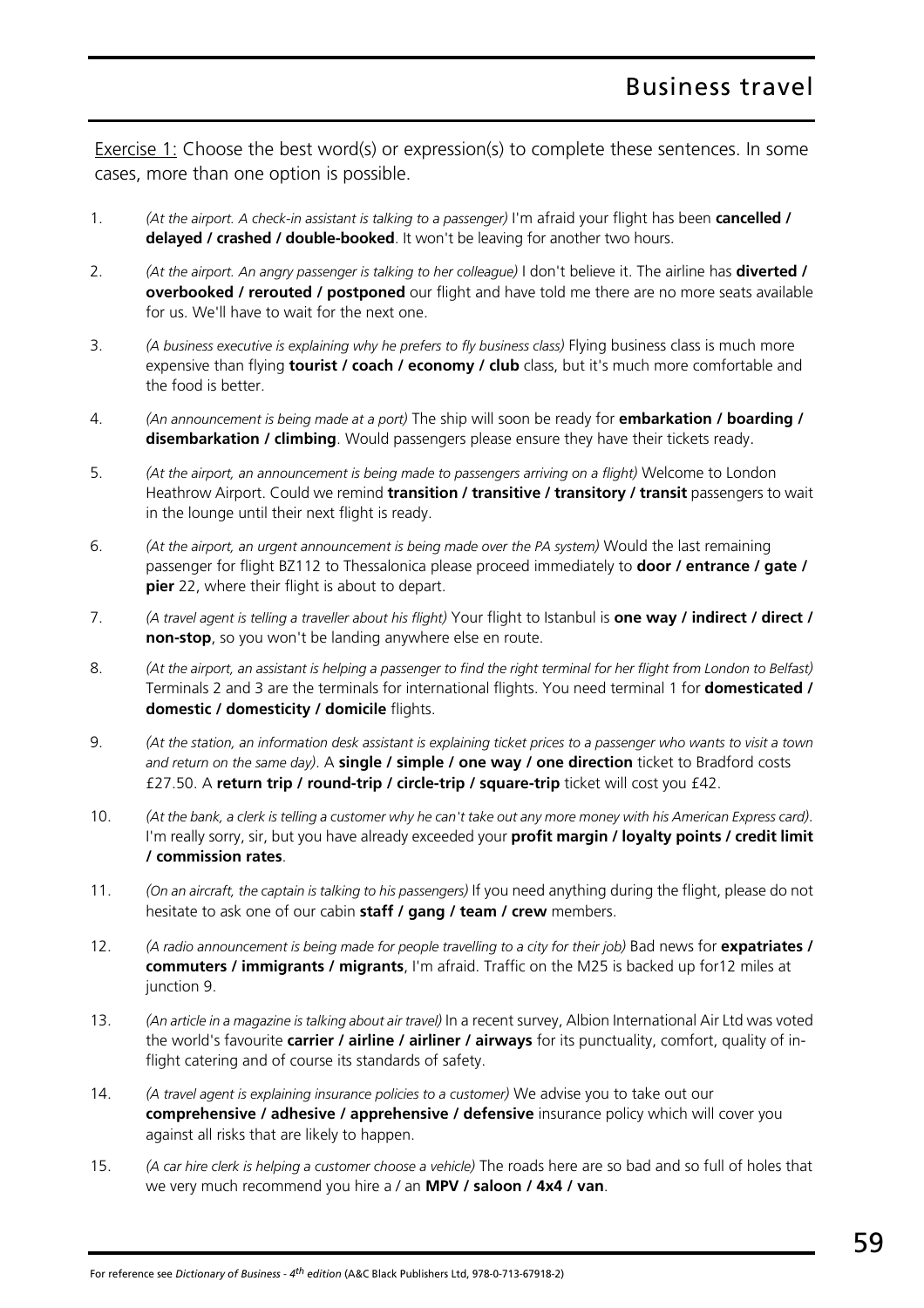Exercise 2: Choose the best word or expression from each pair in **bold** to complete this text. In some cases, both words / expressions are possible.

There are a few things that the well-prepared business traveller should sort out before they leave the country. First of all, they will need to prepare a / an (1) **schedule / itinerary** so that they know exactly where they will be and who they will seeing at various times on their (2) **voyage / trip**. Next, they should check their passport: have they got one, for a start, and is it still (3) **validated / valid**? Most countries will not let them in if their passport (4) **runs out / expires** within six months. Secondly, what about a (5) **visa / visor**? More and more countries require foreign visitors to have one, and this will cost money (and time and effort, too: in some cases, the traveller has to present himself or herself in person at the country's (6) **emmbassy / embassy**). Thirdly, they will need to get (7) **traveller's cheques / traveling cheques** and / or foreign (8) **currancy / currency**: if they choose the latter, they need to check the (9) **exchange / changing** rate to make sure they are getting a favourable (10) **deal / bargain**, and then in most cases they will need to pay (11) **comission / commission / commision** to the bank who supplies it. Finally, they should check that they have (12) **insurence / insurance / insureance** cover, that their (13) **vaccinations / vaccinnations / vacinations** are up to date, and that their mobile phone will work abroad (and if necessary, make arrangements with their (14) **provider / provisor** to ensure they can get connected to the (15) **network / website** when they arrive).

#### Exercise 3: Now try this quiz.

- 1. In which places would you *check in*?
- 2. You are told that you need to pay an *excess baggage* charge. What does this mean?
- 3. At the airport you are told you have been *bumped* from your flight. What does this mean?
- 4. You want an *upgrade* on your flight. What exactly do you want?
- 5. The flight you have booked includes free *transfers*. What are these?
- 6. You are travelling from Greece to the UK. Are you allowed a *duty free allowance*?
- 7. What is the correct word in bold in this question: 'How much is the business class **fee / fare** from Washington to Rome?'
- 8. What is an *e-ticket*?
- 9. You are flying from Cape Town to London. Would you expect to suffer *jet lag*?
- 10. In a hotel, what is the difference between *full-board*, *half-board* and *bed and breakfast* accommodation?
- 11. In a hotel, what is the difference between a *single room*, a *twin room*, a *double room* and a *suite*?
- 12. The hotel you want to stay at insists on charging you the *rack rate*. What is this?
- 13. You are in your room in a large international hotel. Which department would you call if you wanted the following?
	- **(a)** someone to clean your room, bring you some towels and wash your shirts
	- **(b)** to make a general enquiry
	- **(c)** to report an electrical or plumbing problem
	- **(d)** to help you make a national or international phone call
	- **(e)** to have some food brought to your room
	- **(f)** to order a taxi or have your luggage taken from or to your room
- 14. Rearrange the letters in bold to make the names of things you might find in a hotel room (in addition to a bed, of course).

### **rwoarbed feas niim rab nlboyac ari tincnoniogdi ate dan fceeof fteiliacis nteeIntr scesac nori snioleitev oemrte ontolcr**

- 15. The room in your hotel was *pokey*, *scruffy* and *draughty*, the hotel staff were *discourteous*, *officious* and *surly*, and the hotel food was *greasy*, *unappetising* and *repetitive*. Would you stay at the hotel again?
- 16. In which situations would you expect to *leave a tip*?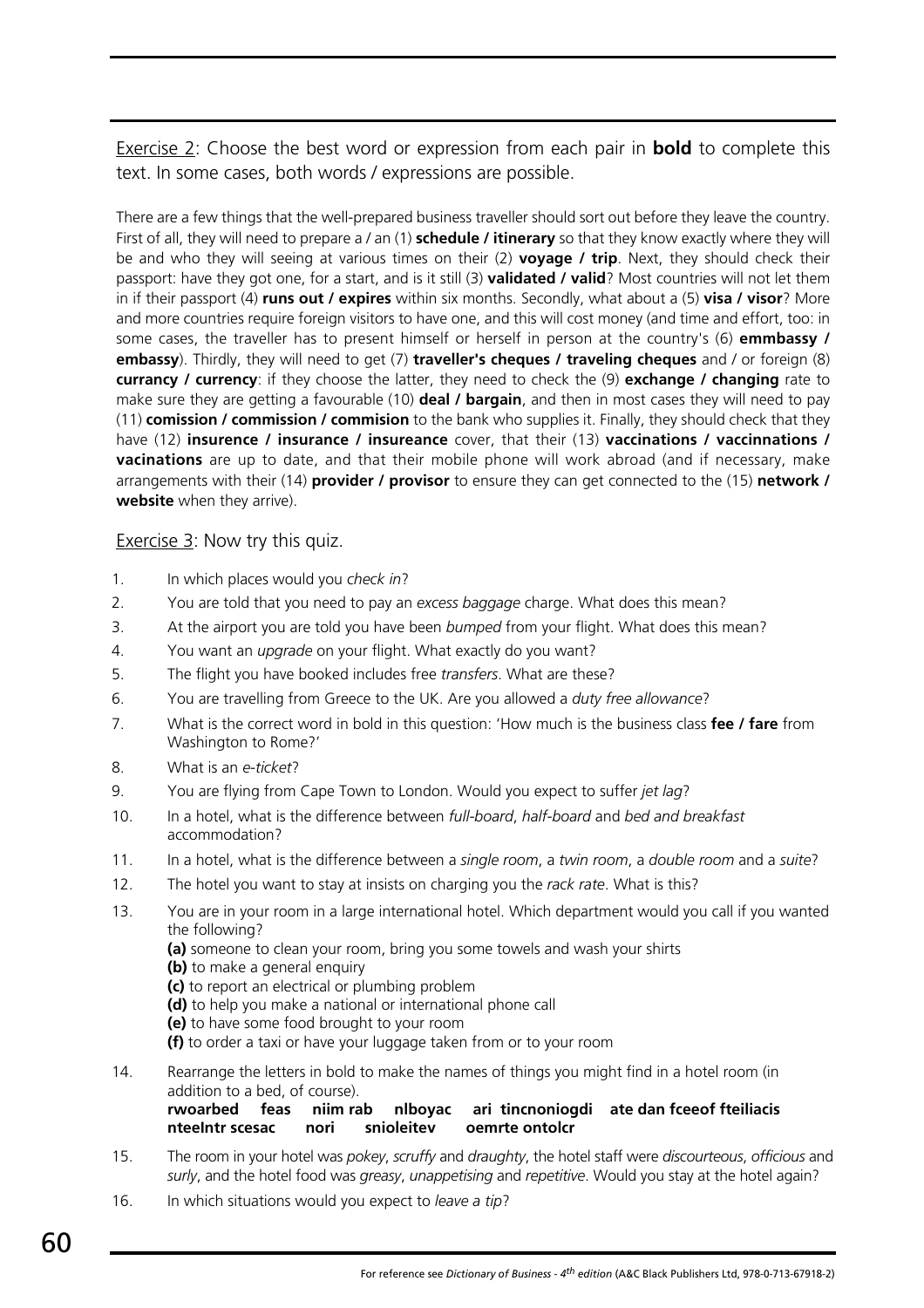

### Word association

The four words in each set 1 - 28 below can be used with one other word (i.e., they *collocate* with that word). What is that word in each set? Choose your answers from the box. The first one has been done for you. Note that each word you choose from the box must work with *all four words* in the set.

brand business career contract corporate cost customer employment group health income industrial insurance job labour management market minimum <del>pension</del> personal price private salary sales shift staff strike tax

| 1.  |  |                                                                                  | • pension scheme • pension contributions • occupational pension • portable pension                    |  |
|-----|--|----------------------------------------------------------------------------------|-------------------------------------------------------------------------------------------------------|--|
| 2.  |  |                                                                                  | • ____________ address • _____________ cycle • _____________ expenses • ____________ plan             |  |
| 3.  |  |                                                                                  | • ___________ application • __________ description • __________ opportunities • _________ rotation    |  |
| 4.  |  |                                                                                  | • ___________ freeze • ____________ war • ____________ fixing • ___________ ceiling                   |  |
| 5.  |  |                                                                                  | • ___________ climate • __________ culture • ___________ governance • __________ image                |  |
| 6.  |  |                                                                                  |                                                                                                       |  |
| 7.  |  |                                                                                  | • _____________ allowance • ______________ bracket • ____________ exemption • ____________ threshold  |  |
| 8.  |  |                                                                                  | • ____________ accident • ____________ action • _____________ relations • ___________ tribunal        |  |
| 9.  |  | • ____________ age • _____________ pay • _____________ wage • ___________ salary |                                                                                                       |  |
| 10. |  |                                                                                  | • ___________ review • ___________ structure • annual ___________ • basic ___________                 |  |
| 11. |  |                                                                                  | • ___________ call •___________ notice • unofficial ___________ • wildcat __________                  |  |
| 12. |  |                                                                                  | • $\longrightarrow$ transfer • work • night $\longrightarrow$ day $\longrightarrow$ day               |  |
| 13. |  |                                                                                  | • ___________ audit • ___________ committee • ___________ style • ___________ trainee                 |  |
| 14. |  |                                                                                  | • ___________ cover • ____________ screening • ___________ insurance • ___________ report             |  |
| 15. |  |                                                                                  | • ___________ force • ___________ dispute • skilled ___________ • manual _________                    |  |
| 16. |  |                                                                                  |                                                                                                       |  |
| 17. |  |                                                                                  | • ____________ policy • ____________cover • _____________ broker • national ___________               |  |
| 18. |  |                                                                                  | • ____________ expectations • ____________ ladder • ___________ opportunities • ___________ path      |  |
| 19. |  |                                                                                  | • ____________ leader • ____________ penetration • ___________ research • ____________ value          |  |
| 20. |  |                                                                                  | • __________ tax • ___________ support • earned ___________ • net ___________                         |  |
| 21. |  |                                                                                  | • ____________ complaint • ____________ expectation • __________ satisfaction • __________ service    |  |
| 22. |  |                                                                                  | • ____________ enterprise • ____________ ownership • ___________ secretary • ___________ sector       |  |
| 23. |  |                                                                                  | • ____________ agency • ____________ appointment • senior ____________ • skeleton ___________         |  |
| 24. |  |                                                                                  | • ____________ discussion • _____________ dynamics • ____________ interview • focus ____________      |  |
| 25. |  |                                                                                  |                                                                                                       |  |
| 26. |  |                                                                                  | • ____________ analysis • ___________ campaign • ___________ representative • __________ team         |  |
| 27. |  |                                                                                  | • ______________ allowance • _____________ assistant • ___________ contract • ___________ development |  |
| 28. |  |                                                                                  | • ____________ leader • ____________ loyalty • ___________ image • own _________                      |  |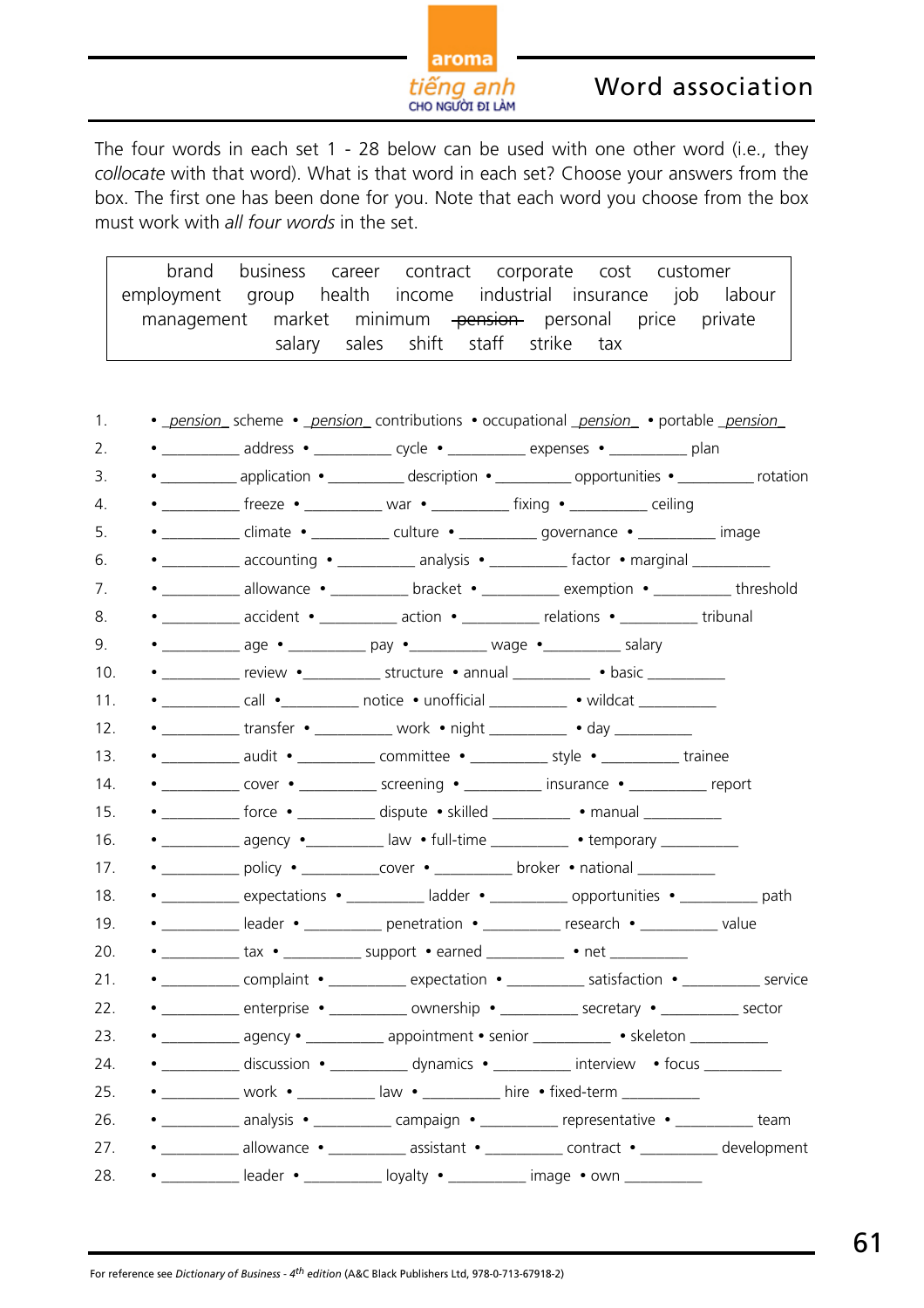# Working hours and time off work

Exercise 1: Complete sentences 1 – 26 with words and expressions from the box. Note that some of the sentences refer to *shift work* (when employees work for a period and then are replaced by others). Other sentences refer to *flexible* work systems, where employees can start or stop work at different hours of the day, provided they work a certain number of hours a day or week.

allowed time clock off core time double time fixed hours Flexible Work Regulations flexileader flexilagger flexitime full-time gravevard shift bomeworking job rotation job-share overtime part-time roster rotating shifts shift differentials shift transfer time and a half time-keeping time sheet twilight shift unsocial hours work-life balance

- 1. \_\_\_\_\_\_\_\_\_\_\_ is the fact of being on time for work (for example, '*He was reprimanded for bad*   $\sum_{i=1}^{\infty}$
- 2. **Example 2.** Example is paid time which the management agrees an employee can spend on rest, cleaning or meals, not working.
- 3. \_\_\_\_\_\_\_\_\_\_\_ is a form of employment in which two or more people do a single job or take on a specific role within a company, each person working part-time.
- 4. \_\_\_\_\_\_\_\_\_\_\_ is a short form of the expression *flexible time*.
- 5. A company or organisation that puts a lot of emphasis on flexibility in its employment practices is known informally as a
- 6. A company or organisation that puts too little emphasis on flexibility in its working practices is known informally as a  $\mathcal{L}$
- 7. An employee who works \_\_\_\_\_\_\_\_\_\_\_ works at times such as in the evening, at night or during public holidays when most people are not at work.
- 8. Employees who work \_\_\_\_\_\_\_\_\_\_\_ work for the normal working time (i.e. about 8 hours a day 5 days a week).
- 9. Employees who work \_\_\_\_\_\_\_\_\_\_\_ do not work for the whole working week (for example, they might only work 4 hours a day instead of 8).
- 10. A time for which work is paid at twice the normal rate (for example, at weekends or on public holidays) is called  $\_$
- 11. \_\_\_\_\_\_\_\_\_\_\_ is the normal rate of pay plus 50% extra (for example, when an employee does overtime or works evenings).
- 12. Hours worked more than the normal working hours are called
- 13. \_\_\_\_\_\_\_\_\_\_\_ is a period when employees working under a flexible time system must be present at work.
- 14. The act of changing an employee's shift or working hours is called
- 15 If a company does not operate a flexible time system, we say that the employees work hours.
- 16. \_\_\_\_\_\_\_\_\_\_\_ refers to a system where employees take turns in working different shifts.
- 17. The \_\_\_\_\_\_\_\_\_\_\_\_ is an informal expression for the night shift.
- 18. **\_\_\_\_\_\_\_\_\_\_** is a working method where employees work at home (usually on computer terminals), and send the finished material back to the office by email.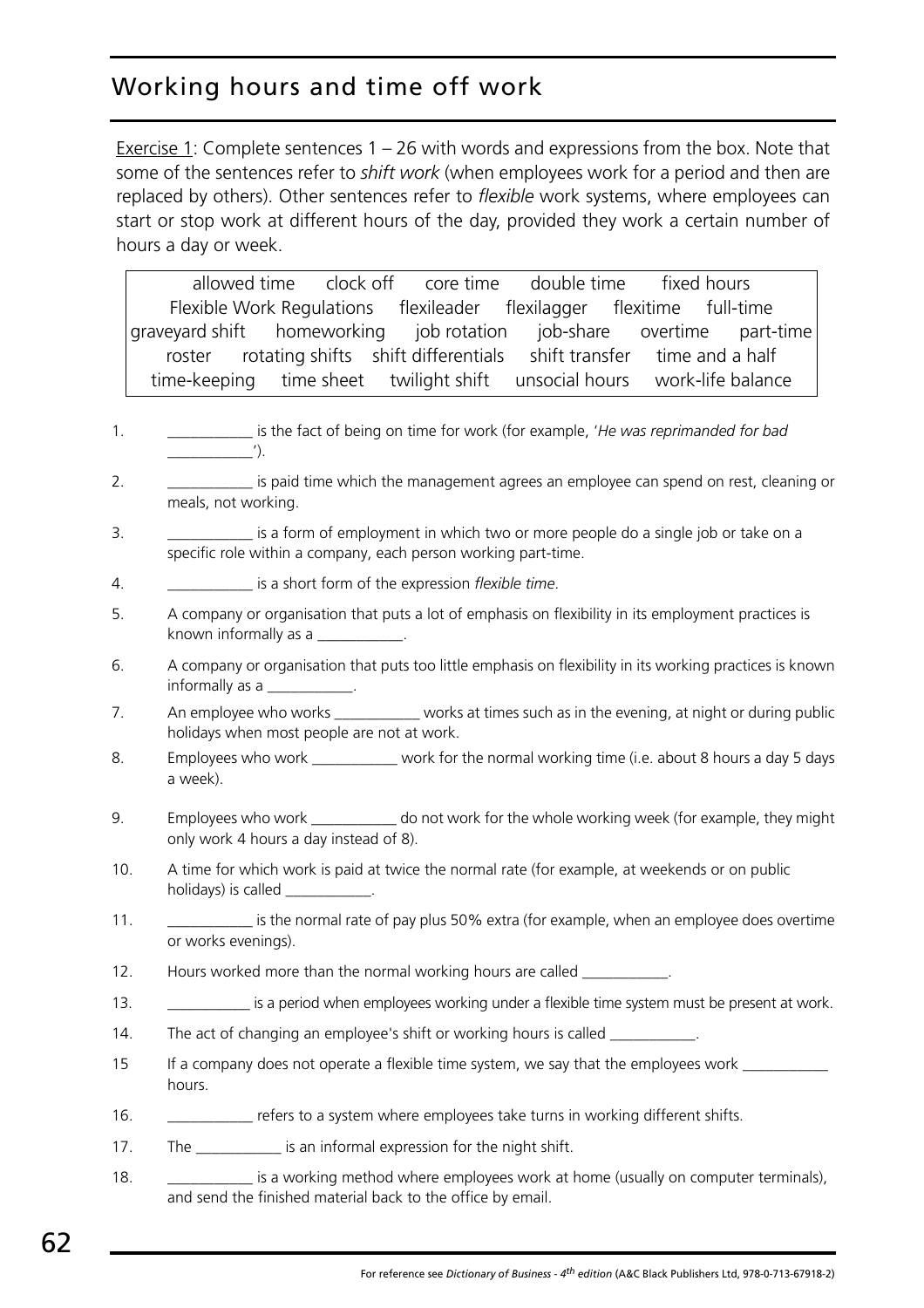

- 19. A *duty* \_\_\_\_\_\_\_\_\_\_\_ is a list of times showing when each employee is on duty at those times.
- 20. When you record the time you leave work by putting a card into a special machine, you
- 21. A \_\_\_\_\_\_\_\_\_\_\_ is a record of when employees arrive at and leave work, or one which shows how much time an employee spends on different jobs each day.
- 22. In Britain, parents who have children under 6, or disabled children under 18, have a legal right to have their working hours arranged to help them with their responsibilities. This right is known as  $\overline{\phantom{a}}$
- 23. The ability to devote a sensible amount of time to doing your job, making sure that you have enough time left over to do other things (for example, spend time with your family) is referred to as
- 24. \_\_\_\_\_\_\_\_\_\_\_\_ are payments made to an employee in addition to their basic pay to compensate them for the inconvenience of the pattern of shift work.
- 25. The sanother name for the evening shift, just before it gets dark.
- 26. When an employee is moved systematically from one job to another, this is known as \_\_\_\_\_\_\_\_\_\_.

Exercise 2: Complete these sentences with an appropriate word or words, and write these words in the grid on the next page. If you do this correctly, you will reveal a hidden expression in the shaded vertical strip which means *time off work granted to an employee to deal with personal or family problems*. Some of the letters have already been put into the grid to help you.

Several of the sentences use the word *leave*. In these cases, *leave* is a noun for *permission to be away from work* (e.g., '*He isn't here, he's on leave*'). Employees can *be* or *go on leave*.

- 1. A certificate from a doctor to show that an employee has been ill is called a \_\_\_\_\_\_\_\_\_\_\_ *certificate*.
- 2. A holiday from work which is fixed by law is called a \_\_\_\_\_\_\_\_\_\_\_ *holiday*.
- 3. A period when a woman is away from work to have a baby (but is still paid) is called *leave*.
- 4. Leave during which an employee receives no money is called leave.
- 5. A period of leave during which an employee is not allowed into the company offices is known informally as\_\_\_\_\_\_\_\_\_\_\_ leave.
- 6. A period of paid or unpaid time off work for the purposes of research, study or travel is called a \_\_\_\_\_\_\_\_\_\_\_.
- 7. The percentage of a workforce which is away from work with no good excuse is called the \_\_\_\_\_\_\_\_\_\_\_ rate.
- 8. A day when all employees in the country are allowed to take a day off work is called a
- 9. A period of paid leave given by some companies to staff who have completed several years of service is called  $\qquad \qquad -$  leave.
- 10. A person's right to something (for example, their right to a paid holiday from work) is called an

\_\_\_\_\_\_\_\_\_\_\_ \_\_\_\_\_\_\_\_\_\_\_.

\_\_\_\_\_\_\_\_\_\_\_.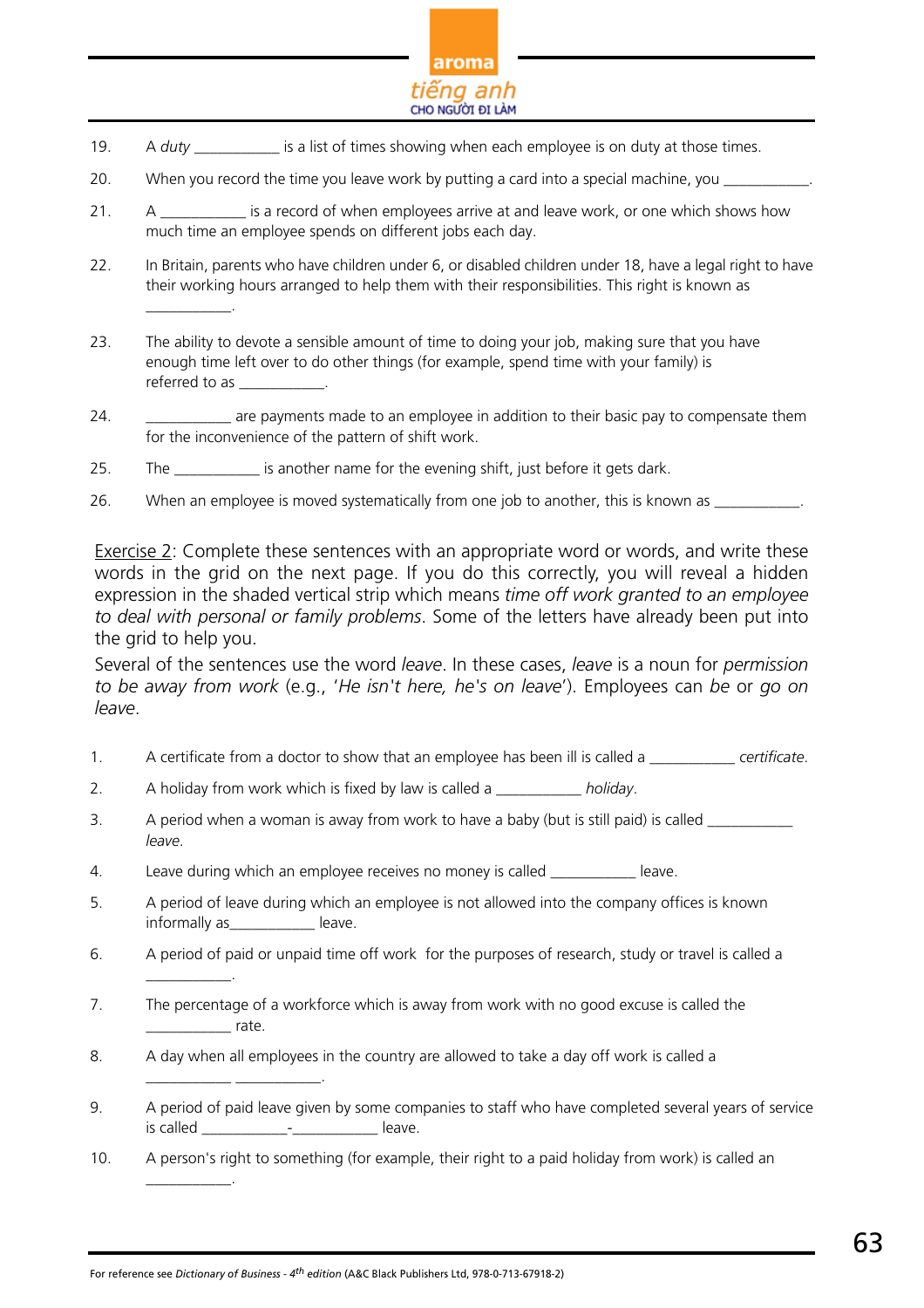

- 11. If an employee is away from work without permission and without a good reason, we can say that s/he has taken absence from work.
- 12. When an employee is sick and has to wait three days before s/he can claim sick pay, these days are known as \_\_\_\_\_\_\_\_\_\_\_ *days*.
- 13. If an employee has permission to be away from work, s/he has *leave of*

\_\_\_\_\_\_\_\_\_\_\_.

- 14. When an employee gets time off from work instead of pay (for example, if they work overtime and get some time off work instead of overtime pay), we say that they take *time off*
- 15. A short period of leave given to a father to be away from work when his partner has a baby is called \_\_\_\_\_\_\_\_\_\_\_ *leave*.
- 16. Paid time off from work given to an employee to help him / her deal with personal affairs is called \_\_\_\_\_\_\_\_\_\_\_ *leave*.
- 17. A holiday or period when people are not working is called a state (especially in the USA).
- 18. A payment made by the government or by a private insurance company to someone who is ill and cannot work is called *sickness* \_\_\_\_\_\_\_\_\_\_\_.

| 1.               |   |             | $\mathsf D$               |                |             |              | L       |             |             |           |                                                                                                            |             |             |  |
|------------------|---|-------------|---------------------------|----------------|-------------|--------------|---------|-------------|-------------|-----------|------------------------------------------------------------------------------------------------------------|-------------|-------------|--|
| 2.               | T |             |                           | T              |             |              |         |             |             |           |                                                                                                            |             |             |  |
| 3.               |   |             |                           |                |             |              | $\top$  |             | ${\sf R}$   |           |                                                                                                            |             | Y           |  |
| 4.               |   |             | $\cup$                    |                |             |              |         | D           |             |           |                                                                                                            |             |             |  |
| $\overline{5}$ . |   |             |                           | G              |             |              |         | $\mathsf E$ |             |           | ${\sf N}$                                                                                                  |             |             |  |
| 6.               |   |             |                           |                |             | $\mathsf{A}$ | $\sf B$ |             |             |           |                                                                                                            | $\mathsf C$ |             |  |
| 7.               |   |             | $\boldsymbol{\mathsf{A}}$ |                | $\mathsf S$ |              |         |             | $\mathsf E$ |           | $\vert$                                                                                                    |             |             |  |
| 8.               |   | $\mathsf U$ |                           |                |             |              |         | $\bigcirc$  |             |           |                                                                                                            | $\mathsf A$ |             |  |
| $\overline{9}$ . |   |             |                           |                | $\bigcirc$  |              | G       |             |             | ${\sf R}$ |                                                                                                            |             | $\mathsf C$ |  |
| 10.              |   |             |                           |                |             | $\top$       |         |             |             |           | $\mathsf{M}% _{T}=\mathsf{M}_{T}\!\left( a,b\right) ,\ \mathsf{M}_{T}=\mathsf{M}_{T}\!\left( a,b\right) ,$ |             |             |  |
| 11.              |   |             | $\cup$                    |                |             |              |         | Н           |             |           |                                                                                                            | $\mathsf S$ |             |  |
| 12.              |   |             | $\mathsf A$               | $\overline{1}$ |             |              |         |             |             |           |                                                                                                            |             |             |  |
| 13.              |   |             |                           |                |             | ${\sf N}$    |         | $\mathsf E$ |             |           |                                                                                                            |             |             |  |

| 14.            |   |   |   |        | Ė<br>┕ |                     |  |  |  |
|----------------|---|---|---|--------|--------|---------------------|--|--|--|
| $^{\circ}$ 15. | D |   |   |        |        |                     |  |  |  |
| 16.            |   |   | A | ┌<br>ر |        |                     |  |  |  |
| 17.            |   |   |   |        | ╭<br>╰ |                     |  |  |  |
| 18.            |   | B |   |        |        | $\blacksquare$<br>- |  |  |  |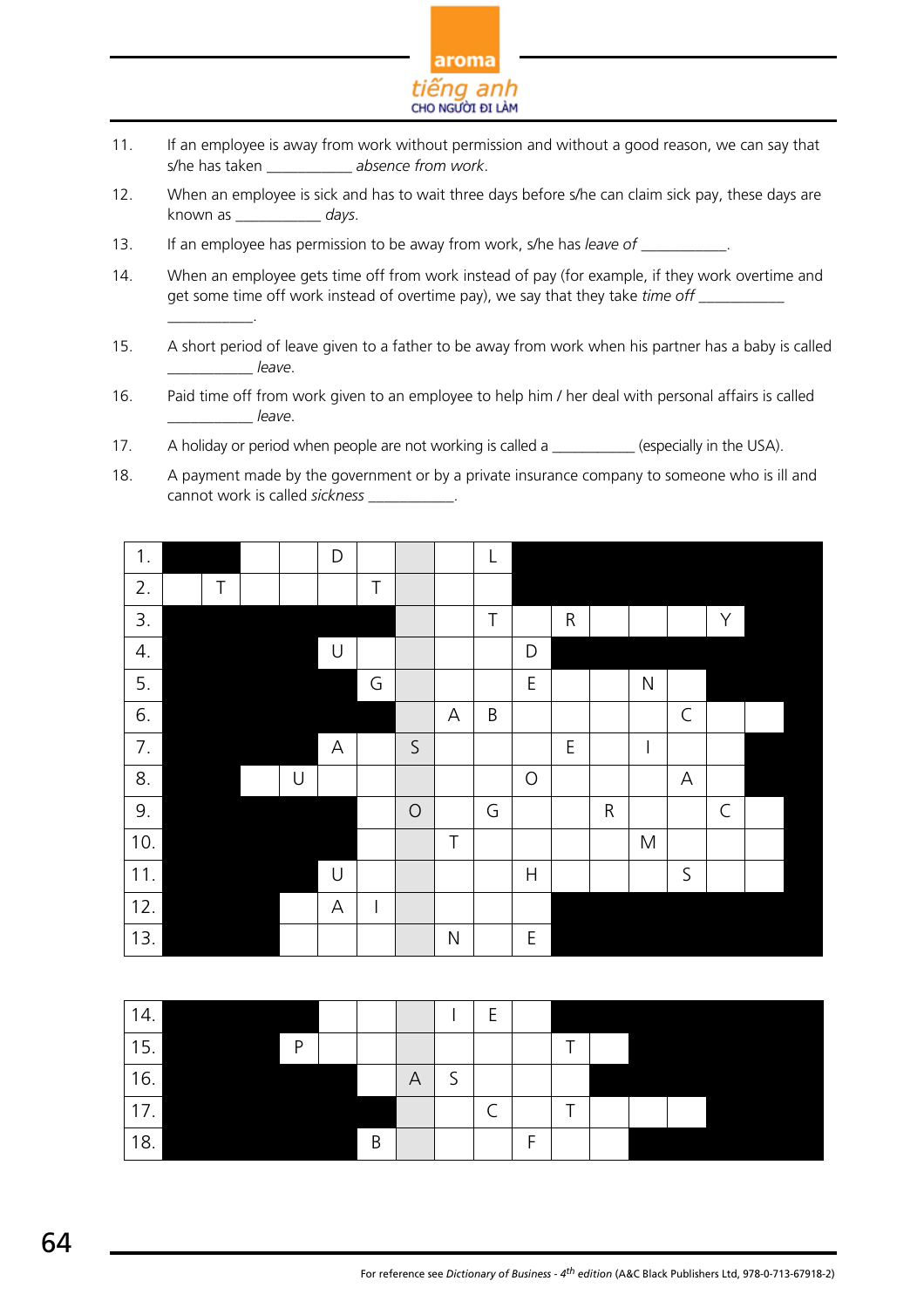

Workplace problems

Exercise 1: In the following sentences and paragraphs, one of the words in each of the word pairs in **bold** is wrong and one is right. Identify the most appropriate word in each case. You will find this easier to do if you read each paragraph through first so that you have a better idea of what it is about (Note that the wrong words are real English words, but do not fit into the context of the sentence / paragraph).

### Paragraph (A)

If there is a (1) **despite / dispute** between the management and the union in a company which cannot be (2) **restored / resolved,** and as a result a (3) **strike / stroke** looks likely, a third party might be called in to (4) **abdicate / arbitrate**.

### Paragraph (B)

Three managers have been accused of (1) **fraught / fraud**, (2) **dissemination / discrimination**, (3) **bullying / bumbling**, (4) **racy / racial** (5) **obtuse / abuse** and (6) **sectional / sexual** (7) **harassment / arrestment** . As a result two of them have been (8) **fried / fired** and one has been (9) **suspected / suspended** without pay. The first two are claiming (10) **unfair / unfaithful** (11) **dismissive / dismissal** and plan to (12) **appeal / appal**. The third has applied for a job with the government.

### Paragraph (C)

We would like to point out that there have been several (1) **breaches / beaches** of the company's 'No smoking' policy. We also have proof that several factory floor workers have been (2) **neglecting / negotiating** their duties, and there have also been several incidences of (3) **insurrection / insubordination** towards senior managers and intentional (4) **damning / damage** of company property. If this happens again, those responsible will be taken before a (5) **disconcerting / disciplinary** (6) **broad / board** and could face (7) **instant / instance** (8) **dismal / dismissal**. We would like to stress that the company has a (9) **nil-tolerant / zero tolerance** policy towards those who misbehave or break the rules.

### Paragraph (D)

The management are fully aware that because of staff (1) **shortness / shortages** we are all (2) **overstretched / oversubscribed** at the moment, Mr Harrington, but we suggest that if you have a (3) **grievance / grievous**, you put it to us in writing rather than encourage your colleagues to hold a sudden (4) **walkout / walkabout**. We'd like you to treat this as a (5) **verbal / verdant** (6) **warming / warning**: the next time it happens, we will be obliged to ask for your (7) **notice / note**.

### Paragraph (E)

What a terrible month! Sales have (1) **droned / dropped** by 40%, six employees have been made (2) **recumbent / redundant**, two senior managers have (3) **resigned / resided**, our main supplier has gone (4) **bankrolled / bankrupt**, someone has (5) **haggled / hacked** into the company website and given us a (6) **virus / viscous** (with the result that the entire computer system has (7) **crashed / cracked**), and the coffee machine is *still* out of (8) **odour / order**.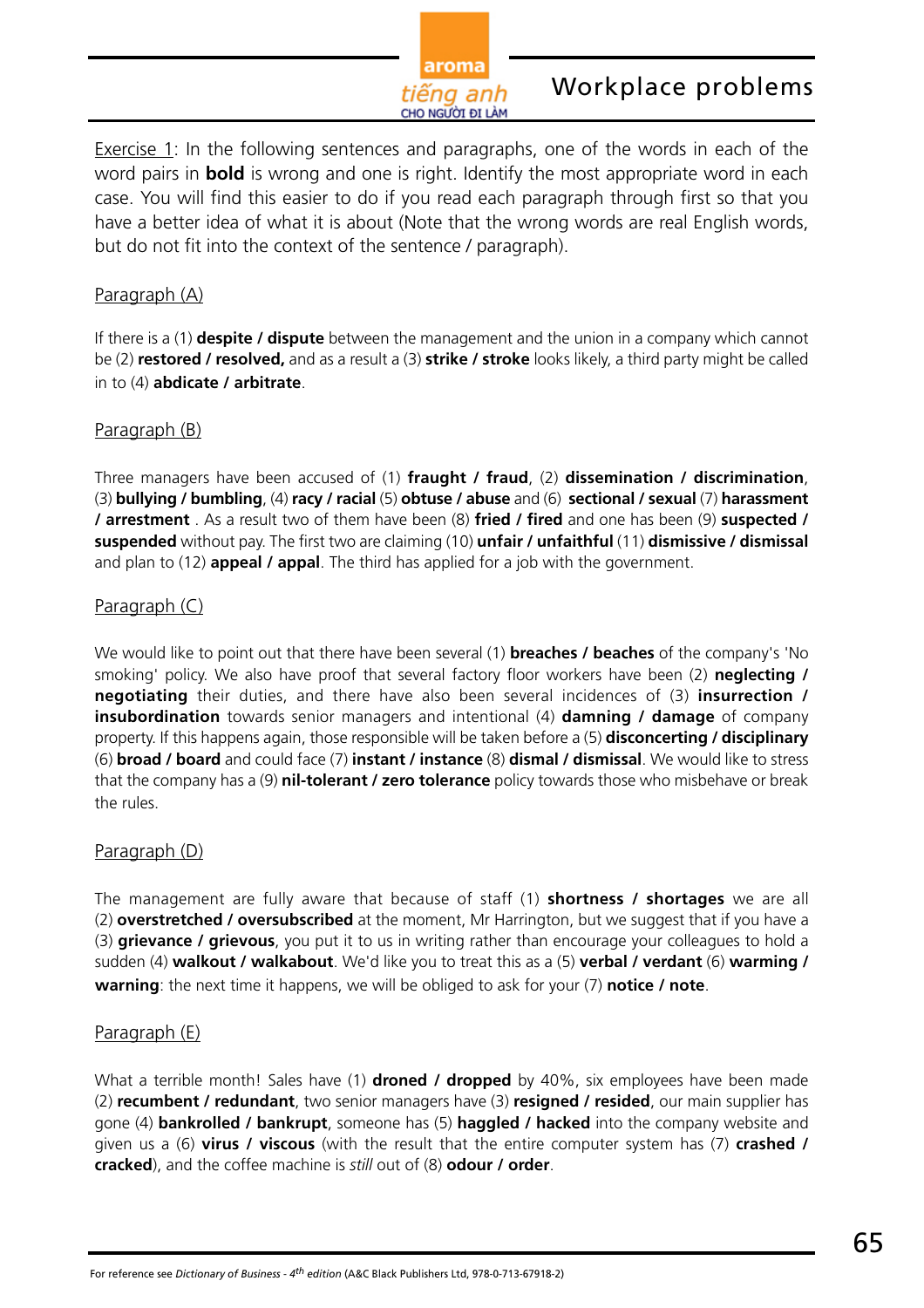

### Paragraph (F)

One problem that many companies face is that of their employees (1) **plateauing / plating**. This often happens when there is a lack of opportunity for promotion. In such situations, employees may feel they are lacking sufficient (2) **simulation / stimulation**, and as a result could lose their (3) **motivation / motorisation** and display less (4) **indicative / initiative** than before. This in turn can lead to reduced (5) **proclivity / productivity** for the company concerned. A good manager should recognise the potential danger signs, and (6) **implement / inclement** any solutions that they think might help.

### Paragraph (G)

An unhappy workforce should be easy for a good manager to spot. Basically, if staff (1) **turnover / turnaround** is high and staff (2) **detention / retention** is low, (3) **conflict / conscript** situations are frequent, there is frequent staff (4) **absenteeism / abstention**, poor (5) **timeserving / timekeeping** and (6) **misconduct / misconception** in the workplace, if (7) **moral / morale** seems generally low and if there is often the threat of (8) **industrial / industrious** action, it is time to act. The first thing to do is to (9) **counsel / council** employees and try to establish the cause of their (10) **grievances / grief**.

Exercise 2. Match the words in paragraphs  $A - G$  above with their definitions below.

- 1. The practice of staying away from work, often without a good reason.
- 2. Reaching a point where you cannot go any further in your job.
- 3. To give professional advice to someone on personal or professional issues.
- 4. The frequency within which employees people leave a job and are replaced by new employees.
- 5. Not needed for a job anymore.
- 6. A disagreement.
- 7. To be in a situation where you have too much to do.
- 8. To try to settle a disagreement between two or more people / groups.
- 9. The practice of treating people in different ways (because of their sex, race, religion, etc).
- 10. Regularly worrying or bothering someone.
- 11. A complaint.
- 12. The eagerness to work well.
- 13. Bad behaviour at work.
- 14. A failure to carry out the terms of an agreement, or the failure to follow rules.
- 15. The sudden stopping of work by employees when they leave their place of work because of a disagreement.
- 16. The decision or idea to start or do something.
- 17. The refusal to obey someone with more authority.
- 18. To ask someone formally to change a decision that you are not happy with.
- 19. Spoken.
- 20. To put something (for example, a plan) into action.
- 21. Official written information telling an employee that he / she is going to lose his / her job.
- 22. A feeling of confidence or satisfaction.

Also see *Dispute resolution* on pages 11–12.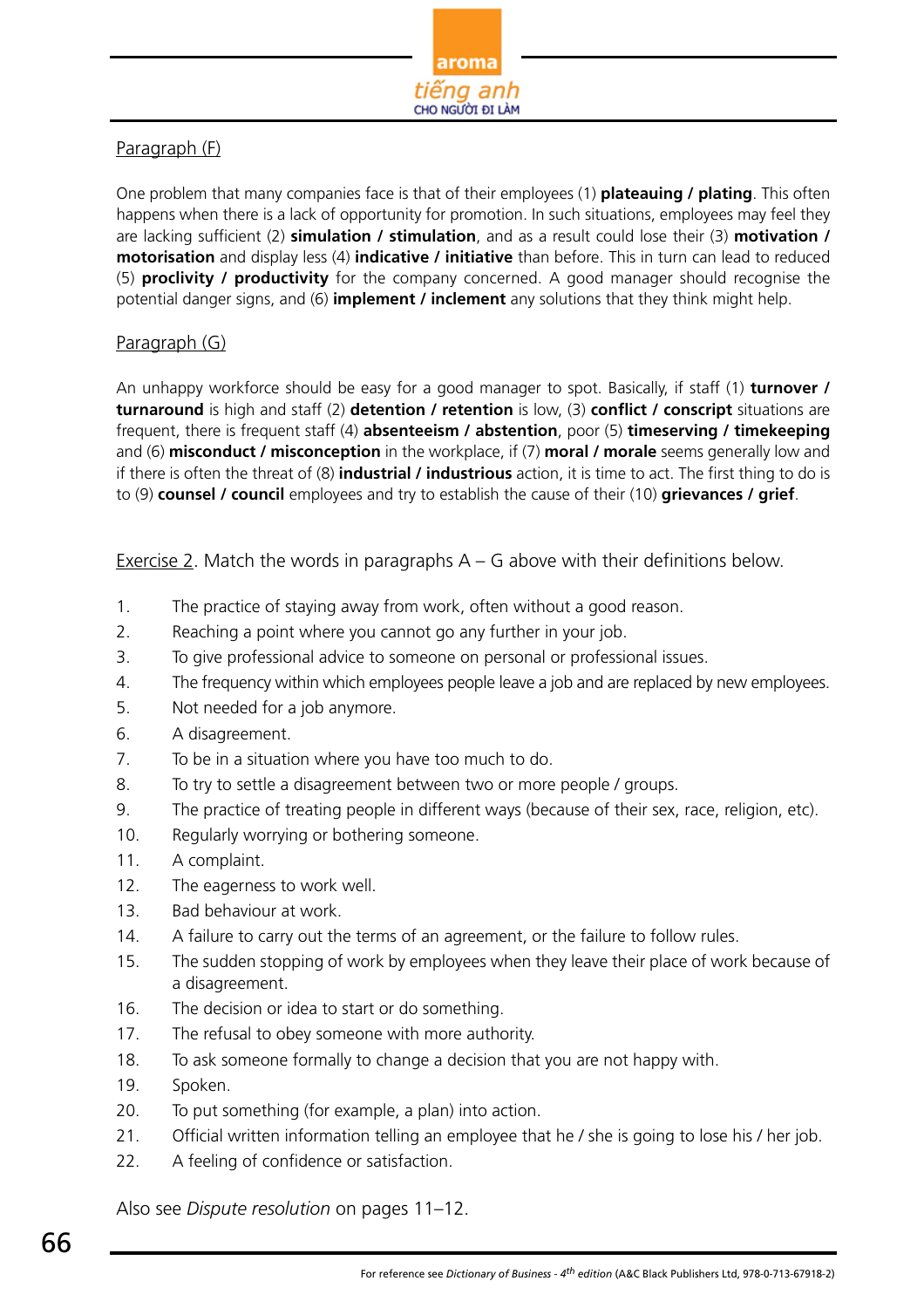# **Abbreviations (pages 1–2)**

Across: **2.** European **4.** buyout **8.** selling **9.** business 11. **technological 13. Director 14. investment 15. mergers 17. earnings 19. earn 20. Tax 15.** mergers **17.** earnings **19.** earn **20.** Tax **22.** opportunities **25.** Executive **26.** vitae **27.** needs **29.** time **32.** price **34.** Financial **37.** questions **38.** injury **39.** index **41.** annum (do not confuse p.a. with PA: a personal assistant) **43.** annual **45.** Commerce **49.** information **51.** product **52.** secure **54.** domestic **56.** person (the plural is *VIP's: very important people / persons*)

Down: **1.** quality **3.** parity **5.** public **6.** meeting **7.** relations **10.** credit **12.** Administration **15.** methods (or sometimes management) **16.** resources **18.** sale **21.** profit **23.** possible **24.** central **28.** delivery **30.** first **31.** Qualification **33.** national **35.** Insurance **36.** development **40.** share **42.** thousand **44.** electronic **46.** research **47.** postage **48.** Internet **50.** free **53.** you (the same pronunciation as the letter *u*) **55.** time

# **Appraisals, training and development (pages 3–5)**

#### Exercise 1:

The questions in this exercise are typical questions that might be asked at an appraisal / assessment interview (sometimes informally called *job chats*).

**1.** standards **2.** knowledge **3.** quality **4.** objectives **5.** improvement **6.** strengths **7.** training **8.** progression **9.** schedule **10.** challenging **11.** least **12.** workload **13.** description **14.** defined **15.** advancement **16.** improving **17.** morale **18.** relationship **19.** discipline **20.** treatment **21.** promptly **22.** complaints **23.** progress **24.** praise **25.** facilities **26.** provisions **27.** recommend **28.** comments

Normally before an appraisal, employees fill in a *selfappraisal* form. Note that appraisals / assessments are normally *knowledge-based* (what the employee knows),and *performance-based* (how well the employee has worked, and the results s/he has achieved). Appraisals can be *two-way*, with the employee telling the company how s/he feels about it, and his / her role in it. A good company will always listen to the *feedback* it receives from its employees.

Performance-based appraisals often use a method known as *BARS* (*behaviourally-anchored rating scales*), where performance is based on a typical performance criteria set for each individual employee.

Many companies have adopted the practice of *360 degree appraisals*. Colleagues above, below and at the same rank as the employee being appraised are asked to contribute their views on that employee before the interview takes place.

If an employee is not performing well in his / her current position, s/he might be given a *remedial transfer*. This means that s/he is transferred to a more suitable job. The informal expression is a *turkey trot*.

Note that many of the questions in this exercise might also be asked at an exit interview, when an employee is interviewed before s/he leaves the company**.** The questions would normally be expressed in the past tense, e.g., Did you think...?, Were you happy...?, etc. In

addition to the questions in the exercise, exit interviews might also ask the employee how s/he felt about the rewards, benefits and services offered by the company (holiday pay, sick pay, pension scheme, health insurance, life assurance, loan facilities, educational assistance, sports and social facilities, refreshment facilities, HR services, etc).

#### Exercise 2:

**1.** continuous personal development (also called continual personal development) **2.** assertiveness  $control$  *personal* development) training **3.** experiential learning (also called *learning by* **4.** adventure training **6.** team-building (an employee who works well as part of a team is called a *team player*) **7.** carousel learning **8.** sales training **9.** modern apprenticeship **10.** an **8.** sales training **9.** modern apprenticeship induction course **11.** off-the-job training (training which takes place on the company premises during work time is called *on-the-job training* or *in-house* / *in-company training*) **12.** open learning **13.** training needs analysis **14.** total quality management (TQM)

Note: a *trainer* is somebody who trains staff, a *trainee* is somebody who learns how to do something.

Here are some other words and expressions that you might find useful:

adult education correspondence course team learning distance learning training needs performance appraisal staff appraisal individual learning autonomous learning learning curve learning style evaluation and assessment work-based learning INSET (in-service training) Investor in People (a national programme for employee development sponsored by the UK government) managerial grid

# **Changes (page 6–7)**

Exercise 1:<br>**1.** widening **2.** sharp decline / fall **3.** general improvement **4.** expansion **5.** weakening **6.** tightening up **7.** constant rise **8.** dramatic increase **9.** steady decrease **10.** phased out **11.** build up **12.** cuts **13.** deterioration **14.** considerable growth **15.** upward trend **16.** marked progress **17.** upgrade **18.** streamline **19. Downsizing 22.** restructure

# Exercise 2:

**1.** exchanged **2.** adapt **3.** outsourced (if you *outsource* a part of a company, you move part of the company operations from your home country to another country, or from inside your company to another company) **4.** transformed **5.** renovated **6.** switched **7.** vary **8.** expanded **9.** dissolve (we could also use the phrasal verb *break up*) **10.** revised (*revised* prices are usually increased, but they can also go down, as in the first part of this example)

# **Business colours (page 8)**

**1.** (a) orange goods (= goods that are not bought as often as *fast-moving items* such as food products, but are replaced from time to time. (b) brown goods (= electrical equipment for home entertainment). (c) white goods (= machines that are used in the kitchen / utility room**.** White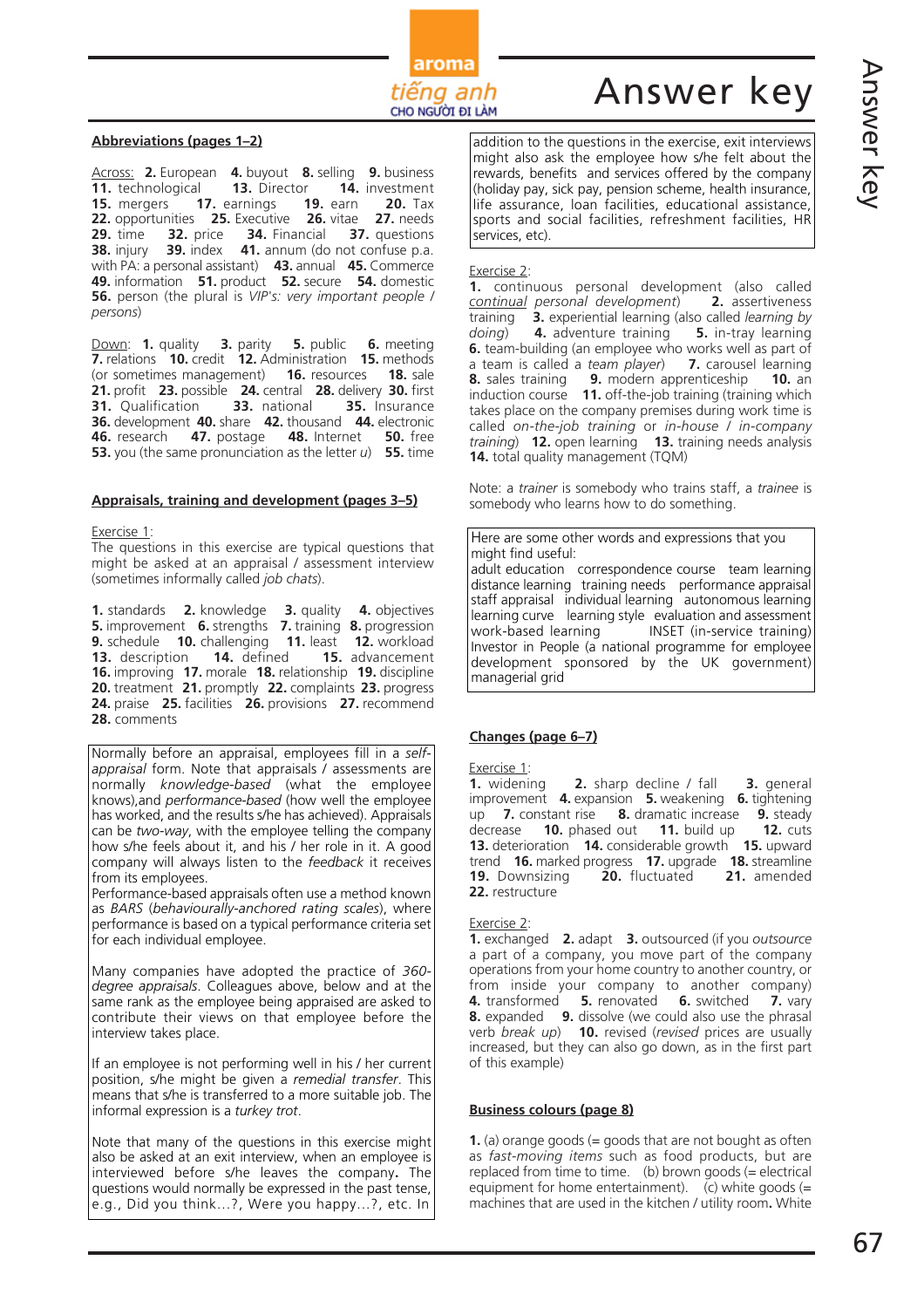goods can also refer to household linen, such as towels and sheets).  $(d)$  yellow goods  $(=$  high-priced goods which are kept in use for a relatively long time, and so are not replaced very often). (e) red goods  $(=$  fast-selling convenience goods, especially food products).

Note that items such as televisions, stereo systems and even clothes could also be classified as yellow goods, especially if they are very expensive.

**2.** (d) red tape. **3.** These informal expressions refer to bank accounts**.** If an account is *in the red*, it is showing a debit or loss (e.g., less than £0). If an account is *in the black*, it is showing a profit, or (if used to refer to a company) having more assets than debt. **4.** black (we can also say *hidden economy*, *parallel economy* or *shadow economy*). **5.** Green taxes. **6.** False**.** A bluechip investment is the purchase of low-risk shares in a company which is performing well. **7.** (b) to blacklist (this can also be a noun: *a blacklist*). **8.** Yes, provided it has received *planning permission* to do so. Compare *greenfield site* (= an area of land - usually in the country that has not been built on before) with *brownfield site* (= an area of land, especially in an urban area, that had buildings on it in the past, and can be built on again). **9.** A *white-collar worker* is someone who works in an office. A *blue-collar worker* is someone who works in a factory. **10.** white-collar (see number 9 above). **11.** Women. This is an informal and rather sexist expression for a job that is normally held by a woman (especially a young one). **12.** a black market (often used in the expression *a black market economy*)**. 13.** Probably a bad thing**.** Blue-sky ideas (also called *blue-sky thinking*) are extremely idealistic, ambitious, unrealistic and unconventional. **14.** Unhappy: this is an informal 14. Unhappy: this is an informal expression for stocks and bonds that have no value. **15.** All of these.

# **Contracts (pages 9–10)**

Exercise 1: Here is the complete text:

A contract can be defined as 'an **agreement** between two or more parties to create legal **obligations** between them'. Some contracts are made '**under seal**': in other words, they are **signed** and sealed (stamped) by the parties involved. Most contracts are made **verbally** or **in writing**. The essential elements of a contract are: (a) that an **offer** made by one party should be **accepted** by the other; (b) **consideration** (the price in money, goods or some other **reward**, paid by one party in exchange for another party agreeing to do something); (c) the **intention** to create legal relations. The **terms** of a contract may be *express* (clearly stated) or *implied* (not clearly **stated** in the contract, but generally understood)**.** A **breach** of contract by one party of their **contractual liability** entitles the other party to **sue** for **damages** or, in some cases, to seek specific performance**.** In such circumstances, the contract may be **voided** (in other words, it becomes *invalid*).

# Exercise 2:

**1.** 1. parts = parties  $2.$  False  $3.$  C

**2.** 1. terminator = termination 2. True 3. obligated / required

**3.** 1. un-negotiable = non-negotiable 2. True (*amend* = *change* or *alter*. The noun is *an amendment*. You can *make an amendment*) 3. oral / spoken / implied / understood

(Note that if a contract is *on paper*, it is called a *written* contract)

**4.** 1. in beach of = in breach of (*breach* can also be a verb: *to breach a contract*) 2. abide by (in paragraph 1) 3. False (they have only broken one of the *clauses*, or *parts*, of the contract)

**5.** 1. period of notification = period of notice 2. agreement 3. True

**6.** 1. anointment = appointment 2. False (*amalgamation* comes from the verb *to amalgamate*: to join and become one. We can also say *merger*, from the verb *to merge*) 3. False (he is not allowed to have a *controlling interest* in the company, so his ability to buy stocks is restricted) 4. None (*third parties* are people or groups other than Mr Wiley and the amalgamation of AKL Publishing and Berryhill Books)

# **Dispute resolution (pages 11–12)**

Exercise 1: Here is the complete text:

A *dispute* is an argument or **disagreement**. In business and commerce, there are usually two types of dispute.

The first of these is an **industrial** dispute, which is between an employer and an employer's representative, which in many cases is a **trade union**. These are usually the result of disagreements over pay, conditions of work and unfair **dismissals**, including **redundancy** (the layingoff of employees because they are not needed). The least favourable outcome of this type of dispute is usually industrial **action**, often in the form of a **strike** (where employees stop working). Alternatively, employees may stage a **go-slow** (where they work at less than their normal speed). They may also adopt a **work-to-rule** strategy, in which they strictly follow all the **terms** of their contract, and obey other **regulations** to the letter. They may also refuse to work **overtime**. The result of this is usually **decreased** productivity for the company.

The second type of dispute is a **commercial** dispute, which is a disagreement between two businesses. This is usually the result of a **breach** of contract (in which one or both sides fails to agree to, or **abide by**, the terms and **conditions** of a contract drawn up between them). In extreme cases, this may result in **litigation** (in which one side brings a **suit** against the other in a court of law), with the aim of getting financial **compensation**, or of legally obliging the other side to abide by their contractual **obligations**.

Disputes do not necessarily have to be settled in an imposed court case. **Mediation** (an attempt by a **disinterested**\* third party to make two sides in an argument agree) is often quicker, more **cost-effective** and less stressful for the parties involved.

\* *Disinterested* has a similar meaning to *impartial* (see exercise 2).

# Exercise 2:

**1.** alternative **2.** litigation (the verb is *to litigate*, the adjective is *litigious*) **3.** voluntary / consent **4.** impartial / mediator (the verb is *to mediate*) **5.** facilitator **6.** joint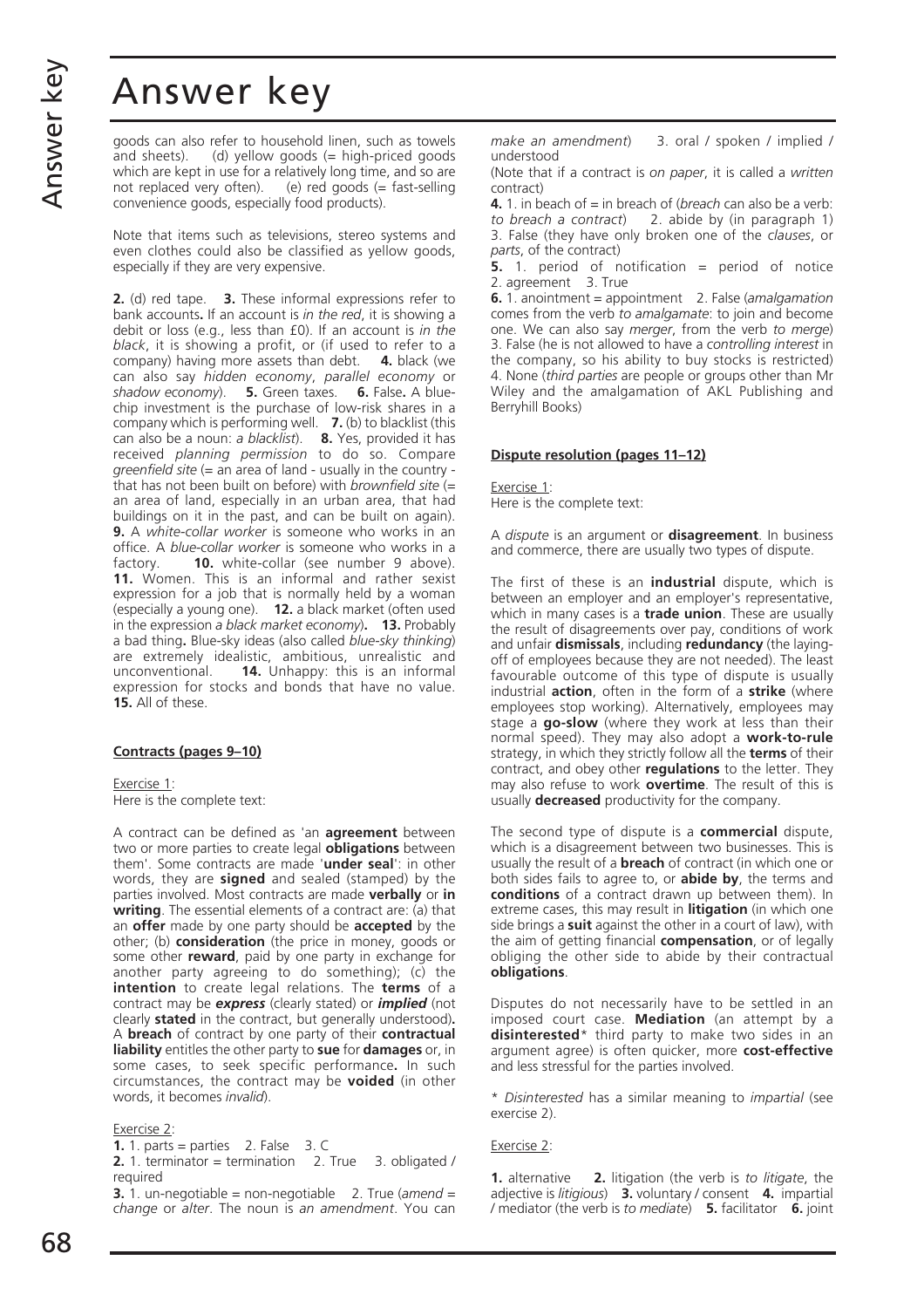session / caucus **7.** confidential/ disclosed **8.** resolutions / practical / beneficial **9.** negotiations **10.** settlements / compromise / mutual **11.** bound **12.** prejudice **13.** binding / honour **14.** contractually **15.** arbitration **16.** tribunal **17.** arbitrator **18.** adjudication **19.** public domain

#### **Earnings, rewards and benefits 1 (pages 13–14)**

**1.** wage / salary **2.** remuneration **3.** overtime **4.** increment **5.** deduction **6.** dock **8.** double time **9.** time and a half **10.** pension plan **11.** rise (we can also say *raise*) **12.** advance / sub **13.** payslip **14.** bonus **15.** payroll **16.** package **17.** weighting (for example, a job advertisement might offer an annual salary of  $f(30,000 + f(4,000))$  London *weighting*) **18.** leave entitlement **19.** Income / *weighting*) **18.** leave entitlement expenditure **20.** stock options (we can also say *share options*. Some companies have something called an *ESOP*: an *employee share ownership plan*) **21.** incentive plans<br>**22.** rate **23.** redundancy pay **24.** discount **23.** redundancy pay **25.** relocation allowance **26.** danger **27.** gross **28.** net (also called *take-home pay*) **29.** index-linked **30.** commensurate (for example, *Your salary will be commensurate with your experience and qualifications*) **31.** arrears **32.** direct deposit **33.** performance related **34.** golden handshake (some companies also give new employees a *golden hello* when they accept a job with the company, and some companies may offer new employees a *golden parachute*, which guarantees them a special payment if they are *made redundant*)

#### **Earnings, rewards and benefits 2 (page 15)**

**1.** direct / extrinsic **2.** extrinsic / direct **3.** basic **4.** performance-related **5.** commissions **6.** recognition **7.** Gainsharing **8.** motivation **9.** production bonus **10.** premium bonus **11.** attendance bonus **12.** acceptance bonus (informally called a *golden hello*) **13.** Profit sharing **16.** pensions **17.** share **18.** insurance **19.** duvet days **20.** fixed **21.** flexible (also known as a *cafeteria-style benefits plan*) **22.** Incentive **23.** indirect / intrinsic **24.** intrinsic / indirect **25.** status **26.** satisfaction **27.** growth / development **28.** skill **29.** development **30.** security **31.** comradeship

Here are some other words and expressions that you might find useful:

salaried (the adjective of *salary*) earnings real earnings take-home pay well-paid low-paid pay packet pension contributions accrual rate hourly / daily rate occupational / company pension (scheme) remuneration portable pension (scheme) per day / per diem perks increments a year / per annum wage / salary review on-target earnings parity to erode wage differentials |incentive basic / flat rate reward management<br>|broadbanding compensation package benefit in kind broadbanding compensation package benefit in kind exploding bonus holiday pay sick pay life assurance

#### **Formal words (pages 16–17)**

Exercise 1:

**1.** analyse (spelt *analyze* in American English) **2.** assessed at **3.** averting **4.** administer **5.** assigned **6.** annulled **7.** audit **8.** appealed to **9.** addressed **10.** award **11.** admonished **12.** awaiting **13.** adjusted **14.** adjourned **15.** appointed

Answer key

#### Exercise 2:

**1.** attend **2.** advised **3.** assist **4.** amalgamated **5.** attempt **6.** assured **7.** sequestered (we can also say *sequestrated*) **8.** settle **9.** tender **10.** dismissed **11.** engage (we can also say *employ*, *recruit* or *hire*) **12.** waived **13.** present **14.** elected **15.** licensed

#### Exercise 3:

**1.** retain **2.** specify **3.** redeployed **4.** consulted **5.** undertaken **6.** reinstated **7.** inquiring (note that in this sentence, *inquiring* must be followed by *into*: '*We are inquiring into the background of the new supplier*'. *Inquiring* can also be written *enquiring*) **8.** consented **9.** notified **10.** briefed **11.** outlined **12.** upgraded

The word in the shaded vertical strip (and the one that can be used to replace the words in **bold** in number 13) is **apportioning**.

#### **Business idioms (page 18–19)**

Exercise 1:

**1.** goes belly up **2.** rat race **3.** turkey trot **4.** a people churner **5.** an ohnosecond **6.** a dogsbody **7.** a sickie **8.** work rage (also called *desk rage* when applied to people working in an office) **9.** out of the loop **10.** a cushy number **11.** got the boot **12.** pencil-whip **13.** a helicopter view **14.** eye service **15.** a mushroom job **16.** a Mickey Mouse job **17.** swinging the lead **18.** a lemon

#### Exercise 2:

**1.** stress puppy (= someone who seems to enjoy being under pressure, but still complains about it) **2.** shape up or ship out (= improve or leave) **3.** empty suit (= someone - usually in a fairly high position - who doesn't really contribute very much to a company or organisation) **4.** kiss up to (= to be very nice and polite to someone in a position of power. It is a negative expression. We can also say *schmooze up to* or *suck up to*) **5.** dead wood (= the employees who are losing a company money. We can use the expression *to cut out the dead wood* in this context) **6.** glad hand (= to shake hands with people. We can also use the expression *press the flesh*) **7.** seagull manager (= someone who is brought in to a company to deal with a problem or make changes, achieves nothing, annoys everyone and then leaves)  $\overline{8}$  ear candy (= kind words of praise and encouragement) **9.** wombat (an acronym: *waste of money, brains and time*. *Basket case* - see number 14. below - could also be used in this sentence if speaker B is talking about the boss) **10.** dumbsizing (= to dismiss the best workers in a company**.** It is an adaptation of the word *downsizing*. If a company dismisses those workers who do not contribute much and are losing the company money, we could say that they *smartsize*) **11.** happy camper (= someone who enjoys their job, although the expression is often used ironically) **12.** wiggle room (= time to think before making an important decision) **13.** busymeet (= a business meeting) **14.** basket case (= a company or a person who is in such bad condition that they are beyond help) **15.** trim the fat (= dismiss / lay off of those employees who do not work well or are *surplus to requirement*) **16.** cash cow (= a product or service that makes a lot of money with a minimum amount of advertising)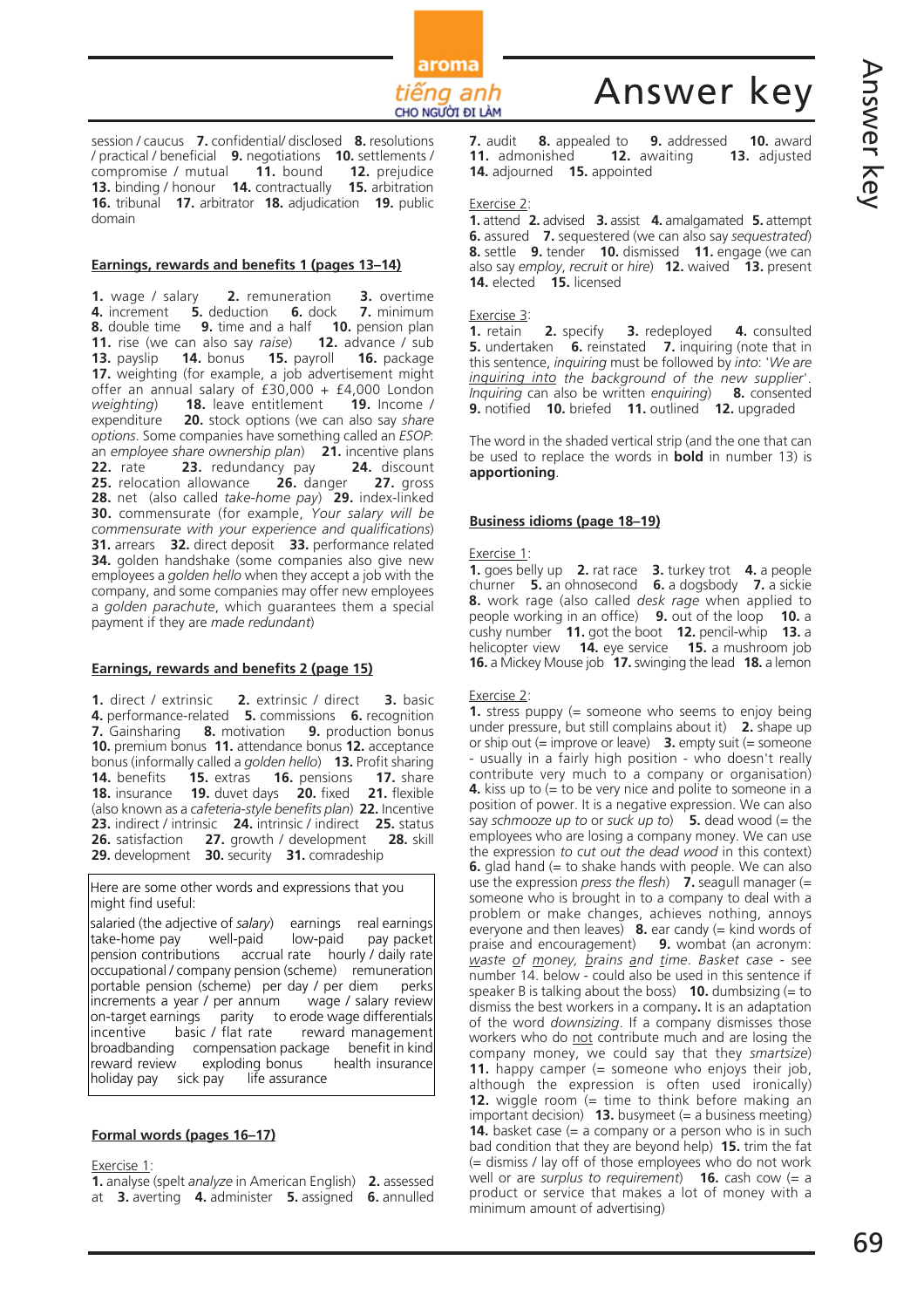aroma tiếng anh CHO NGƯỜI ĐI LÀM

# **IT and e-commerce (pages 20-22)**

#### Exercise 1:

**1.** desktop **2.** laptop (also sometimes called a *notebook*) **3.** components **4.** CPU **5.** hard drive **6.** hard disk **7.** memory **8.** software **9.** word processing **10.** spreadsheet **11.** DTP **12.** load (we can also say **12.** load (we can also say *install*) **13.** CD / DVD drive **14.** USB port **15.** memory stick **16.** monitor **17.** keyboard **18.** printer **19.** scanner **20.** mouse **21.** Internet (sometimes called the *World Wide Web*) **22.** provider (also called an *Internet Service provider*, or *ISP*) **23.** browser **24.** download **25.** chatrooms **26.** newsgroups **27.** website **28.** log on **29.** pop-up **30.** search engine **31.** keywords **32.** links (also called *hyperlinks* or *hypertext links*) **33.** domain (name) **34.** homepage **35.** on-line **36.** log out (we can also say *log off*) **37.** bookmark **38.** email **39.** password (most email providers also ask their subscribers to enter a *username*, which is similar to a password) **40.** spam **41.** delete **42.** attachment **43.** virus **45.** anti-virus software **46.** update (it)

#### Exercise 2:

**1.** A JPEG is a method of reducing, or *compressing*, computer files that contain images so that they can be sent quickly by email over the Internet (it is also the name of a file that is produced by this method) **2.** A *file* is a set of information or a *document* that is stored under a particular name on a computer, a *folder* is a group of related programs or documents stored together on a computer **3.** *Freeware* is free software available on the Internet, *shareware* is similar, but users are asked to make a voluntary monetary contribution for its use, or are encouraged to buy a more advanced version **4.** *Spyware* is computer software that secretly records the websites you visit on your computer, and this information is then used by companies who try to sell you things **5.** The *Internet* is a computer system, or network, that allows people in different parts of the world to exchange information (using websites and sending emails, etc). An *intranet* is a computer network that can only be used within a company or organisation. An *extranet* is similar to an intranet, but also allows access by others associated with that company or organisation (for example, suppliers, buyers, etc) **6.** She has finished shopping and is now going to pay **7.** (a) The user 'signs' the contract by clicking on a box or boxes to show that he / she agrees with the *terms and conditions* **8.** Internet Service Provider **9.** (b) **10.** (c) (A company that only does business on the Internet is called a *dot.com business*. A company that does not have an Internet shopping facility is known as a *bricks and mortar business*) **11.** Frequently asked questions **12.** (a) **13.** Business to business asked questions **12.** (a) **13.** Business to business **14.** An *auto response* **15.** (b) UCE = *unsolicited* **14.** An *auto response* **15.** (b) UCE = *unsolicited commercial email* **16.** *Broadband* is a class of transmission system that allows large amounts of data to be transferred at high speed over the Internet; an *ISDN line* is a digital telephone network that supports advanced communication services and can be used for high-speed data transmission **17.** (b) **18.** personal identification number, a private code number that only the user knows (also required when using a credit / debit card in a cash machine or in a shop) **19.** They are forms of on-screen advertising **20.** No. An *anti-site*, also called a *hate-site* or *gripe-site*, is a website set up by an unhappy (ex-) customer so that they can publicly say bad things about your company, and encourage other people to do the same **21.** A *hacker* is someone who uses a computer to connect to other people's computers secretly and often illegally, so that they can find or change information. The verb is *to hack* **22.** A *firewall* protects your computer or network, or certain files and folders on that computer / network, from being illegally accessed by a *hacker* (see number 21 above) **23.** If a company is *Amazoned*, is has lost a large share of its market to a competitor because it has failed to develop an effective business strategy (especially if it has failed to utilise IT technology). This is an informal word, named after the Internet company *Amazon.com*, who very quickly took a large share of the book market before expanding into other areas **24.** (e) Also called a *heavy site*. This is an informal expression **25.** Phishing (pronounced like *fishing*) is an informal word which refers to sending emails that are designed to trick people into giving away personal information, such as bank account details**.** This information is then used to steal from those people**.** More advanced *phishers* set up bogus websites that look like real websites (especially ones that look like bank websites) that try to trick the unwary or gullible **26.** You would probably feel rather unhappy, especially if you were the company's *website manager*: a *cobweb site* is a website that contains a lot of out-of-date information, and if it looks like an *angry fruit salad*, it has an interface that is particularly unattractive to look at **27.** *Spider food* is an informal expression that refers to words that are embedded in a web page to attract search engines**.** As a result, your website would receive a lot of visitors **28.** You are if you were able to answer most of the questions in this exercise: someone who is *buzzword compliant* is familiar with the latest computer and IT terms and expressions. It is an informal expression.

# **Jobs and positions (pages 23–24)**

# Exercise 1:

**1.** Receptionist **2.** Human Resources Manager **3.** Secretary **4.** Girl Friday (this is rather a sexist expression) **5.** Technical Support Consultant **6.** Company Director **7.** Managing Director **8.** Chief Executive Officer **9.** Personal Assistant **10.** Company Secretary **11.** Chairman Assistant **10.** Company Secretary **11.** Chairman **12.** Non-executive Director **13.** Production Manager **12.** Non-executive Director **14.** Assistant Manager **15.** Trainer

#### Exercise 2:

**1.** Accountant **2.** External Auditor **3.** Area Manager **4.** Marketing Manager **5.** Advertising Manager **6.** Sales Representative (often shortened to *rep*) **7.** Foreman **8.** Trade Union Representative **10.** Arbitrator **11.** Graduate Trainee **12.** IT Consultant **13.** Telesales Manager **14.** Official receiver **15.** Security Guard

#### **Letters (pages 25–27)**

**(A)**: 6, 22, 46, 47, 56 **(B)**: 5, 21, 35, 39, 40 **(C)**: 3, 17, 34, 41, 52 **(D)**: 7, 16, 37, 43, 49 **(E)**: 13 (this could also fit in F), 33, 38, 48, 51 **(F)**: 2, 9, 23, 29, 59 **(G)**: 1, 8, 25 (this could also fit in H), 26, 60 **(H)**: 4, 12, 27, 42, 54 **(I)**: 10, 24, 32, 36, 55 **(J)**: 11, 14, 30, 45, 58 **(K)**: 15, 18, 28, 44, 53

The following extracts do not match any of the letter types in the box:

**19** (a reminder from a company to a client to pay them), **20** (a letter or email reserving a hotel room), **31** (a letter or email requesting something), **50** (a covering letter or note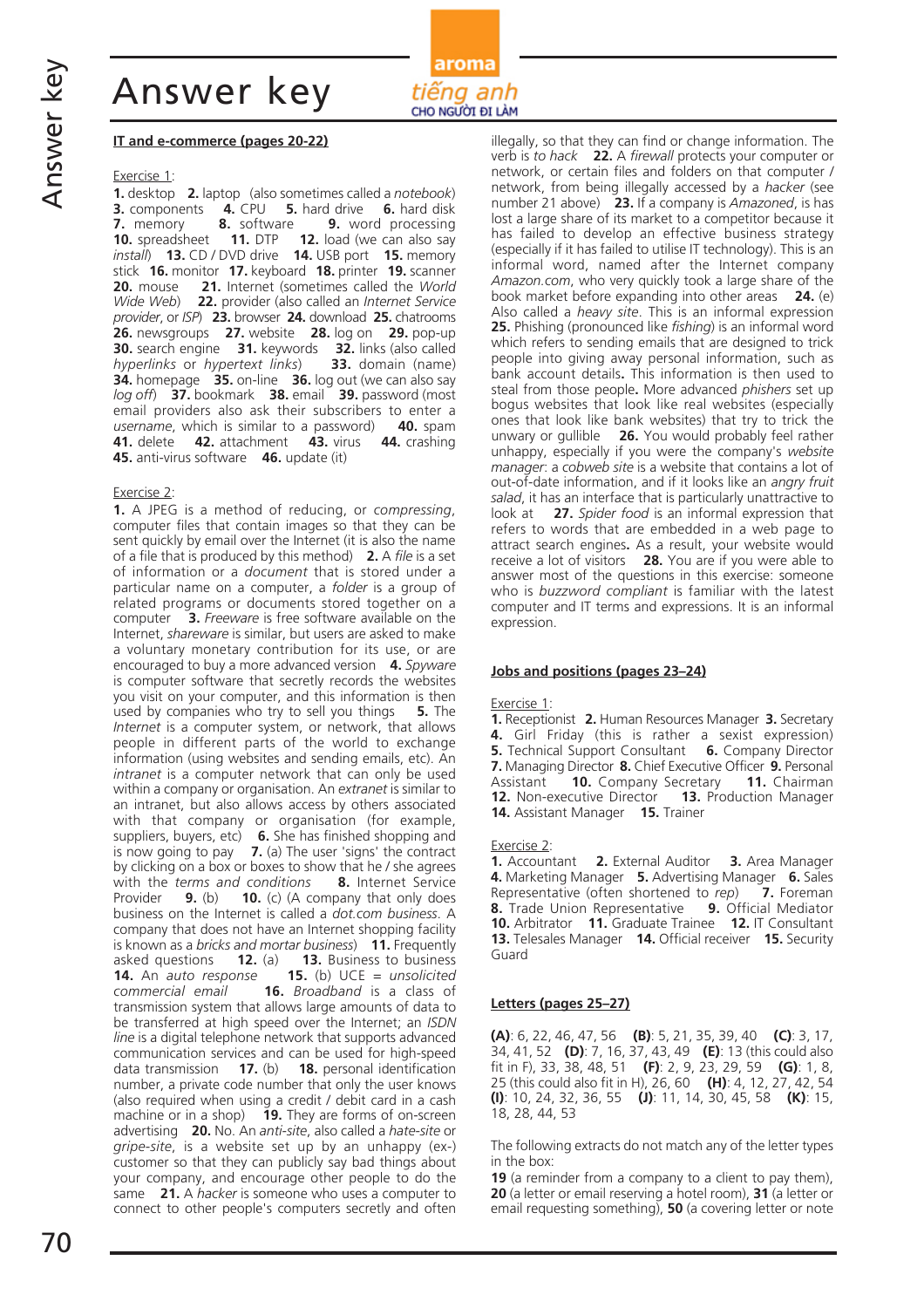sent with a catalogue and price list), **57** (an order from a client for some products).

#### Usage notes:

• Begin all letters with *Dear* + the recipient's family name (if you know it), or with *Dear Sir / Madam* if you don't. • If you are not sure if a woman is married or single, begin it *Dear Ms* + her family name (this is now the accepted form of address even if you *do* know whether she is married or not).

y Letters that begin with a name (e.g., *Dear Mr Brown*, *Dear Ms Smith*) end with *Yours sincerely*. Letters that begin with *Dear Sir / Madam* end with *Yours faithfully*.

Use the active rather than the passive voice (for example, instead of "*Your order has been received*", write "*We have received your order*". Instead of "*With reference to…*", write "*I refer to…*", etc).

• Ordinal numbers (for dates, e.g., the *first* of November, the *seventh* of April) are sometimes followed by letters (e.g., *1st* November, *7th* April), but this is less common now than it used to be. *1* November, *7* April, etc, is more common. You should avoid using abbreviated dates (e.g., *12/11/05*) in business letters.

• Note that modern business letters should be brief. The message you want to communicate should be done in the most economical way, while remaining clear and polite (remember this acronym: KISS - *K*eep *i*t *s*hort and *s*imple)

#### **Meetings and presentations (page 28)**

**1.** open **2.** welcoming **3.** participants **4.** attendance **5.** supporting **6.** agenda **7.** progress **8.** schedule **9.** get through **10.** achieve **11.** goals **12.** objectives **13.** chair (we can also say *preside over*) **14.** contribute **13.** chair (we can also say *preside over*) **15.** clarification **16.** interrupt **17.** issues **18.** address (= *discuss*/*talk about*) **19.** bringing up **20.** matters **22.** summarizing **23.** points **25.** open floor **26.** opinions **24.** recommendations **25.** open floor **27.** closes **28.** notes **29.** minutes **30.** report **31. complaints 32. questions 33. floor 35.** conference **36.** venue **37.** speakers **38.** presentations **39.** delegates **40.** contingency **41.** implement

#### **Money and finance (pages 29–30)**

Exercise 1:

**1.** lend / borrow **2.** credit / debit **3.** insolvent / bankrupt **4.** dividend / royalty **5.** shares / stocks **6.** gross / net **7.** deposit / withdraw **8.** tax /duty **9.** income / expenditure **10.** overpriced / exorbitant **11.** wage / salary **12.** invoice / receipt **13.** discount / refund **14.** refund / rebate **15.** inflation / deflation **16.** pension / redundancy pay **17.** statement / balance **18.** commission / interest **19.** compound / simple **20.** working capital / venture capital **21.** fund / underwrite **22.** audit / budget **23.** subsidize / sponsor (or fund) **24.** honour / default

Note that many of the words in this exercise can be used in other ways. For example, the verb *deposit* in number 7 can also be a noun (a *deposit*), and the verb *withdraw* can be made into a noun (a *withdrawal*).

Exercise 2:

**1.** Business overheads **2.** Credit risk **3.** Pension plan **4.** Profit margin **5.** Exchange rate **6.** Cash flow

**7.** Credit limit **8.** Capital gains **9.** Down payment **10.** Risk management **11.** Money laundering **12.** Offshore banking **13.** Foreign currency **14.** Value added tax **15.** Net operating income **16.** Operating profit **17.** Interest rate **18.** Budgetary constraints **19.** Finance company **20.** Expense account **21.** Return on investment **22.** Rate of return **23.** Real assets **24.** Dynamic pricing **25.** Management buyout 26. Budget deficit **27.** Consumer spending **28.** Income tax **29.** Golden handshake **30.** Price **29.** Golden handshake **30.** Price insensitive

Answer key

#### **Numbers and symbols (page 31)**

**1.**  $2006 =$  two thousand and six (some people also say *twenty oh six*) / 1994 = nineteen ninety four  $\overline{2.24/7}$  = twenty four seven (= 24 hours a day, 7 days a week) **3.**  $8.4\%$  = eight point four per cent  $4.3.45$  = three forty five, or quarter to four **5.** 1800 = eighteen hundred (hours) **6.** 30 June = the thirtieth of June *or* June the thirtieth  $7. 10/3/07 =$  the tenth of March two thousand and seven (in the UK) or the third of October two thousand and seven (in the USA). Alternatively, you could say *the tenth of the third oh seven* **8.**  $27\frac{1}{2}$  = twenty seven and a half  $\theta$ .  $\frac{3}{4}$  = three quarters  $\theta$  **10.**  $2m \times 1m \times 1$ 1m = two metres by one metre by one metre **11.** £10.99 = ten pounds ninety nine (or *ten pounds and ninety nine pence*\*) **12.** £100.99 = one hundred pounds ninety nine (or *one hundred pounds and ninety nine pence*) **13.** £120.75 = one hundred and twenty pounds seventy five (or *one hundred and twenty pounds and seventy five pence*) / £1120.75 = One thousand, one hundred and twenty pounds seventy five (or *one thousand, one hundred and twenty pounds and seventy five pence*) **14.** ACB81 - 25/B = ACB eighty one dash (or *hyphen*) 25 slash (or *stroke*) B **15.** 020 7921 3567 = oh two oh. **15.** 020 7921 3567 = oh two oh, seven nine two one, three five six seven **16.** 0845 601 5884 = oh eight four five, six oh one, five double eight four **17.** 0800 231415 = oh eight hundred, two three one four one five (or oh eight hundred, twenty three, fourteen, fifteen)\*\* **18.** 999 = nine nine nine / 911 = **18.** 999 = nine nine nine / 911 = nine one one **19.**  $# =$  hash  $\theta =$  zero  $\theta * =$  star **20.**  $£200K = two hundred thousand pounds / mid-50's =$ mid-fifties **21.** \$6M = six million dollars **22.** M25 = M twenty five /  $MA = M$  four / A329 = A three two nine (these are British road classifications**.** M = motorway**.** A = main road) **23.**  $2:1 =$  two to one (when talking about odds and ratios) **24.** [@snailmail.co.uk =](mailto:@snailmail.co.uk) at snailmail dot co dot u k  $25.$  GR8 = great / :-) = happy / CUL8R = see you later (informal abbreviations and emoticons\*\*\* such as these are commonly used in text messages, notes and email) **26.** 4x4 = four by four (a vehicle with four-wheel drive, also called a *4WD*) **27.** 2:0 = two nil / 3:3 = three all **28.** 37,762,418 = thirty seven million, seven hundred and sixty two thousand, four hundred and eighteen **29.** © = copyright (the material cannot be copied without permission)  $\overline{30}$ .  $\overline{0}$  = registered (the name is registered, and cannot be used by another company for another product)

\* The British currency, called *sterling*, consists of pounds (£) and pence (p). £1 = 100p. Some people say *pee* instead of *pence*, but many people dislike this.

\*\* For more information on how to say telephone numbers, see the information in the answer key for *Telephoning*.

\*\*\* **:-)** is an *emoticon*, a symbol that shows emotion. Emoticons take the form of a face on its side, and use standard punctuation symbols and letters. In this case, it is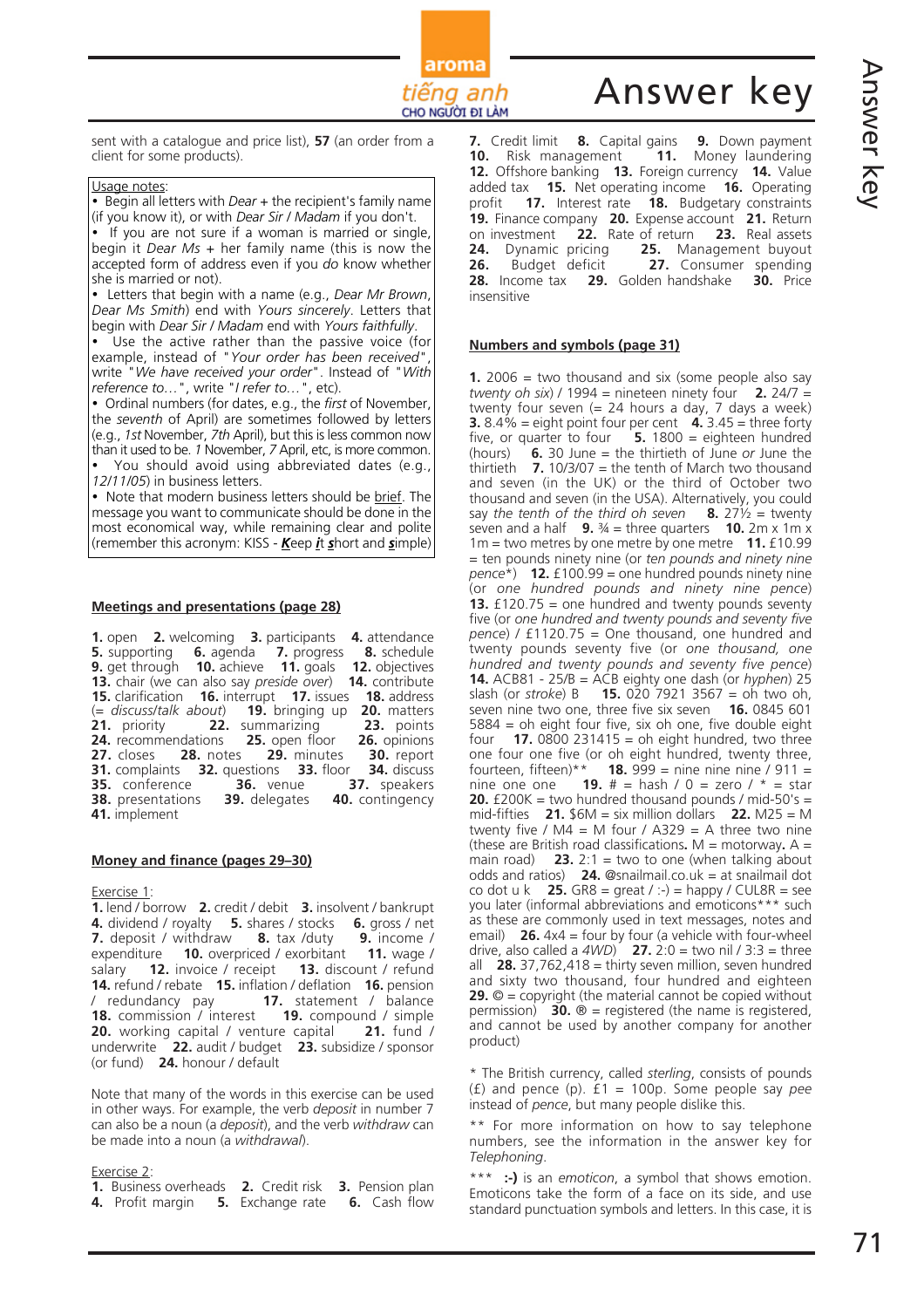a smiling face to show happiness. Other emoticons include **:-(** to show unhappiness, **:-0** to show surprise, **:-||** to show anger, **:-@** to show fear, **:-X** to indicate a kiss. Some computers automatically turn some emoticons into proper faces (for example, by entering **:-)** , the computer automatically makes a  $\circledcirc$ ).

# **Phrasal verbs 1 (pages 32–34)**

**1.**  $\overline{\theta}$ : run with **2.**  $\Rightarrow$ : fighting against **3.**  $\overline{\theta}$ : get across **4.**  $\Rightarrow$ : turned down **5.**  $\Rightarrow$ : stand off **6.**  $\overline{\theta}$ : find out **4.**  $\Leftrightarrow$ : turned down **5.**  $\Leftrightarrow$ : stand off **6.**  $\Phi$ : find out **7.**  $\Leftrightarrow$ : give up **8.**  $\Phi$ : phased in **9.**  $\Leftrightarrow$ : carry on **8.**  $\overline{\Psi}$ : phased in **11.**  $\overline{\Psi}$ : give in **10.**  $\Rightarrow$ : hand over **11. ↓:** give in **12.**  $\Rightarrow$ : called off **13.** Ø: standing in **14.** Ø: held down **15.** Ö: build into **16.** Ø: broken up **17.** Ö: bring down **17.** Ø: bring out **18.**  $\Rightarrow$  held back **19.**  $\Rightarrow$  fill in **20.**  $\Rightarrow$  broke down **20.** Ø: brought up **21.** Ö: gearing up **22.** Ø: cut down **23.**  $\Leftrightarrow$ : burn out **24.**  $\Phi$ : backed out **25.**  $\Phi$ : took up **26.**  $\Phi$ : held up **27.**  $\Leftrightarrow$ : got on **28.**  $\Phi$ : carry out **26.** *V*: held up **27.**  $\Rightarrow$  got on **28.** *V*: carry out **29.** *V*: get ahead **30.** *V***: got out <b>31. ⇒**: get ahead **33. ⇒**: put out **34. ⇒**: opt out **32.**  $\Rightarrow$  put off **33.**  $\Rightarrow$  put out **34.**  $\Rightarrow$  opt out **35. <u>⊎: take on <b>36.**  $\Rightarrow$ : cancelled out **37.**  $\Rightarrow$ : fallen behind</u>

Note that some of the phrasal verbs in this exercise actually use *two* particles. For example: to *cut down on* something. The second particle appears in the sentence and has not been included in the crossword grid.

# **Phrasal verbs 2 (page 35)**

There are a few possible matches, but these are the best options

**1.** F **2.** M **3.** R **4.** T **5.** L **6.** A **7.** G **8.** N **9.** Q **10.** C **11.** J **12.** S **13.** H **14.** I **15.** P **16.** O **17.** E **18.** D **19.** K **20.** B

# **Production and operations (pages 36–38)**

# Exercise 1:

**1.** lead time (also called *cycle time*) **2.** purchasing power **3. optimum capacity 4.** assembly line (also called a *production line*) **5.** finished goods **6.** product recall **7.** offshore production **8.** planned obsolescence **9.** supply chain **10.** zero defects **11.** resource allocation **12.** raw materials **13.** manufacturing costs **14.** random sampling **15.** capacity planning

# Exercise 2:

**1.** bar coding **2.** logistics **3.** preventive maintenance (also called *preventative* maintenance) **4.** intermediate goods **5.** stockout **6.** down time **7.** margin of error **8.** just in time (usually written *just-in-time*) **9.** made to order **10.** first in, first out (abbreviated to *FIFO*) **11.** supply and demand **12.** research and development (abbreviated to *R and D*) **13.** global pricing **14.** outsourcing **15.** continuous improvement **16.** spare parts

The phrase in the shaded vertical strip is **division of labour**.

# Exercise 3:

There are a few combinations, but these are the best matches:

automatic assembly batch production buffer stock buying manager centralised purchasing cluster sampling contract manufacturing forward scheduling freight forwarder list price order book paced line quality control shop floor (= factory floor, in a production / operations context) surplus capacity

#### **Recruitment 1: Job advertising (page 39)**

**1.** leading **2.** vacancy **3.** post (we can also say *position* or *job*) **4.** commencing **5.** application (the verb is *to apply*) **6.** *candidate* (we can also say *applicant*) **7.** *qualified* **8.** *experience* **9.** *team* **10.** *drive* **7.** qualified **8.** experience **9.** team **10.** drive **11.** motivate (the noun is *motivation*, the adjective is *motivated*) **12.** colleagues (we sometimes use the informal word *workmates*) **13.** responsibilities (we can also say *duties*) **14.** rewards package (we can also say *benefits package*) **15.** basic salary (note that a *salary* is the money, or *pay*, you receive every month or year for doing your job; a *wage* is money you receive every day or week for doing a job: see the section on 'Rewards and benefits' elsewhere in this book for more information)<br>**16.** commission **17.** incentive **18.** increment **16.** commission **19.** relocation allowance **20.** benefits (we can also say *rewards*) **21.** advance **22.** CV (= *curriculum vitae.* We can also say *resumé*. A CV lists your qualifications and experience in detail, and also provides important personal information - name, age, contact details, etc.) **23.** covering letter **24.** interview (A person attending an interview is called an *interviewee*; a person conducting an interview is called an *interviewer*)

# **Recruitment 2: The recruitment process (pages 40–41)**

#### Part 1.

aroma

tiếng anh CHO NGƯỜI ĐI LÀM

> **1.** vacancy **2.** recruit **3.** staff **4.** internally (an *internal appointment*) **5.** externally **6.** appointments / situations vacant (informally called the *jobs pages* or *jobs section*) **7.** situations vacant / appointments **8.** journals **9.** recruitment agency **10.** institutional agency **11.** job centres **12.** private recruitment agency **13.** description **14.** applicants (from the verb *to apply*) **15.** qualifications **16.** experience **17.** personal qualities **18.** rewards (sometimes called *remuneration*) **20.** benefits **21.** leave (or *holiday*) **22.** discrimination **23.** equal opportunities **24.** affirmative recruitment **25.** disabilities

> In Britain, the *Equal Opportunities Commission* (EOC) is the government body set up to make sure that no sex discrimination exists in employment**.** The *Commission for Racial Equality* (CRE) is the statutory body set up to *monitor* racial matters in companies, and to issue *guidelines* on best practice**.** Official *legislation* ensures that nobody is discriminated against (for example, the *Sex Discrimination Act* of 1975, the *Race Relations Act* of 1976, and the *Disability Discrimination Act* of 1995). Companies have a *vicarious liability* to ensure that discrimination is not a feature of the workplace.

#### Part 2.

**1.** CV (= *curriculum vitae*) **2.** covering **3.** introduction **4.** application **5.** pre-selection **6.** turn down **7.** short-list **8.** candidates **9.** one-to-one **10.** board **11.** psychometric **12.** aptitude (compare this with an *ability test*, which only tests the candidates current skills and knowledge) **13.** group situational **14.** in-basket **15.** medical (sometimes just called a *medical*) **16.** health screening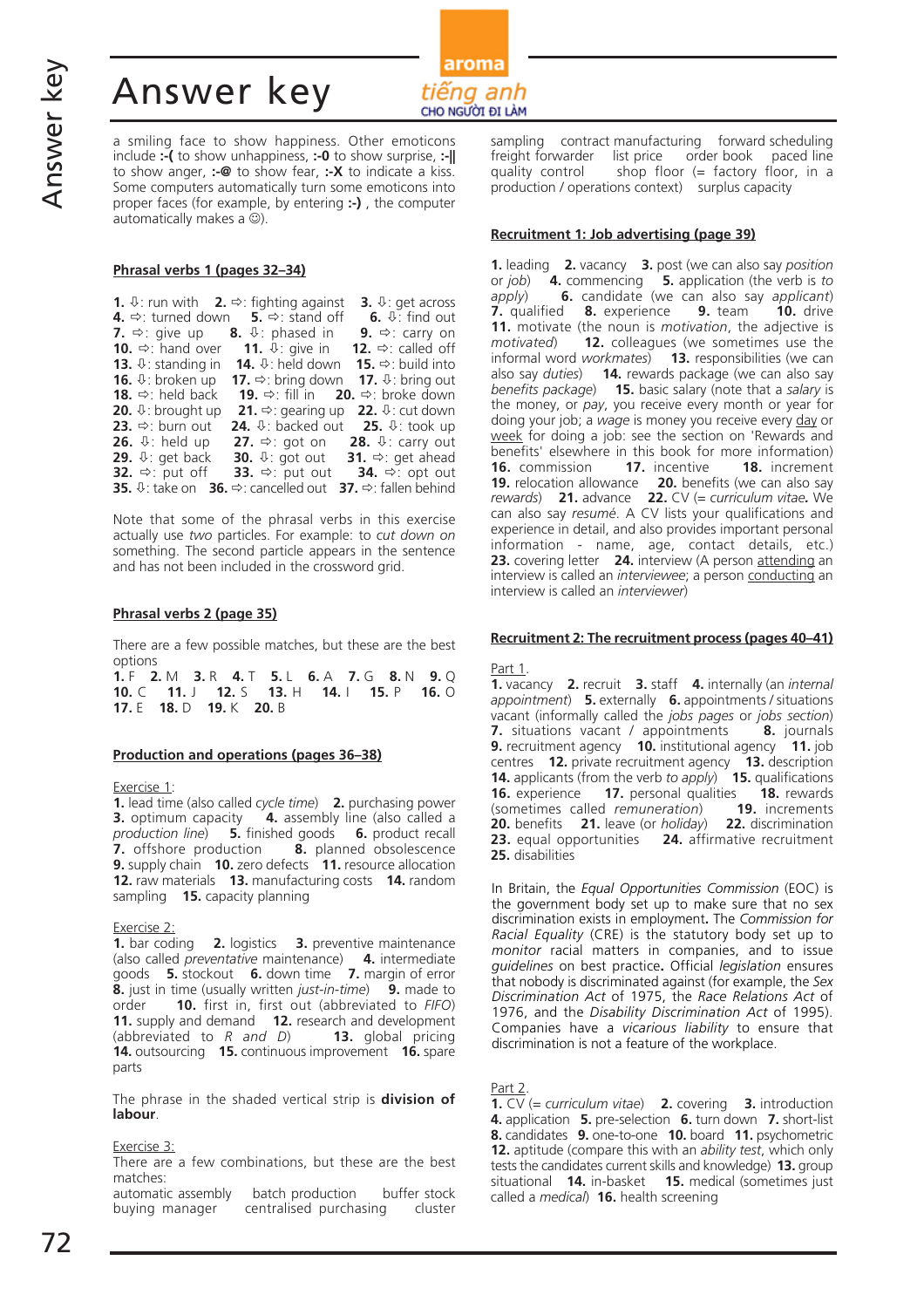# Answer key

A test should have *face validity* - it should be relevant, useful and give accurate results that indicate how well the employee will perform.

#### Part 3.

**1.** seven-point plan **2.** potential **3.** appearance **4.** intelligence **5.** skills **6.** interests **7.** disposition **8.** circumstances **9.** references **10.** offered **11.** induction programme **12.** temporary **13.** probationary **14.** open-15. fixed-term / open-ended **16.** follow-up

#### **Recruitment 3: Contract of employment and job description (pages 42–43)**

#### Exercise 1:

**1.**  $Term = Terms$ , conditionals = conditions **2.** employe = employer **3.** employed = employee **4.** titel = title  $=$  employer  $=$  **3.** employed  $=$  employee **5.** descriptive = description **6.** locally = location **7.** Celery  $=$  Salary, anum  $=$  annum, rears  $=$  arrears **8.** Started  $=$ Starting (or *Start*) **9.** labour = work, until = to (*Monday through Friday* in American English) **10.** Undertime = Overtime, rat = rate **11.** enticement = entitlement, anum<br>= annum **12.** Absent = Absence (or *Absenteeism* from 12. Absent = Absence (or *Absenteeism* from  $work)$  **13.** sceme = scheme  $(x2)$ , employs = employees **14.** Dissiplinary = Disciplinary, grieving = grievance, handybook = handbook, police = policies **15.** Probbation = Probation (x2), subjective = subject, employees = employment, note = notice **16.** Terminator = Termination, probbation = probation (or probationary), note = notice **17.** Referrals = References (x2) (a person who writes a reference is called a *referee*), apointments = appointments **18.** singed = signed

Contracts of employment can be *temporary*, *permanent*, *short term*, *long term*, *fixed-term* or *open-ended*. Contracts contain *express terms* (those that both the employer and the employee agree on), and *implied terms* (these are *not* stated in the contract, but impose obligations on both the employer and the employee) Some contracts may contain a *restrictive covenant* (a clause which prevents an employee from doing something**.** For example, it may prevent the employee working for another similar company when s/he finishes work in his / her current company).

*Contractual liability* is a legal responsibility for something as stated in a contract.

#### Exercise 2:

Here is the complete conversation:

James: Hi, Sarah**.** How's the new job going?

Sarah: Oh, not too bad**.** I'm still trying to find my feet, though.

James: Tell me a bit about it.

Sarah: Well, my official job **title** is Regional Production Manager, which means that my main **accountability** is to **supervise** the work of the production department.

James: Where are you **based**?

Sarah: Most of my work is done at the **head office** in central London, but I also have to spend time at our various **branches** and **departments** in the area. There are several of these in the South and South-East.

James: Who do you **report to**? Sarah: The Central Production Manager**.** Tom Atkinson,

his name is**.** I've only met him a couple of times, but he seems nice enough. We meet once a month to **consult** each other on major issues. We **evaluate** the current state of production, and I **recommend** any changes that I think need to be made

James: And what about the **hours**?

Sarah: Pretty typical for this kind of job**.** I'm on a **fulltime** contract, which means I work from Monday to Friday, **nine to five**. And occasionally I have to go in at the weekend, too. I get 21 days **leave** a year, plus bank holidays.

James: Not bad. And your **salary**? If you don't mind me asking?<br>Sarah:

No, not at all. I get £35000 per annum, plus expenses, **commission** for reaching targets, overtime pay and so on.

James: That's pretty good for a job that just involves checking things are running smoothly.

Sarah: Well, there's more to my job than just that. I do have several other **key responsibilities**.

James: Such as?

Sarah: First of all I have to **agree** product specifications with sales departments and time schedules with the stock control department. Then I need to **ensure** that the product is manufactured according to agreed specifications, and I also have to **inspect** the quality of the finished product.

James: That's all?

Sarah: No. I also need to **negotiate** with our suppliers on prices for our base materials, **visit** those suppliers on a regular basis to check the quality of the base materials…

James: Do you have a car for that?

Sarah: Oh yes, the company provides me with one. I also have to **deal with** problems as they arise on a day-today basis, and **produce** regular sales reports for the Directors.

James: Anything else?

Sarah: Well, on top of everything else, I'm **responsible** for managing 10 machinists, 3 trainees, 2 cleaners and 2 security guards.

James: That sounds like a lot of work for one person. Can you **delegate** any of it?

Sarah: Unfortunately no. I have to do it all myself!

# **Sales and marketing 1 (pages 44–45)**

**1.**  $rowded = crowded$  **2.**  $nich = niche$  **3.**  $uniqe$ = unique **4.** feachures = features **5.** patient = patent **6.** inovative = innovative **7.** lunch = launch **8.** brocure = brochure **9.** opmarket = upmarket **10.** reserch = research **11.** advertiseing = advertising **12.** campain = campaign **13.** premote = promote **14.** comercials **15.** spouts = spots (an informal word) **16.** advertisments = advertisements **17.** pacement = placement **18.** billyboards = billboards (we can also say  $hoardings$ ) **19.**  $plop-ups = pop-ups$ = mailshots **21.** sponsership = sponsorship **22.** endoarse = endorse **23.** opinon = opinion **24.** pont = point **25.** retale = retail **26.** pich = pitch (an informal word) **27.** miscounts = discounts **28.** giveways = giveaways **29.** dommestic = domestic **30.** expot = export **31.** raps = reps (= short form of *representatives*) **32.** franshise  $=$  reps (= short form of *representatives*) = franchise **33.** guarantea = guarantee **34.** where = wear (part of an expression: *wear and tear*) **35.** merchantizing = merchandizing **36.** brant = brand **37.**  $\log_2 38$ .  $\log_2 38$  **38.**  $\log_2 59$ . **41.**  $\log_2 59$ . **41.**  $\log_2 59$  $=$  catalogue  $=$  **40.** hyp  $=$  hype **42.** competiton = competition **43.** tramp = trump (an informal word) **44.** trucking = tracking **45.** canvince = convince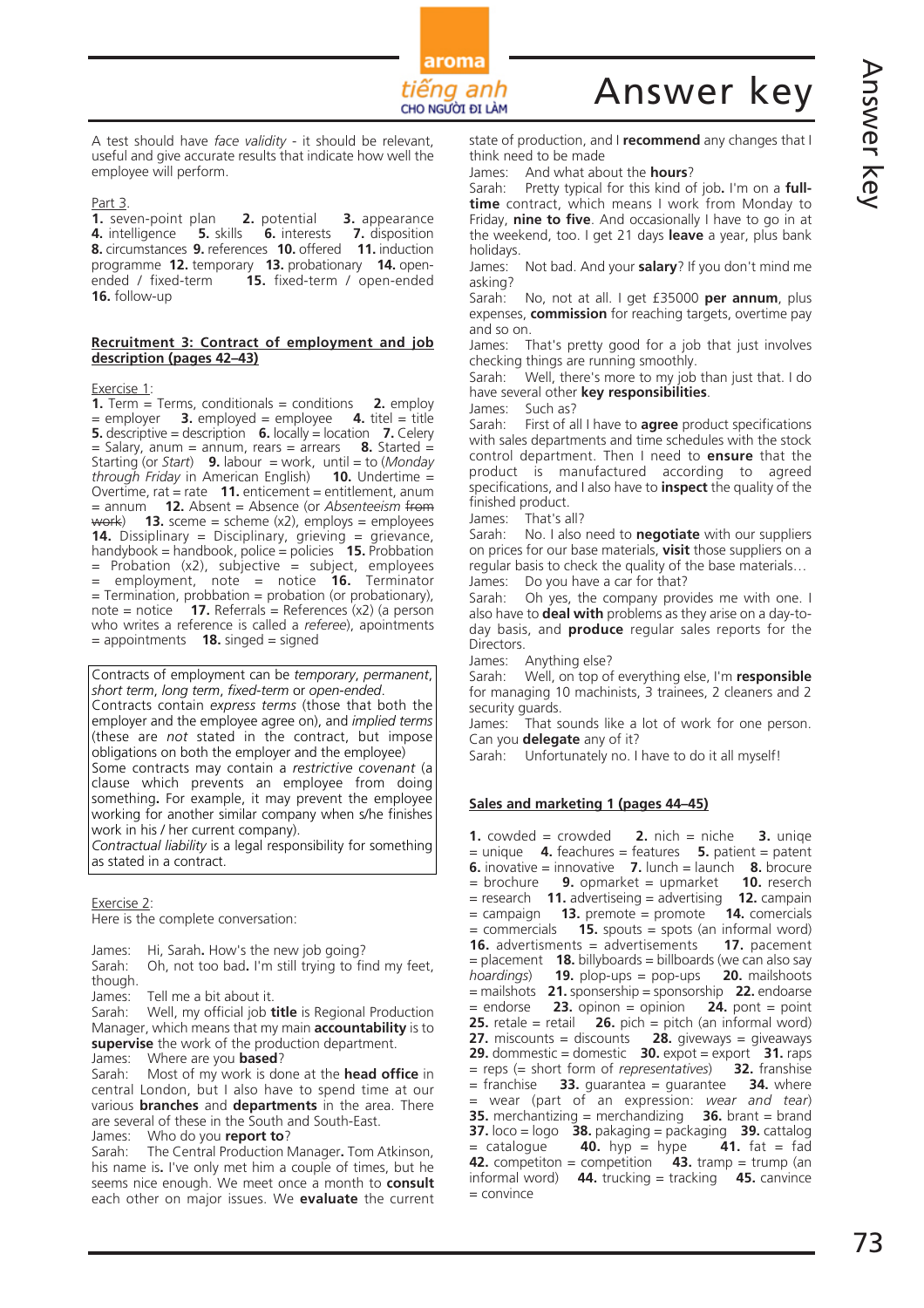aroma tiếng anh CHO NGƯỜI ĐI LÀM

# **Sales and marketing 2 (page 46)**

**1.** obsolescence **2.** Promotion (*promotion* is also the selling of a new product through the use of 'free gifts', by giving special discounts, etc) **3.** Wholesale **4.** benchmarking **5.** Spam® **6.** licensing **7.** global **8.** dealership **9.** markdown **10.** sampling **11.** diversification **12.** Telemarketing **13.** distributor **14.** freebie **15.** airtime

The expression in the shaded vertical strip is **low-hanging fruit**.

# **Sales and marketing 3 (pages 47–48)**

**1.** added value **2.** trade fair **3.** brand loyalty **4.** focus group **5.** break even **6.** reward scheme **7.** price war (also called a *price-cutting war*) **8.** white goods 10. product differentiation **11.** customer care **12.** cold call **13.** crisis management **14.** *client base (also called a <i>client list)* marketing **16.** loss leader **17.** sales forecast **18.** high pressure **19.** brand awareness **20.** public relations **21.** market leader **22.** press release **23.** price insensitive 24. product abandonment **25.** consumer protection **26.** trade delegation **27.** corporate image **28.** price **26.** trade delegation **27.** corporate image leadership **29.** target market **30.** premium offer **31.** own brand **32.** market driven

Note that, as with other exercises in this book, these words are not always exclusive to the area of sales and marketing, and may be relevant to other business areas.

# **Similar meanings 1: Nouns (pages 49–50)**

Exercise 1:<br>**1.** agenda / schedule **2.** administration / receivership **3.** discipline / order **4.** takeover / acquisition **5.** drop / decline **6.** faults / defects **7.** opposition / resistance **8.** proof / evidence **9.** discount / reduction **10.** proximity / closeness **11.** appointment / meeting **12.** customers / clients **13.** work / employment **14.** benefits / advantages **15.** requirements / prerequisites **16.** acclaim / praise **17.** code / rules **18.** liability / responsibility / praise **17.** code / rules **18.** liability / responsibility **19.** choices / options **20.** staff / personnel **21.** cooperation / collaboration **22.** charisma / (personal) appeal

# Exercise 2:

**1.** reviews / write-ups **2.** advertising / publicity **3.** customers / patrons **4.** categories / classifications (we could also use *plans* here) **5.** ending / termination **6.** entitlement / rights **7.** calibre / intellect and ability **8.** specialist / expert **9.** assignment / job **10.** notion / idea **11.** proficiency / skill **12.** achievement / accomplishment **13.** ultimatum / final demand **14.** disparity / difference **15.** proceeds / earnings **16. terms** / conditions **17.** questions / queries **18.** outlets / shops **19.** problems / complications **18.** outlets / shops **19.** problems / complications **20.** strategy / plan **21.** priority / precedence **21.** priority / precedence **22.** revisions / changes

# **Similar meanings 2: Verbs (pages 51–52)**

Across: **4.** assist **9.** consent **11.** clarify **12.** reserve **13.** regulate **14.** analyse **16.** gather **17.** address **24.** select **26.** generate **28.** administer

**33.** audit **34.** brief **35.** relate **37.** quantify **39.** deduct **41.** oblige **42.** widen **43.** employ

Down: **1.** finalise **2.** imply **3.** consult **4.** accelerate **5.** handle **6.** retain **7.** attend **8.** convey **9.** compensate **10.** disclose **12.** resolve **15.** substitute **18.** dictate **19.** assert **20.** advertise **21.** avert **22.** deplete **23.** reclaim **25.** endorse **27.** prohibit **29.** influence **31.** award **32.** attempt **36.** ascertain **38.** acquire **40.** explain

#### **Similar meanings 3: Adjectives (pages 53-54)**

Exercise 1:

**1.** extensive **2.** mandatory **3.** resolute **4.** adequate **5.** inconsistent **6.** thorough **7.** overall **8.** scrupulous **9.** discourteous **10.** restricted **11.** vibrant **12.** outdated **13.** abundant **14.** pertinent **16.** risky **17.** basic **18.** narrow **19.** abrupt **20.** crucial

#### Exercise 2:

**1.** prospective **2.** enduring **3.** rudimentary **4.** thriving **5.** voluntary **6.** tedious **7.** steady **8.** disparate **5.** voluntary **6.** tedious **7.** steady **8.** disparate **10.** lengthy **11.** nominal **13.** exceptional **14.** compatible **15.** perceptive **18.** industrious **19.** disciplinary **20.** inventive **21.** important **22.** modern **23.** diverse **24.** efficient **25.** flexible **26.** bankrupt

# **On the telephone (pages 55–56)**

Exercise 1:

**1.** engaged / call...back **2.** put…through / Hold the line **3.** connect / message / voicemail / convenient **4.** automated services / zeroing out (= pressing the zero key in the hope that you will speak to someone) / dead / cut off **5.** tone / get…back **6.** on hold / camping on the line (= waiting on hold or a long time) **7.** junk calls (= *unsolicited cold calls* from companies trying to sell you something) **8.** Speaking (= *I am the person you want to speak to*) / on behalf of / hung up **9.** extension / direct line / switchboard / hang on **10.**  $\text{star} (= *)$  / hash  $(= #)$ 

#### Exercise 2:

**1.** as a matter of fact **2.** as soon as possible **3.** be right back **4.** by the way **5.** for crying out loud (= an back  $\bf{4.}$  by the way  $\bf{5.}$  for crying out loud (= an exclamation of frustration and anger) **6.** for what it's worth (= an expression used when giving your opinion about something, usually to someone who has received some bad news and you are trying to make them feel a bit<br>better)  $\overline{z}$ , ha ha only kidding (humorous, *Kidding* better) **7.** ha ha only kidding (humorous**.** *Kidding* = *joking*) **8.** hope this helps **9.** I am not a lawyer (used humorously when someone asks you a complicated question, especially about legal matters) **10.** in my opinion **11.** in other words **12.** keep it simple, stupid opinion **11.** in other words (humorous**.** It can also mean *keep it short and simple*) **13.** my eyes glaze over (humorous, used for saying that something is extremely boring) **14.** mind your own business (usually humorous) **15.** on the other hand business (usually humorous) **16.** with respect to

Note that, sometimes, abbreviations use letters that are not used at the beginning of the word, but are instead pronounced like the word itself. For example, '*CUL*' means '*See you later*'. Numbers are also used to represent words or parts of words. For example, '*UR2L8*' means '*You are too late*'.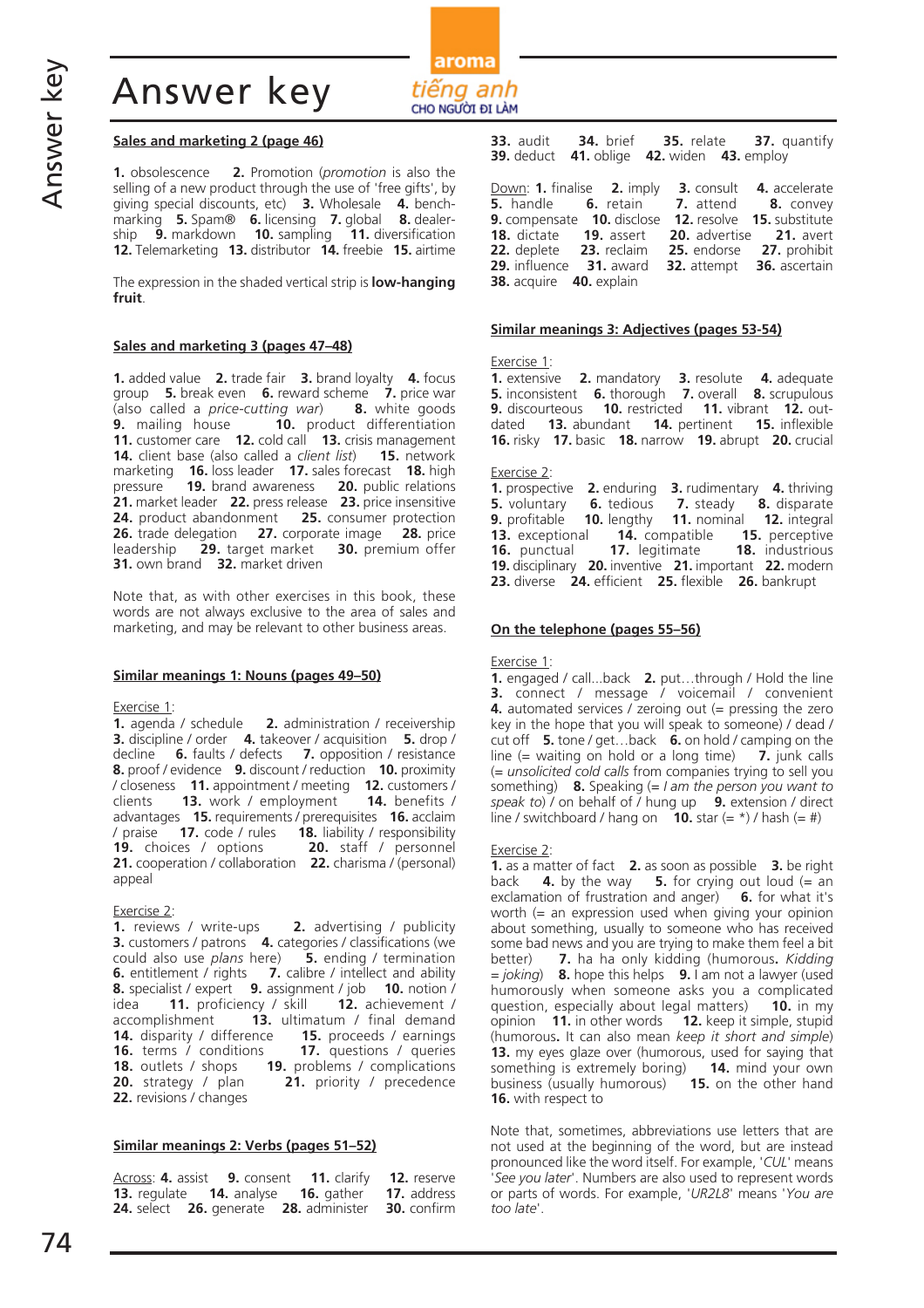# Answer key

• When we say telephone numbers, we usually speak each number individually. For example: *020 7837 7324* is usually spoken as '*Oh two oh / seven eight three seven / seven three two four*'.

• If a number is doubled, we normally say '*double*' before it. For example: *0845 601 5884* is usually spoken as '*Oh eight four five / six oh one / five double eight four*'

• If a telephone number has one or more zeros after a number, and no numbers after it, we often say it as one number. For example: *0800 800 151* is often spoken as '*Oh eight hundred / eight hundred / one five one*'.

• Six-figure numbers are becoming increasingly spoken as three separate numbers. For example: *0800 201215* is spoken '*Oh eight hundred / twenty / twelve / fifteen*'.

# **Trade (pages 57–58)**

Here are the complete sentences, with the answers in **bold**.

y When you bring goods into a country you **import** them.

When you send them out of a country you **export** them. • A group of manufacturers or suppliers who visit another country to increase their sales there is known as a trade **delegation**.

y **Cargo** - also called **freight** - is a general word for goods which are transported in a ship, plane etc. It is usually carried in a **container** (= a very large metal case of a standard size).

• A bill of **lading** is a list of goods being transported, which the transporter gives to the person sending the goods, to show them that the goods have been loaded. The person receiving the goods should receive a **packing** list, showing them the goods that they should be receiving.

y A letter of **credit** - often abbreviated to *L/C* - is a document issued by a bank on behalf of a customer authorising payment to a supplier when conditions specified in the document are met.

• A **pro-forma** invoice is an invoice sent to a buyer before the goods are sent, so that payment can be made (or so that goods can be sent to a consignee who is not the buyer).

• *COD* is a payment which is made for goods when they arrive. *COD* stands for *cash on delivery*.

• A group of goods sent for sale by road, sea or air is called a **consignment**.

• *CIF* refers to the price a buyer has to pay for goods which have to be transported. It stands for *cost*,

*insurance* and *freight*.

y Goods sent by air are called **airfreight**. Goods sent by sea are called **seafreight**.

• FOB stand for *free on board*. It refers to the price a buyer pays a seller for goods. The price includes all the seller's costs until the goods are on the ship, plane, etc, for transportation.

• Import **duty** - also sometimes called an import **levy** - is a tax which has to be paid on goods coming into a country. A customs **tariff** is a list of those taxes that must be paid.

• A person or company which arranges shipping and **customs** documents is called a **forwarding** agent.

• If tax on imported goods is not paid, those goods may be **impounded** (in other words, they are kept in a secure **warehouse** at or near the **port** of entry until that tax is paid).

• A **clearing** agent arranges the import and delivery of goods at their port of **destination**.

• As soon as goods are allowed into a country by the customs officer, we can say that they have been **cleared**. • A record of the international trading position of a country in **merchandise** (= goods), excluding invisible trade, is called the *balance of trade*.

• A **wholesale** price is a price paid by customers (for example, shops) who buy goods in large quantities. They sell these goods to individual customers (for example, shoppers) at a higher price which is called the **retail** price. Some offer **discounts** to their customers, which means they pay a little less

• A **licensing** agreement allows a company to market or produce goods or services owned by another company, and is a popular means for a company to penetrate the overseas market.

• A **quota** is a limited amount of a good that can be brought into a country (usually as an incentive for people to buy home-produced versions of that good). This is an example of a trade **barrier**.

• When goods are sold within one country, they are transported to their place of sale by a **distributor**.

#### **Business travel (pages 59–60)**

#### Exercise 1:

**1.** delayed **2.** overbooked **3.** tourist *or* coach *or* economy **4.** embarkation *or* boarding **5.** transit **6.** gate **7.** non-stop (a *direct flight* may land somewhere between its departure point and its destination, although the passengers do not need to change planes, and may not even need to leave the plane they are on. For example, a direct flight from London to Singapore may land, or *stop over*, in Dubai for a couple of hours) **8.** domestic **9.** single *or* one-way / return trip *or* round-trip **10.** credit limit **11.** crew **12.** commuters **13.** carrier *or* airline **14.** comprehensive **15.** 4x4 (pronounced *four by four*, also called an *SUV*)

#### Exercise 2:

**1.** schedule *or* itinerary **2.** trip (*voyage* does not really work here, as this word usually refers to a long journey by land or sea) **3.** valid (*validate* is a verb) **4.** runs out *or* expires (although *expires* is a better word) **5.** visa **6.** embassy **7.** traveller's cheques **8.** currency **9.** exchange **10.** deal **11.** commission **12.** insurance **13.** vaccinations **14.** provider **15.** network

# Exercise 3:

**1.** At the airport (at the *check-in desk*) or at a hotel (when you *check into your room*) **2.** Your baggage weighs you *check into* your room) more than the allowed amount, and so you have to pay extra money for the airline to carry it **3.** Your flight has been overbooked (see number 2 in Exercise 1) and your seat has been given to someone else **4.** You want to move to a higher class of travel (for example, from economy class to business class) **5.** Transport from the airport to your hotel or another place at your destination **6.** No. Passengers flying between countries in the EU (the *European Union*) are not allowed a duty free allowance (ie, alcohol, cigarettes, perfume, etc, on which a special tax has to be paid) **7.** fare **8.** A ticket for a journey (especially one by aircraft) which is stored in a computer and is not given to the passenger (who usually has a receipt for the ticket instead)  $\overline{9}$ . No. Jet lag is usually receipt for the ticket instead) experienced by people flying from west to east, and vice versa. Cape Town is in the same time zone as London, so passengers should not be affected by time changes **10.** *Full board* accommodation means that the price of